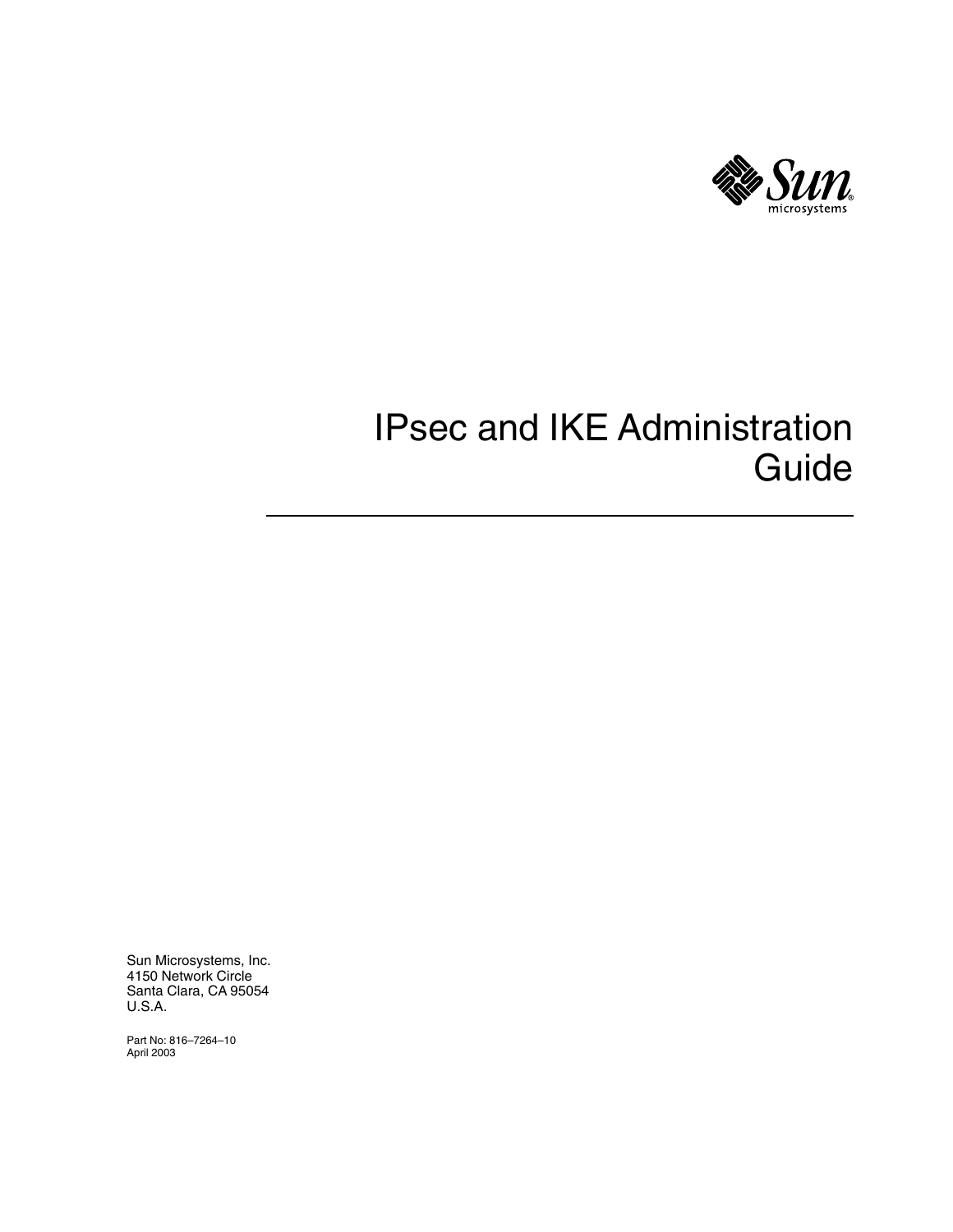Copyright 2003 Sun Microsystems, Inc. 4150 Network Circle, Santa Clara, CA 95054 U.S.A. All rights reserved.

This product or document is protected by copyright and distributed under licenses restricting its use, copying, distribution, and decompilation. No part of this product or document may be reproduced in any form by any means without prior written authorization of Sun and its licensors, if any.<br>Third-party software, including font technology, is copyrighted and licensed

Parts of the product may be derived from Berkeley BSD systems, licensed from the University of California. UNIX is a registered trademark in the U.S. and other countries, exclusively licensed through X/Open Company, Ltd.

Sun, Sun Microsystems, the Sun logo, docs.sun.com, AnswerBook, AnswerBook2, SunOS, Sun ONE Certificate Server, and Solaris are trademarks,<br>registered trademarks, or service marks of Sun Microsystems, Inc. in the U.S. and o upon an architecture developed by Sun Microsystems, Inc.

The OPEN LOOK and Sun™ Graphical User Interface was developed by Sun Microsystems, Inc. for its users and licensees. Sun acknowledges the pioneering efforts of Xerox in researching and developing the concept of visual or graphical user interfaces for the computer industry. Sun holds a<br>non-exclusive license from Xerox to the Xerox Graphical User Interface, wh and otherwise comply with Sun's written license agreements.

Federal Acquisitions: Commercial Software–Government Users Subject to Standard License Terms and Conditions.

DOCUMENTATION IS PROVIDED "AS IS" AND ALL EXPRESS OR IMPLIED CONDITIONS, REPRESENTATIONS AND WARRANTIES,<br>INCLUDING ANY IMPLIED WARRANTY OF MERCHANTABILITY, FITNESS FOR A PARTICULAR PURPOSE OR NON-INFRINGEMENT, ARE<br>DISCLAIM

Copyright 2003 Sun Microsystems, Inc. 4150 Network Circle, Santa Clara, CA 95054 U.S.A. Tous droits réservés.

Ce produit ou document est protégé par un copyright et distribué avec des licences qui en restreignent l'utilisation, la copie, la distribution, et la décompilation. Aucune partie de ce produit ou document ne peut être reproduite sous aucune forme, par quelque moyen que ce soit, sans<br>l'autorisation préalable et écrite de Sun et de ses bailleurs de licence, s'il y en a. L aux polices de caractères, est protégé par un copyright et licencié par des fournisseurs de Sun.

Des parties de ce produit pourront être dérivées du système Berkeley BSD licenciés par l'Université de Californie. UNIX est une marque déposée aux Etats-Unis et dans d'autres pays et licenciée exclusivement par X/Open Company, Ltd.

Sun, Sun Microsystems, le logo Sun, docs.sun.com, AnswerBook, AnswerBook2, SunOS, Sun ONE Certificate Server, et Solaris sont des marques de<br>fabrique ou des marques déposées, ou marques de service, de Sun Microsystems, Inc

L'interface d'utilisation graphique OPEN LOOK et Sun™ a été développée par Sun Microsystems, Inc. pour ses utilisateurs et licenciés. Sun reconnaît les efforts de pionniers de Xerox pour la recherche et le développement du concept des interfaces d'utilisation visuelle ou graphique pour l'industrie de l'informatique. Sun détient une licence non exclusive de Xerox sur l'interface d'utilisation graphique Xerox, cette licence couvrant également les<br>licenciés de Sun qui mettent en place l'interface d'utilisation graphiqu

CETTE PUBLICATION EST FOURNIE "EN L'ETAT" ET AUCUNE GARANTIE, EXPRESSE OU IMPLICITE, N'EST ACCORDEE, Y COMPRIS DES GARANTIES CONCERNANT LA VALEUR MARCHANDE, L'APTITUDE DE LA PUBLICATION A REPONDRE A UNE UTILISATION PARTICULIERE, OU LE FAIT QU'ELLE NE SOIT PAS CONTREFAISANTE DE PRODUIT DE TIERS. CE DENI DE GARANTIE NE S'APPLIQUERAIT PAS, DANS LA MESURE OU IL SERAIT TENU JURIDIQUEMENT NUL ET NON AVENU.





030306@5533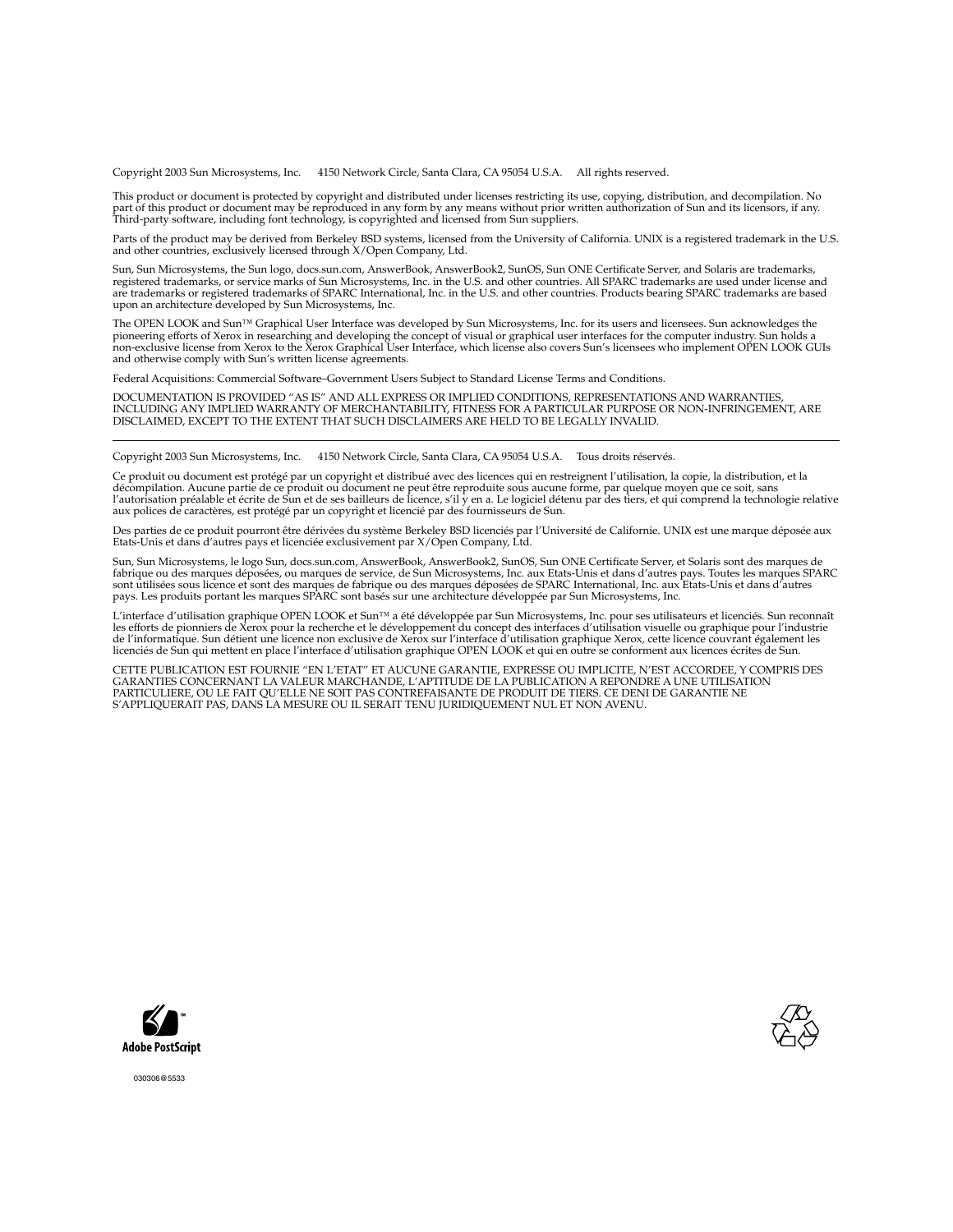## **Contents**

#### **[Preface 5](#page-4-0)**

**[1 IPsec \(Overview\) 9](#page-8-0)** [Introduction to IPsec 9](#page-8-0) [IPsec Security Associations 13](#page-12-0) [Key Management 13](#page-12-0) [Protection Mechanisms 14](#page-13-0) [Authentication Header 14](#page-13-0) [Encapsulating Security Payload 14](#page-13-0) [Authentication and Encryption Algorithms 15](#page-14-0) [Protection Policy and Enforcement Mechanisms 16](#page-15-0) [Transport and Tunnel Modes 17](#page-16-0) [Trusted Tunnels 18](#page-17-0) [Virtual Private Networks 19](#page-18-0) [IPsec Utilities and Files 19](#page-18-0) [IPsec Policy Command 20](#page-19-0) [IPsec Policy File 21](#page-20-0) [Security Associations Database for IPsec 23](#page-22-0) [Keying Utilities 23](#page-22-0) [IPsec Extensions to Other Utilities 25](#page-24-0)

**[2 Administering IPsec \(Task\) 27](#page-26-0)** [Implementing IPsec Task Map 27](#page-26-0) [IPsec Tasks 28](#page-27-0)

▼ [How to Secure Traffic Between Two Systems 28](#page-27-0)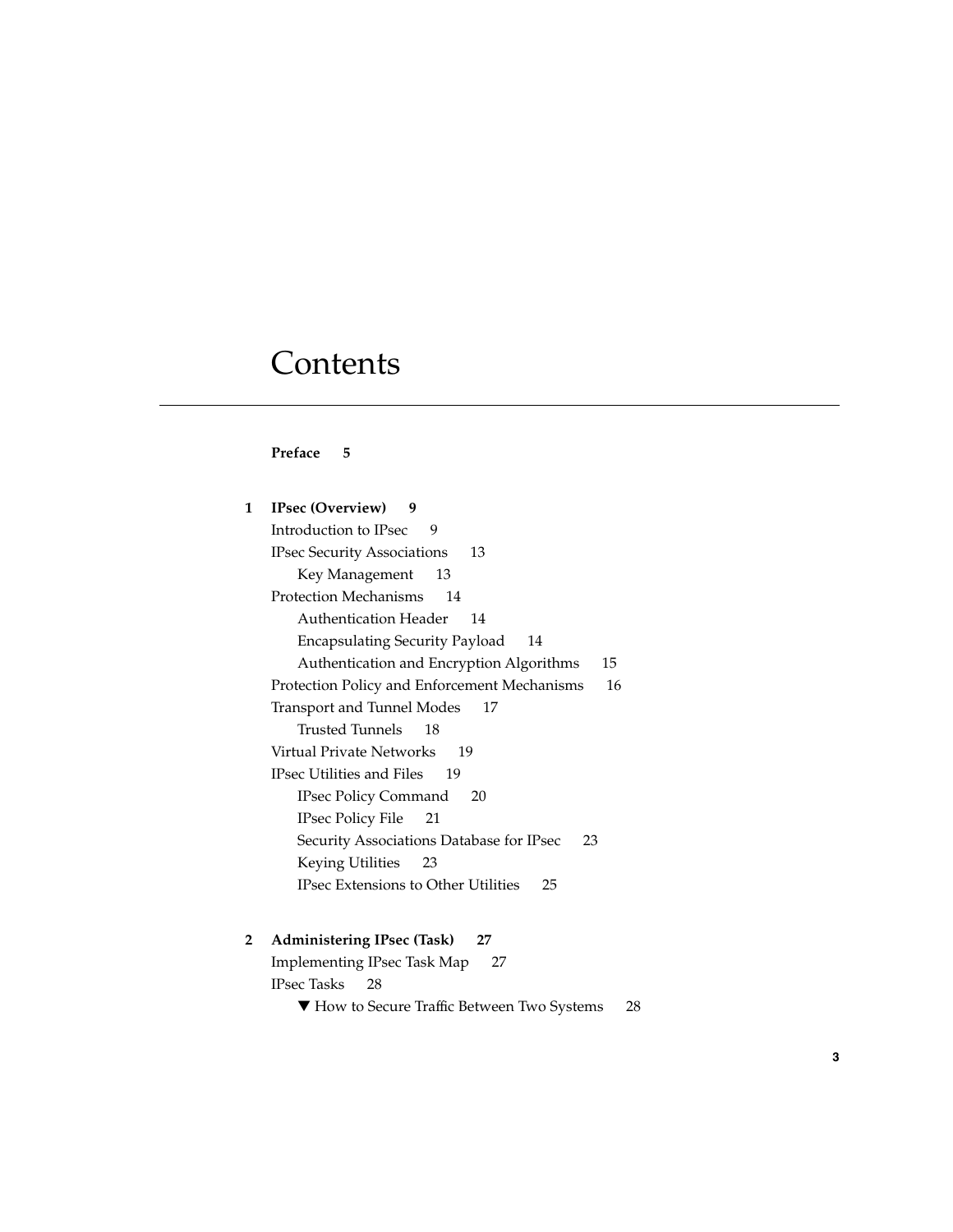▼ [How to Secure a Web Server 33](#page-32-0)

▼ [How to Set Up a Virtual Private Network 35](#page-34-0)

▼ [How to Generate Random Numbers 41](#page-40-0)

▼ [How to Create IPsec Security Associations Manually 42](#page-41-0)

▼ [How to Verify That Packets are Protected 45](#page-44-0)

**[3 Internet Key Exchange \(Overview\) 47](#page-46-0)**

[IKE Overview 47](#page-46-0) [Phase 1 Exchange 48](#page-47-0) [Phase 2 Exchange 48](#page-47-0) [IKE Configuration Choices 48](#page-47-0) [Using Pre-Shared Keys 49](#page-48-0) [Using Public Key Certificates 49](#page-48-0) [IKE and Hardware Acceleration 50](#page-49-0) [IKE Utilities and Files 50](#page-49-0) [IKE Daemon 51](#page-50-0) [IKE Policy File 51](#page-50-0) [IKE Administration Command 52](#page-51-0) [Pre-Shared Keys Files 53](#page-52-0) [IKE Public Key Databases and Commands 53](#page-52-0)

#### **[4 Internet Key Exchange \(Task\) 57](#page-56-0)**

[Implementing IKE Task Map 57](#page-56-0) [IKE Tasks 58](#page-57-0)

▼ [How to Configure IKE With Pre-Shared Keys 58](#page-57-0)

▼ [How to Refresh Existing Pre-Shared Keys 61](#page-60-0)

▼ [How to Add a New Pre-Shared Key 62](#page-61-0)

▼ [How to Configure IKE With Self-Signed Public Certificates 66](#page-65-0)

▼ [How to Configure IKE With Public Keys Signed by a Certificate Authority](#page-68-0) [69](#page-68-0)

▼ [How to Access a Certificate Revocation List 73](#page-72-0)

▼ [How to Use the Sun Crypto Accelerator 1000 Card With IKE 75](#page-74-0)

**[Glossary 77](#page-76-0)**

**Index 81**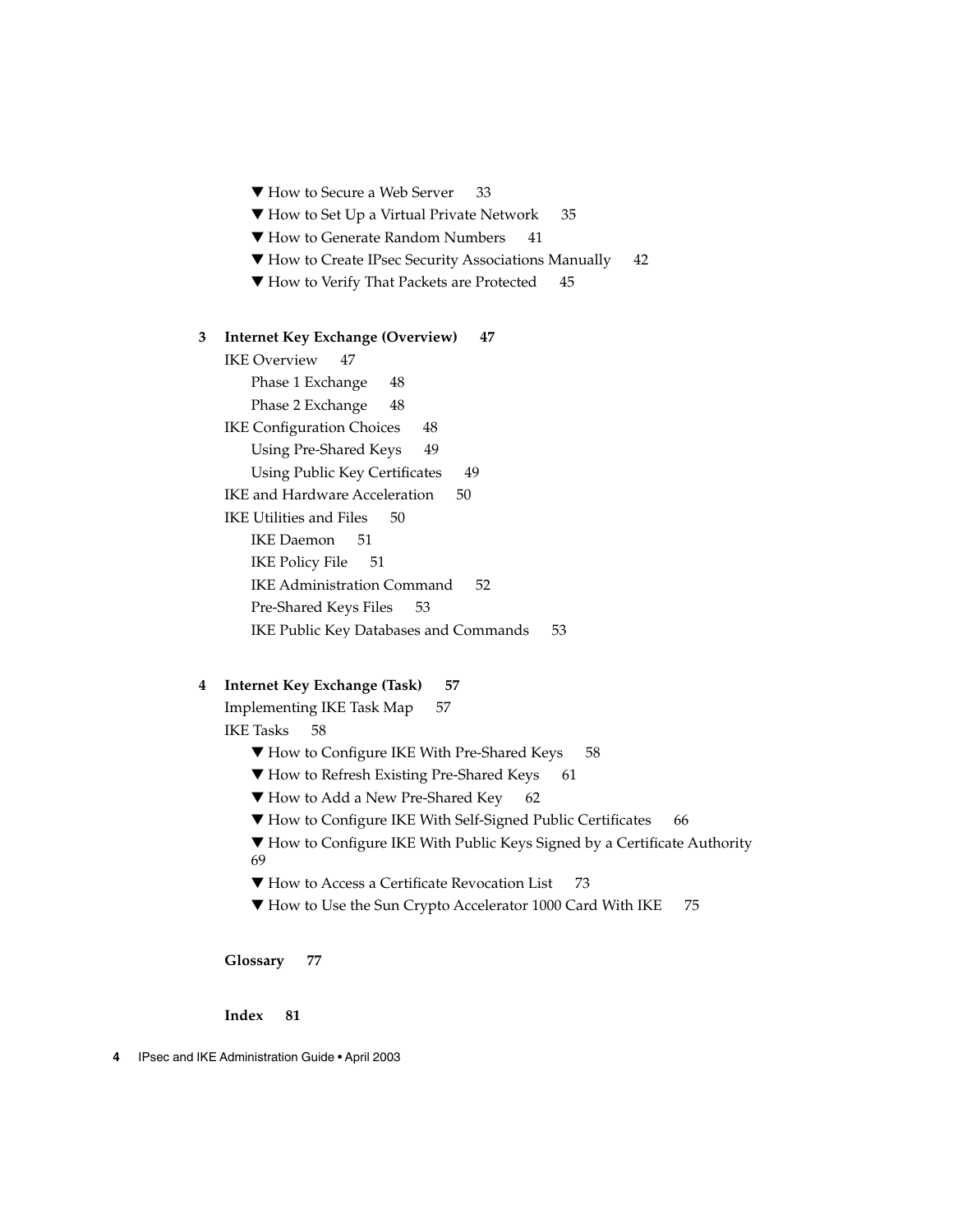## <span id="page-4-0"></span>Preface

*IPsec and IKE Administration Guide* updates Chapters 19, 20, and 21 of the *System Administration Guide: IP Services*. This book assumes the following:

- You have already installed the SunOS™ 5.9 operating system.
- You have updated the SunOS 5.9 operating system with the Solaris 9 4/03 Release.
- You have set up any networking software that you plan to use.

The SunOS 5.9 operating system is part of the Solaris product family, which also includes the Solaris Common Desktop Environment (CDE). The SunOS 5.9 operating system is compliant with AT&T's System V, Release 4 operating system.

**Note –** The Solaris operating system runs on two types of hardware, or platforms—SPARC® and x86. The Solaris operating system runs on both 64-bit address spaces and 32-bit address spaces. The information in this document pertains to both platforms and both address spaces. Exceptions are called out in a special chapter, section, note, bullet, figure, table, example, or code example.

# Who Should Use This Book

This book is intended for anyone responsible for administering one or more systems that run the Solaris 9 release. To use this book, you should have one year or two years of UNIX® system administration experience. A UNIX system administration training course might be helpful.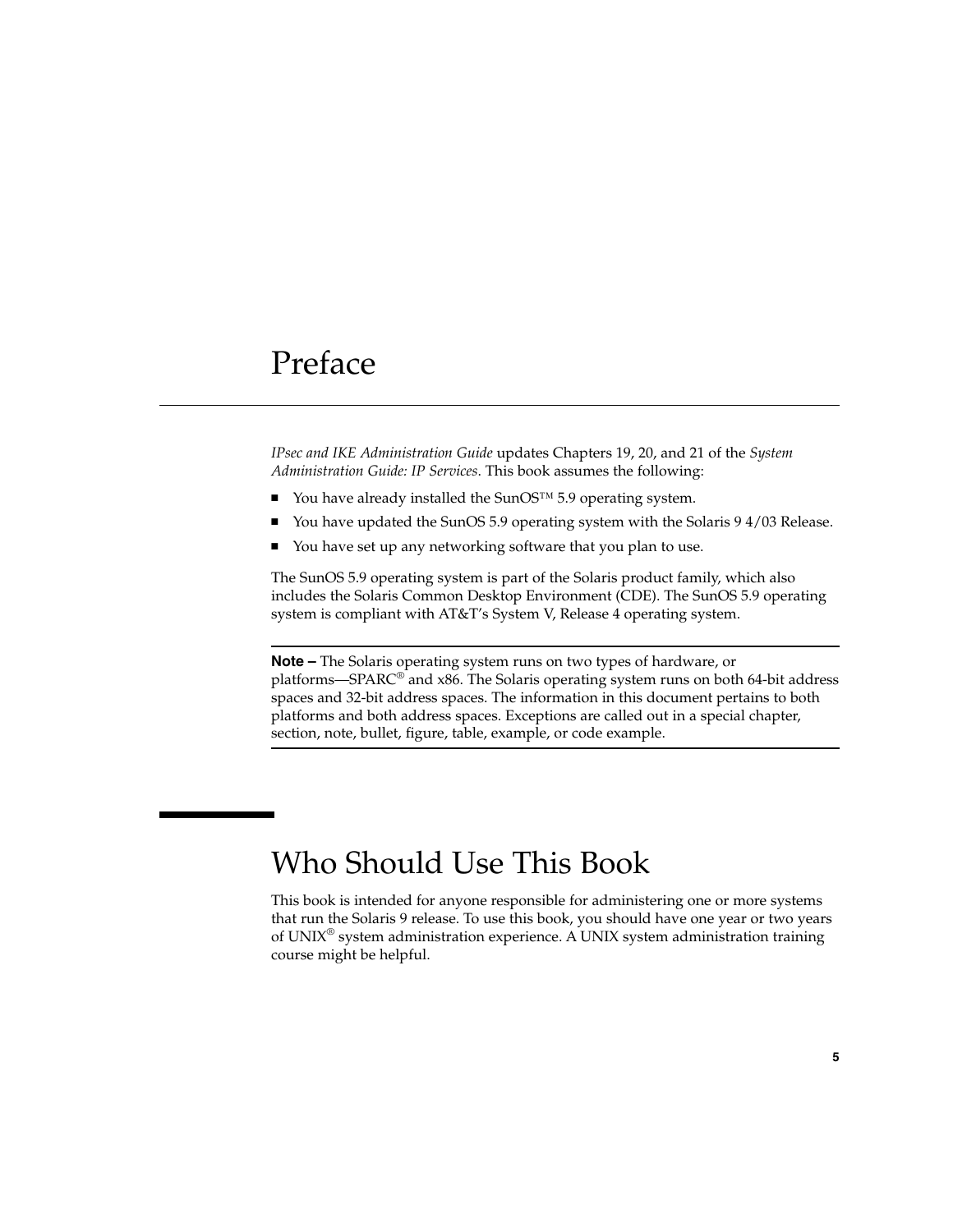## How This Book Is Organized

[Chapter 1](#page-8-0) provides an overview of IP Security Architecture. IPsec provides protection for IP datagrams.

[Chapter 2](#page-26-0) provides procedures for implementing IPsec on your network.

[Chapter 3](#page-46-0) provides an overview of Internet Key Exchange for use with IPsec.

[Chapter 4](#page-56-0) provides procedures for implementing IKE.

The [Glossary](#page-76-0) provides definitions of key IP security terms.

# Accessing Sun Documentation Online

The docs.sun.com $^{SM}$  Web site enables you to access Sun technical documentation online. You can browse the docs.sun.com archive or search for a specific book title or subject. The URL is <http://docs.sun.com>.

# Typographic Conventions

The following table describes the typographic changes used in this book.

| <b>Typeface or Symbol</b> | Meaning                                | Example                         |
|---------------------------|----------------------------------------|---------------------------------|
| AaBbCc123                 | The names of commands, files, and      | Edit your . login file.         |
|                           | directories; on-screen computer output | Use $1s - a$ to list all files. |
|                           |                                        | machine name% you have<br>mail. |
| AaBbCc123                 | What you type, contrasted with         | machine name% su                |
|                           | on-screen computer output              | Password:                       |

**TABLE P–1** Typographic Conventions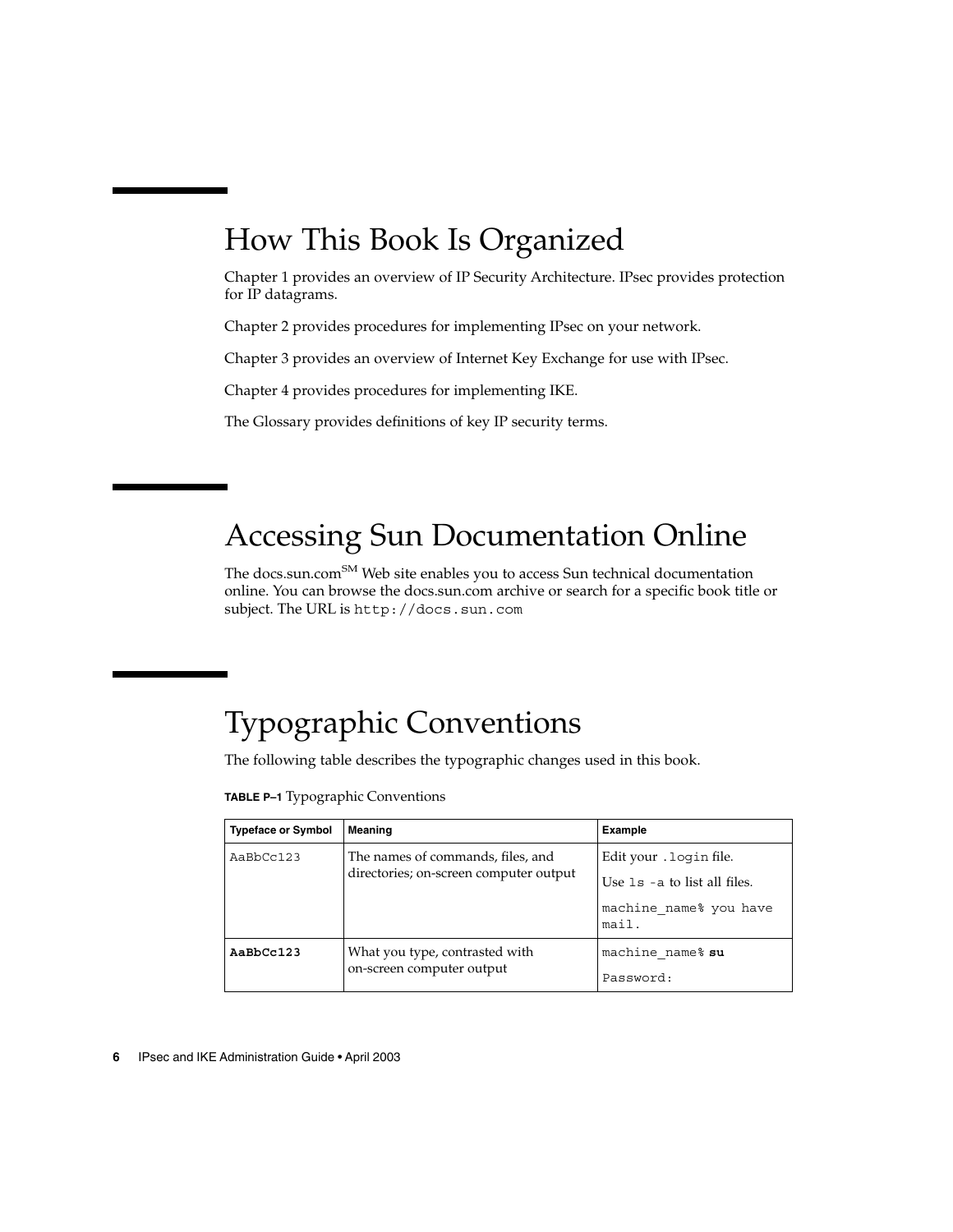**TABLE P–1** Typographic Conventions *(Continued)*

| <b>Typeface or Symbol</b> | <b>Meaning</b>                                                  | <b>Example</b>                                                                                                   |
|---------------------------|-----------------------------------------------------------------|------------------------------------------------------------------------------------------------------------------|
| AaBbCc123                 | Command-line placeholder: replace with<br>a real name or value  | To delete a file, type rm<br>filename.                                                                           |
| AaBbCc123                 | Book titles, new words, or terms, or<br>words to be emphasized. | Read Chapter 6 in User's Guide.<br>These are called <i>class</i> options.<br>You must be <i>root</i> to do this. |

# Shell Prompts in Command Examples

The following table shows the default system prompt and superuser prompt for the C shell, Bourne shell, and Korn shell.

**TABLE P–2** Shell Prompts

| <b>Shell</b>                                     | Prompt        |
|--------------------------------------------------|---------------|
| C shell prompt                                   | machine name% |
| C shell superuser prompt                         | machine name# |
| Bourne shell and Korn shell prompt               |               |
| Bourne shell and Korn shell superuser prompt   # |               |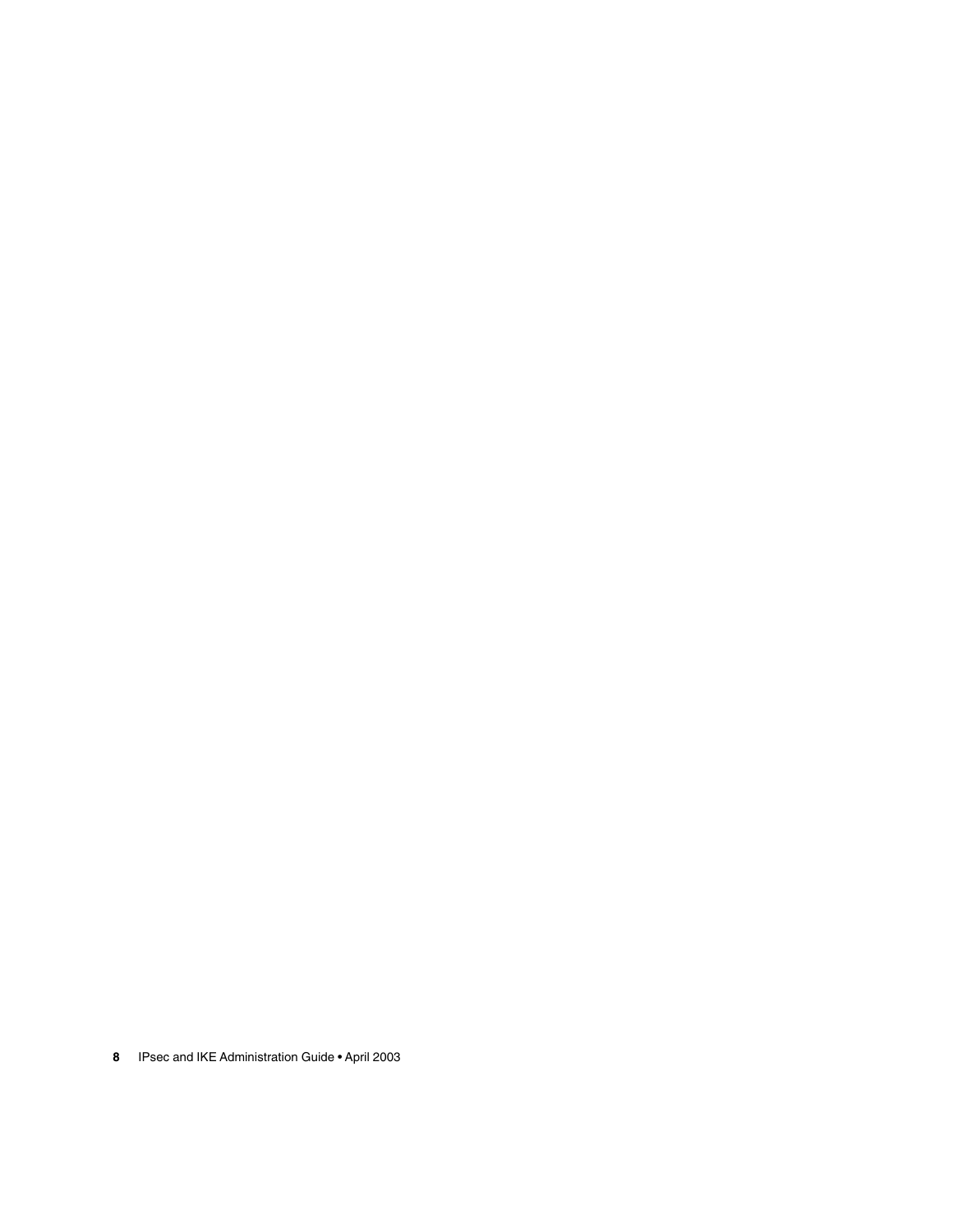### <span id="page-8-0"></span>CHAPTER **1**

## IPsec (Overview)

The IP Security Architecture (IPsec) provides cryptographic protection for IP datagrams in IPv4 and IPv6 network packets. The protection can include confidentiality, strong integrity of the data, data authentication, and partial sequence integrity. Partial sequence integrity is also known as replay protection. IPsec is performed inside the IP module. IPsec can be applied with or without the knowledge of an Internet application. When used properly, IPsec is an effective tool in securing network traffic.

This chapter contains the following information:

- "Introduction to IPsec" on page 9
- ["IPsec Security Associations"](#page-12-0) on page 13
- ["Protection Mechanisms"](#page-13-0) on page 14
- ["Protection Policy and Enforcement Mechanisms"](#page-15-0) on page 16
- ["Transport and Tunnel Modes"](#page-16-0) on page 17
- ["Virtual Private Networks"](#page-18-0) on page 19
- *"*IPsec Utilities and Files" on page 19

## Introduction to IPsec

IPsec provides security mechanisms that include secure datagram authentication and encryption mechanisms within IP. When you invoke IPsec, IPsec applies the security mechanisms to IP datagrams that you have enabled in the IPsec global policy file. Applications can invoke IPsec to apply security mechanisms to IP datagrams on a per-socket level.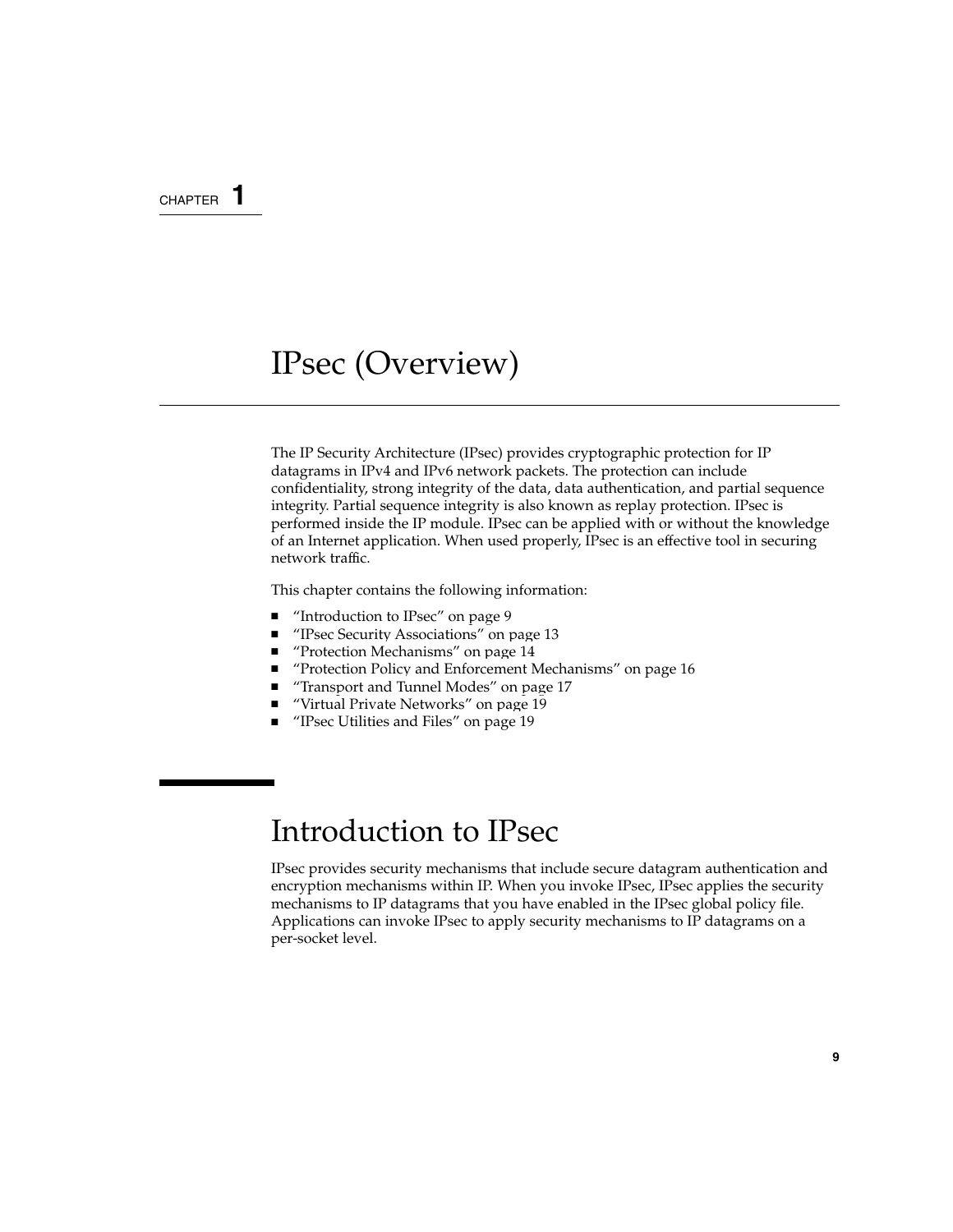Figure 1–1 shows how an IP addressed packet, as part of an IP datagram, proceeds when IPsec has been invoked on an outbound packet. As you can see from the flow diagram, authentication header (AH) and encapsulating security payload (ESP) entities can be applied to the packet. Subsequent sections describe how you apply these entities, as well as authentication and encryption algorithms.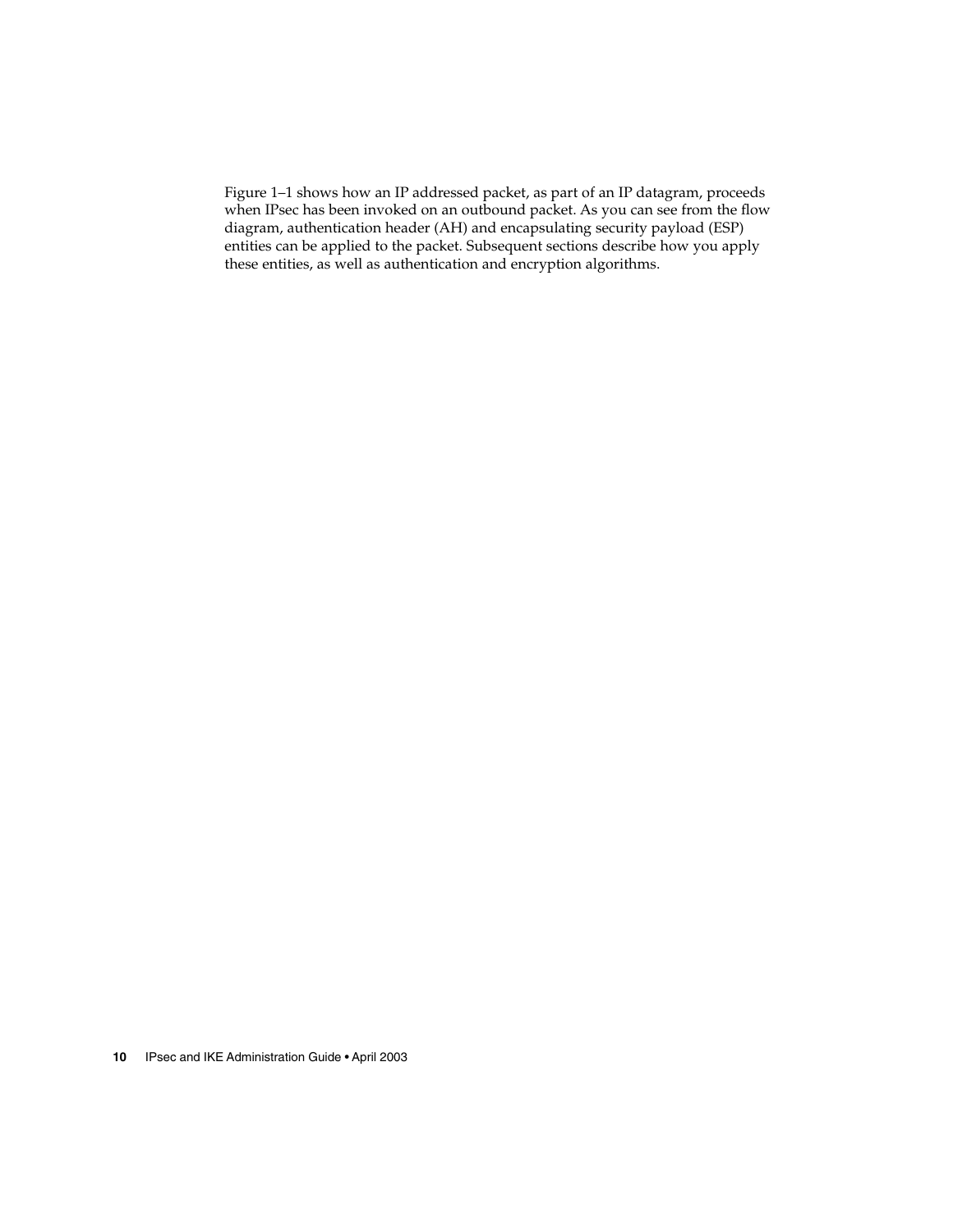

**FIGURE 1–1** IPsec Applied to Outbound Packet Process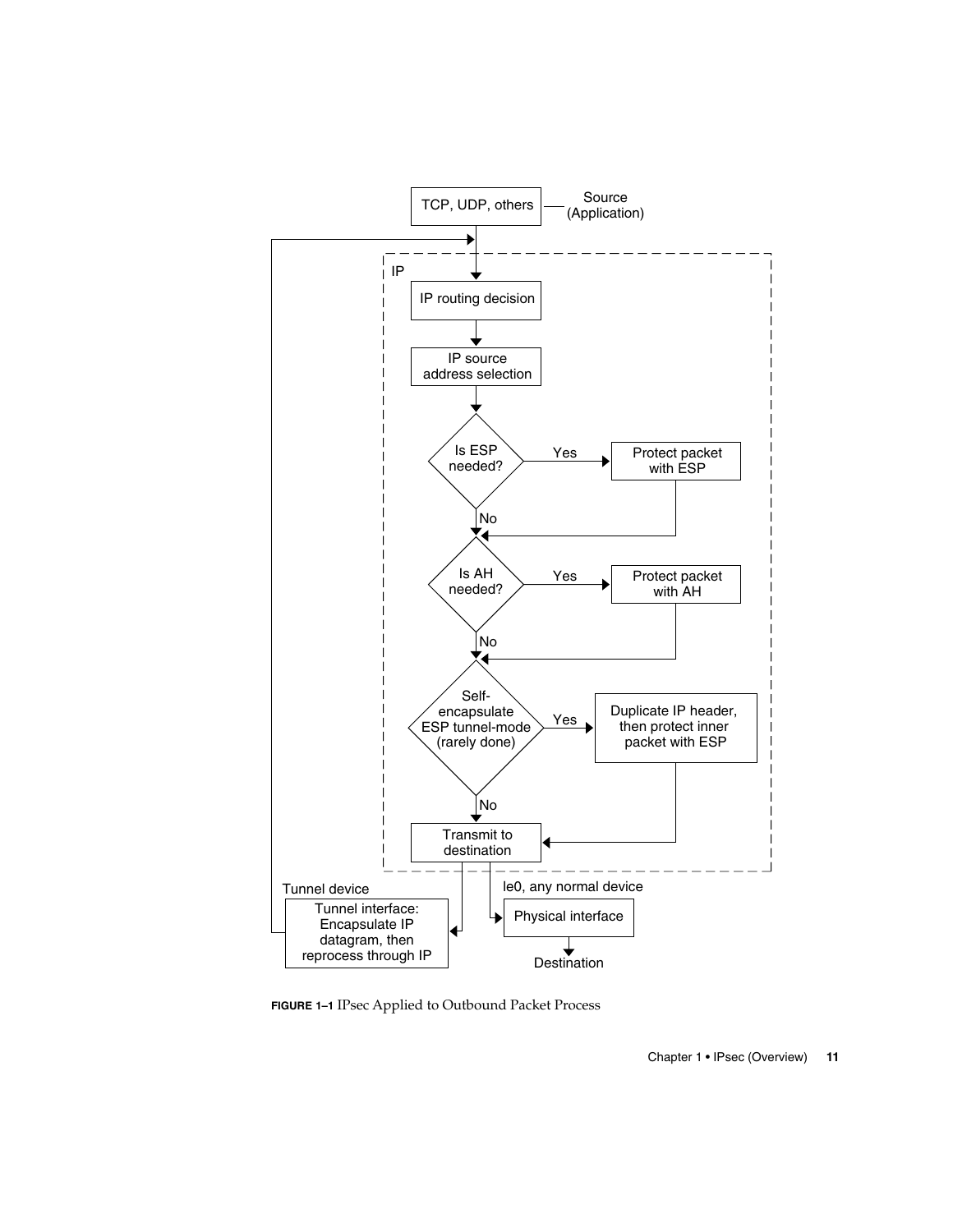Figure 1–2 shows the IPsec inbound process.



**FIGURE 1–2** IPsec Applied to Inbound Packet Process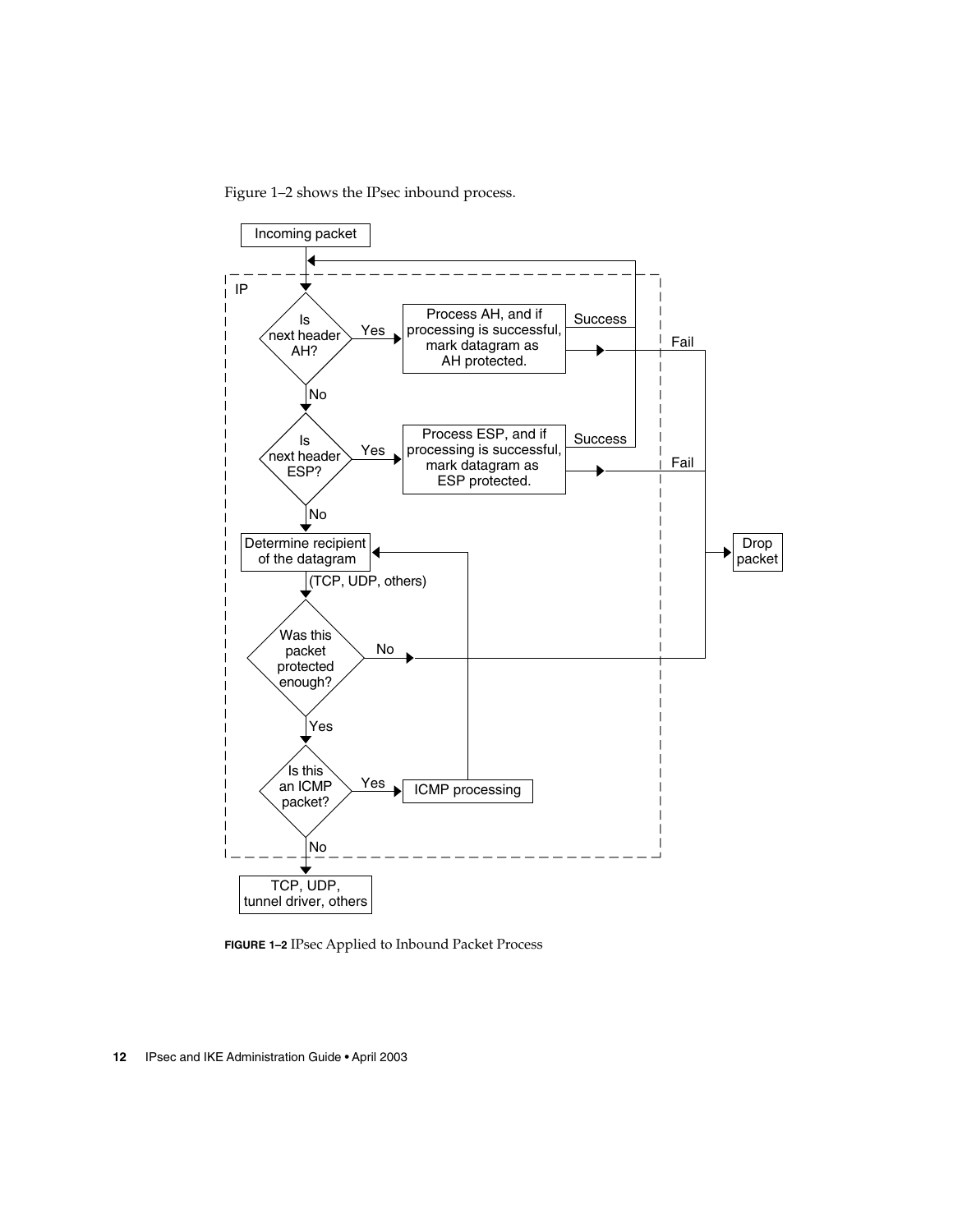## <span id="page-12-0"></span>IPsec Security Associations

An IPsec [security association](#page-78-0) (SA) specifies security properties that are recognized by communicating hosts. These hosts typically require two SAs to communicate securely. A single SA protects data in one direction. The protection is either to a single host or a group (multicast) address. Because most communication is peer-to-peer or client-to-server, two SAs must be present to secure traffic in both directions.

The security protocol (AH or ESP), destination IP address, and [Security Parameter](#page-78-0) [Index \(SPI\)](#page-78-0) identify an IPsec SA. The security parameter index, an arbitrary 32-bit value, is transmitted with an AH or ESP packet. The ipsecah(7P) and ipsecesp(7P) man pages explain the extent of protection that is provided by AH and ESP. An integrity checksum value is used to authenticate a packet. If the authentication fails, the packet is dropped.

Security associations are stored in a security associations database. A socket-based administration engine, the pf\_key(7P) interface, enables privileged applications to manage the database. The  $in.i$ ked $(1M)$  daemon provides automatic key management.

## Key Management

A security association contains the following information:

- Material for keys for encryption and authentication
- The algorithms that can be used
- The identities of the endpoints
- Other parameters that are used by the system

SAs require keying material for authentication and encryption. The managing of keying material that SAs require is called key management.The Internet Key Exchange (IKE) protocol handles key management automatically. You can also manage keys manually with the ipseckey(1M) command. Currently, SAs on IPv4 packets can use automatic key management, while SAs on IPv6 packets require manual management.

See ["IKE Overview"](#page-46-0) on page 47, for how IKE manages cryptographic keys automatically for IPv4 hosts. See ["Keying Utilities"](#page-22-0) on page 23, for how the administrator can manually manage the cryptographic keys by using the ipseckey command.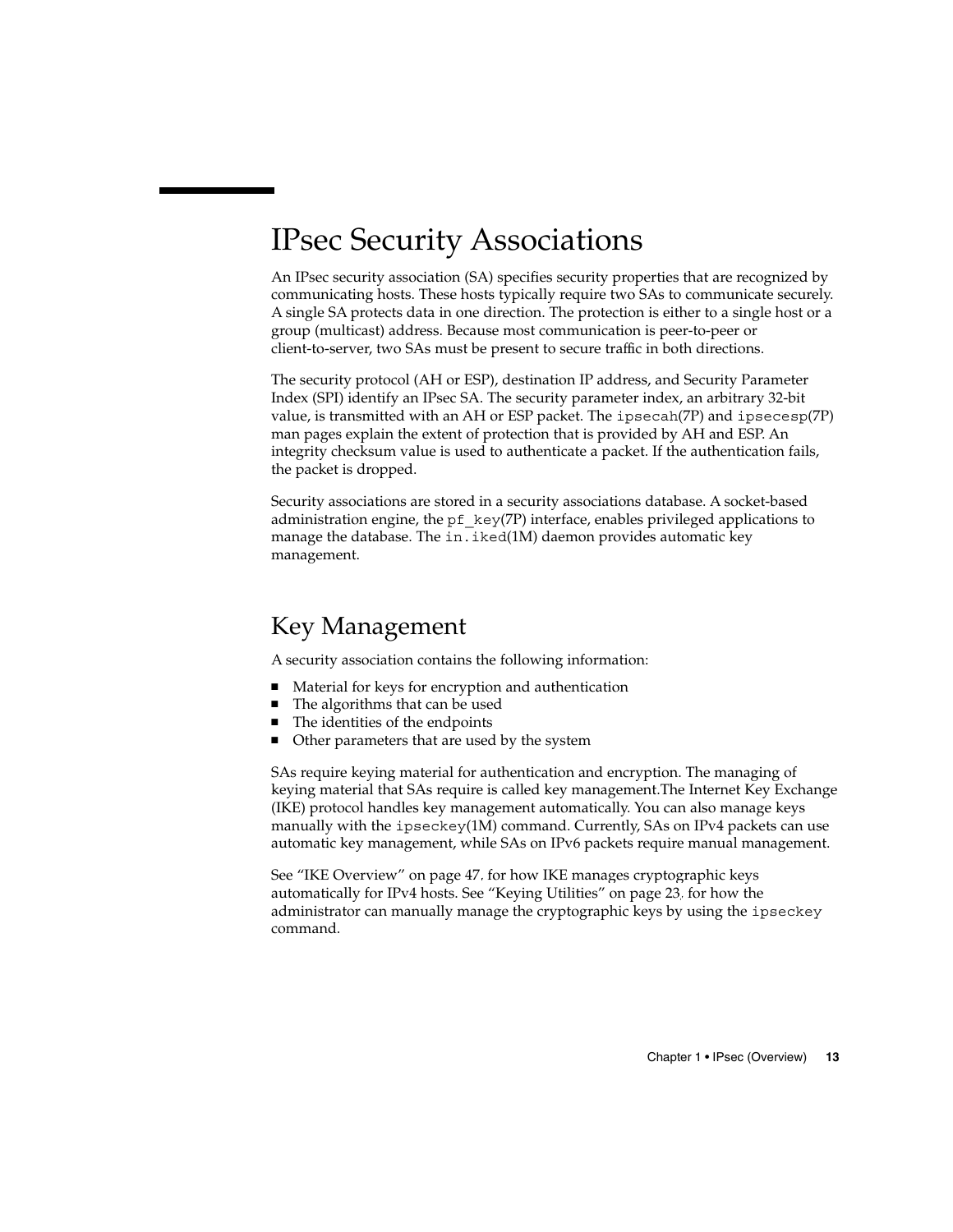## <span id="page-13-0"></span>Protection Mechanisms

IPsec provides two mechanisms for protecting data:

- Authentication Header (AH)
- Encapsulating Security Payload (ESP)

Both mechanisms have their own Security Association Database (SADB).

## Authentication Header

The authentication header, a new IP header, provides data authentication, strong integrity, and replay protection to IP datagrams. AH protects the greater part of the IP datagram. AH cannot protect fields that change nondeterministically between sender and receiver. For example, the IP TTL field is not a predictable field and, consequently, not protected by AH. AH is inserted between the IP header and the transport header. The transport header can be TCP, UDP, ICMP, or another IP header when tunnels are being used. See the tun(7M) man page for details on tunneling.

### Authentication Algorithms and the AH Module

IPsec implements AH as a module that is automatically pushed on top of IP. The /dev/ipsecah entry tunes AH with ndd(1M). Future authentication algorithms can be loaded on top of AH. Current authentication algorithms include HMAC-MD5 and HMAC-SHA-1. Each authentication algorithm has its own key size and key format properties. See the authmd5h(7M) and authsha1(7M) man pages for details.

### Security Considerations for AH

Replay attacks threaten an AH when an AH does not enable replay protection. An AH does not protect against eavesdropping. Adversaries can still see data that is protected with AH.

## Encapsulating Security Payload

The ESP provides confidentiality over what the ESP encapsulates, as well as the services that AH provides. However, ESP only provides its protections over the part of the datagram that ESP encapsulates. ESP's authentication services are optional. These services enable you to use ESP and AH together on the same datagram without redundancy. Because ESP uses encryption-enabling technology, ESP must conform to U.S. export control laws.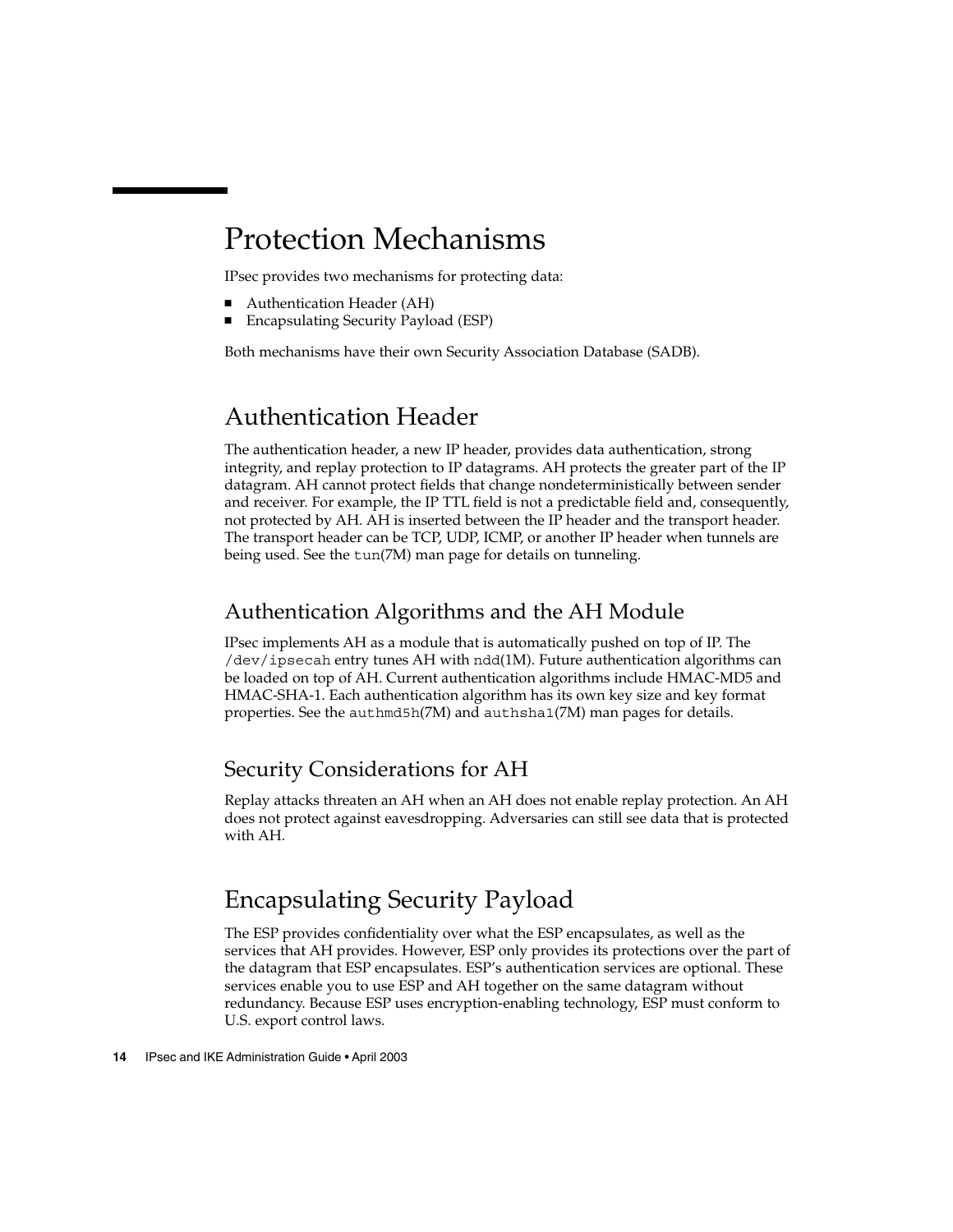<span id="page-14-0"></span>ESP encapsulates its data, so ESP only protects the data that follows its beginning in the datagram. In a TCP packet, ESP encapsulates only the TCP header and its data. If the packet is an IP-in-IP datagram, ESP protects the inner IP datagram. Per-socket policy allows *self-encapsulation*, so ESP can encapsulate IP options when ESP needs to. Unlike the authentication header (AH), ESP allows multiple kinds of datagram protection. Using only a single form of datagram protection can make the datagram vulnerable. For example, if you use ESP to provide confidentiality only, the datagram is still vulnerable to replay attacks and cut-and-paste attacks. Similarly, if ESP protects only integrity, ESP could provide weaker protection than AH. The datagram would be vulnerable to eavesdropping.

### Algorithms and the ESP Module

IPsec ESP implements ESP as a module that is automatically pushed on top of IP. The /dev/ipsecesp entry tunes ESP with ndd(1M). ESP allows encryption algorithms to be pushed on top of ESP, in addition to the authentication algorithms that are used in AH. Encryption algorithms include Data Encryption Standard (DES), Triple-DES (3DES), Blowfish, and AES. Each encryption algorithm has its own key size and key format properties. Because of export laws in the United States and import laws in other countries, not all encryption algorithms are available outside of the United States.

### Security Considerations for ESP

An ESP without authentication is vulnerable to cut-and-paste cryptographic attacks and to replay attacks. When you use ESP without confidentiality, ESP is as vulnerable to eavesdropping as AH is.

## Authentication and Encryption Algorithms

IPsec uses two types of algorithms, authentication and encryption. The authentication algorithms and the DES encryption algorithms are part of core Solaris installation. If you plan to use other algorithms that are supported for IPsec, you must install the Solaris Encryption Kit. The Solaris Encryption Kit is provided on a separate CD.

## Authentication Algorithms

Authentication algorithms produce an integrity checksum value or *digest* that is based on the data and a key. The man pages for authentication algorithms describe the size of both the digest and key. The following table lists the authentication algorithms that are supported in the Solaris operating system. The table also lists the format of the algorithms when the algorithms are used as security options to the IPsec utilities and their man page names.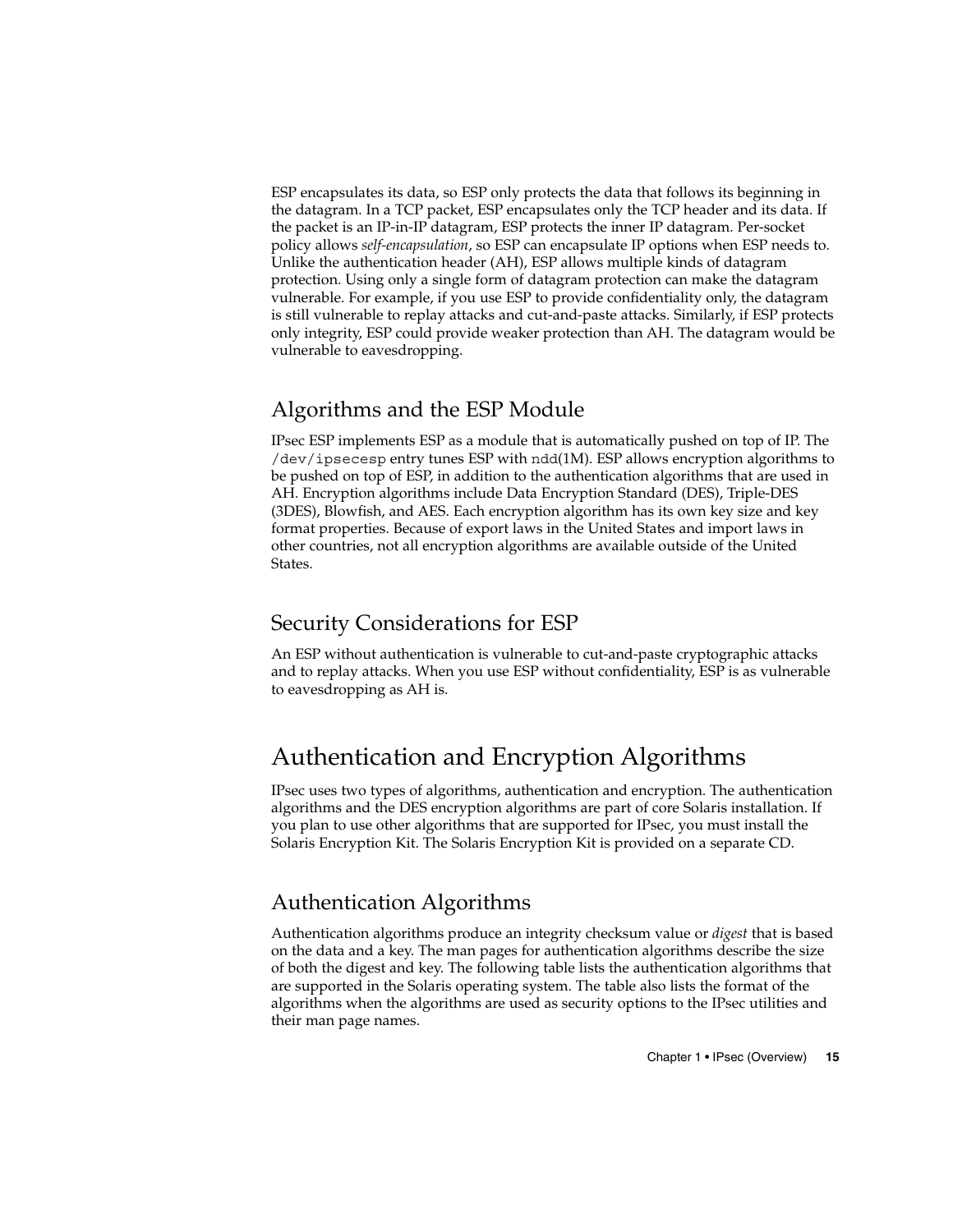<span id="page-15-0"></span>**TABLE 1–1** Supported Authentication Algorithms

| <b>Algorithm Name</b> | <b>Security Option Format</b>  | Man Page        |
|-----------------------|--------------------------------|-----------------|
| HMAC-MD5              | md5, hmac-md5                  | authmd5h(7M)    |
| HMAC-SHA-1            | sha, sha1, hmac-sha, hmac-sha1 | authsha $1(7M)$ |

### Encryption Algorithms

Encryption algorithms encrypt data with a key. The algorithms operate on data in units of a *block size*. The man pages for encryption algorithms describe the block size and the key size for each algorithm. By default, the [DES–](#page-76-0)CBC and 3DES-CBC algorithms are installed.

The [AES](#page-76-0) and [Blowfish](#page-76-0) algorithms are available to IPsec when you install the Solaris Encryption Kit. The kit is available on a separate CD that is *not* part of the Solaris 9 installation box. The *Solaris 9 Encryption Kit Installation Guide* describes how to install the Solaris Encryption Kit.

The following table lists the encryption algorithms that are supported in the Solaris operating system. The table lists the format of the algorithms when the algorithms are used as security options to the IPsec utilities. The table also lists their man page names, and lists the package that contains the algorithm.

| TABLE 1-2 Supported Encryption Algorithms |  |  |
|-------------------------------------------|--|--|
|-------------------------------------------|--|--|

| <b>Algorithm Name</b>     | <b>Security Option Format</b> | <b>Man Page</b> | Package                           |
|---------------------------|-------------------------------|-----------------|-----------------------------------|
| DES-CBC                   | des, des-cbc                  | encrdes(ZM)     | SUNW <sub>csr</sub><br>SUNWcarx.u |
| 3DES-CBC or<br>Triple-DES | 3des, 3des-cbc                | encr3des(ZM)    | SUNW <sub>csr</sub><br>SUNWcarx.u |
| <b>Blowfish</b>           | blowfish, blowfish-cbc        | encrbfsh(7M)    | SUNWcryr,<br><b>SUNWCryrx</b>     |
| AES-CBC                   | aes, aes-cbc                  | encraes(ZM)     | SUNWcryr,<br><b>SUNWcryrx</b>     |

## Protection Policy and Enforcement Mechanisms

IPsec separates its protection policy from its enforcement mechanisms. You can enforce IPsec policies in the following places: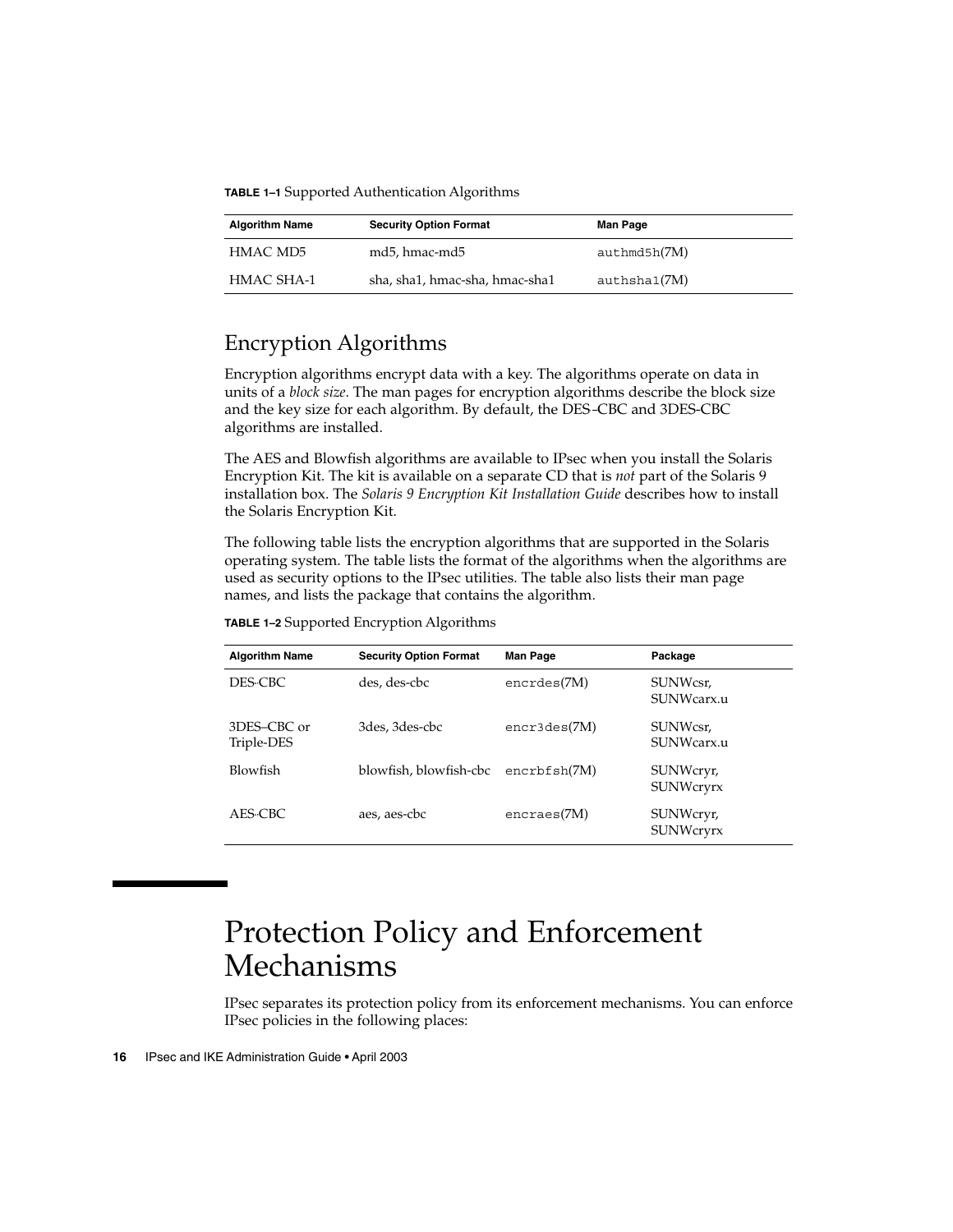- <span id="page-16-0"></span>■ On a system-wide level
- On a per-socket level

You use the ipsecconf(1M) command to configure system-wide policy.

IPsec applies system-wide policy to incoming datagrams and outgoing datagrams. You can apply some additional rules to outgoing datagrams, because of the additional data that is known by the system. Inbound datagrams can be either accepted or dropped. The decision to drop or accept an inbound datagram is based on several criteria, which sometimes overlap or conflict. Conflicts are resolved by determining which rule is parsed first. Except when a policy entry states that traffic should bypass all other policy, the traffic is automatically accepted. Outbound datagrams are either sent with protection or without protection. If protection is applied, the algorithms are either specific or non-specific.

Policy that normally protects a datagram can be bypassed. You can either specify an exception in system-wide policy, or you can request a bypass in per-socket policy. For intra-system traffic, policies are enforced, but actual security mechanisms are not applied. Instead, the outbound policy on an intra-system packet translates into an inbound packet that has had those mechanisms applied.

# Transport and Tunnel Modes

When you invoke ESP or AH after the IP header to protect a datagram, you are using transport mode. An example follows. A packet starts off with the following header:

| nur<br> | ∣∪г<br><b>TIUL</b> |  |
|---------|--------------------|--|
|---------|--------------------|--|

ESP, in transport mode, protects the data as follows:

| ---<br>IP Hdr<br>--- | <u>.</u><br>. |  |
|----------------------|---------------|--|
|----------------------|---------------|--|

Encrypted

AH, in transport mode, protects the data as follows: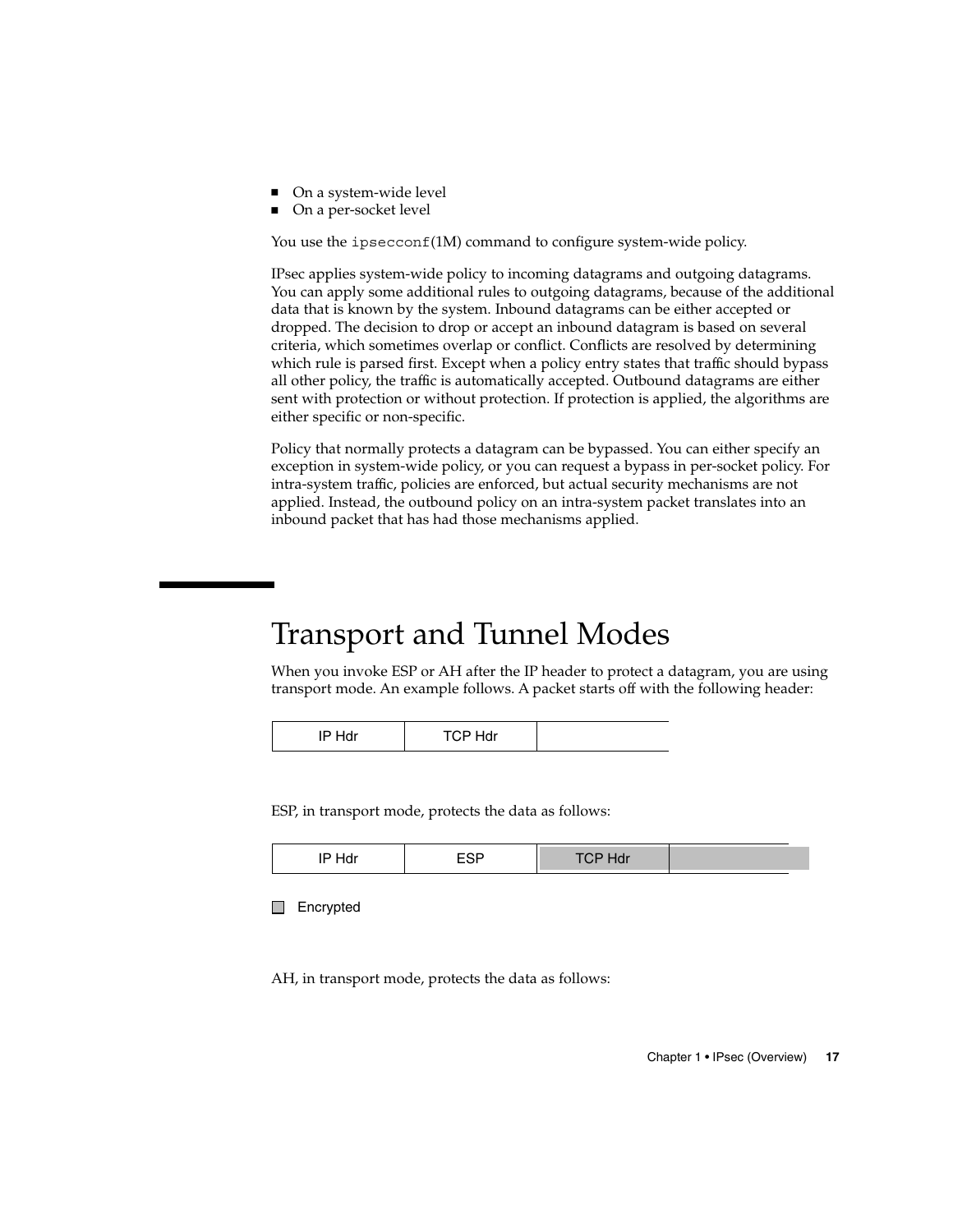<span id="page-17-0"></span>

| IF HUL | u<br>. | $\sim$ . $\sim$ . |  |
|--------|--------|-------------------|--|
|--------|--------|-------------------|--|

AH actually covers the data before the data appears in the datagram. Consequently, the protection that is provided by AH, even in transport mode, covers some of the IP header.

When an entire datagram is *inside* the protection of an IPsec header, IPsec is protecting the datagram in tunnel mode. Because AH covers most of its preceding IP header, tunnel mode is usually performed only on ESP. The previous example datagram would be protected in tunnel mode as follows:

| Har<br>Ш | $-0n$<br>$  -$<br>__ | Har<br>. . | Hdr |
|----------|----------------------|------------|-----|
|          |                      |            |     |

Encrypted

In tunnel mode, the inner header is protected, while the outer IP header is unprotected. Often, the outer IP header has different source and different destination addresses from the inner IP header. The inner and outer IP headers can match if, for example, an IPsec-aware network program uses self-encapsulation with ESP. Self-encapsulation with ESP protects an IP header option.

The Solaris implementation of IPsec is primarily an implementation of IPsec in transport mode. Tunnel mode is implemented as a special instance of the transport mode. The implementation treats IP-in-IP tunnels as a special transport provider. The ifconfig(1M) configuration options to set tunnels are nearly identical to the options that are available to socket programmers when enabling per-socket IPsec. Also, tunnel mode can be enabled in per-socket IPsec. In per-socket tunnel mode, the inner packet IP header has the same addresses as the outer IP header. See the ipsec(7P) man page for details on per-socket policy.

## Trusted Tunnels

A configured tunnel is a point-to-point interface. The tunnel enables an IP packet to be encapsulated within an IP packet. A correctly configured tunnel requires both a tunnel source and a tunnel destination. See the tun(7M) man page and "Solaris Tunneling Interfaces for IPv6" in *System Administration Guide: IP Services* for more information.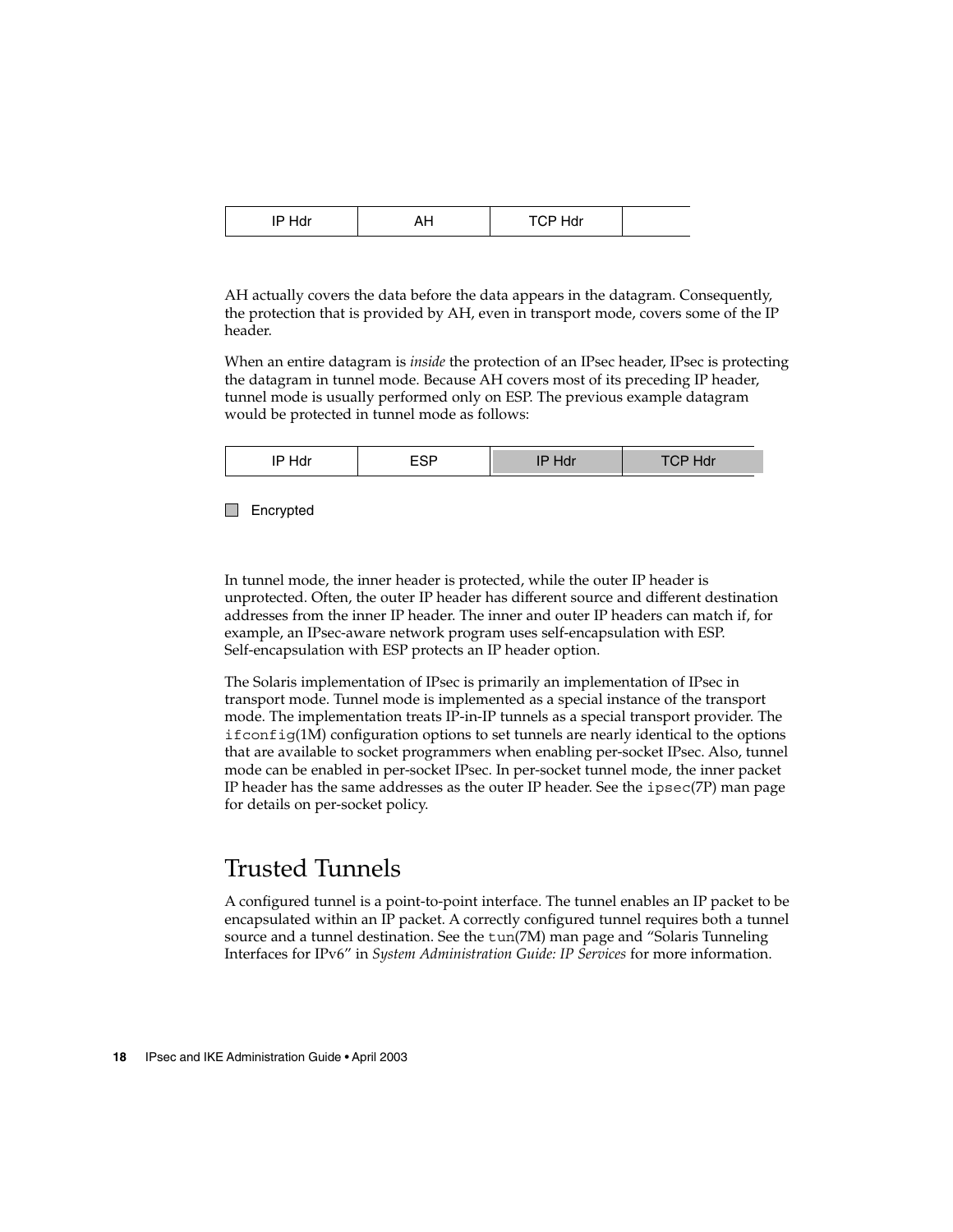<span id="page-18-0"></span>A tunnel creates an apparent physical interface to IP. The physical link's integrity depends on the underlying security protocols. If you set up the security associations securely, then you can trust the tunnel. Packets that exit the tunnel must have originated from the peer that was specified in the tunnel destination. If this trust exists, you can use per-interface IP forwarding to create a virtual private network.

## Virtual Private Networks

You can use IPsec to construct a [Virtual Private Network \(VPN\).](#page-78-0) You use IPsec by constructing an Intranet that uses the Internet infrastructure. For example, an organization that uses VPN technology to connect offices with separate networks, can deploy IPsec to secure traffic between the two offices.

The following figure illustrates how two offices use the Internet to form their VPN with IPsec deployed on their network systems.



**FIGURE 1–3** Virtual Private Network

See ["How to Set Up a Virtual Private Network"](#page-34-0) on page 35 for a description of the setup procedure.

## IPsec Utilities and Files

This section describes the configuration file that initializes IPsec. This section also describes various commands that enable you to manage IPsec within your network. For instructions about how to implement IPsec within your network, see ["Implementing IPsec Task Map"](#page-26-0) on page 27.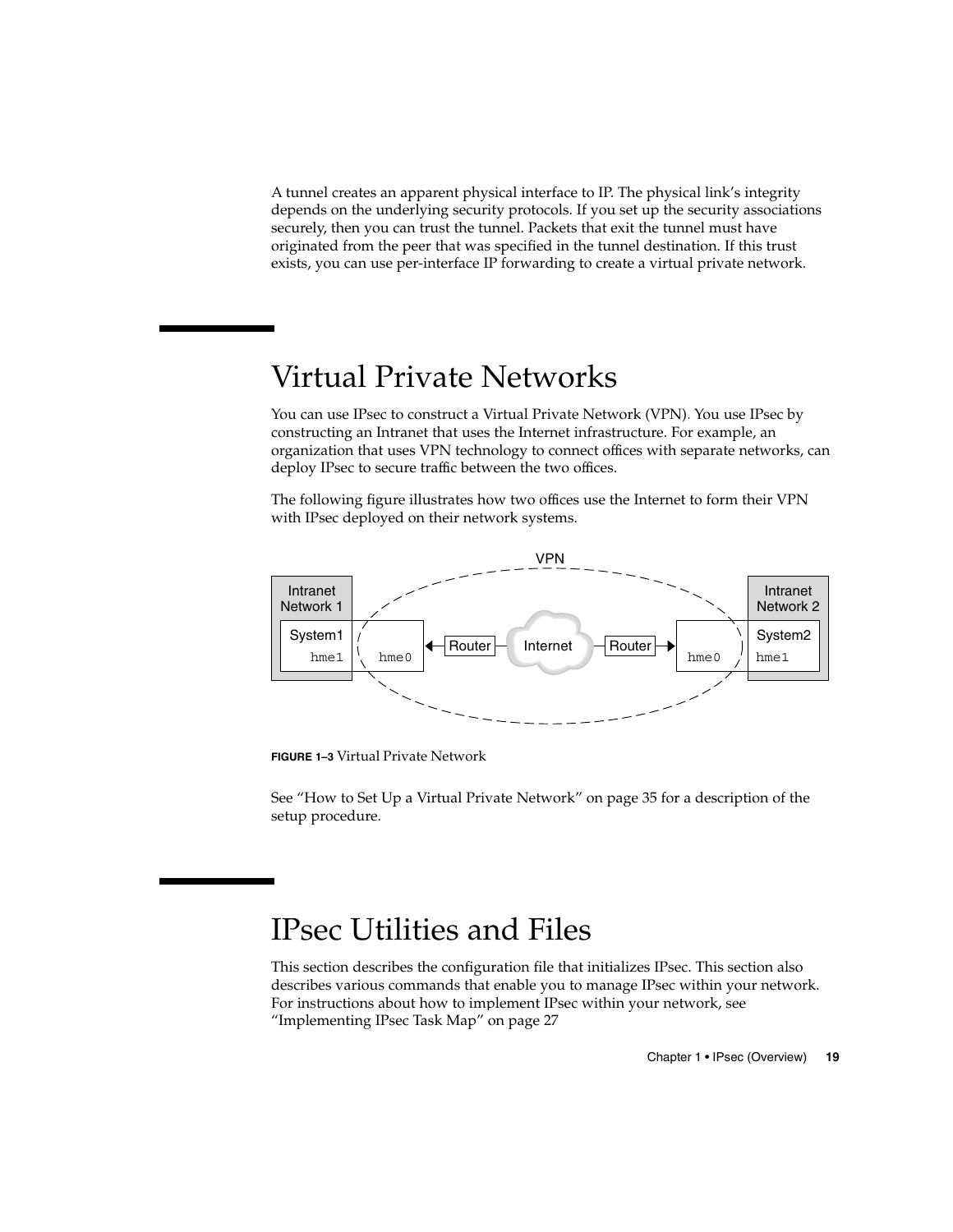<span id="page-19-0"></span>

| <b>IPsec File or Command</b>       | <b>Description</b>                                                                                                                                                                                  |
|------------------------------------|-----------------------------------------------------------------------------------------------------------------------------------------------------------------------------------------------------|
| /etc/inet/ipsecinit.conf file      | IPsec policy file. If this file exists, IPsec is activated at<br>boot time.                                                                                                                         |
| ipsecconf command                  | IPsec policy command. The boot scripts use ipsecconf<br>to read the /etc/inet/ipsecinit.conf file and<br>activate IPsec. Useful for viewing and modifying current<br>IPsec policy, and for testing. |
| PF KEY socket interface            | Interface for security association database. Handles<br>manual and automatic key management.                                                                                                        |
| ipseckey command                   | IPsec SA maintenance and keying command. ipseckey<br>is a command-line front end to the PF KEY interface.<br>ipseckey can create, destroy, or modify security<br>associations.                      |
| /etc/inet/secret/ipseckeys<br>file | Keys for IPsec security associations. If the<br>ipsecinit.conf exists, the ipseckeys file is<br>automatically read at boot time.                                                                    |
| /etc/inet/ike/configfile           | IKE configuration and policy file. If this file exists, the<br>IKE daemon, in. iked(1M) starts and loads the<br>/etc/inet/ike/config file. See "IKE Utilities and<br>Files" on page 50.             |

## IPsec Policy Command

You use the ipsecconf(1M) command to configure the IPsec policy for a host. When you run the command to configure policy, the system creates a temporary file that is named ipsecpolicy.conf. This file holds the IPsec policy entries that were set in the kernel by the ipsecconf command. The system uses the in-kernel IPsec policy entries to check all outbound and inbound IP datagrams for policy. Forwarded datagrams are not subjected to policy checks that are added by using this command. See the ifconfig(1M) and tun(7M) man pages about how to protect forwarded packets.

You must become superuser or assume an equivalent role to invoke the ipsecconf command. The command accepts entries that protect traffic in both directions, and entries that protect traffic in only one direction.

Policy entries with a format of local address and remote address can protect traffic in both directions with a single policy entry. For example, entries that contain the patterns laddr host1 and raddr host2, protect traffic in both directions if no direction is specified for the named host. Thus, you need only one policy entry for each host. Policy entries with a format of source address to destination address protect traffic in only one direction. For example, a policy entry of the pattern saddr host1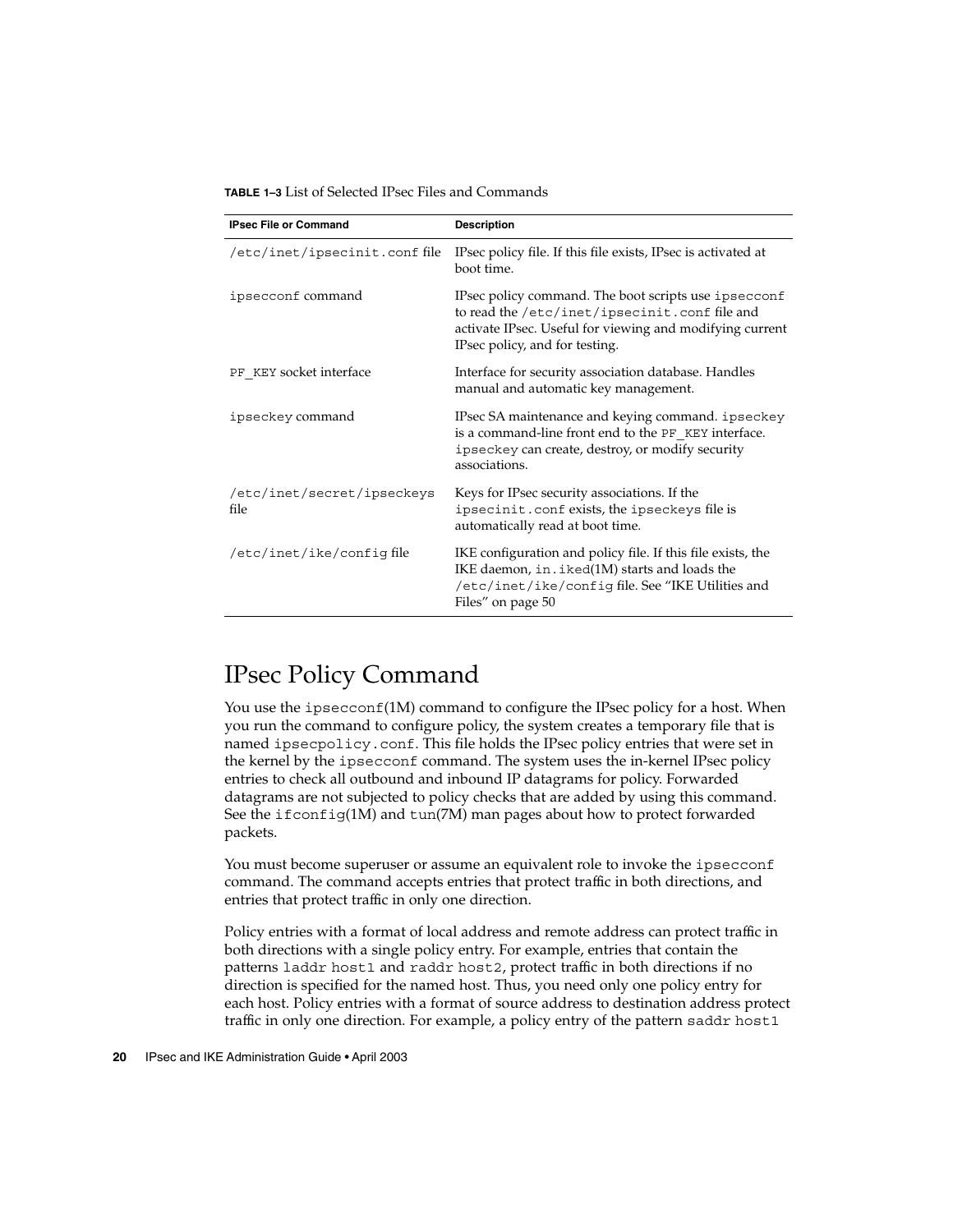<span id="page-20-0"></span>daddr host2 protects inbound traffic or outbound traffic, not both directions. Thus, to protect traffic in both directions, you need to pass the ipsecconf command another entry, as in saddr host2 daddr host1.

You can see the policies that are configured in the system when you issue the ipsecconf command without any arguments. The command displays each entry with an *index* followed by a number. You can use the -d option with the index to delete a particular policy in the system. The command displays the entries in the order that the entries were added, which is not necessarily the order in which the traffic match occurs. To view the order in which the traffic match occurs, use the -l option.

The ipsecpolicy.conf file is deleted when the system shuts down. To ensure that IPsec policy is active when the machine boots, you can create an IPsec policy file, /etc/inet/ipsecinit.conf, that the inetinit script reads during startup.

## IPsec Policy File

To invoke IPsec security policies when you start the Solaris operating system, you create a configuration file to initialize IPsec with your specific IPsec policy entries. You should name the file /etc/inet/ipsecinit.conf. See the ipsecconf(1M) man page for details about policy entries and their format. After policies are configured, you can use the ipsecconf command to delete a policy temporarily, or to view the existing configuration.

### Example—ipsecinit.conf File

The Solaris software includes an IPsec policy file as a sample. This sample file is named ipsecinit.sample. You can use the file as a template to create your own ipsecinit.conf file. The ipsecinit.sample file contains the following examples:

```
#
#ident "@(#)ipsecinit.sample 1.6 01/10/18 SMI"
#
# Copyright (c) 1999,2001 by Sun Microsystems, Inc.
# All rights reserved.
#
# This file should be copied to /etc/inet/ipsecinit.conf to enable IPsec
# systemwide policy (and as a side-effect, load IPsec kernel modules).
# Even if this file has no entries, IPsec will be loaded if
# /etc/inet/ipsecinit.conf exists.
#
# Add entries to protect the traffic using IPsec. The entries in this
# file are currently configured using ipsecconf from inetinit script
# after /usr is mounted.
#
# For example,
#
```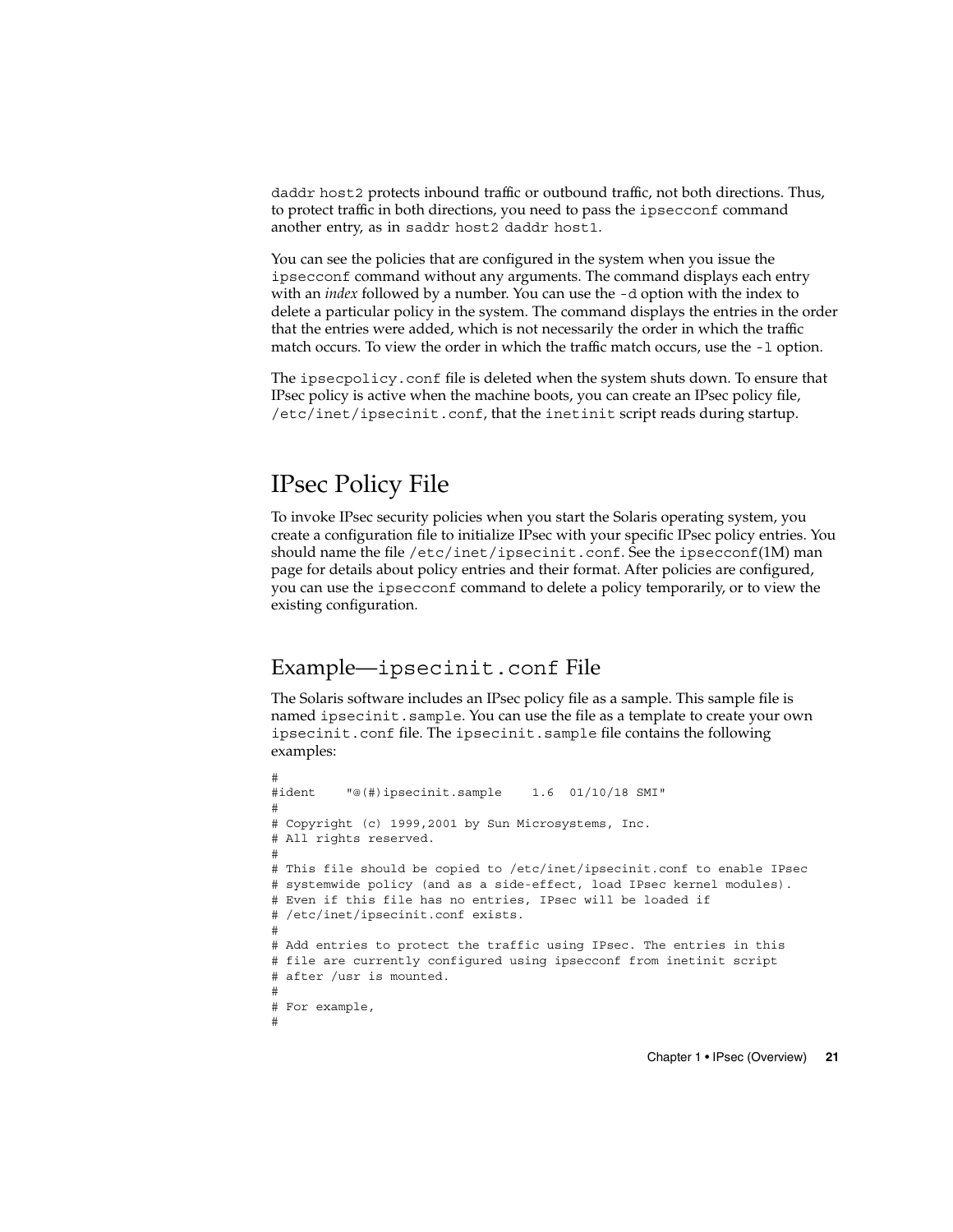```
# {rport 23} ipsec {encr_algs des encr_auth_algs md5}
#
# Or, in the older (but still usable) syntax
#
# {dport 23} apply {encr_algs des encr_auth_algs md5 sa shared}
# {sport 23} permit {encr_algs des encr_auth_algs md5}
#
# will protect the telnet traffic originating from the host with ESP using
# DES and MD5. Also:
#
# \{raddr 10.5.5.0/24\} ipsec \{auth \text{ }alqs \text{ any}\}#
# Or, in the older (but still usable) syntax
#
# {daddr 10.5.5.0/24} apply {auth_algs any sa shared}
# {saddr 10.5.5.0/24} permit {auth algs any
#
# will protect traffic to or from the 10.5.5.0 subnet with AH
# using any available algorithm.
#
#
# To do basic filtering, a drop rule may be used. For example:
#
# {lport 23 dir in} drop {}
# {lport 23 dir out} drop {}
#
# will disallow any remote system from telnetting in.
#
#
# WARNING: This file is read before default routes are established, and
# before any naming services have been started. The
# ipsecconf(1M) command attempts to resolve names, but it will
# fail unless the machine uses files, or DNS and the DNS server
# is reachable via routing information before ipsecconf(1M)
# invocation. (that is, the DNS server is on-subnet, or DHCP
# has loaded up the default router already.)
#
# It is suggested that for this file, use hostnames only if
# they are in /etc/hosts, or use numeric IP addresses.
#
# If DNS gets used, the DNS server is implicitly trusted, which
# could lead to compromise of this machine if the DNS server
# has been compromised.
#
```
## Security Considerations for ipsecinit.conf and ipsecconf

If, for example, the /etc/inet/ipsecinit.conf file is sent from an NFS-mounted file system, an adversary can modify the data contained in the file. The outcome would be a change to the configured policy. Consequently, you should use extreme caution if transmitting a copy of the ipsecinit.conf file over a network.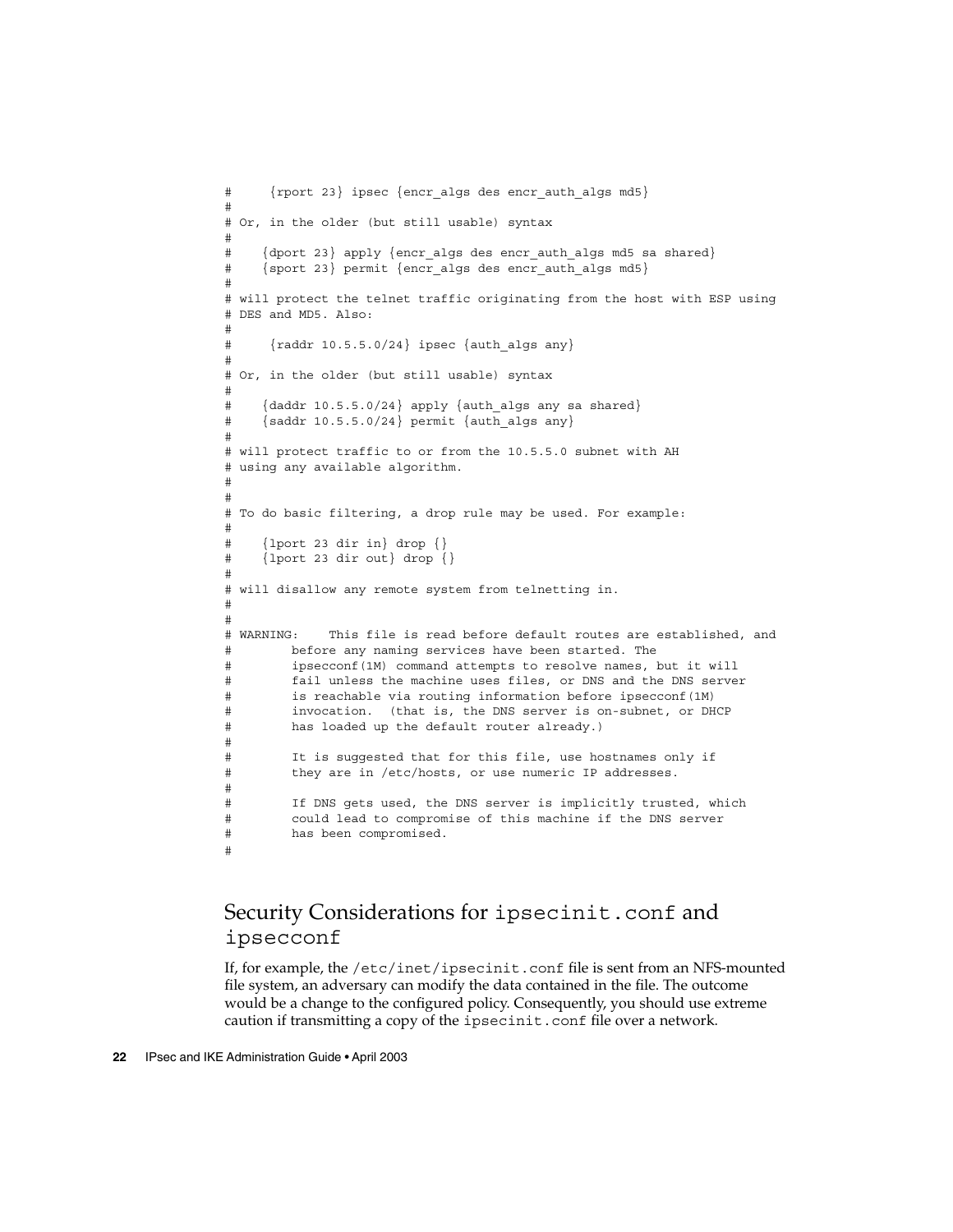<span id="page-22-0"></span>Policy cannot be changed for TCP sockets or UDP sockets on which a connect(3SOCKET) or accept(3SOCKET) has been issued. A socket whose policy cannot be changed is called a latched socket. Adding new policy entries does not affect latched sockets.

Ensure that you set up the policies before starting any communications, because existing connections might be affected by the addition of new policy entries. Similarly, do not change policies in the middle of a communication.

Protect your naming system. If the following two conditions are met, then your host names are no longer trustworthy:

- Your source address is a host that can be looked up over the network
- Your naming system is compromised

Security weaknesses often lie in misapplication of tools, not the actual tools. You should be cautious when using the ipsecconf command. Use a console or other hard-connected TTY for the safest mode of operation.

## Security Associations Database for IPsec

Information on keying material for IPsec security services is maintained in a security association database [\(SADB\)](#page-78-0). Security associations protect both inbound packets and outbound packets. A user process, or possibly multiple cooperating processes, maintains SADBs by sending messages over a special kind of socket. This method of maintaining SADBs is analogous to the method that is described in the route(7P) man page. Only a superuser or someone who has assumed an equivalent role can access an SADB.

The operating system might spontaneously emit messages in response to external events. For example, the system might request for a new SA for an outbound datagram, or the system might report the expiration of an existing SA. You open the channel for passing SADB control messages by using the socket call that is mentioned in the previous section. More than one key socket can be open per system.

Messages include a small base header, followed by a number of extension messages. The number of messages might be zero or more. Some messages require additional data. The base message and all extensions must be 8-byte aligned. The GET message serves as an example. This message requires the base header, the SA extension, and the ADDRESS\_DST extension. See the pf\_key(7P) man page for details.

## Keying Utilities

The IKE protocol is the automatic keying utility for IPv4 addresses. See [Chapter 4](#page-56-0) for how to set up IKE. The manual keying utility is the ipseckey(1M) command.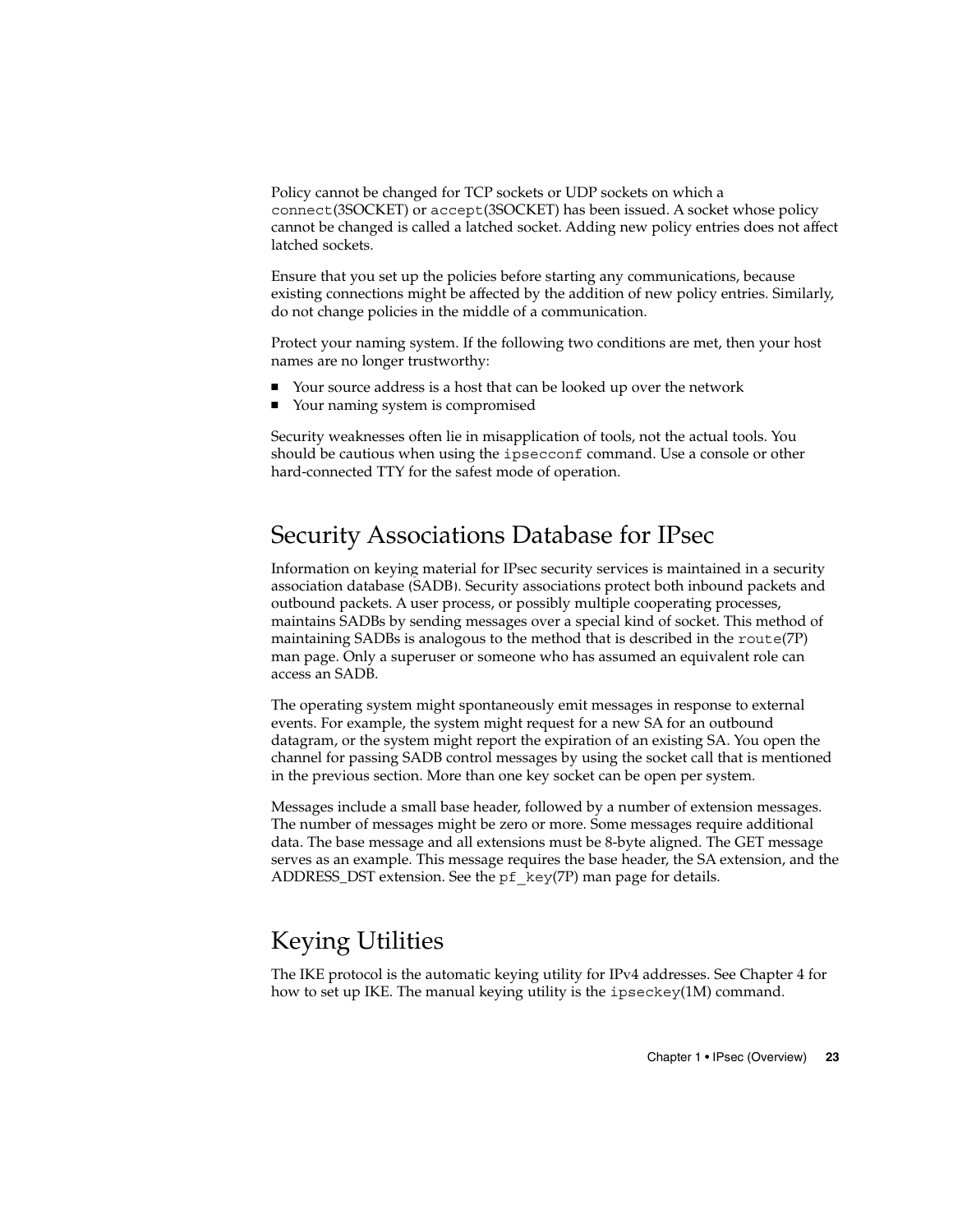You use the ipseckey command to manually manipulate the security association databases with the ipsecah(7P) and ipsecesp(7P) protection mechanisms. You can also use the ipseckey command to set up security associations between communicating parties when automated key management is not available. An example is communicating parties that have IPv6 addresses.

While the ipseckey command has only a limited number of general options, the command supports a rich command language. You can specify that requests should be delivered by means of a programmatic interface specific for manual keying. See the pf\_key(7P) man page for additional information. When you invoke the ipseckey command with no arguments, the command enters an interactive mode that displays a prompt that enables you to make entries. Some commands require an explicit security association (SA) type, while others permit you to specify the SA type and act on all SA types.

## Security Considerations for ipseckey

The ipseckey command enables a privileged user to enter sensitive cryptographic keying information. If an adversary gains access to this information, the adversary can compromise the security of IPsec traffic. You should consider the following issues when you handle keying material and use the ipseckey command:

- 1. Have you refreshed the keying material? Periodic key refreshment is a fundamental security practice. Key refreshment guards against potential weaknesses of the algorithm and keys, and limits the damage of an exposed key.
- 2. Is the TTY going over a network? Is the ipseckey command in interactive mode?
	- In interactive mode, the security of the keying material is the security of the network path for this TTY's traffic. You should avoid using the ipseckey command over a clear-text telnet or rlogin session.
	- Even local windows might be vulnerable to attacks by a concealed program that reads window events.
- 3. Is the file being accessed over the network? Can the file be read by the world? Have you used the -f option?
	- An adversary can read a network-mounted file as the file is being read. You should avoid using a world-readable file that contains keying material.
	- Protect your naming system. If the following two conditions are met, then your host names are no longer trustworthy:
		- Your source address is a host that can be looked up over the network
		- Your naming system is compromised

Security weaknesses often lie in misapplication of tools, not the actual tools. You should be cautious when using the ipseckey command. Use a console or other hard-connected TTY for the safest mode of operation.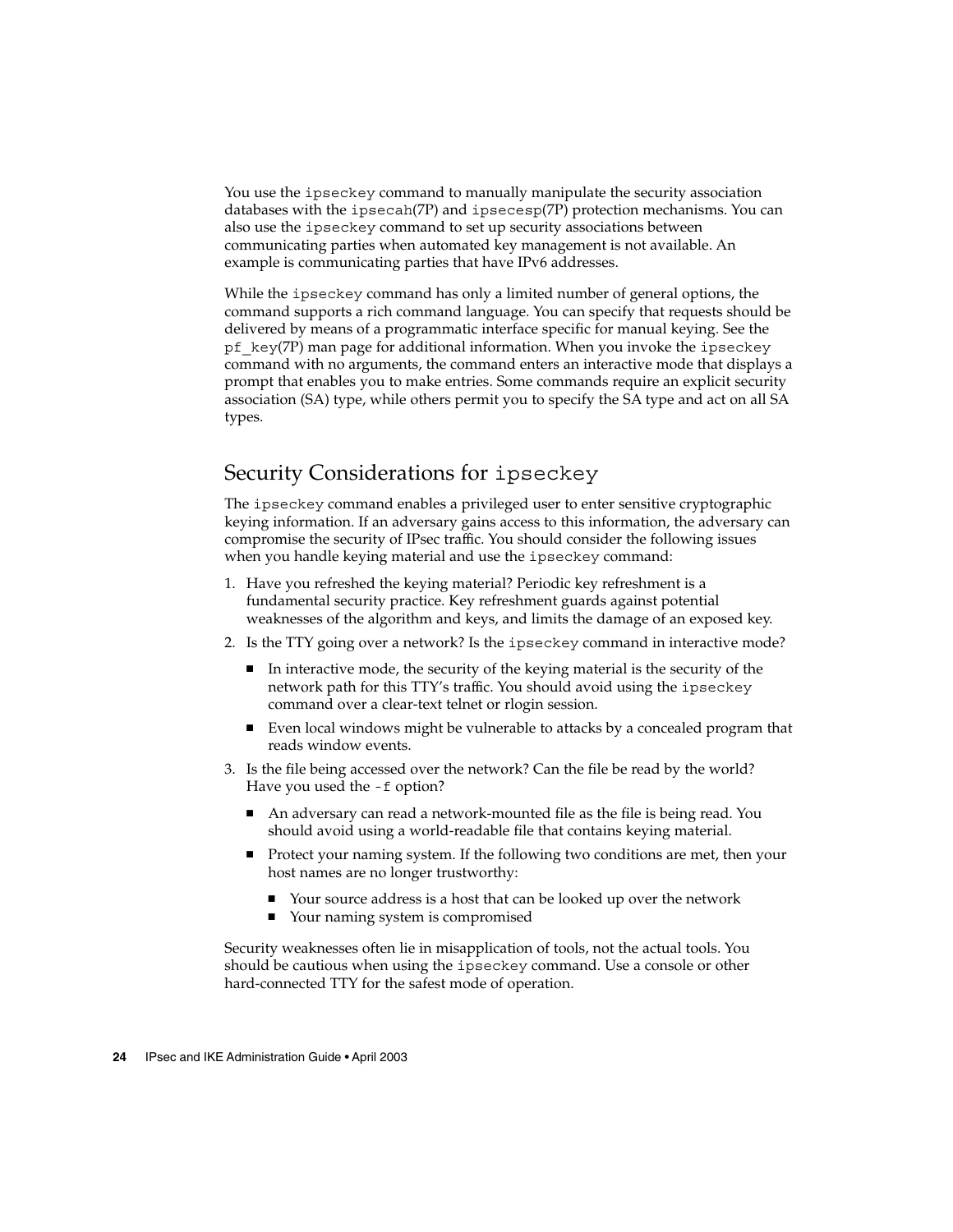## <span id="page-24-0"></span>IPsec Extensions to Other Utilities

The ifconfig command has options to manage IPsec policy on a tunnel interface, and the snoop command can parse AH and ESP headers.

### ifconfig Command

To support IPsec, the following security options have been added to the ifconfig(1M) command:

- auth\_algs
- encr\_auth\_algs
- encr\_algs

#### *auth\_algs*

This option enables IPsec AH for a tunnel, with the authentication algorithm specified. The auth\_algs option has the following format:

auth\_algs *authentication\_algorithm*

The algorithm can be either a number or an algorithm name, including the parameter *any*, to express no specific algorithm preference. You must specify all IPsec tunnel properties on the same command line. To disable tunnel security, specify the following option:

auth\_algs none

See [Table 1–1](#page-15-0) for a list of available authentication algorithms and for pointers to the algorithm man pages.

#### *encr\_auth\_algs*

This option enables IPsec ESP for a tunnel, with the authentication algorithm specified. The encr auth algs option has the following format:

encr\_auth\_algs *authentication\_algorithm*

For the algorithm, you can specify either a number or an algorithm name, including the parameter *any*, to express no specific algorithm preference. If you specify an ESP encryption algorithm, but you do not specify the authentication algorithm, the ESP authentication algorithm value defaults to the parameter, *any*.

See [Table 1–1](#page-15-0) for a list of available authentication algorithms and for pointers to the algorithm man pages.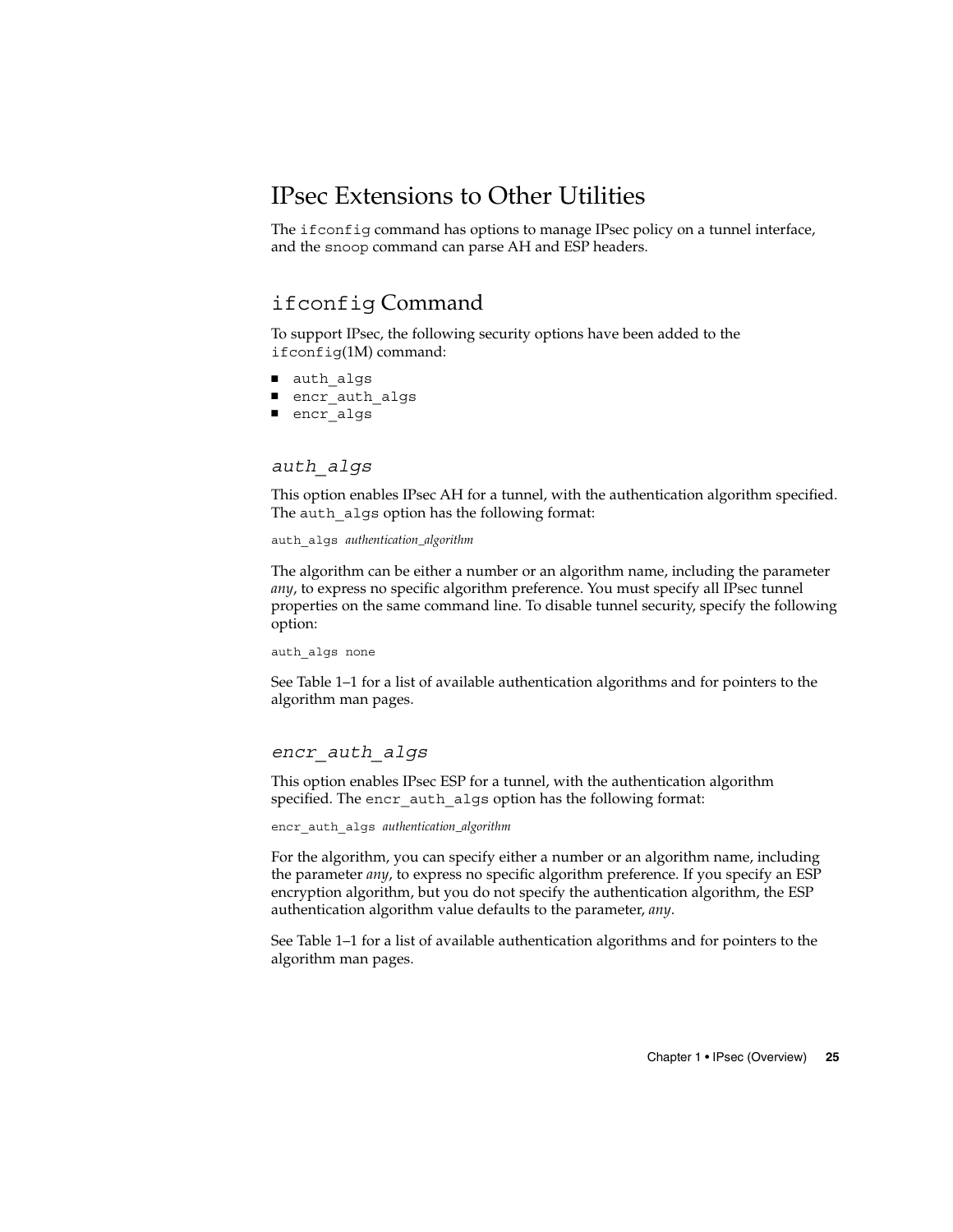*encr\_algs*

This option enables IPsec ESP for a tunnel with the specified encryption algorithm. The option has the following format:

encr\_algs *encryption\_algorithm*

For the algorithm, you can specify either a number or an algorithm name. You must specify all IPsec tunnel properties on the same command line. To disable tunnel security, specify the following option:

encr\_algs none

If you specify an ESP authentication algorithm, but not an encryption algorithm, ESP's encryption value defaults to the parameter *null*.

See the ipsecesp(7P) man page or [Table 1–2](#page-15-0) for a list of available encryption algorithms and for pointers to the algorithm man pages.

### snoop Command

The snoop command can now parse AH and ESP headers. Because ESP encrypts its data, snoop cannot see encrypted headers that are protected by ESP. AH does not encrypt data, so traffic can still be inspected with snoop. The snoop -V option shows when  $AH$  is in use on a packet. See the  $\mathsf{smooth}(1M)$  man page for more details.

For a sample of verbose snoop output on a protected packet, see ["How to Verify That](#page-44-0) [Packets are Protected"](#page-44-0) on page 45.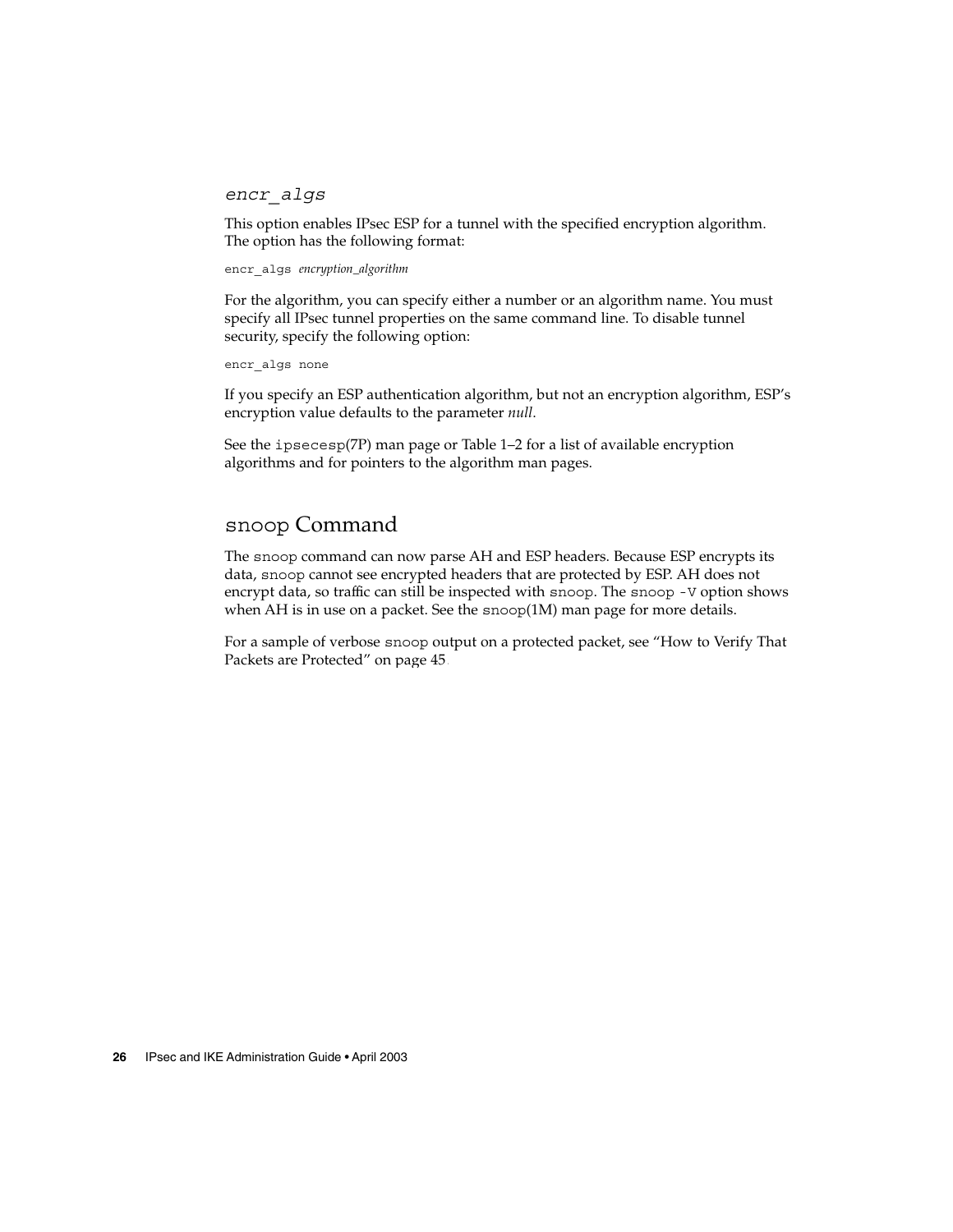## <span id="page-26-0"></span>CHAPTER **2**

# Administering IPsec (Task)

This chapter provides procedures for implementing IPsec on your network. The procedures are described in Table 2–1.

For overview information about IPsec, see [Chapter 1.](#page-8-0) The ipsecconf(1M), ipseckey(1M), and ifconfig(1M) man pages also describe useful procedures in their respective Examples sections.

# Implementing IPsec Task Map

| <b>TABLE 2-1</b> Implementing IPsec Task Map |  |  |  |
|----------------------------------------------|--|--|--|
|----------------------------------------------|--|--|--|

| Task                                         | <b>Description</b>                                                                                                                                                                                                        | For Instructions, Go To                                   |
|----------------------------------------------|---------------------------------------------------------------------------------------------------------------------------------------------------------------------------------------------------------------------------|-----------------------------------------------------------|
| Secure traffic between two<br>IPv6 systems   | Involves adding addresses to the<br>/etc/inet/ipnodes file, entering IPsec<br>policy in the /etc/inet/ipsecinit.conf<br>file, manually adding keys with the ipseckey<br>command, and invoking the<br>ipsecinit.conf file. | "How to Secure Traffic Between<br>Two Systems" on page 28 |
| Secure a Web server by using<br>IPsec policy | Involves enabling only secure traffic by<br>entering different security requirements for<br>different ports in the ipsecinit.conf file,<br>and activating the file.                                                       | "How to Secure a Web Server"<br>on page 33                |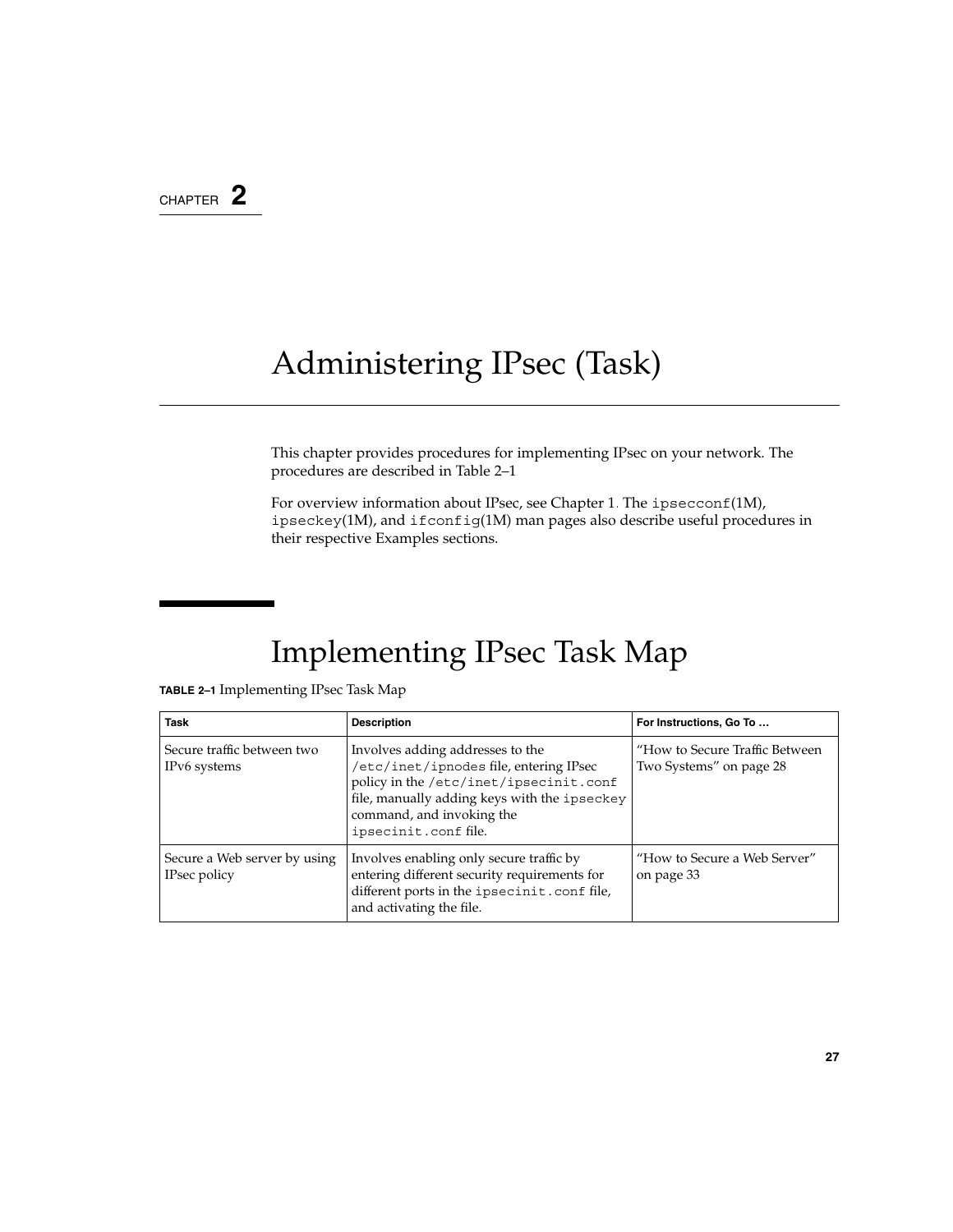| <b>Task</b>                                   | <b>Description</b>                                                                                                                                                                                                                                                                                                                                       | For Instructions, Go To                                               |
|-----------------------------------------------|----------------------------------------------------------------------------------------------------------------------------------------------------------------------------------------------------------------------------------------------------------------------------------------------------------------------------------------------------------|-----------------------------------------------------------------------|
| Set up a virtual private<br>network           | Involves turning off IP forwarding, turning on<br>IP strict destination multihoming, disabling<br>most network and Internet services, adding<br>security associations, configuring IPsec policy,<br>and configuring a secure tunnel. VPN also<br>involves turning on IP forwarding, configuring<br>a default route, and running the routing<br>protocol. | "How to Set Up a Virtual Private<br>Network" on page 35               |
| Generate random numbers                       | Involves generating numbers from the Solaris<br>/dev/random device.                                                                                                                                                                                                                                                                                      | "How to Generate Random<br>Numbers" on page 41                        |
| Create security associations<br>manually      | Involves using the ipseckey command to<br>create security associations when additional<br>interfaces are being protected.                                                                                                                                                                                                                                | "How to Create IPsec Security<br>Associations Manually"<br>on page 42 |
| Replace current security<br>associations      | Involves flushing current security associations<br>before you enter new keying material.                                                                                                                                                                                                                                                                 | "Example—Replacing IPsec<br>Security Associations"<br>on page 44      |
| Check that IPsec is protecting<br>the packets | Involves examining snoop output for specific<br>headers that indicate how the IP datagrams<br>are protected                                                                                                                                                                                                                                              | "How to Verify That Packets are<br>Protected" on page 45              |

<span id="page-27-0"></span>

|  |  | TABLE 2-1 Implementing IPsec Task Map | (Continued) |
|--|--|---------------------------------------|-------------|
|--|--|---------------------------------------|-------------|

# IPsec Tasks

This section provides procedures that enable you to secure traffic between two systems, secure a Web server, and set up a virtual private network. The system names enigma and partym are examples only. Substitute the names of your systems for the names enigma and partym.

For information on how to use roles to administer IPsec, see "Role-Based Access Control (Tasks)" in *System Administration Guide: Security Services*.

▼ How to Secure Traffic Between Two Systems

This procedure assumes the following setup:

- Each system has two addresses, an IPv4 address and an IPv6 address
- Each system invokes AH protection with the MD5 algorithm, which requires a key of 128 bits
- Each system invokes ESP protections with the 3DES algorithm, which requires a key of 192 bits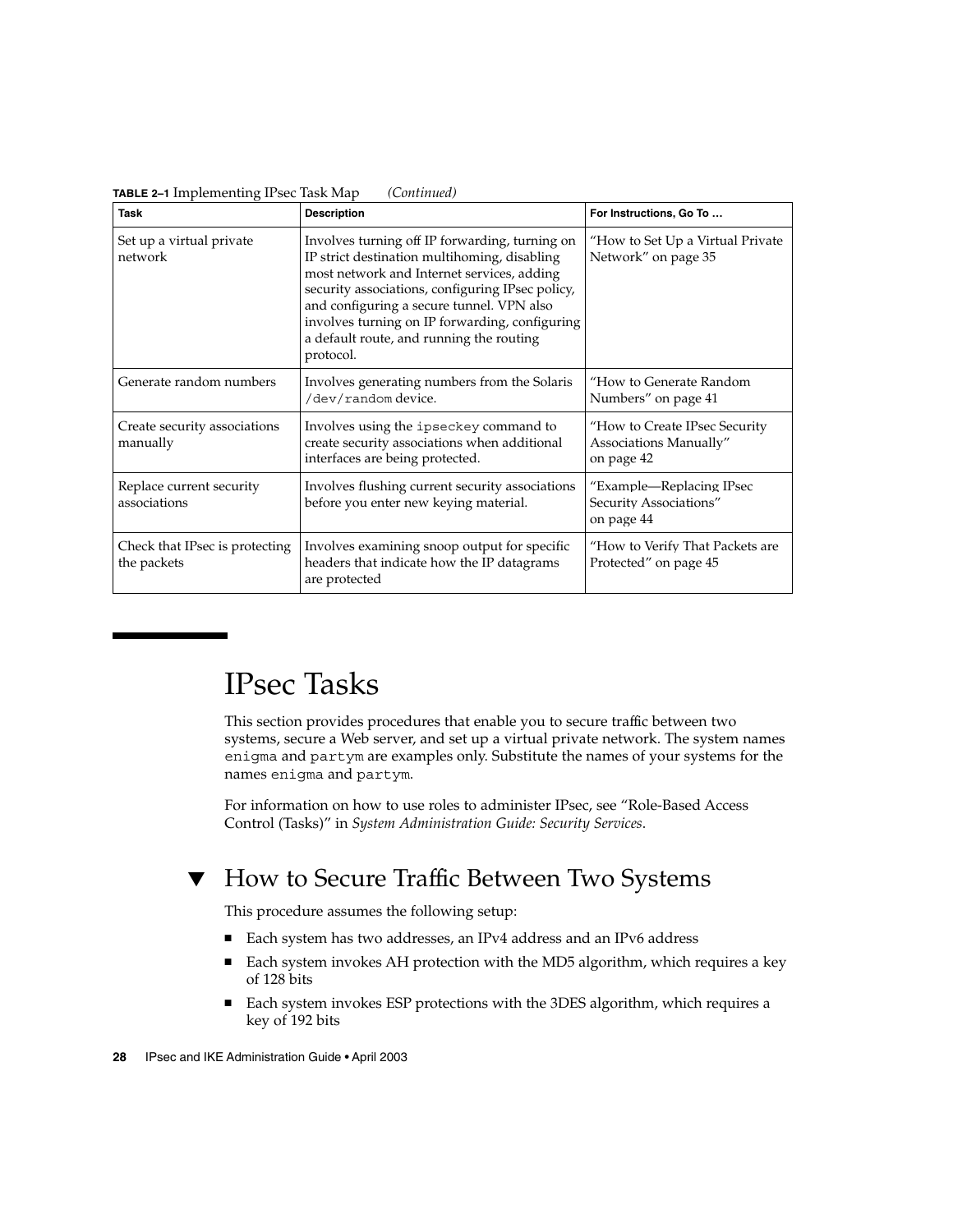<span id="page-28-0"></span>■ IPsec uses shared security associations

With shared security associations, only one pair of SAs is needed to protect the two systems.

**1. On the system console, become superuser or assume an equivalent role.**

**Note –** Logging in remotely exposes security-critical traffic to eavesdropping. Even if you somehow protect the remote login, the total security of the system is reduced to the security of the remote login session.

- **2. On each system, add the addresses and host name for the other system in the /etc/inet/ipnodes file. The entries for one system must be contiguous in the file.**
	- **a. On a system that is named partym, type the following in the ipnodes file:**

# Secure communication with enigma 192.168.116.16 enigma fec0::10:20ff:fea0:21f6 enigma

**b. On a system that is named enigma, type the following in the ipnodes file:**

# Secure communication with partym 192.168.13.213 partym fec0::9:a00:20ff:fe7b:b373 partym

These names are examples only. Use the names of your systems when securing traffic between your systems.

This step enables the boot scripts to use the system names without depending on nonexistent naming services.

#### **3. On each system, create the file /etc/inet/ipsecinit.conf.**

You can copy the file /etc/inet/ipsecinit.sample to /etc/inet/ipsecinit.conf.

- **4. Add the IPsec policy entry to the ipsecinit.conf file.**
	- **a. On enigma, add the following policy to the ipsecinit.conf file:**

{laddr enigma raddr partym} ipsec {auth\_algs any encr\_algs any sa shared}

**b. On partym, add the same policy to its ipsecinit.conf file:**

{laddr partym raddr enigma} ipsec {auth\_algs any encr\_algs any sa shared} For the syntax of IPsec policy entries, see the ipsecconf(1M) man page.

**5. On each system, add a pair of IPsec security associations between the two systems.**

On each system, edit a read-only /etc/inet/secret/ipseckeys file. A read-only file has permissions of 400. A pair of security associations for ESP and AH protection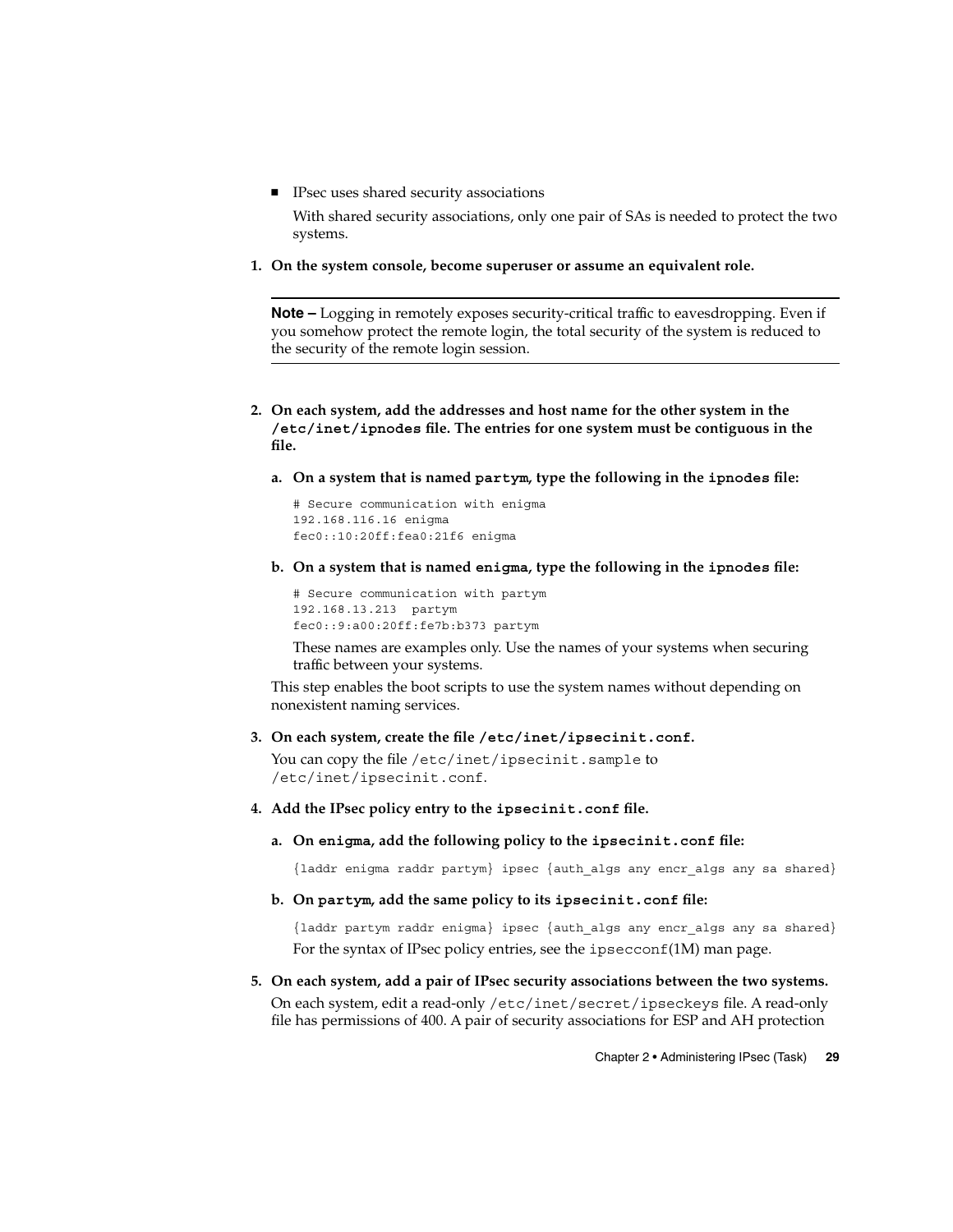#### has the following format in the ipseckeys file:

| add protocol spi random-hex-string dst local-system \<br>encr alg protocol-algorithm $\setminus$<br>encrkey random-hex-string-of-algorithm-specified-length                       |
|-----------------------------------------------------------------------------------------------------------------------------------------------------------------------------------|
| add <i>protocol</i> spi <i>random-hex-string</i> dst <i>local-system</i> \<br>auth_alg protocol-algorithm \<br>authkey random-hex-string-of-algorithm-specified-length            |
| add <i>protocol</i> spi <i>random-hex-string</i> dst <i>remote-system</i> \<br>encr alg protocol-algorithm $\setminus$<br>encrkey random-hex-string-of-algorithm-specified-length |
| add protocol spi random-hex-string dst remote-system \<br>auth_alg protocol-algorithm \<br>authkey random-hex-string-of-algorithm-specified-length                                |

| protocol                                            | One of esp or ah. The ah protocol uses auth alg and<br>authkey arguments. The esp protocol uses encr_alg and<br>encrkey arguments. esp also uses the auth alg and<br>authkey arguments that ah uses.                                            |
|-----------------------------------------------------|-------------------------------------------------------------------------------------------------------------------------------------------------------------------------------------------------------------------------------------------------|
| random-hex-string                                   | Random number of up to eight characters in hexadecimal<br>format. If you enter more numbers than the SPI accepts, the<br>system ignores the extra numbers. If you enter fewer numbers<br>than the SPI accepts, the system pads your entry.      |
| local-system                                        | Name of the local system                                                                                                                                                                                                                        |
| remote-system                                       | Name of the remote system                                                                                                                                                                                                                       |
| protocol-algorithm                                  | An algorithm for ESP or AH. Each algorithm requires a key of<br>a specific length.                                                                                                                                                              |
|                                                     | Authentication algorithms include MD5 and SHA. Encryption<br>algorithms include 3DES and AES.                                                                                                                                                   |
| random-hex-string-of-algorithm-<br>specified-length | A random hexadecimal number of the length that is required<br>by the algorithm. For example, the MD5 algorithm requires a<br>32-character string for its 128-bit key. The 3DES algorithm<br>requires a 48-character string for its 192-bit key. |

#### **a. Generate the random numbers.**

You need three random numbers for outbound traffic, and three random numbers for inbound traffic. Therefore, you need the following for each system:

■ Two hexadecimal random numbers as the value for the spi keyword. One number is for outbound traffic, one number is for inbound traffic. Each number can be up to eight characters long.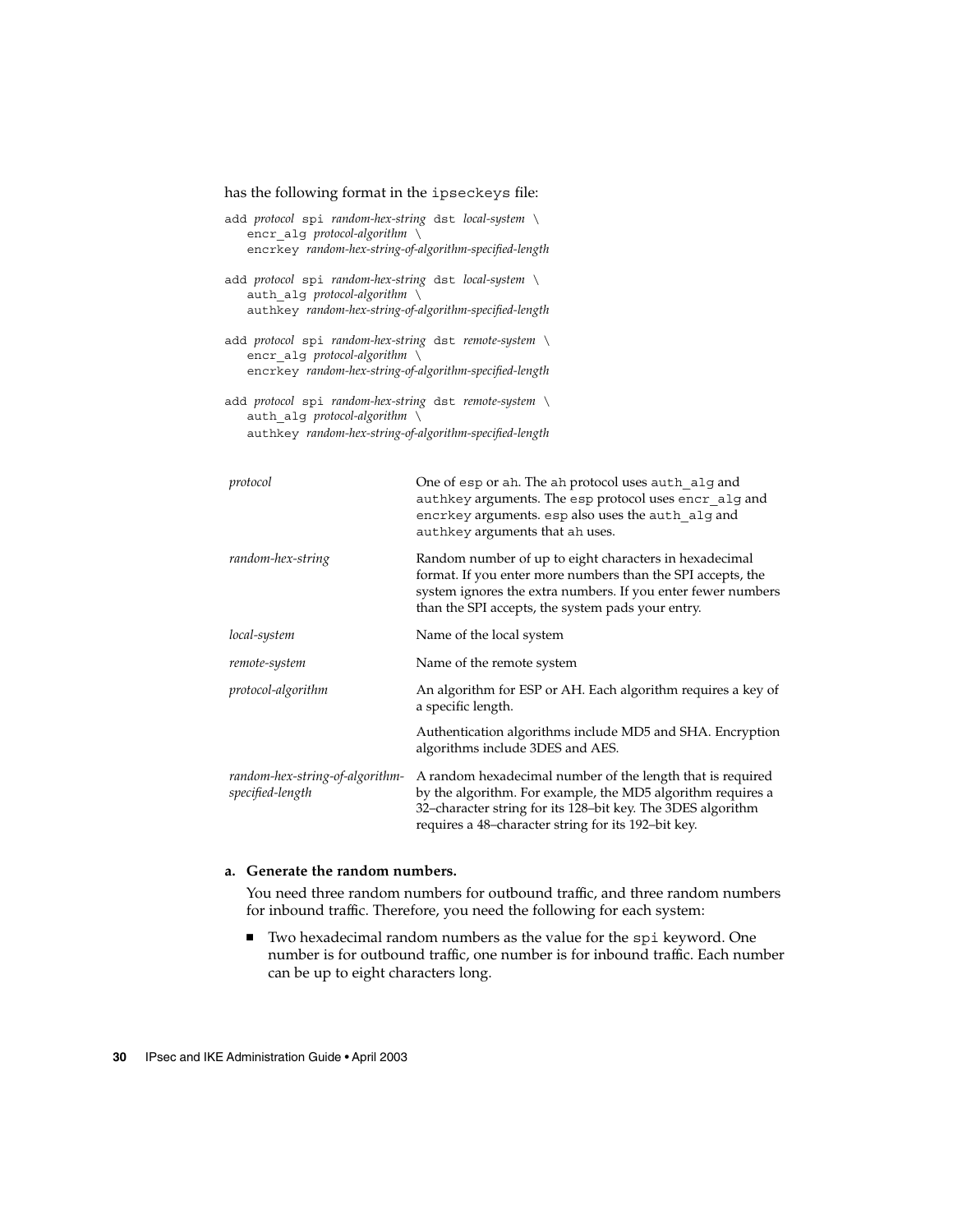- Two hexadecimal random numbers for the MD5 algorithm for AH. Each number must be 32 characters long. One number is for dst enigma, one number is for dst partym.
- Two hexadecimal random numbers for the 3DES algorithm for ESP. For a 192-bit key, each number must be 48 characters long. One number is for dst enigma, one number is for dst partym.

If you have a random number generator at your site, use the generator. You can also use the od command. See ["How to Generate Random Numbers"](#page-40-0) on page 41 for the procedure.

#### **b. For example, on enigma, the ipseckeys file might look like the following:**

```
# for inbound packets
add esp spi c83f5a4b dst enigma encr alg 3DES \
     encrkey b6a8f89213a796bde03c601029861eae91c65783368165a6
#
add ah spi 2f526ae6 dst enigma auth_alg MD5
     authkey 305ec56369ca62c2ae804690c5713e18
# for outbound packets
add esp spi 0cecc4b2 dst partym encr_alg 3DES \
     encrkey 802e89f9f9b929ea2b615641b71ac7034a540d3cbeeaf6a9
#
add ah spi a75bbe5f dst partym auth_alg MD5 \
      authkey 2ae8b94967e6b9b0dd16e6d4b7ea7278
```
**c. The ipseckeys on partym uses identical keys. The comments differ, because dst enigma is inbound on enigma, and outbound on partym:**

```
# for outbound packets
add esp spi c83f5a4b dst enigma encr_alg 3DES \
        encrkey b6a8f89213a796bde03c601029861eae91c65783368165a6
#
add ah spi 2f526ae6 dst enigma auth_alg MD5
        authkey 305ec56369ca62c2ae804690c5713e18
# for inbound packets
add esp spi 0cecc4b2 dst partym encr_alg 3DES \
        encrkey 802e89f9f9b929ea2b615641b71ac7034a540d3cbeeaf6a9
#
add ah spi a75bbe5f dst partym auth_alg MD5 \
        authkey 2ae8b94967e6b9b0dd16e6d4b7ea7278
```
**Note –** The keys and SPI can be different for each security association. You *should* assign different keys and a different SPI for each security association.

#### **6. Reboot.**

# **/usr/sbin/reboot**

Chapter 2 • Administering IPsec (Task) **31**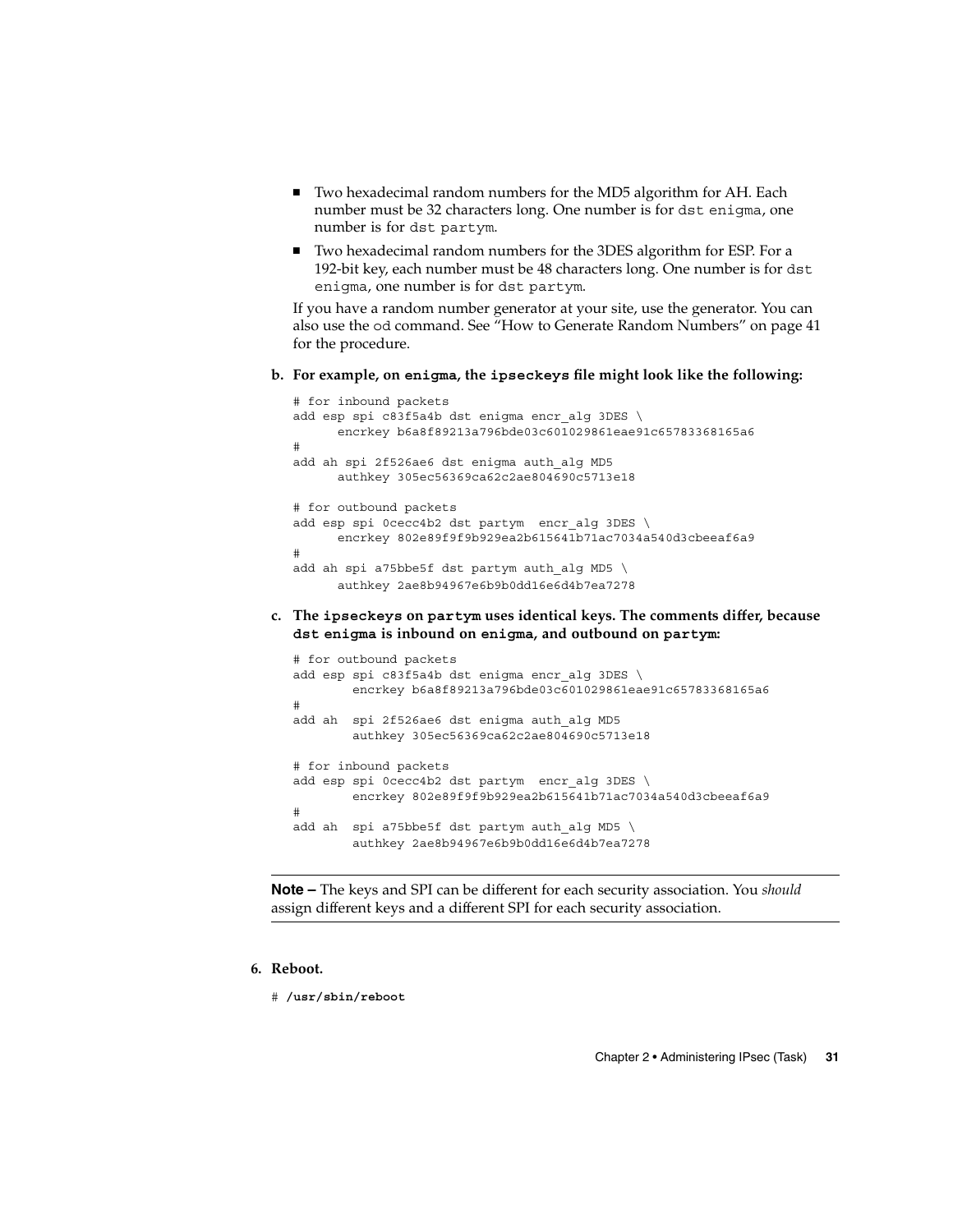**7. To verify that packets are being protected, see ["How to Verify That Packets are](#page-44-0) Protected" [on page 45.](#page-44-0)**

### Example—Securing Traffic Between IPv6 Addresses Without Rebooting

The following example describes how to test that you can secure traffic between systems with IPv6 addresses. In a production environment, to reboot is safer than to run the ipsecconf command.

- 1. Do the procedure ["How to Secure Traffic Between Two Systems"](#page-27-0) on page 28 through [Step 5.](#page-28-0)
- 2. Instead of rebooting, use the ipseckey command to add the security associations to the database.

```
# ipseckey -f /etc/inet/secret/ipseckeys
```
3. Activate IPsec policy with the ipsecconf command:

```
# ipsecconf -a /etc/inet/ipsecinit.conf
```
**Note –** Read the warning when you execute the command. A socket that is already in use (latched) provides an unsecured back door into the system.

### Example—Securing Traffic Between IPv4 Addresses

The following example describes how to secure traffic between systems with IPv4 addresses. The example uses automatic key management (IKE) to create security associations. IKE requires less administrative intervention, and scales easily to secure a large amount of traffic.

1. Replace the /etc/inet/ipnodes file in [Step 2](#page-28-0) of the preceding task with the /etc/hosts file, as in the following:

On the partym system, add enigma to the /etc/hosts file:

```
# echo "192.168.116.16 enigma" >> /etc/hosts
```
On the enigma system, add partym to the /etc/hosts file:

```
# echo "192.168.13.213 partym" >> /etc/hosts
```
- 2. Edit the ipsecinit.conf file to add the IPsec policy entries as in [Step 4.](#page-28-0)
- 3. You can create keys in one of two ways:
	- Configure IKE to generate the keys automatically. IKE also refreshes the keys automatically. To configure IKE, follow one of the configuration procedures in Table  $4-1$ . For the syntax of the IKE configuration file, see the ike.config(4) man page.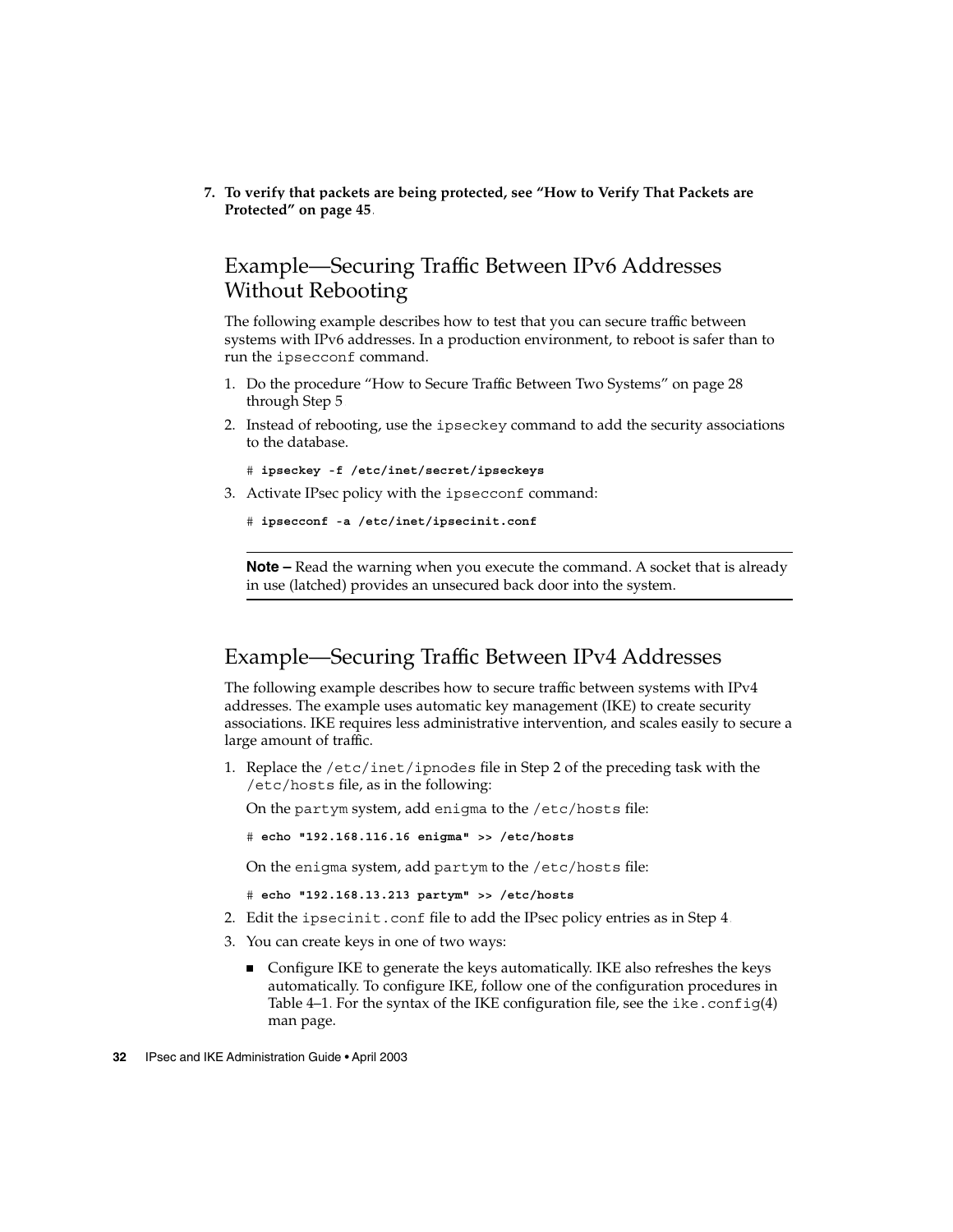<span id="page-32-0"></span>You should configure IKE unless you have good reason to generate and maintain your keys manually.

- If you do not activate the IKE daemon,  $\text{in.i.}$  is detection, then you can manually create the keys, as described in [Step 5](#page-28-0) in ["How to Secure Traffic Between Two](#page-27-0) Systems" [on page 28.](#page-27-0)
- 4. Reboot.

To secure traffic without rebooting, use the ipseckey and ipsecconf commands.

```
# ipseckey -f /etc/inet/secret/ipseckeys
# ipsecconf -a /etc/inet/ipsecinit.conf
```
**Note** – Read the warning when you execute the command. A socket that is already in use (latched) provides an unsecured back door into the system.

5. To verify that packets are being protected, see ["How to Verify That Packets are](#page-44-0) Protected" [on page 45.](#page-44-0)

## ▼ How to Secure a Web Server

A secure Web server allows web clients to talk to the Web service. On a secure Web Server, traffic that is not Web traffic *must* pass security checks. The following procedure includes bypasses for Web traffic. In addition, this Web server can make non-secured DNS client requests. All other traffic requires ESP with Blowfish and SHA-1 algorithms. Other traffic also uses a shared SA for outbound traffic. Shared SAs reduce the number of security associations that must be generated.

**1. On the system console, become superuser or assume an equivalent role.**

**Note –** Logging in remotely exposes security-critical traffic to eavesdropping. Even if you somehow protect the remote login, the total security of the system is reduced to the security of the remote login session.

**2. Determine which services need to bypass security policy checks.**

For a Web server, these services include TCP ports 80 (HTTP) and 443 (Secure HTTP). If the Web server provides DNS name lookups, the server might also need to include port 53 for both TCP and UDP.

**3. Create a file in the /etc/inet/ directory for the Web server policy. Give the file a name that indicates its purpose, for example IPsecWebInitFile. Type the following lines in this file:**

```
# Web traffic that Web server should bypass.
    {sport 80 ulp tcp} bypass {dir out}
```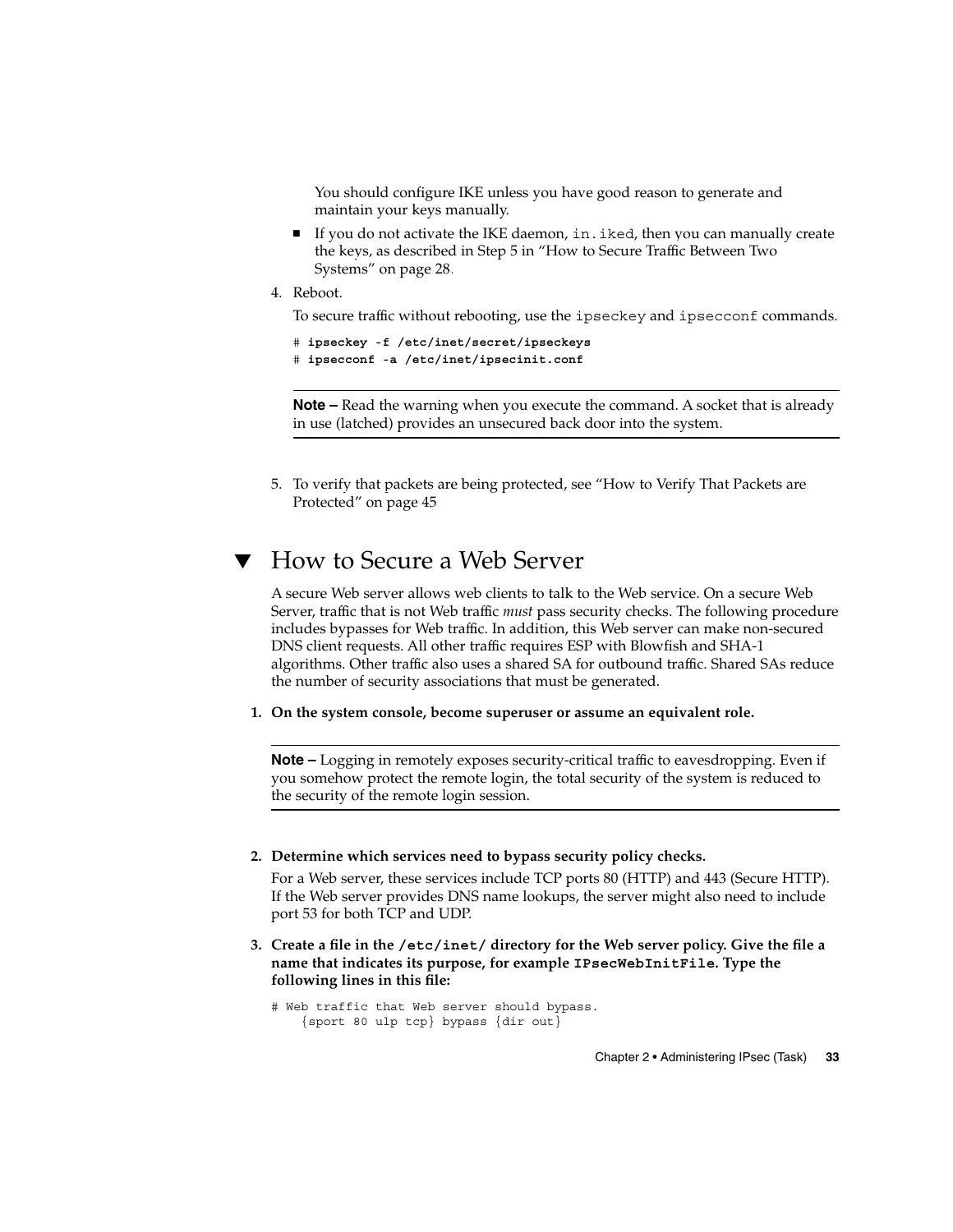```
{dport 80 ulp tcp} bypass {dir in}
{sport 443 ulp tcp} bypass {dir out}
{dport 443 ulp tcp} bypass {dir in}
# Outbound DNS lookups should also be bypassed.
{dport 53} bypass {dir out}
{sport 53} bypass {dir in}
# Require all other traffic to use ESP with Blowfish and SHA-1.
# Use a shared SA for outbound traffic, in order to avoid a
# large supply of security associations.
{} permit {encr_algs blowfish encr_auth_algs sha}
{} apply {encr_algs blowfish encr_auth_algs sha sa shared}
```
This configuration enables only secure traffic to access the system, with the bypass exceptions that are described in the previous step.

**4. Read the file that you created in the previous step into /etc/inet/ipsecinit.conf.**

```
# vi /etc/inet/ipsecinit.conf
:r IPsecWebInitFile
:wq!
```
**5. Protect the IPsecWebInitFile file with read-only permissions.**

```
# chmod 400 IPsecWebInitFile
```
**6. To secure the web server without rebooting, use the ipseckey and ipsecconf commands.**

```
# ipseckey -f /etc/inet/secret/ipseckeys
# ipsecconf -a /etc/inet/ipsecinit.conf
```
**Note –** Read the warning when you execute the command. A socket that is already in use (latched) provides an unsecured back door into the system.

You can also reboot. Rebooting ensures that IPsec policy is in effect on all TCP connections. At reboot, the TCP connections latch policy according to the policy in the IPsec policy file.

The Web server now allows only Web-server traffic, as well as outbound DNS requests and replies. No other services work without enabling IPsec on a remote system.

If you want a remote system to communicate securely with the Web server for non-Web traffic, their policies must match. The following policy in a remote system's ipsecinit.conf file enables the system to communicate with the Web server:

```
# Communicate with Web server about non-Web stuff
#
    {} permit {encr_algs blowfish encr_auth_algs sha}
   {} apply {encr_algs blowfish encr_auth_algs sha sa shared}
```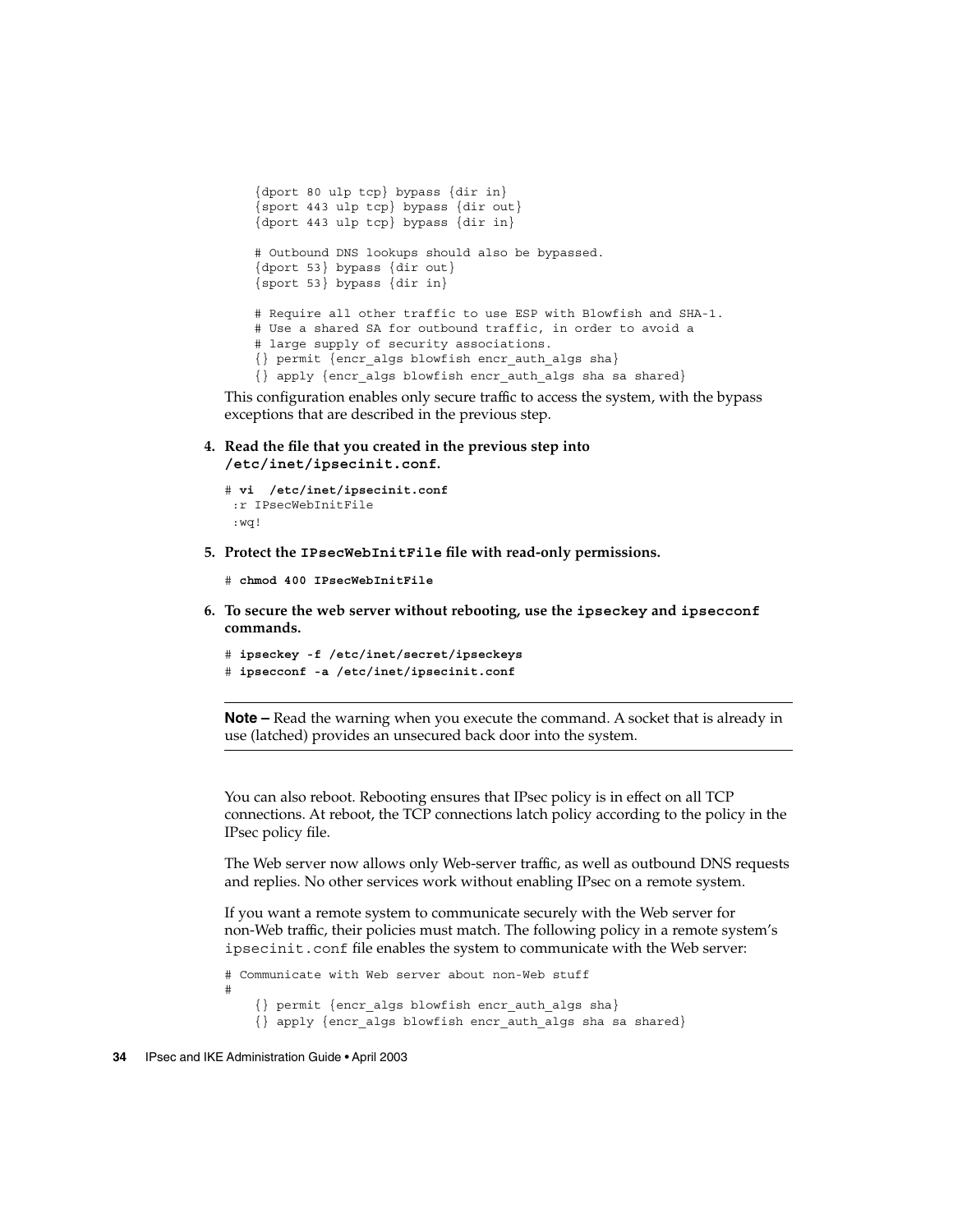## <span id="page-34-0"></span>▼ How to Set Up a Virtual Private Network

This procedure shows you how to set up a VPN by using the Internet to connect two networks within an organization. The procedure then shows you how to secure the traffic between the networks with IPsec.

This procedure extends the procedure, ["How to Secure Traffic Between Two Systems"](#page-27-0) [on page 28.](#page-27-0) In addition to connecting two machines, you are connecting two intranets that connect to these two machines. The machines in this procedure function as gateways.

The procedure assumes the following setup:

- Each system is using an IPv4 address space.
- Each system has two interfaces. The hme0 interface connects to the Internet. In this example, Internet IP addresses begin with 192.168. The hme1 interface connects to the company's LAN, its intranet. In this example, intranet IP addresses begin with the number 10.
- Each system invokes AH protection with the MD5 algorithm. The MD5 algorithm requires a 128-bit key.
- Each system invokes ESP protection with the 3DES algorithm. The 3DES algorithm requires a 192-bit key.
- Each system can connect to a router that has direct access to the Internet.
- IPsec uses shared security associations.

For a description of VPNs, see ["Virtual Private Networks"](#page-18-0) on page 19. The following figure describes the VPN that this procedure configures.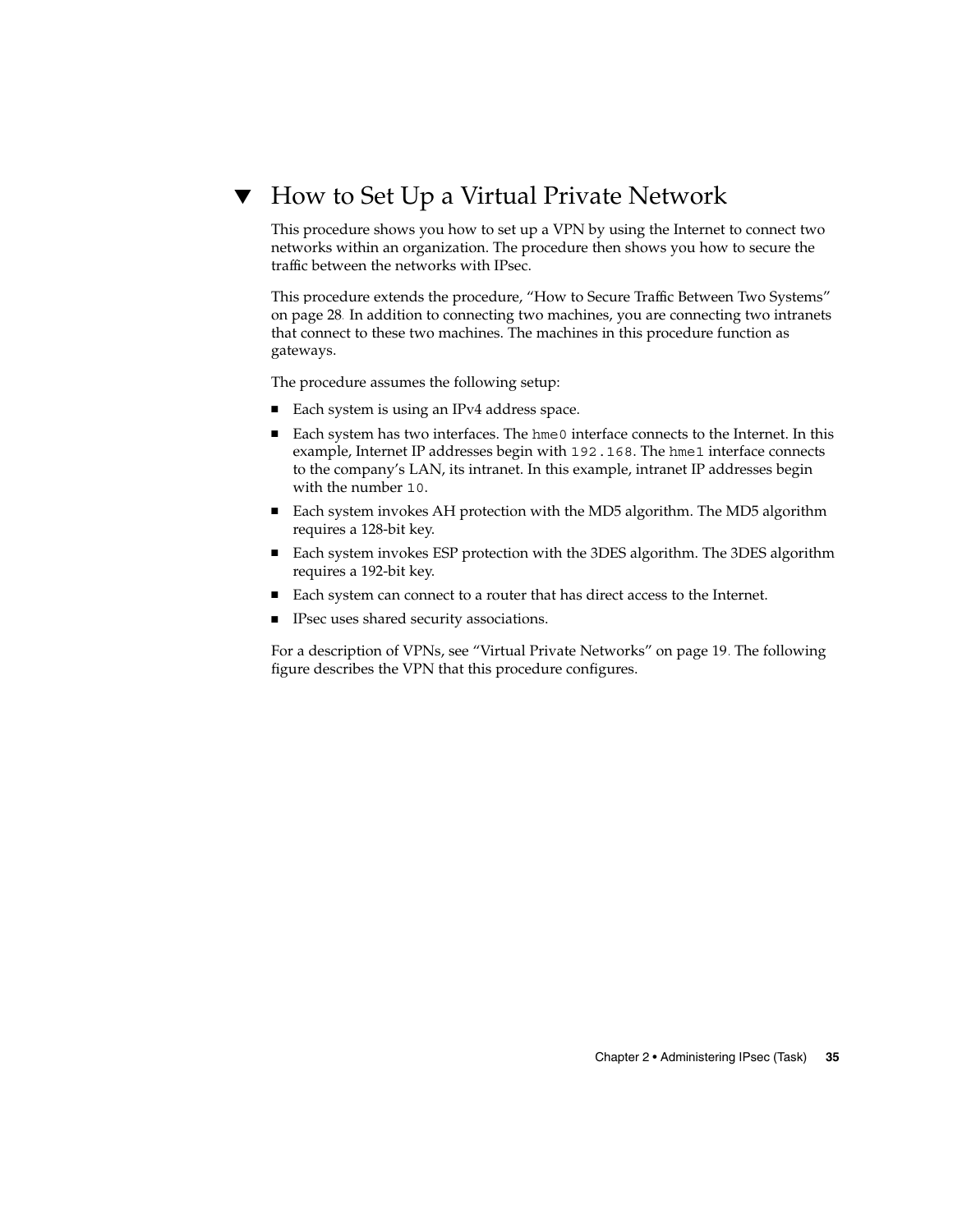

hme0 = Turn off IP forwarding

- hme1 = Turn on IP forwarding
- ip.tun = Turn on IP forwarding
- Router C /etc/defaultrouter for Calif-vpn
- Router E /etc/defaultrouter for Euro-vpn

This procedure uses the following configuration parameters:

| Parameter                                                         | <b>Europe</b> | California |
|-------------------------------------------------------------------|---------------|------------|
| Host name                                                         | enigma        | partym     |
| System intranet interface                                         | hme1          | hme1       |
| System Internet interface                                         | hme0          | hme0       |
| System intranet address, also the <i>-point</i> address in Step 8 | 10.16.16.6    | 10.1.3.3   |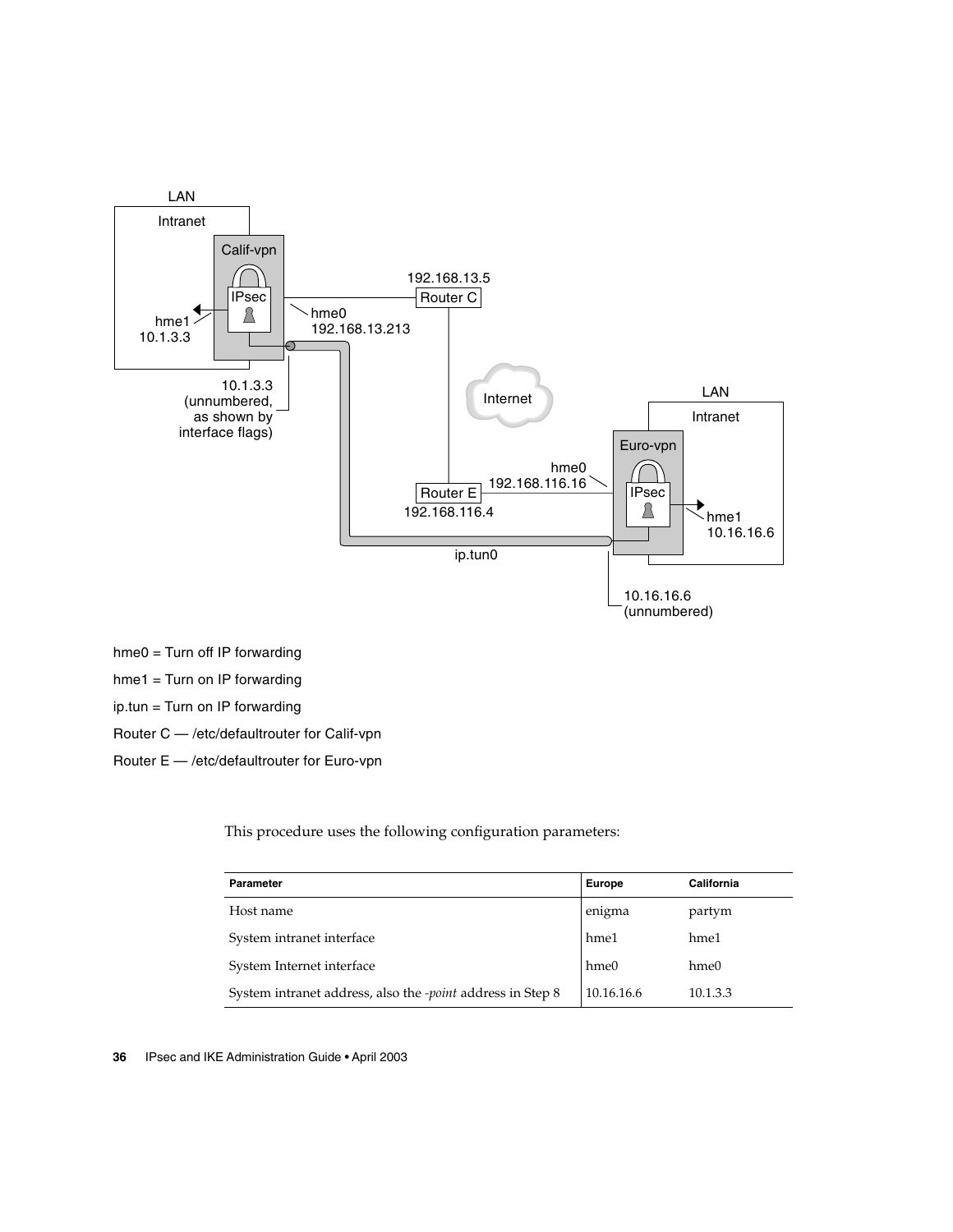| <b>Parameter</b>                                           | <b>Europe</b>  | California     |
|------------------------------------------------------------|----------------|----------------|
| System Internet address, also the -taddr address in Step 8 | 192.168.116.16 | 192.168.13.213 |
| Name of Internet router                                    | router-E       | router-C       |
| Address of Internet router                                 | 192.168.116.4  | 192.168.13.5   |
| Tunnel name                                                | ip.tun0        | ip.tun0        |

### **1. On the system console on one of the systems, become superuser or assume an equivalent role.**

**Note –** Logging in remotely exposes security-critical traffic to eavesdropping. Even if you somehow protect the remote login, the total security of the system is reduced to the security of the remote login session.

### **2. Turn off IP forwarding:**

### # **ndd -set /dev/ip ip\_forwarding 0**

Turning off IP forwarding prevents packets from being forwarded from one network to another network through this system. For a description of the ndd command, see the ndd(1M) man page.

### **3. Turn on IP strict destination multihoming:**

#### # **ndd -set /dev/ip ip\_strict\_dst\_multihoming 1**

Turning on IP strict destination multihoming ensures that packets for one of the system's destination addresses arrive at the correct destination address.

When you use the ndd command to turn off IP forwarding and turn on IP strict destination, fewer packets flow through the system. Multihoming shuts down the flow of packets except for packets that are going to system addresses. For system addresses, multihoming delivers only packets that arrive on the interface that corresponds to the destination IP address.

- **4. Disable most network services, and possibly all network services, on the Solaris system by doing the following substeps, as needed:**
	- **a. Edit the inetd.conf to remove all but essential services, and then type the following command:**

# **pkill -HUP inetd**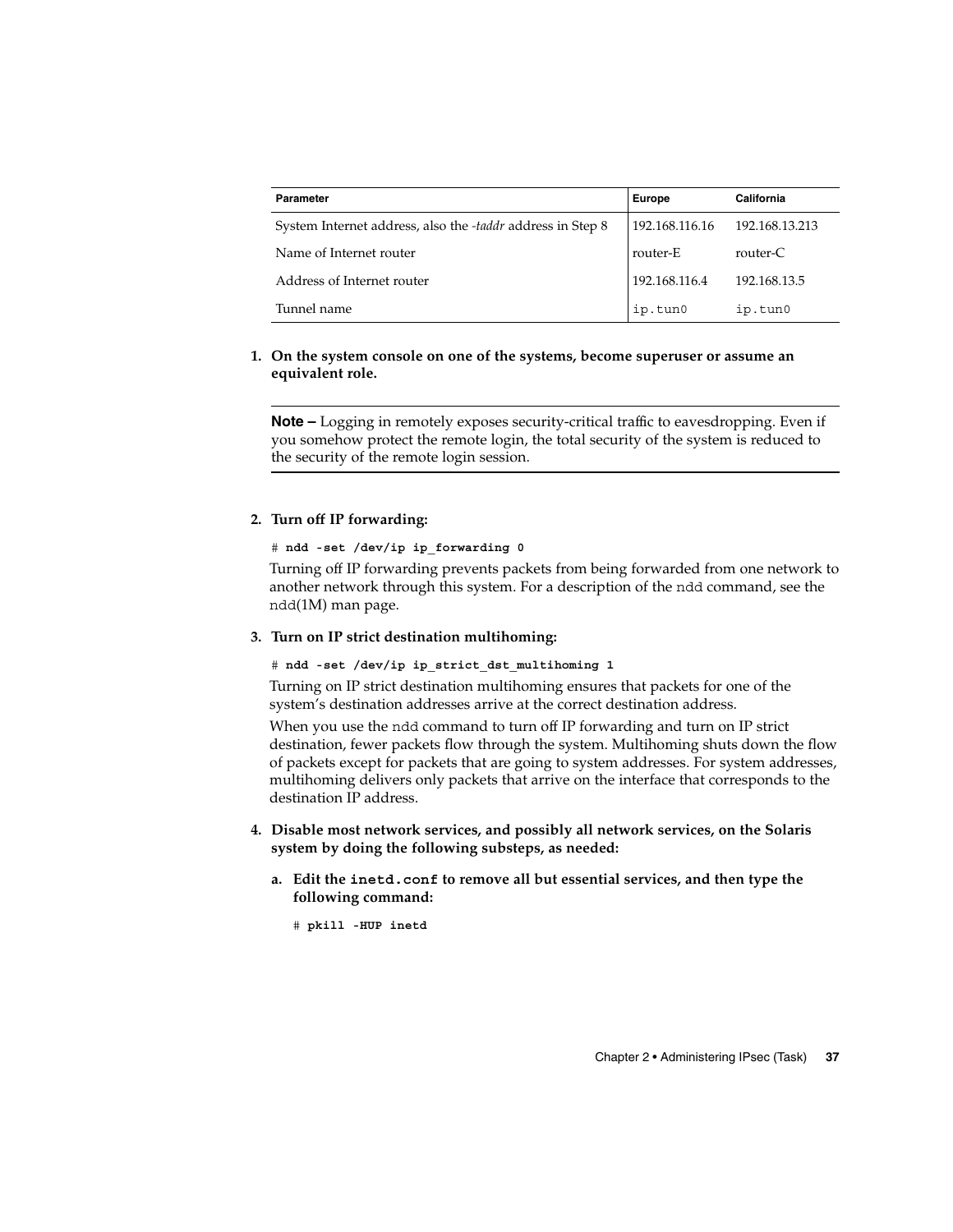**Note –** The VPN router should allow very few incoming requests. You need to disable all processes that accept incoming traffic. For example, you might comment out lines in the inetd.conf file, you might kill SNMP, and so on. Alternately, you can use techniques that are similar to the techniques in ["How to Secure a Web](#page-32-0) Server" [on page 33.](#page-32-0)

- **b. If inetd.conf has not been edited to remove all but essential services, type the following command on a command line:**
	- **# pkill inetd**
- **c. Disable other Internet services, such as SNMP, NFS, and so on, by typing one or more commands such as the following examples, as needed:**
	- # **/etc/init.d/nfs.server stop**
	- # **/etc/init.d/sendmail stop**

The disabling of network services prevents IP packets from doing any harm to the system. For example, an SNMP daemon, telnet, or rlogin could be exploited.

#### **5. On each system, add a pair of security associations between the two systems.**

The IKE daemon automatically creates the security associations that you configure IKE to create. You can use one of the following procedures to configure IKE for the VPN:

- ["How to Configure IKE With Pre-Shared Keys"](#page-57-0) on page 58
- ["How to Configure IKE With Self-Signed Public Certificates"](#page-65-0) on page 66
- ["How to Configure IKE With Public Keys Signed by a Certificate Authority"](#page-68-0) [on page 69](#page-68-0)

If the systems are using IPv6 addresses, you must manually create the security associations. For the steps, see ["How to Create IPsec Security Associations Manually"](#page-41-0) [on page 42.](#page-41-0)

- **6. On each system, edit the /etc/inet/ipsecinit.conf file to add the VPN policy.**
	- **a. For example, on enigma, type the following entries into the ipsecinit.conf file:**

```
# LAN traffic can bypass IPsec.
   {laddr 10.16.16.6 dir both} bypass {}
# WAN traffic uses ESP with 3DES and MD5.
   {} ipsec {encr_algs 3des encr_auth_algs md5}
```
**b. For example, on partym, type the following entries into the ipsecinit.conf file:**

```
# LAN traffic can bypass IPsec.
   {laddr 10.1.3.3 dir both} bypass {}
```
# WAN traffic uses ESP with 3DES and MD5.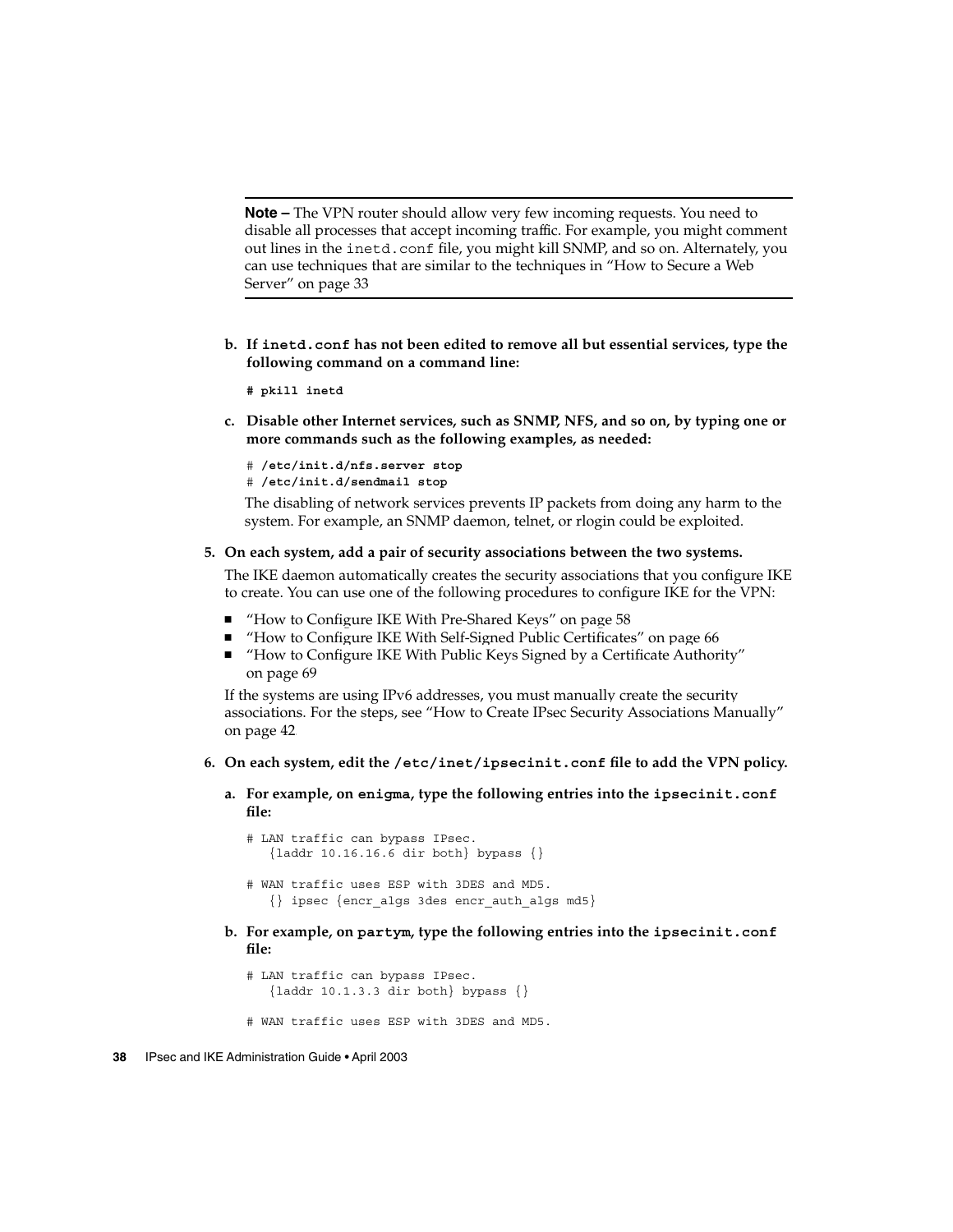{} ipsec {encr\_algs 3des encr\_auth\_algs md5

<span id="page-38-0"></span>The ipsec entry prevents remote systems from sending clear packets. The bypass entry allows nodes that are part of the LAN to treat the VPN router as if the router is part of the LAN.

### **7. (Optional) For a higher level of security, remove the LAN bypass entry.**

The entry in ipsecinit.conf would look like the following:

# All traffic uses ESP with 3DES and MD5. {} ipsec {encr\_algs 3des encr\_auth\_algs md5}

Each system on the LAN would then need to activate IPsec to communicate with the VPN router.

### **8. On each system, configure a secure tunnel, ip.tun0.**

The tunnel adds another physical interface from the IP perspective. Type three ifconfig commands to create the point-to-point interface:

```
# ifconfig ip.tun0 plumb
```

```
# ifconfig ip.tun0 system1-point system2-point \
tsrc system1-taddr tdst system2-taddr encr_algs 3DES encr_auth_algs MD5
```
- # **ifconfig ip.tun0 up**
- **a. For example, on enigma, type the following commands:**

```
# ifconfig ip.tun0 plumb
```
# **ifconfig ip.tun0 10.16.16.6 10.1.3.3 \ tsrc 192.168.116.16 tdst 192.168.13.213 encr\_algs 3DES encr\_auth\_algs MD5**

# **ifconfig ip.tun0 up**

- **b. For example, on partym, type the following commands:**
	- # **ifconfig ip.tun0 plumb**

```
# ifconfig ip.tun0 10.1.3.3 10.16.16.6 \
tsrc 192.168.13.213 tdst 192.168.116.16 encr_algs 3DES encr_auth_algs MD5
```
# **ifconfig ip.tun0 up**

The policy that is passed to the ifconfig commands must be the same as the policy in the ipsecinit.conf file. Upon reboot, each system uses the policy in its ipsecinit.conf file.

### **9. On each system, turn on ip\_forwarding for the hme1 and ip.tun0 interfaces.**

```
# ndd -set /dev/ip hme1:ip_forwarding 1
```
# **ndd -set /dev/ip ip.tun0:ip\_forwarding 1**

ip forwarding means that packets that arrive from somewhere else can be forwarded. ip\_forwarding also means that packets that leave this interface might

Chapter 2 • Administering IPsec (Task) **39**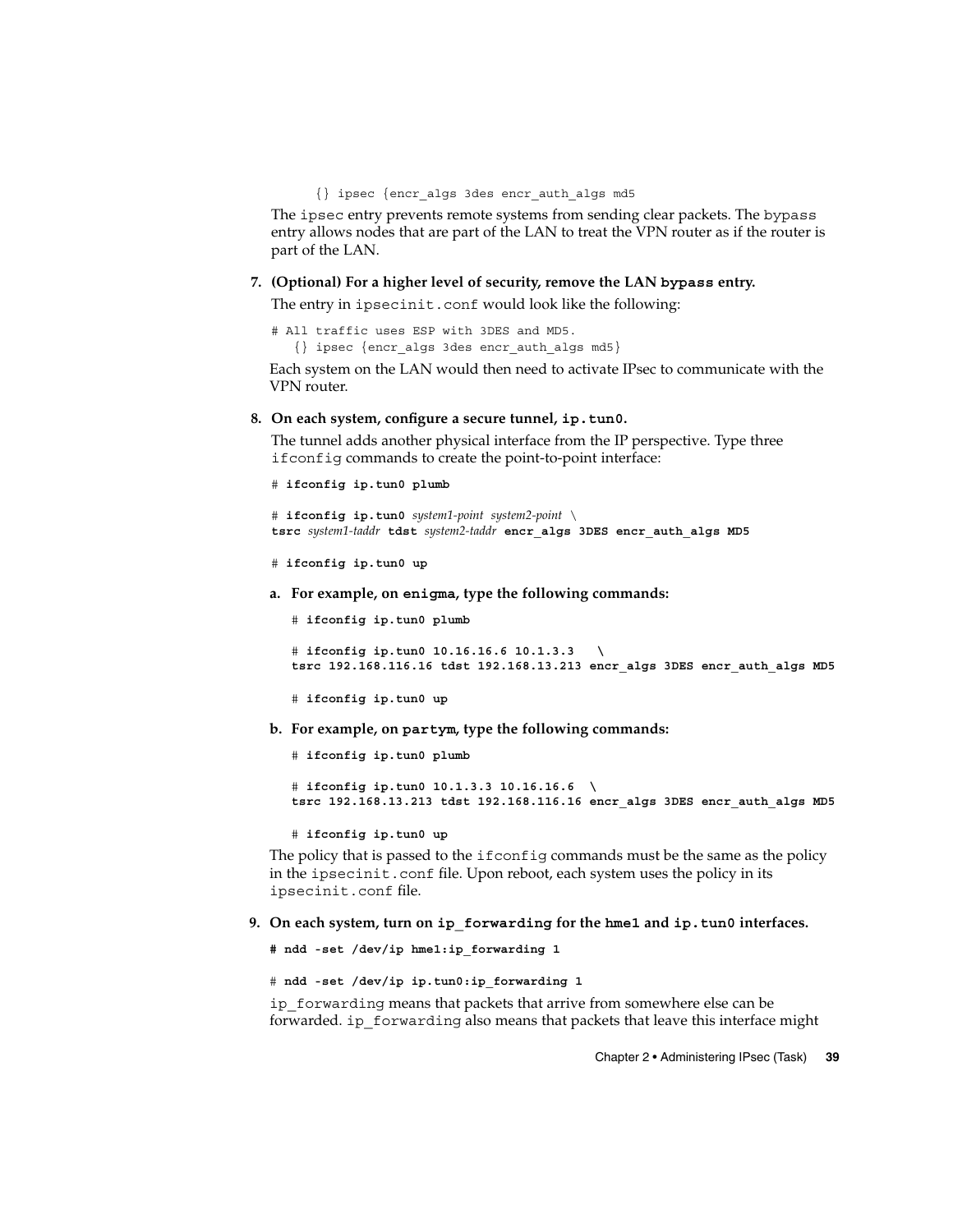have originated somewhere else. To successfully forward a packet, both the receiving interface and the transmitting interface must have ip\_forwarding turned on.

Because the hme1 interface is *inside* the Intranet, ip forwarding must be turned on for hme1. Because ip.tun0 connects the two systems through the Internet, ip forwarding must be turned on for ip.tun0.

The hme0 interface has its ip\_forwarding turned off to prevent an *outside* adversary from injecting packets into the protected Intranet. The *outside* refers to the Internet.

### **10. On each system, ensure that routing protocols do not advertise the default route within the Intranet:**

### # **ifconfig hme0 private**

Even if hme0 has ip forwarding turned off, a routing protocol implementation might still advertise the interface. For example, the in.routed protocol might still advertise that hme0 is available to forward packets to its peers inside the Intranet. Your setting the interface's *private* flag prevents these advertisements.

### **11. Manually, add a default route over hme0.**

This route should be a router with direct access to the Internet.

- # **pkill in.rdisc**
- # **route add default** *router-on-hme0-subnet*
- **a. For example, on enigma, add the following route:**

```
# pkill in.rdisc
# route add default 192.168.116.4
```
### **b. On partym, add the following route:**

```
# pkill in.rdisc
```

```
# route add default 192.168.13.5
```
Even though the hme0 interface is not part of the Intranet, hme0 does need to reach across the Internet to its peer system. To find its peer, hme0 needs information about Internet routing. The VPN system looks like a host, rather than a router, to the rest of the Internet. Therefore, you can use a default router or run the router discovery protocol to find a peer system. For more information, see the route(1M) and in.routed(1M) man pages.

### **12. Ensure that hme0 uses the default route after a reboot by creating a defaultrouter file.**

Put the IP address of hme0's default router in the/etc/defaultrouter file. This step prevents the in.rdisc daemon from being started at reboot.

**a. For example, on enigma, put its Internet router in the /etc/defaultrouter file:**

# vi /etc/defaultrouter

192.168.116.4 router-E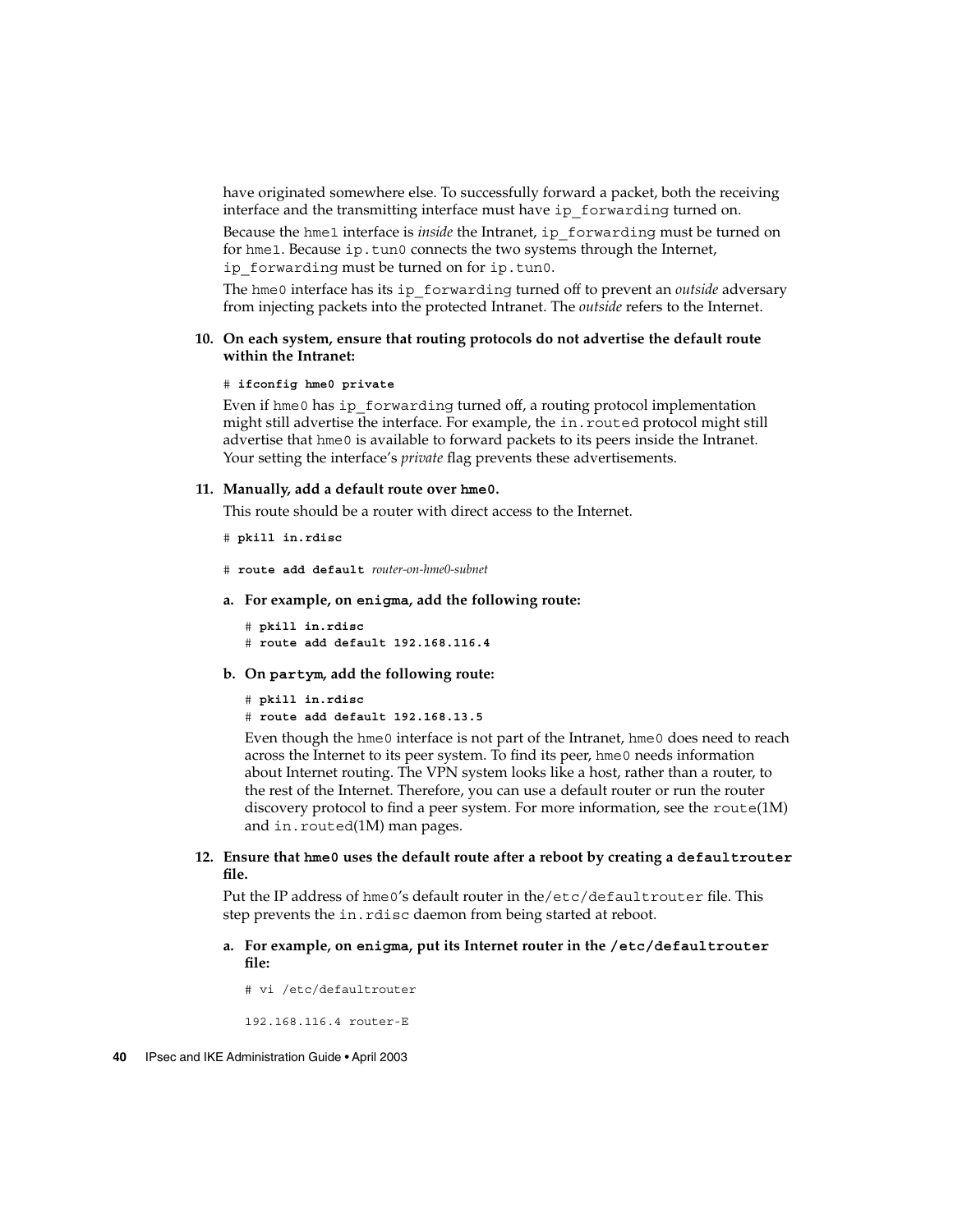<span id="page-40-0"></span>**b. Put partym's Internet router in partym's /etc/defaultrouter file:**

# vi /etc/defaultrouter

192.168.13.5 router-C

**13. On each system, prevent routing from occurring early in the boot sequence, and thus reduce vulnerability:**

# **touch /etc/notrouter**

**14. Ensure that the VPN starts after a reboot by editing the /etc/hostname.ip.tun0 file.**

*system1-point system2-point* tsrc *system1-taddr* \ tdst *system2-taddr* encr\_algs 3des encr\_auth\_algs md5 up

**a. For example, on enigma, add the following lines to the hostname.ip.tun0 file:**

10.16.16.6 10.1.3.3 tsrc 192.168.116.16 \ tdst 192.168.13.213 encr algs 3DES encr auth algs MD5 up

**b. On partym, add the following lines to the hostname.ip.tun0 file:**

10.1.3.3 10.16.16.6 tsrc 192.168.13.213 \ tdst 192.168.116.16 encr\_algs 3DES encr\_auth\_algs MD5 up

**15. On each system, create a file that configures some VPN parameters at boot time. Name the file /etc/rc3.d/S99vpn\_setup. Type the following lines in the file.**

```
ndd -set /dev/ip hme1:ip_forwarding 1
ndd -set /dev/ip ip.tun0:ip_forwarding 1
ifconfig hme0 private
in.routed
```
You can also manually add routes in the /etc/rc3.d/S99vpn setup file, instead of using in.routed.

#### **16. On each system, run a routing protocol:**

# **in.routed**

### **EXECUTE: How to Generate Random Numbers**

If your site has a random number generator, use the generator. Otherwise, you can use the od command with the Solaris /dev/random device as input. For more information, see the od(1) man page.

### **1. Generate random keys.**

On a Solaris system, you can use the od command.

# **od -X -A n** *file*

Chapter 2 • Administering IPsec (Task) **41**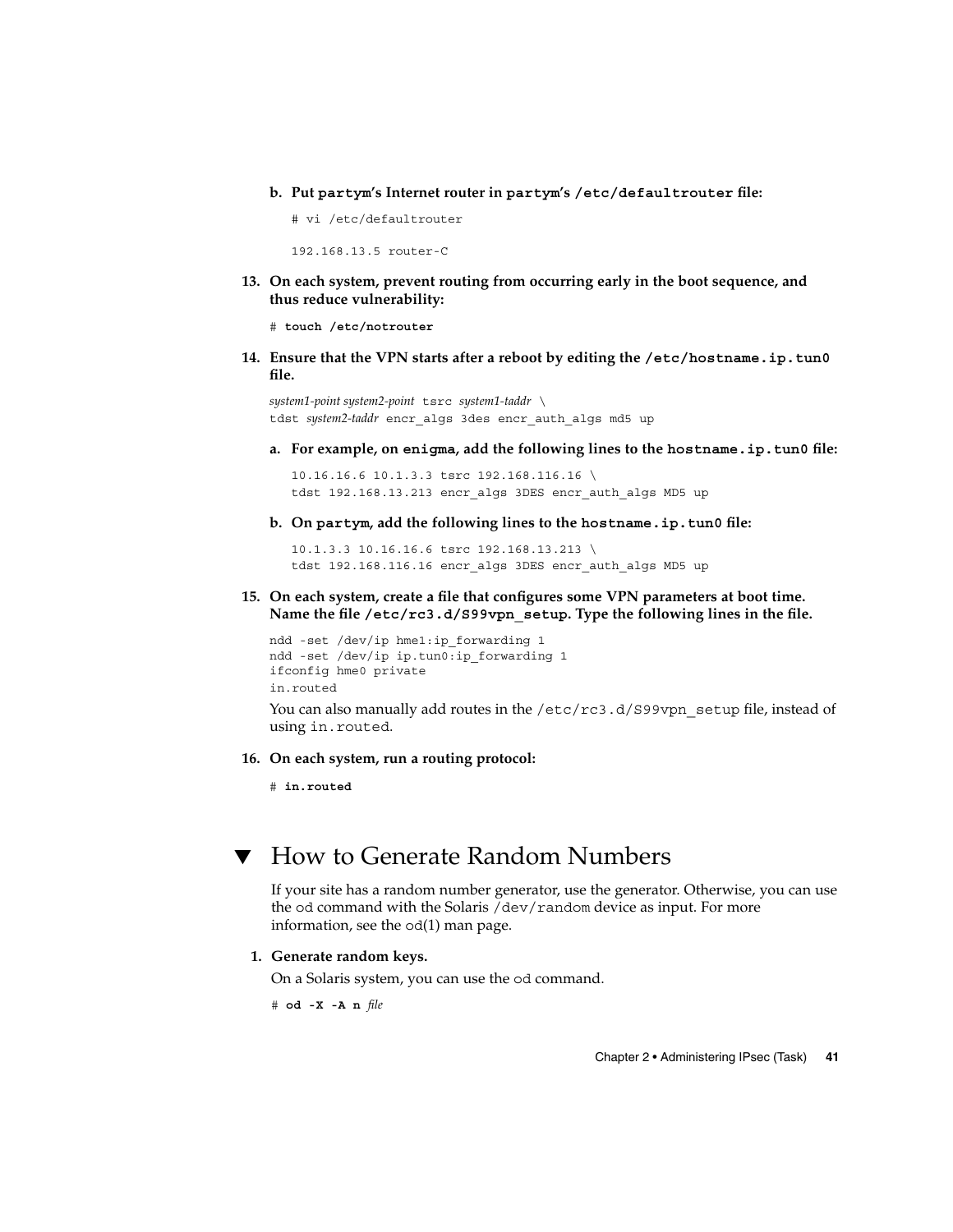- <span id="page-41-0"></span>-x Displays the octal dump in hexadecimal format. Hexadecimal format is useful for keying material. The hexadecimal is printed in 4–character chunks.
- -X Displays the octal dump in hexadecimal format. The hexadecimal is printed in 8–character chunks.
- –A n Removes the input offset base from the display.
- *file* A source for random numbers

For example, the following commands print hexadecimal numbers.

```
# od -X -A n /dev/random | head -2
        d54d1536 4a3e0352 0faf93bd 24fd6cad
        8ecc2670 f3447465 20db0b0c c83f5a4b
# od -x -A n /dev/random | head -2
        34ce 56b2 8b1b 3677 9231 42e9 80b0 c673
        2f74 2817 8026 df68 12f4 905a db3d ef27
```
**2. Combine the numbers to create a key of the appropriate length.**

Remove the spaces between the numbers on one line to create a 32–character key. A 32–character key is 128 bits. For an SPI, you can use an 8–character hexadecimal number.

# ▼ How to Create IPsec Security Associations Manually

If the systems are using IPv6 addresses, you must manually create IPsec security associations.

**Note –** If you are running an IPv4 network, use IKE to manage security associations. For how to use IKE to manage SAs, see ["Implementing IKE Task Map"](#page-56-0) on page 57.

**1. On the system console on one of the systems, become superuser or assume an equivalent role.**

**Note –** Logging in remotely exposes security-critical traffic to eavesdropping. Even if you somehow protect the remote login, the total security of the system is reduced to the security of the remote login session.

- **2. Enable the ipseckey command mode:**
	- # **ipseckey**
- **42** IPsec and IKE Administration Guide April 2003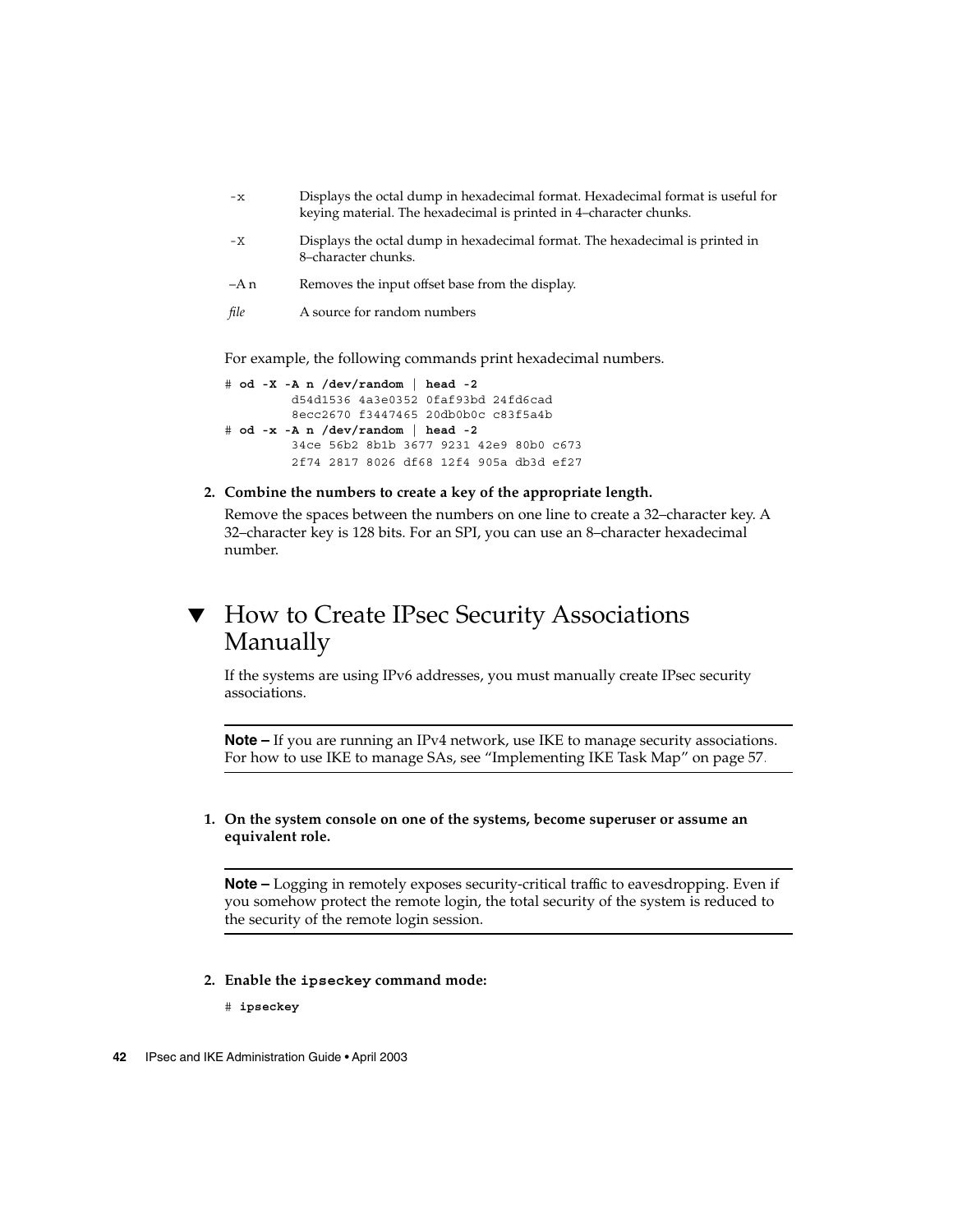The > prompt indicates that you are in ipseckey command mode.

**3. To create security associations, or to replace the security associations that you just flushed, type the following command.**

> **add** *protocol* **spi** *random-hex-string* **\ src** *addr* **dst** *addr2* **\** *protocol***\_alg** *protocol-algorithm* **\** *protocol***key** *random-hex-string-of-algorithm-specified-length*

| random-hex-string                                   | A random hexadecimal number of up to eight characters<br>long. If you enter more numbers than the SPI accepts, the<br>system ignores the extra numbers. If you enter fewer<br>numbers than the SPI accepts, the system pads your entry.         |
|-----------------------------------------------------|-------------------------------------------------------------------------------------------------------------------------------------------------------------------------------------------------------------------------------------------------|
| protocol                                            | One of esp or ah.                                                                                                                                                                                                                               |
| addr                                                | The IP address of one system.                                                                                                                                                                                                                   |
| addr2                                               | The IP address of the peer system of <i>addr</i> .                                                                                                                                                                                              |
| protocol-algorithm                                  | An algorithm for ESP or AH. Each algorithm requires a key<br>of a specific length.                                                                                                                                                              |
|                                                     | Authentication algorithms include MD5 and SHA.<br>Encryption algorithms include 3DES and AES.                                                                                                                                                   |
| random-hex-string-of-algorithm-<br>specified-length | A random hexadecimal number of the length that is<br>required by the algorithm. For example, the MD5 algorithm<br>requires a 32-character string for its 128-bit key. The 3DES<br>algorithm requires a 48–character string for its 192–bit key. |

**a. For example, on enigma type the following commands to protect outbound packets. Use random numbers that you generate.**

```
> add esp spi 8bcd1407 src 192.168.116.16 dst 192.168.13.213 \
encr_alg 3DES \
encrkey d41fb74470271826a8e7a80d343cc5aae9e2a7f05f13730d
> add ah spi 18907dae src 192.168.116.16 dst 192.168.13.213 \
auth_alg MD5 \
authkey e896f8df7f78d6cab36c94ccf293f031
>
```
**Note –** The peer system must use the same keying material.

**b. Still in ipseckey mode on enigma, type the following commands to protect inbound packets. Use random numbers that you generate.**

 $\overline{a}$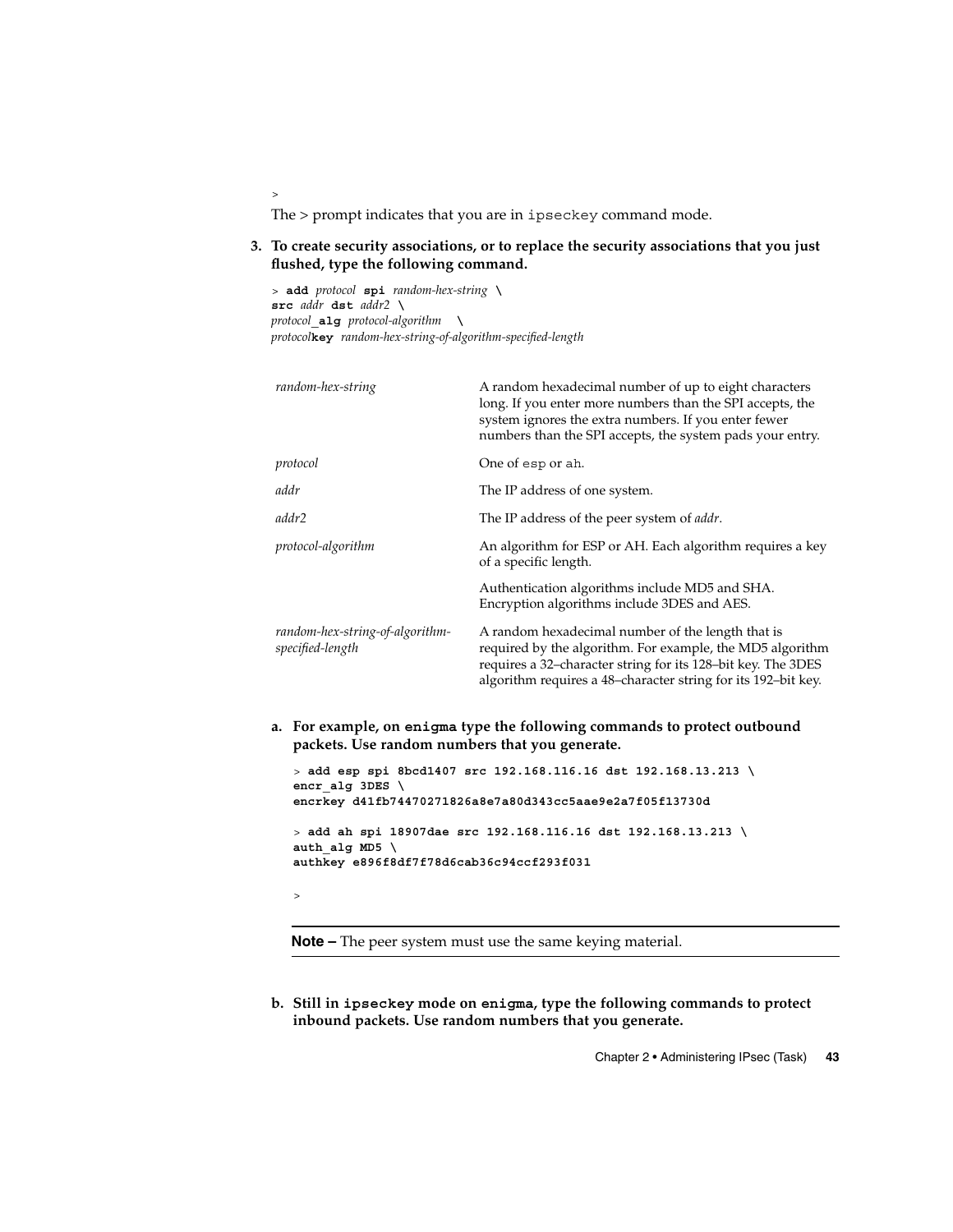```
> add esp spi 122a43e4 src 192.168.13.213 dst 192.168.116.16 \
encr_alg 3des \
encrkey dd325c5c137fb4739a55c9b3a1747baa06359826a5e4358e
> add ah spi 91825a77 src 192.168.13.213 dst 192.168.116.16 \
auth alg md5 \setminusauthkey ad9ced7ad5f255c9a8605fba5eb4d2fd
>
```
**Note –** The keys and SPI can be different for each security association. You *should* assign different keys and a different SPI for each security association.

- **4. Type Control-D or quit to exit ipseckey command mode.**
- **5. To ensure that the keying material is available to IPsec at reboot, add the keying material to the /etc/inet/secret/ipseckeys file on enigma.**

```
add esp spi 8bcd1407 dst partym encr_alg 3DES \
  encrkey d41fb74470271826a8e7a80d343cc5aae9e2a7f05f13730d
#
add ah spi 18907dae dst partym auth_alg MD5 \
  authkey e896f8df7f78d6cab36c94ccf293f031
#
#
add esp spi 122a43e4 dst enigma encr_alg 3DES \
   encrkey 137fb4739a55c9b3a1747baa06359826a5e4358e
#
add ah spi 91825a77 dst enigma auth_alg MD5 \
  authkey ad9ced7ad5f255c9a8605fba5eb4d2fd
```
**6. Repeat [Step 1](#page-41-0) through Step 5 on partym.**

The keying material on the two systems must be identical.

### Example—Replacing IPsec Security Associations

To prevent an adversary from having time to break your cryptosystem, you need to refresh your keying material. When you replace the SAs on one system, the SAs must also be replaced on the communicating system.

When replacing security associations, remove the old keys before you add new keys. Use the flush command in ipseckey command mode to remove the old keys. Then add the new keying information.

```
# ipseckey
> flush
> add esp spi ...
```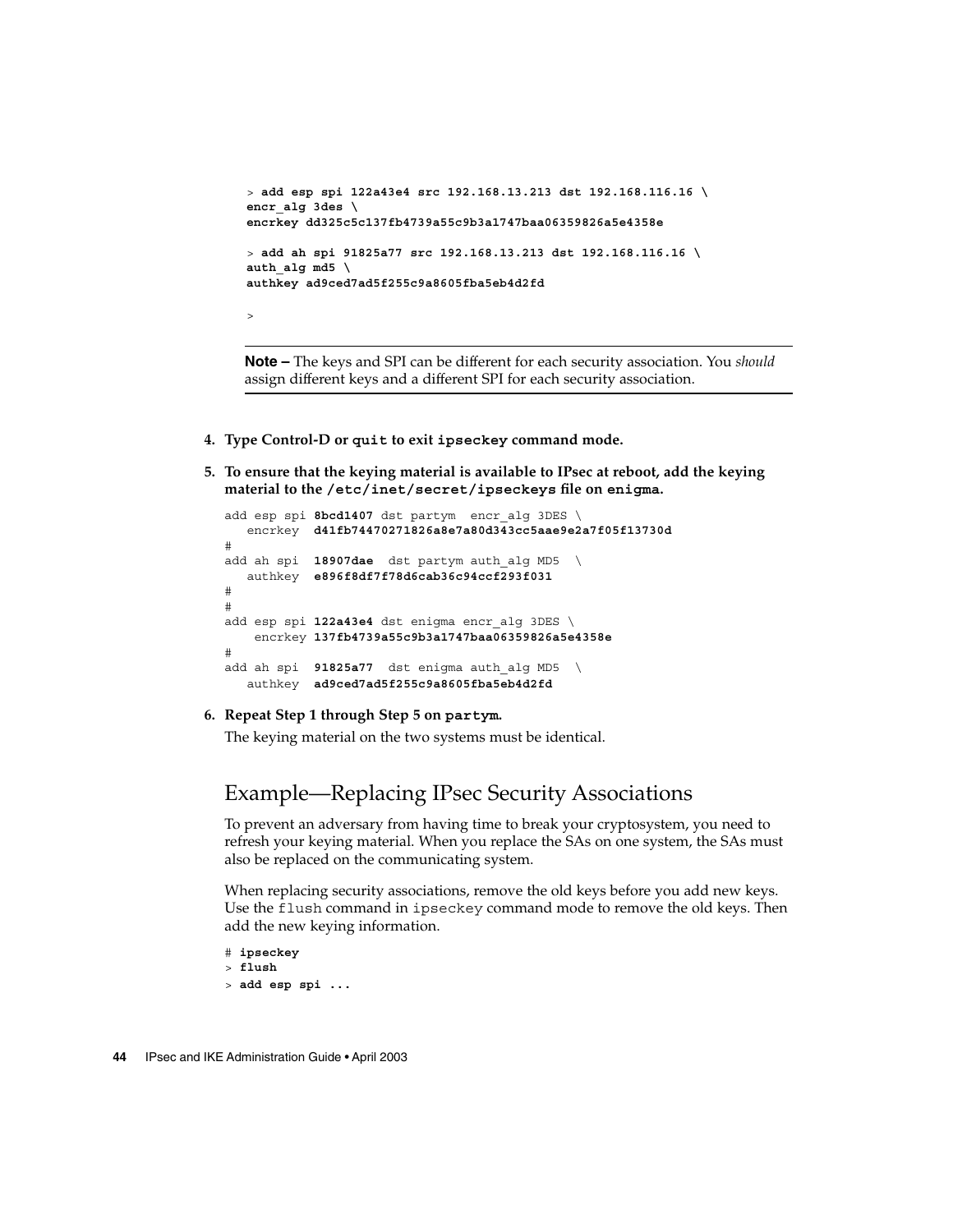### ▼ How to Verify That Packets are Protected

To verify that packets are protected, test the connection with the snoop command. The following prefixes can appear in the snoop output:

- AH: prefix Indicates that AH is protecting the headers. You see AH: if you used auth alg to protect the traffic.
- ESP: prefix Indicates that encrypted data is being sent. You see ESP: if you used encr\_auth\_alg or encr\_alg to protect the traffic.

**Note –** You must be root or an equivalent role to read the snoop output. You must have access to both systems to test the connection.

**1. On one system, such as partym, become root.**

```
% su
Password: root-password
#
```
**2. In a terminal window, begin to snoop the packets from another system, such as enigma.**

```
# snoop -v enigma
Using device /dev/hme (promiscuous mode)
```
**3. In another terminal window, remotely log on to the enigma system. Provide your password. Then become root, and send a packet from enigma to the partym system.**

```
% rlogin enigma
Password: your-password
% su
Password: root-password
# ping partym
```
**4. In the snoop window on partym, you should see output that looks something like the following:**

```
IP: Time to live = 64 seconds/hops
IP: Protocol = 51 (AH)
IP: Header checksum = 4e0e
IP: Source address = 192.168.116.16, enigma
IP: Destination address = 192.168.13.213, partym
IP: No options
IP:
AH: ----- Authentication Header -----
AH:
AH: Next header = 50 (ESP)
AH: AH length = 4 (24 bytes)
AH: <Reserved field = 0x0>
AH: SPI = 0xb3a8d714
```
Chapter 2 • Administering IPsec (Task) **45**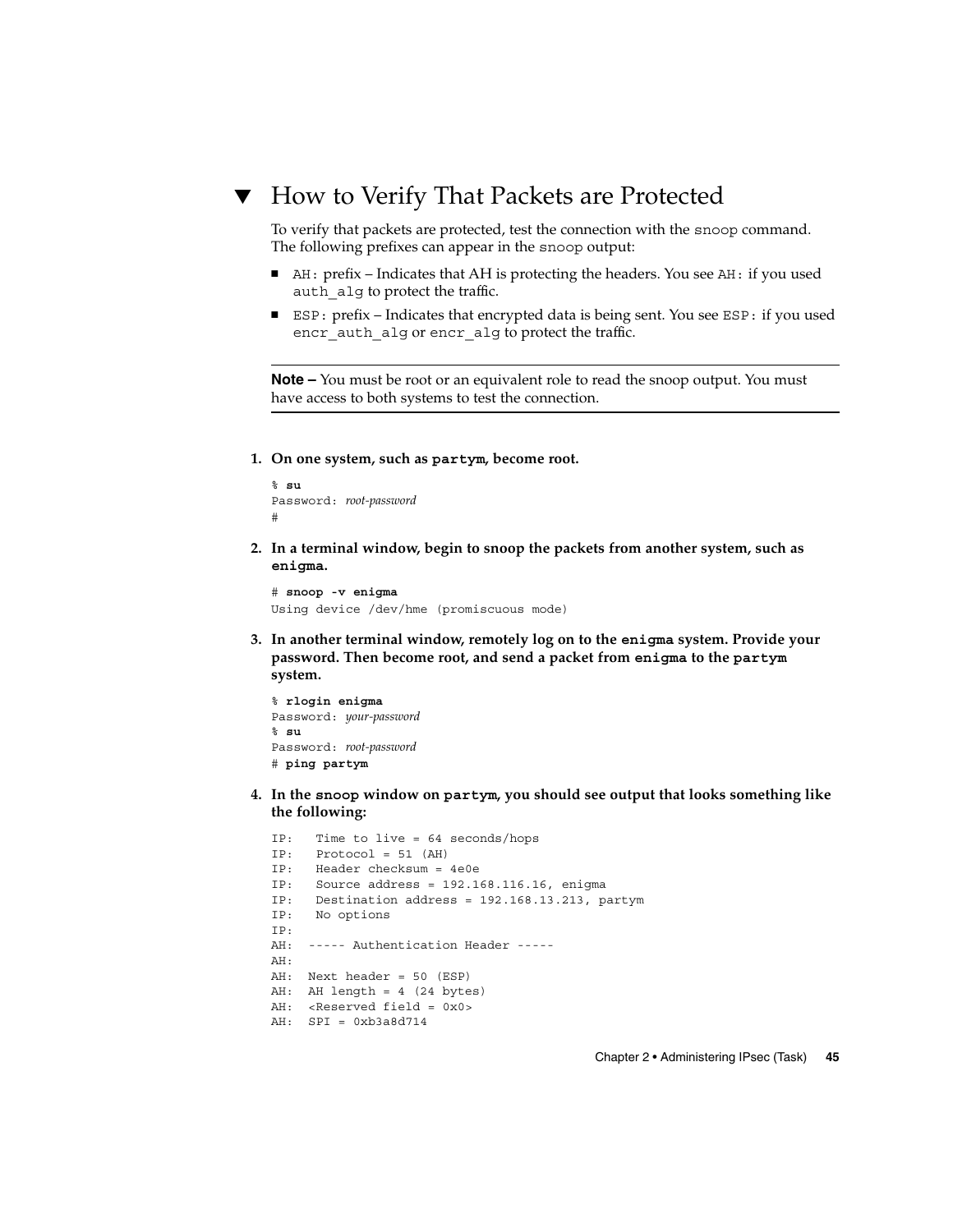```
AH: Replay = 52
AH: ICV = c653901433ef5a7d77c76eaa
AH:
ESP: ----- Encapsulating Security Payload -----
ESP:
ESP: SPI = 0xd4f40a61
ESP: Replay = 52
ESP: ....ENCRYPTED DATA....
ETHER: ----- Ether Header -----
ETHER:
ETHER: Packet 20 arrived at 9:44:36.59
ETHER: Packet size = 98 bytes
ETHER: Destination = 8:0:27:aa:11:11, Sun
ETHER: Source = 8:0:22:aa:22:2, Sun
ETHER: Ethertype = 0800 (IP)
ETHER:
IP: ----- IP Header -----
IP:
IP: Version = 4
IP: Header length = 20 bytes
IP: Type of service = 0x00
IP: xxx. .... = 0 (precedence)
IP: \ldots 0 \ldots = normal delay
IP: .... 0... = normal throughput
IP: .... .0.. = normal reliability
IP: .... ..0. = not ECN capable transport
IP: .... ...0 = no ECN congestion experienced
IP: Total length = 84 bytes
IP: Identification = 40933
IP: Flags = 0x4
IP: .1.. .... = do not fragment
IP: ..0. .... = last fragment
IP: Fragment offset = 0 bytes
IP: Time to live = 60 seconds/hops
IP: Protocol = 51 (AH)
IP: Header checksum = 22cc
...
```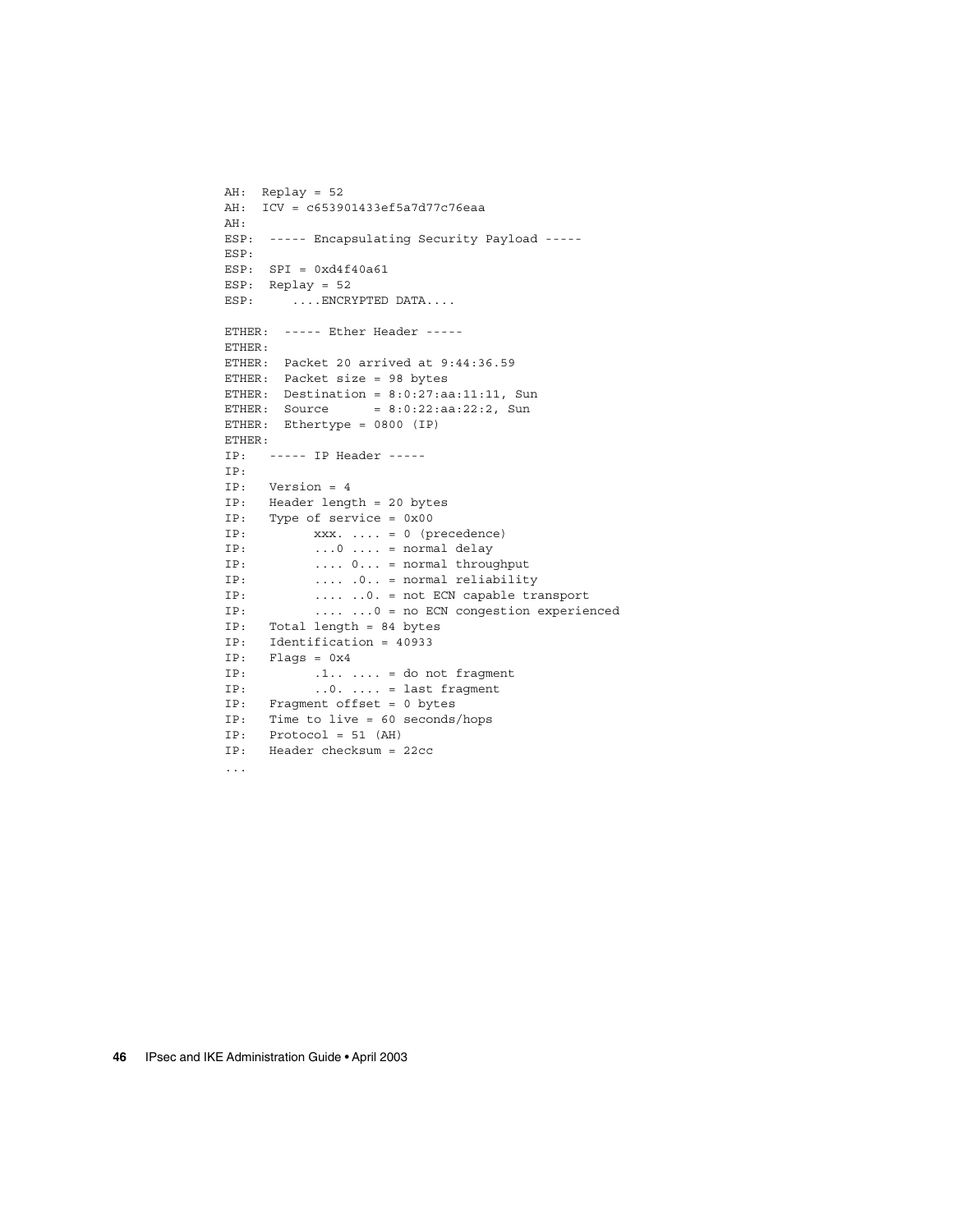# <span id="page-46-0"></span>CHAPTER **3**

# Internet Key Exchange (Overview)

The management of keying material that IPsec SAs require for secure transmission of IP datagrams is called key management. Automatic key management requires a secure channel of communication for the creation, authentication, and exchange of keys. The Solaris operating system uses Internet Key Exchange (IKE) to automate key management. IKE easily scales to provide a secure channel for a large volume of traffic. IPsec SAs on IPv4 packets can take advantage of IKE.

When IKE is used on a system with a Sun™ Crypto Accelerator 1000 card, the public key operations are off-loaded to the card. Operating system resources are not used for public-key operations.

This chapter contains the following information:

- "IKE Overview" on page 47
- ["IKE Configuration Choices"](#page-47-0) on page 48
- ["IKE and Hardware Acceleration"](#page-49-0) on page 50
- ["IKE Utilities and Files"](#page-49-0) on page 50

# IKE Overview

The Internet Key Exchange (IKE) daemon, in.iked(1M), negotiates and authenticates keying material for security associations in a protected manner. The daemon uses random seeds for keys from internal functions provided by the SunOS™. IKE provides Perfect Forward Secrecy (PFS). In PFS, the keys that protect data transmission are not used to derive additional keys. Also, seeds used to create data transmission keys are not reused.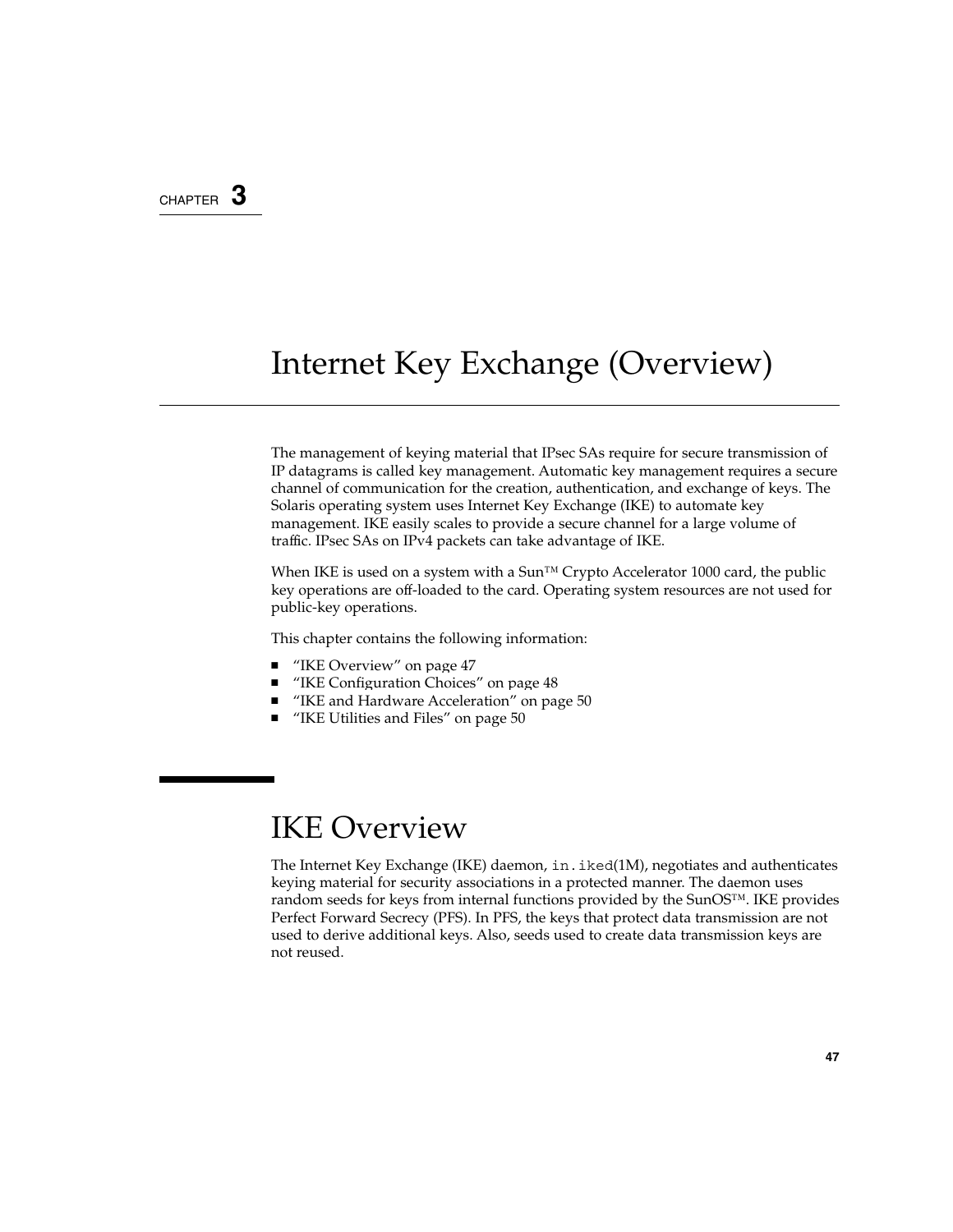<span id="page-47-0"></span>When the IKE daemon discovers a remote host's public encryption key, the local system can then use that key. The system encrypts messages by using the remote host's public key. The messages can be read only by that remote host. The IKE daemon performs its job in two phases. The phases are called exchanges.

# Phase 1 Exchange

The Phase 1 exchange is known as Main Mode. In the Phase 1 exchange, IKE uses public-key encryption methods to authenticate itself with peer IKE entities. The result is an ISAKMP (Internet Security Association and Key Management Protocol) Security Association. An ISAKMP security association is a secure channel for IKE to negotiate keying material for the IP datagrams. Unlike IPsec SAs, the ISAKMP security associations are bidirectional, so only one security association is needed.

How IKE negotiates keying material in the Phase 1 exchange is configurable. IKE reads the configuration information from the /etc/inet/ike/config file. Configuration information includes the interfaces that are affected, the algorithms that are used, the authentication method, and if PFS is used. The two authentication methods are pre-shared keys and public key certificates. The public key certificates can be self-signed, or the certificates can be issued by a [Certificate Authority \(CA\)](#page-76-0) from a [PKI](#page-78-0) (Public Key Infrastructure) organization. Organizations include Sun™ Open Net Environment (Sun ONE) Certificate Server, Entrust, and Verisign.

# Phase 2 Exchange

The Phase 2 exchange is known as Quick Mode. In the Phase 2 exchange, IKE creates and manages the IPsec SAs between hosts that are running the IKE daemon. IKE uses the secure channel that was created in Phase 1 to protect the transmission of keying material. The IKE daemon creates the keys from a random number generator by using the /dev/random. The daemon refreshes the keys at a configurable rate. The keying material is available to algorithms that are specified in the configuration file for IPsec policy.

# IKE Configuration Choices

For two IKE daemons to authenticate each other, the configuration file for IKE policy, ike.config(4), must be valid. Also, keying material must be available. The configuration file contains IKE policy entries. The entries determine the method for authenticating the Phase 1 exchange. The choices are pre-shared keys or public key certificates.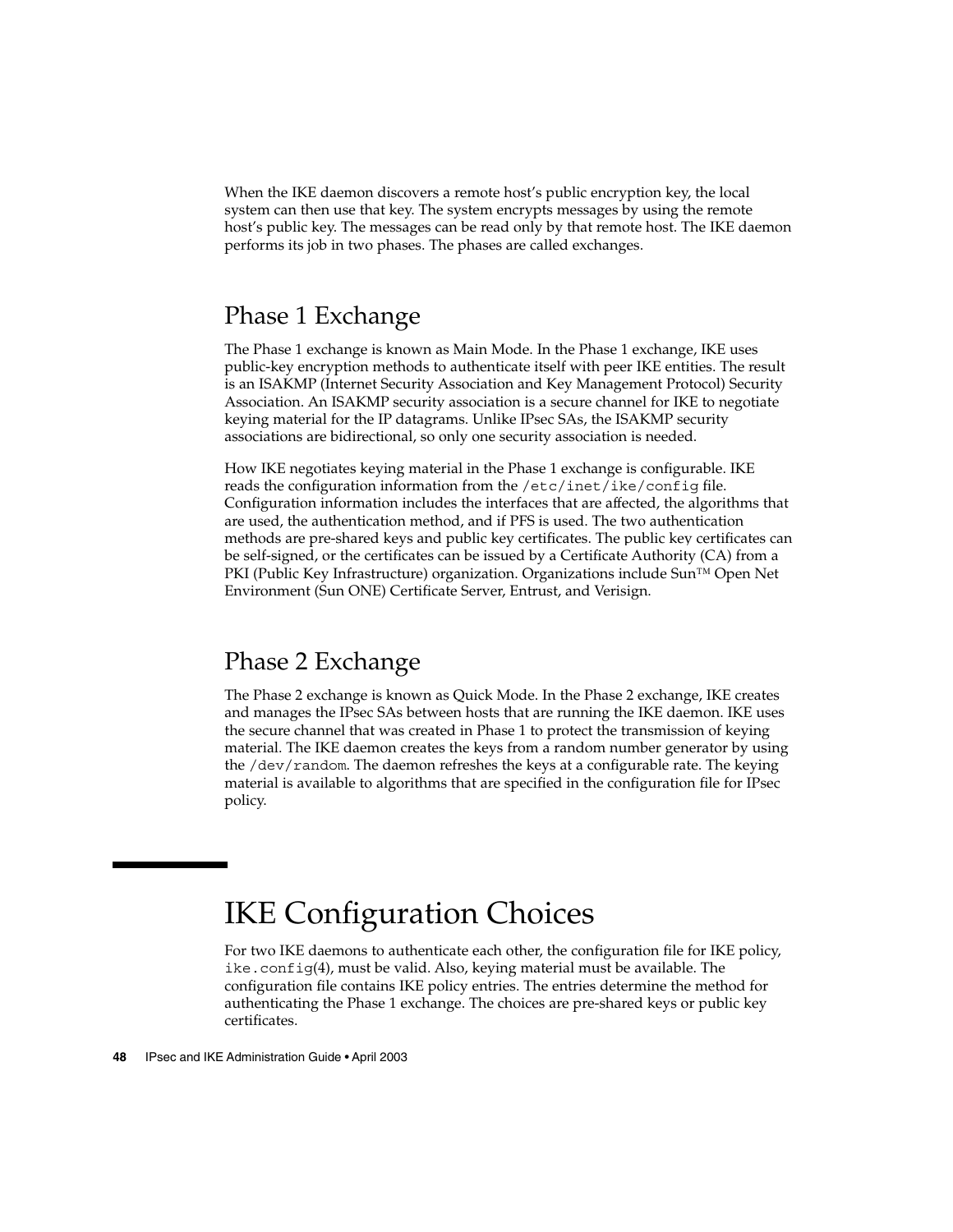<span id="page-48-0"></span>The key pair auth method preshared indicates that pre-shared keys are used. Values for auth method other than preshared are one indication that public key certificates are to be used. Public key certificates can be self-signed, or the certificates can be installed from a PKI organization.

# Using Pre-Shared Keys

Pre-shared keys are created by an administrator on one system, and shared out of band with administrators of communicating systems. The administrator should take care to create large random keys and to protect the file and the out-of-band transmission. The keys are placed in the /etc/inet/secret/ike.preshared file on each system. The ike.preshared(4) file is for IKE as the ipseckeys file is for IPsec. Compromise of the keys in the ike.preshared file compromises all keys that are derived from the keys in the file.

One system's pre-shared key must be identical to its communicating system's key. The keys are tied to a particular IP address, and are most secure when one administrator controls the communicating systems.

# Using Public Key Certificates

Public key certificates eliminate the need for communicating systems to share secret keying material out of band. Public keys use the Diffie-Hellman method of authenticating and negotiating keys. Public key certificates come in two flavors. The certificates can be self-signed, or the certificates can be certified by a Certificate Authority (CA).

Self-signed public key certificates are created by an administrator. The ikecert certlocal -ks command creates the private part of the public-private key pair for the system. The administrator then gets the self-signed certificate output in X.509 format from the communicating system. The communicating system's certificate is input to the ikecert certdb command for the public part of the key pair. The self-signed certificates reside in the /etc/inet/ike/publickeys directory on the communicating hosts.

Self-signed certificates are a halfway point between pre-shared keys and CAs. Unlike pre-shared keys, a self-signed certificate can be used on a mobile machine, or a system that might be renumbered. To self-sign a certificate, the administrator uses a DNS (www.example.org) or EMAIL (root@domain.org) alternative name.

Public keys can be delivered by a PKI or a CA organization. The public keys and their accompanying CAs are installed in the /etc/inet/ike/publickeys directory by the administrator. Vendors also issue certificate revocation lists (CRLs). Along with installing the keys and CAs, the administrator is responsible for installing the CRLs in the /etc/inet/ike/crls directory.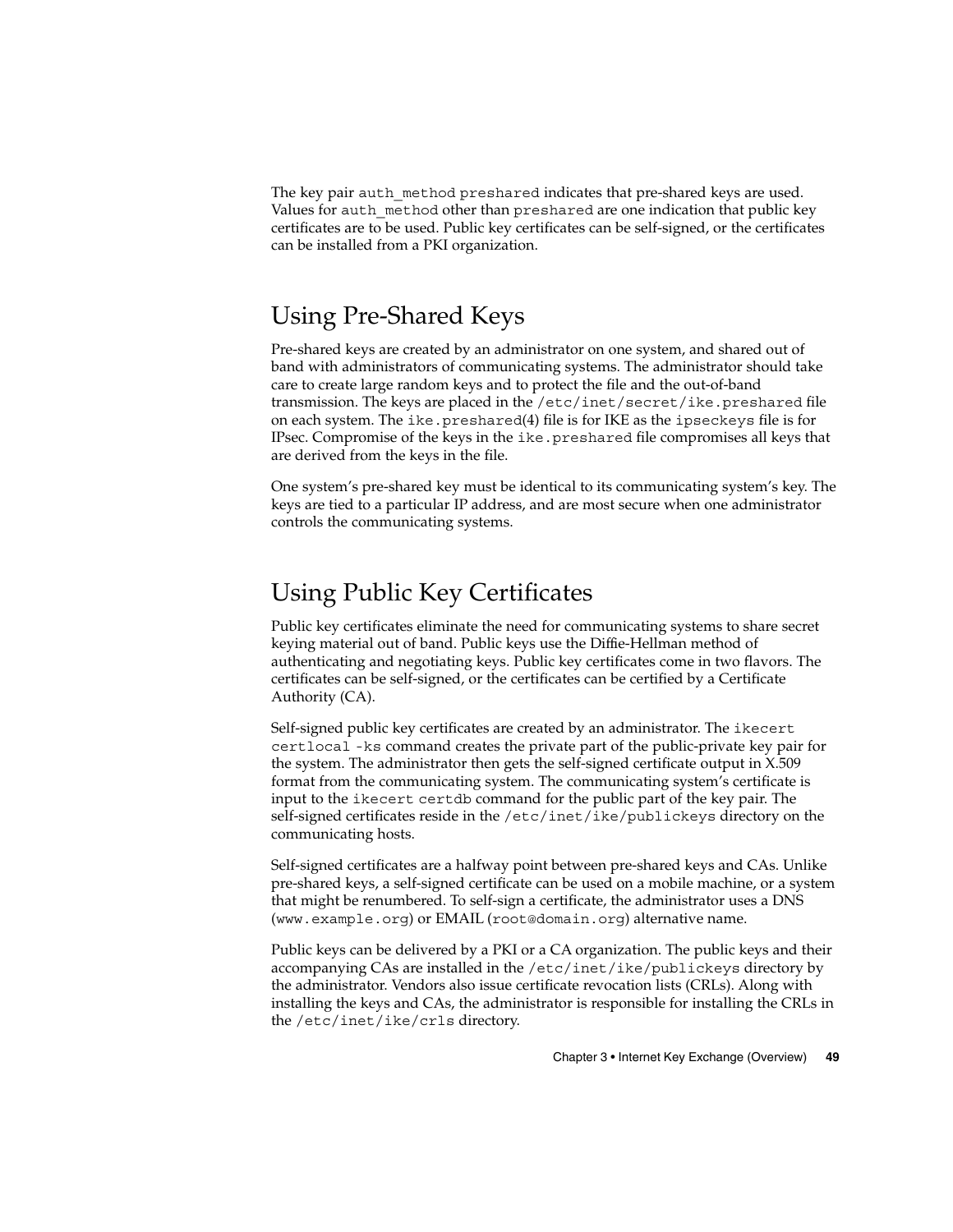<span id="page-49-0"></span>CAs have the advantage of being certified by an outside organization, rather than by the administrator of the site. In a sense, CAs are notarized certificates. Like self-signed certificates, CAs can be used on a mobile machine, or on a system that might be renumbered. Unlike self-signed certificates, CAs very easily scale to protecting a large number of communicating systems.

# IKE and Hardware Acceleration

IKE algorithms are computationally expensive, particularly in the Phase 1 exchange. Systems that handle a large number of exchanges can use a Sun Crypto Accelerator 1000 card to handle the public key operations. For information on how to configure IKE to offload its computations to the accelerator card, see ["How to Use the Sun](#page-74-0) [Crypto Accelerator 1000 Card With IKE"](#page-74-0) on page 75.

# IKE Utilities and Files

This section describes the configuration files for IKE policy and various commands that implement IKE. For instructions about how to implement IKE for your IPv4 network, see ["Implementing IKE Task Map"](#page-56-0) on page 57.

| <b>File or Command</b>   | <b>Description</b>                                                                                                                                                                                                          |
|--------------------------|-----------------------------------------------------------------------------------------------------------------------------------------------------------------------------------------------------------------------------|
| in.iked(1M) daemon       | Internet Key Exchange (IKE) daemon. Activates<br>automated key management.                                                                                                                                                  |
| $i$ keadm $(1M)$         | IKE administration command. For viewing and<br>modifying IKE policy.                                                                                                                                                        |
| ikecert(1M)              | Certificate database management command. For<br>manipulating local public-key certificate databases.                                                                                                                        |
| /etc/inet/ike/confiqfile | Configuration file for IKE policy. Contains the<br>site's rules for matching inbound IKE requests and<br>preparing outbound IKE requests. If this file exists,<br>the in. iked daemon starts automatically at boot<br>time. |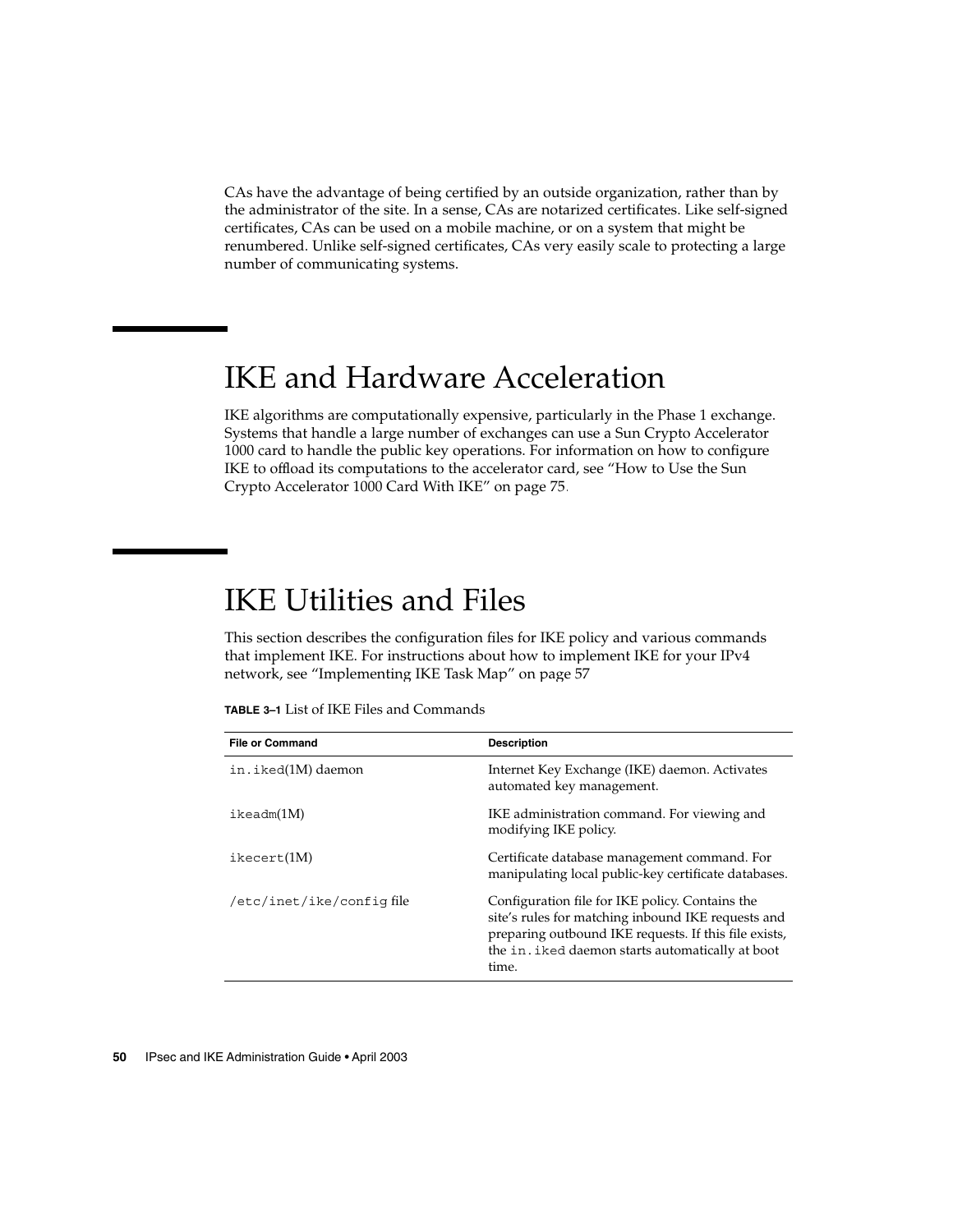| <b>File or Command</b>                 | <b>Description</b>                                                                                                                      |
|----------------------------------------|-----------------------------------------------------------------------------------------------------------------------------------------|
| /etc/inet/secret/ike.preshared<br>file | Pre-shared keys file. Contains secret keying<br>material for Phase 1 authentication. Used when<br>configuring IKE with pre-shared keys. |
| file                                   | /etc/inet/secret/ike.privatekeys Private keys directory. Contains the private keys<br>that are part of a public-private key pair.       |
| /etc/inet/ike/publickeys directory     | Directory to hold public keys and certificate files.<br>Contains the public key part of a public-private<br>key pair.                   |
| /etc/inet/ike/crlsdirectory            | Directory to hold revocation lists for public keys<br>and certificate files.                                                            |

**TABLE 3–1** List of IKE Files and Commands *(Continued)*

# IKE Daemon

The in.iked(1M) daemon automates the management of cryptographic keys for IPsec on a Solaris host. The daemon negotiates with a remote host that is running the same protocol to provide authenticated keying materials for security associations in a protected manner. The daemon must be running on all hosts that plan to communicate securely.

The IKE daemon is automatically loaded at boot time if the configuration file for IKE policy, /etc/inet/ike/config, exists. The daemon checks the syntax of the configuration file.

When the IKE daemon runs, the system authenticates itself to its peer IKE entity in Phase 1. The peer is defined in the IKE policy file, as are the authentication methods. The daemon then establishes the keys for the session in Phase 2. At an interval specified in the policy file, the IKE keys are refreshed automatically. The in.iked daemon listens for incoming IKE requests from the network and for requests for outbound traffic through the PF\_KEY socket. See the pf\_key(7P) man page for more information.

Two programs support the IKE daemon. The ikeadm(1M) command enables the administrator to view IKE policy. You can also use the command to modify IKE policy. The ikecert(1M) command enables the administrator to view and manage the public-key databases, ike.privatekeys and publickeys.

## IKE Policy File

The configuration file for IKE policy, /etc/inet/ike/config, provides the keying material for the IKE daemon itself, and for the IPsec SAs that the file manages. The IKE daemon itself requires keying material in the Phase 1 exchange. Rules in the

Chapter 3 • Internet Key Exchange (Overview) **51**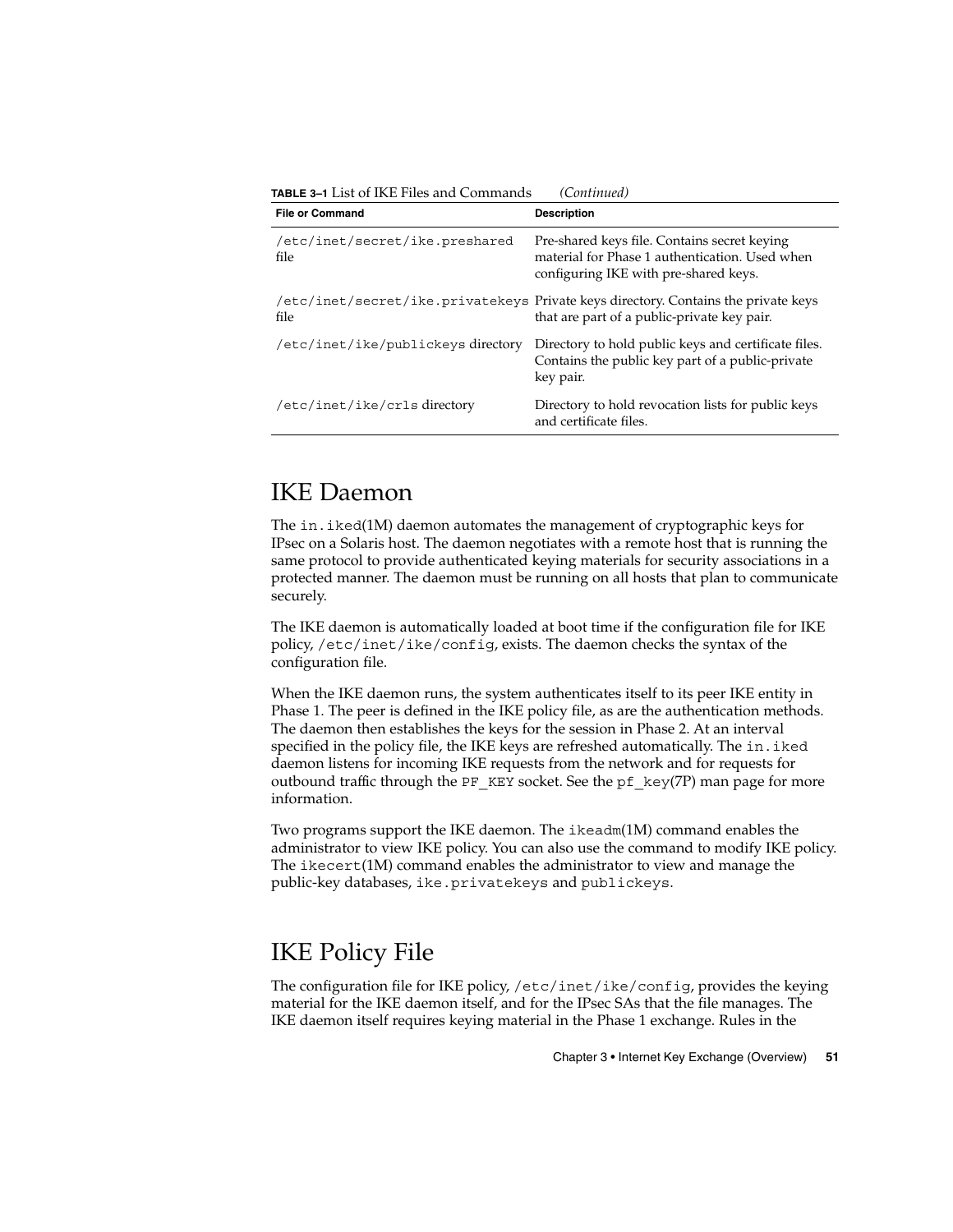ike/config file establish the keying material. A valid rule in the policy file contains a label. The rule identifies the hosts or networks that the keying material is for, and specifies the authentication method. See ["IKE Tasks"](#page-57-0) on page 58 for examples of valid policy files. See the ike.config(4) man page for examples and descriptions of its parameters.

The IPsec SAs are used on the IP datagrams that are protected according to policies that are set up in the configuration file for IPsec policy, /etc/inet/ipsecinit.conf. The IKE policy file determines if PFS is used when creating the IPsec SAs.

The security considerations for the ike/config file are similar to the considerations for the ipsecinit.conf file. See ["Security Considerations for](#page-21-0) ipsecinit.conf and [ipsecconf](#page-21-0)" on page 22 for details.

# IKE Administration Command

You can use the ikeadm command to do the following:

- View aspects of the IKE daemon process
- Change the parameters that are passed to the IKE daemon
- Display statistics
- Debug IKE processes

See the ikeadm(1M) man page for examples and a full description of its options. The privilege level of the running IKE daemon determines what aspects of the IKE daemon can be viewed and be modified. You can choose from three levels of privilege.

| $0x0$ , or base level    | At the base level of privilege, you cannot view keying<br>material. You also cannot modify the material. The base<br>level is the default level at which the in, iked daemon<br>runs. |
|--------------------------|---------------------------------------------------------------------------------------------------------------------------------------------------------------------------------------|
| $0x1$ , or modkeys level | At the modkeys level of privilege, you can remove, change,<br>and add pre-shared keys.                                                                                                |
| $0x2$ , or keymat level  | At the keymat level of privilege, you can view the actual<br>keying material with the ikeadm command.                                                                                 |

The security considerations for the ikeadm command are similar to the considerations for the ipseckey command. See ["Security Considerations for](#page-23-0) ipseckey" on page 24 for details.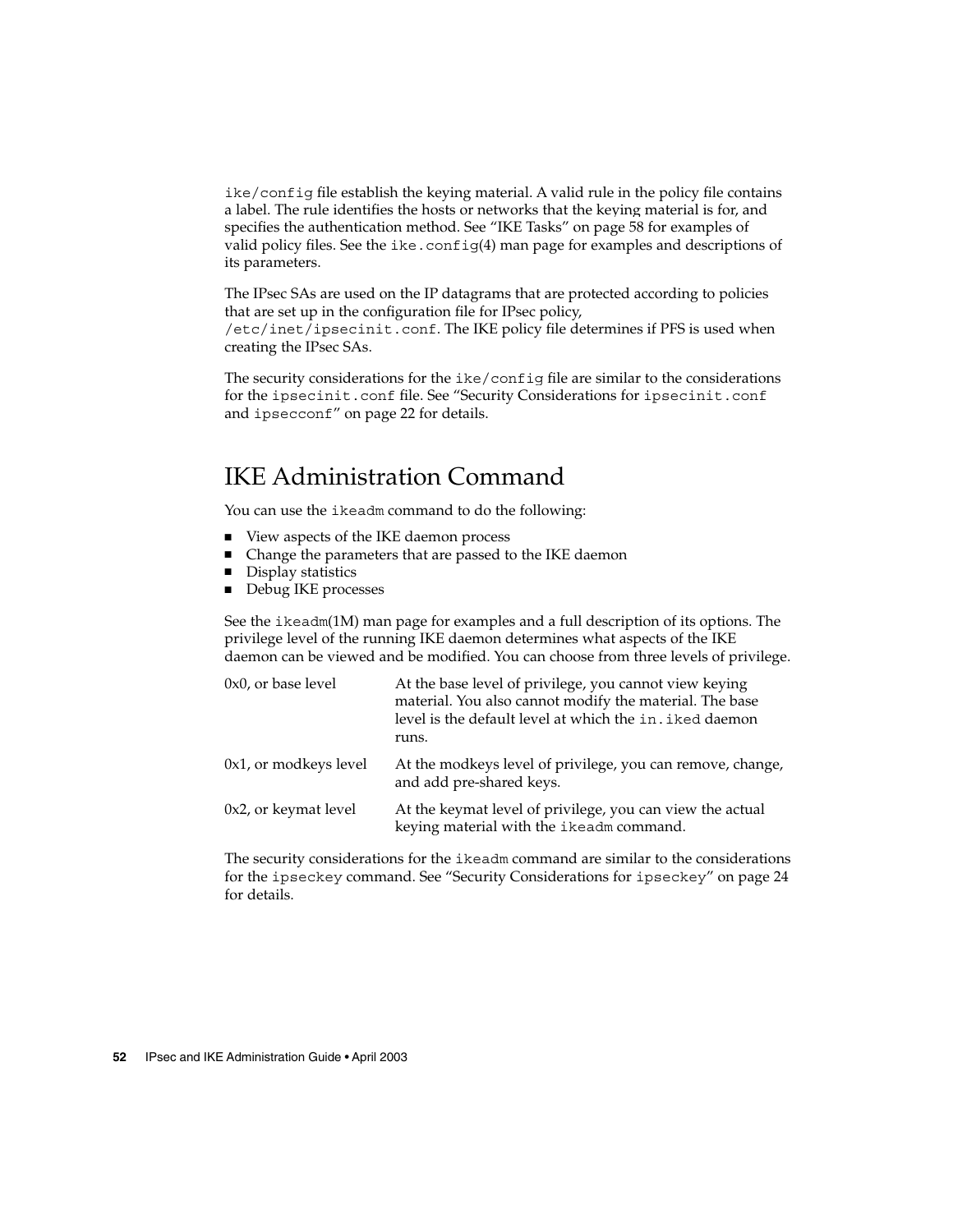# Pre-Shared Keys Files

The /etc/inet/secret/ directory contains the pre-shared keys for ISAKMP SAs and IPsec SAs. The ike.preshared file contains the pre-shared keys for ISAKMP SAs, and the ipseckeys file contains the pre-shared keys for IPsec SAs, when you create these keys manually. The secret directory is protected at 0700. The files in the secret directory are protected at 0600.

- The ike.preshared file is created by an administrator when the ike/config file requires pre-shared keys. The ike.preshared file contains keying material for ISAKMP SAs, that is, for IKE authentication. Because the pre-shared keys are used to authenticate the Phase 1 exchange, the file must be valid before the in.iked daemon starts.
- The ipseckeys file contains keying material for IPsec SAs. For IPv6 hosts, you manually create and update the keys in this file. See ["IPsec Tasks"](#page-27-0) on page 28 for examples of manually managing the file. The IKE daemon does not use this file. The keying material that IKE generates for IPsec SAs is stored in the kernel.

# IKE Public Key Databases and Commands

The ikecert(1M) command manipulates the local host's public-key databases. You use this command when the ike/config file requires public key certificates. Because IKE uses these databases to authenticate the Phase 1 exchange, the databases must be populated before activating the in.iked daemon. Three subcommands handle each of the three databases: certlocal, certdb, and certrldb.

### ikecert certlocal Command

The certlocal subcommand manages the private-key database in the /etc/inet/secret/ike.privatekeys directory. Options to the subcommand enable you to add, view, and remove private keys. The command also creates either a self-signed certificate or a certificate request. The -ks option creates a self-signed certificate, and the -kc option creates a certificate request.

When you create a private key, the certlocal subcommand relies on values in the ike/config file. The correspondences between certlocal options and ike/config entries are shown in the following table.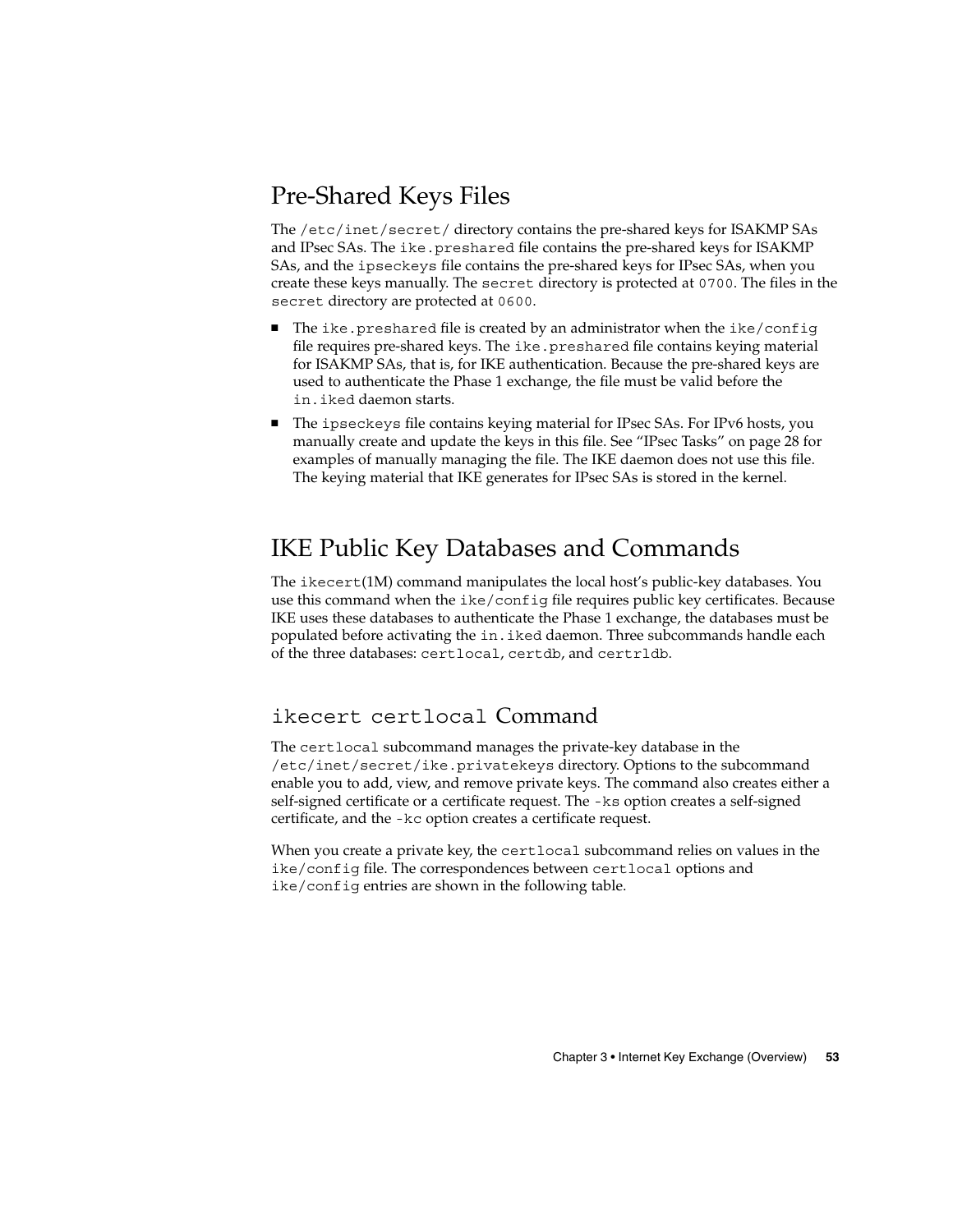**TABLE 3–2** Correspondences Between ike certlocal and ike/config Values

| certlocal options            | ike/configentry                                 | <b>Notes</b>                                                                                                                                                         |
|------------------------------|-------------------------------------------------|----------------------------------------------------------------------------------------------------------------------------------------------------------------------|
| -A Subject Alternate<br>Name | cert trust Subject<br>Alternate Name            | A nickname that uniquely identifies the<br>certificate. Possible values are IP address,<br>email address, and domain name.                                           |
| Name                         | -D X.509 Distinguished X.509 Distinguished Name | The full name of the certificate authority<br>that includes Country, Organization name,<br>Organizational Unit, and Common Name.                                     |
| -t dsa-sha1                  | auth method dss sig                             | Slightly slower than RSA. Is not patented.                                                                                                                           |
| -t rsa-md5<br>-t rsa-shal    | auth method rsa sig                             | Slightly faster than DSA. Patent expired in<br>September 2000.                                                                                                       |
|                              |                                                 | The RSA public key must be large enough<br>to encrypt the biggest payload, Typically,<br>an identity payload, such as Distinguished<br>Name, is the biggest payload. |
| -t rsa-md5                   | auth method                                     | RSA encryption hides identities in IKE                                                                                                                               |
| -t rsa-shal                  | rsa encrypt                                     | from eavesdroppers, but requires that the<br>IKE peers know each other's public keys.                                                                                |

If you issue a certificate request with the ikecert certlocal –kc command, you send the output of the command to a PKI organization. If your company runs its own PKI, you send the output to your PKI administrator. The organization or your PKI administrator then creates keying material. You use the keying material that is returned to you as input to the certdb and certrldb subcommands.

### ikecert certdb Command

The certdb subcommand manages the public-key database, /etc/inet/ike/publickeys. Options to the subcommand enable you to add, view, and remove certificates and public keys. The command accepts, as input, certificates that were generated by the ikecert certlocal –ks command on a communicating system. See ["How to Configure IKE With Self-Signed Public](#page-65-0) [Certificates"](#page-65-0) on page 66 for the procedure. The command also accepts the certificate that you receive from a PKI or CA as input. See ["How to Configure IKE With Public](#page-68-0) [Keys Signed by a Certificate Authority"](#page-68-0) on page 69 for the procedure.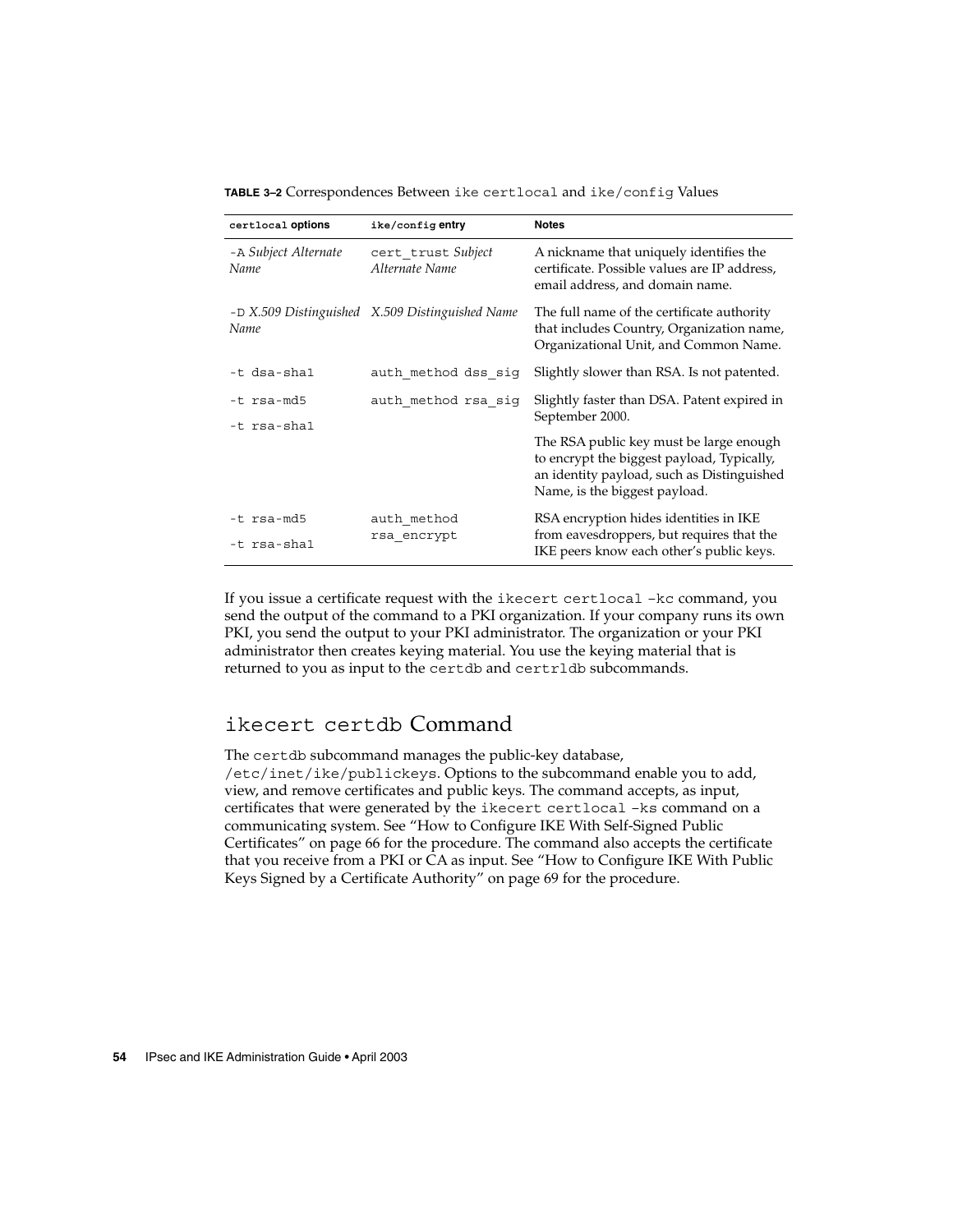### ikecert certrldb Command

The certrldb subcommand manages the certificate revocation list (CRL) database, /etc/inet/ike/crls. The crls database maintains the revocation lists for public keys. Certificates that are no longer valid are on this list. When PKIs provide you with CRLs, you install the CRLs in the CRL database with the ikecert certrldb command. See ["How to Access a Certificate Revocation List"](#page-72-0) on page 73 for the procedure.

### /etc/inet/ike/publickeys Directory

The /etc/inet/ike/publickeys directory contains the public part of a public-private key pair and its certificate in files, or "slots". The /etc/inet/ike directory is protected at 0755. You use the ikecert certdb command to populate the directory.

The files contain, in encoded form, the X.509 distinguished name of a certificate that was generated on another system. If you are using self-signed certificates, you use the certificate that you receive from the administrator of the communicating system as input to the command. If you are using certificates from a PKI, you install two pieces of keying material from the PKI into this database. You install a certificate that is based on material that you sent to the PKI. You also install a CA from the PKI.

### /etc/inet/secret/ike.privatekeys Directory

The ike.privatekeys directory holds private key files that are part of a public-private key pair, keying material for ISAKMP SAs. The directory is protected at 0700. The private key in this database must have a public key counterpart in the publickeys database.The ikecert certlocal command populates this directory. Private keys are not effective until their public key counterparts, self-signed certificates or CAs, are installed in the /etc/inet/ike/publickeys directory.

### /etc/inet/ike/crls Directory

The /etc/inet/ike/crls directory contains certificate revocation list (CRL) files. Each file corresponds to a public certificate file in the /etc/inet/ike/publickeys/ directory. PKI organizations provide the CRLs for their certificates. You use the ikecert certrldb command to populate the database.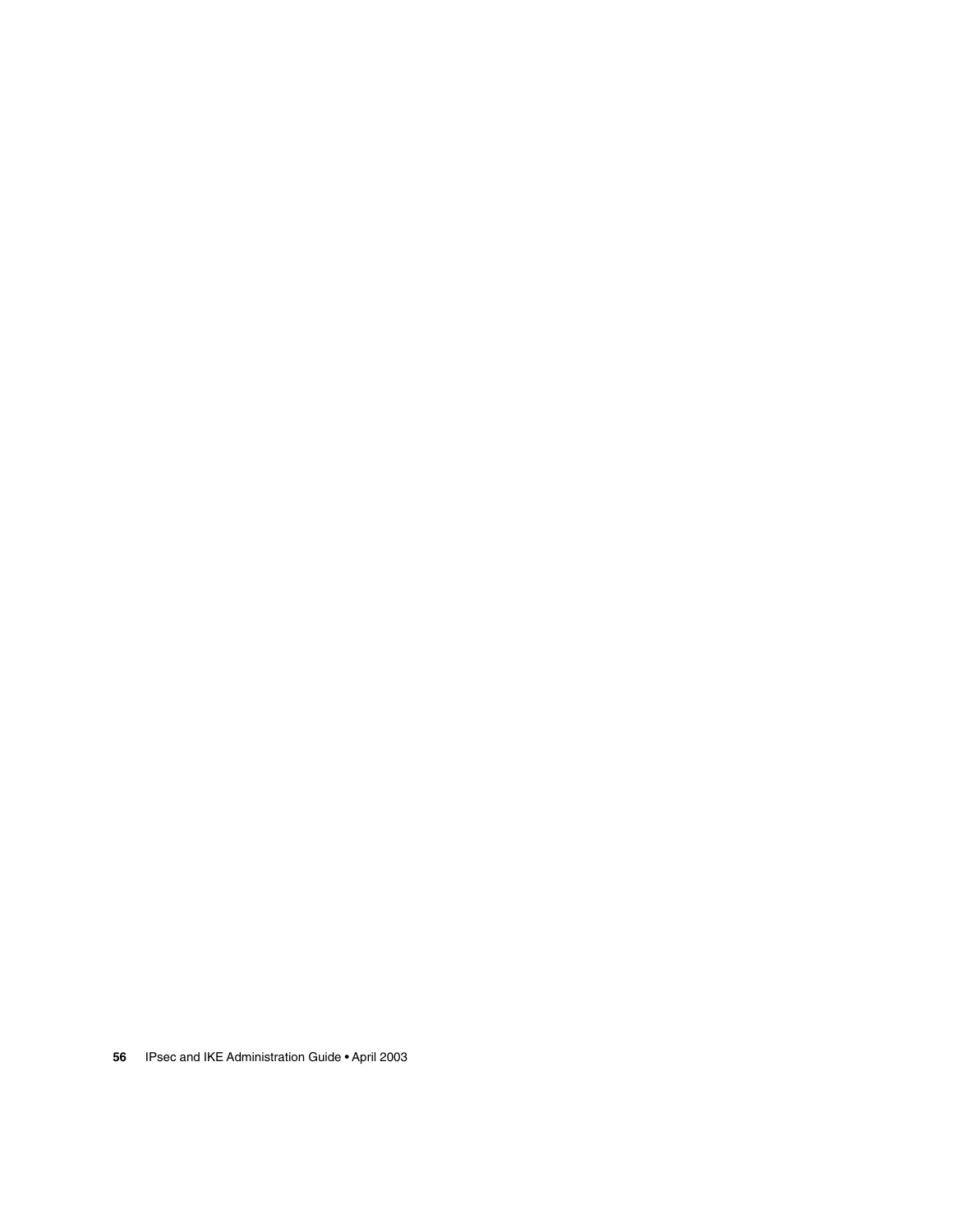# <span id="page-56-0"></span>CHAPTER **4**

# Internet Key Exchange (Task)

This chapter provides procedures for implementing IKE. IKE, after it is configured for your systems, automatically generates keying material for IPsec on your network. The procedures are described in the Table 4–1.

For overview information about IKE, see [Chapter 3.](#page-46-0) The ikeadm(1M), ikecert(1M), and ike.config(4) man pages contain useful procedures in their respective Examples sections.

# Implementing IKE Task Map

**TABLE 4–1** Implementing IKE Task Map

| Task                                               | <b>Description</b>                                                                                                                                              | For Instructions, Go To                                   |
|----------------------------------------------------|-----------------------------------------------------------------------------------------------------------------------------------------------------------------|-----------------------------------------------------------|
| Configure IKE with<br>pre-shared keys              | Involves creating a valid IKE policy file and<br>ike.preshared file. IPsec files are also set<br>up before booting the system to use the<br>IKE-generated keys. | "How to Configure IKE With<br>Pre-Shared Keys" on page 58 |
| Refresh pre-shared keys on a<br>running IKE system | Involves checking the IKE privilege level and<br>editing the ipseckeys file with fresh keying<br>material on communicating systems.                             | "How to Refresh Existing"<br>Pre-Shared Keys" on page 61  |
| Add pre-shared keys to a<br>running IKE system     | Involves checking the IKE privilege level and<br>running the ikeadm command with fresh<br>keying material on communicating systems.                             | "How to Add a New Pre-Shared<br>Key" on page 62           |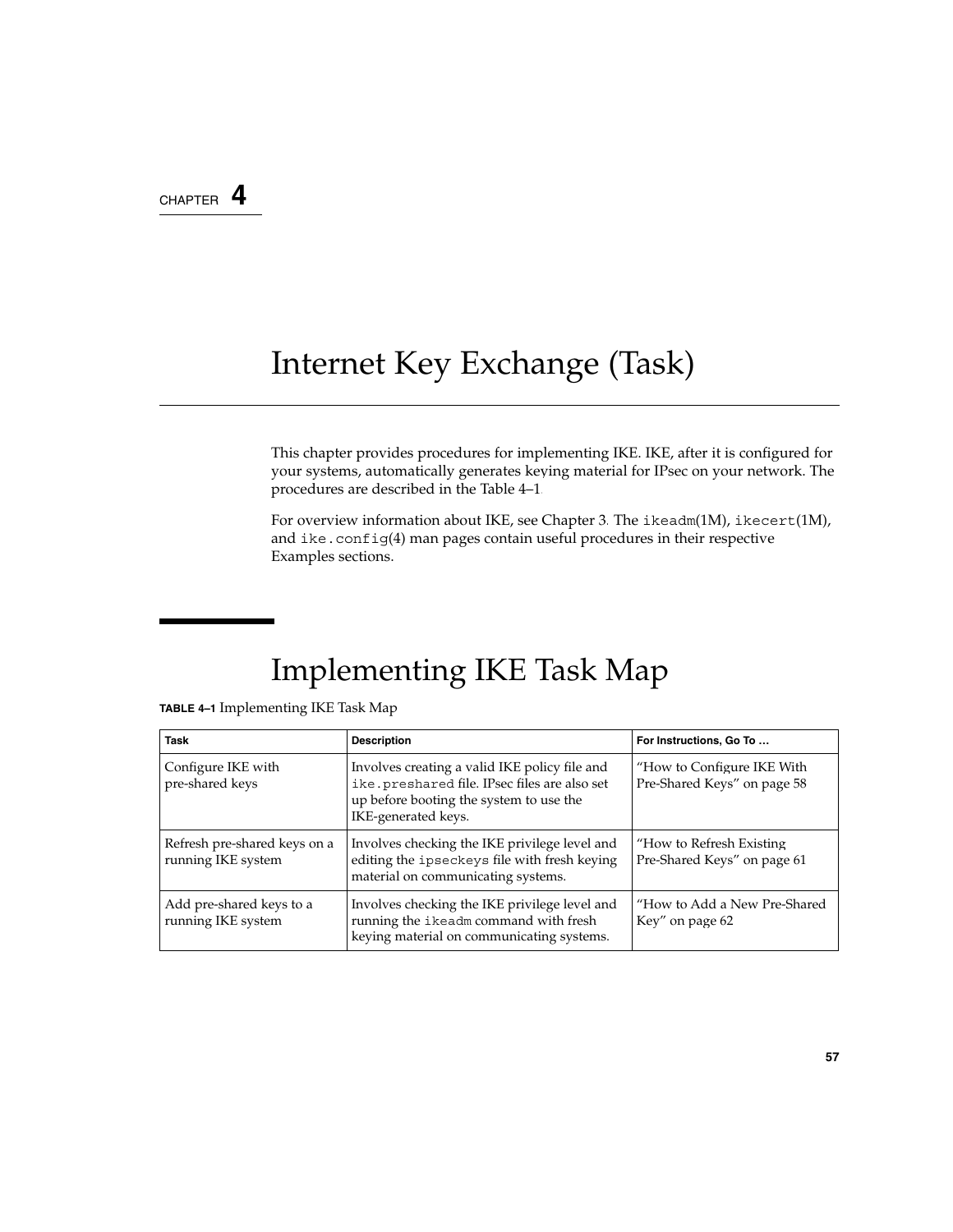| <b>Task</b>                                                  | <b>Description</b>                                                                                                                                                                     | For Instructions, Go To                                                                    |
|--------------------------------------------------------------|----------------------------------------------------------------------------------------------------------------------------------------------------------------------------------------|--------------------------------------------------------------------------------------------|
| Configure IKE with<br>self-signed public key<br>certificates | Involves creating self-signed certificates with<br>the ikecert certlocal -ks command,<br>and adding the public key from a<br>communicating system with the ikecert<br>cert.db command. | "How to Configure IKE With<br>Self-Signed Public Certificates"<br>on page 66               |
| Configure IKE with a PKI<br>Certificate Authority            | Involves sending output from the ikecert<br>certlocal-kc command to a PKI<br>organization, and installing the public key,<br>CA, and CRL from the organization.                        | "How to Configure IKE With<br>Public Keys Signed by a<br>Certificate Authority" on page 69 |
| Update the CA revocation<br>lists                            | Involves accessing a PKI organization's CRL<br>from a central distribution point.                                                                                                      | "How to Access a Certificate<br>Revocation List" on page 73                                |
| Use the Sun Crypto<br>Accelerator 1000 card with<br>IKE      | Involves setting the path to the PKCS#11<br>library for the device.                                                                                                                    | "How to Use the Sun Crypto"<br>Accelerator 1000 Card With IKE"<br>on page 75               |

<span id="page-57-0"></span>**TABLE 4–1** Implementing IKE Task Map *(Continued)*

# IKE Tasks

This section provides procedures that enable you to automatically manage the keys that secure traffic between two systems with IPv4 addresses. The IKE implementation offers algorithms whose keys vary in length. The key length that you choose is determined by site security. In general, longer keys provide more security than shorter keys.

For information on how to use roles, see "Role-Based Access Control (Tasks)" in *System Administration Guide: Security Services*.

# ▼ How to Configure IKE With Pre-Shared Keys

**1. On the system console, become superuser or assume an equivalent role.**

**Note –** Logging in remotely exposes security-critical traffic to eavesdropping. Even if you somehow protect the remote login, the total security of the system is reduced to the security of the remote login session.

**2. On each system, copy the file /etc/inet/ike/config.sample to /etc/inet/ike/config.**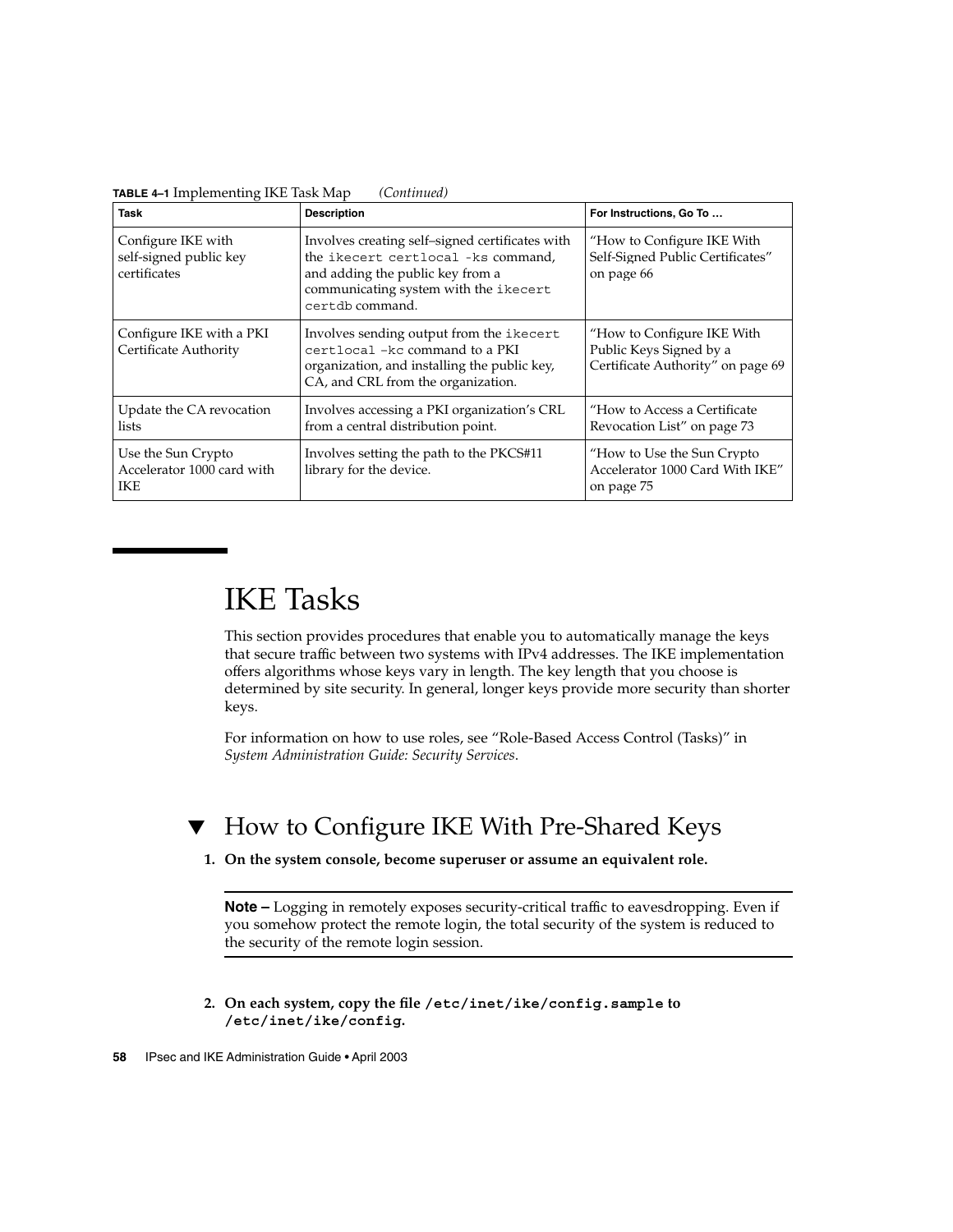<span id="page-58-0"></span>**3. Enter rules and global parameters in the ike/config file on each system.**

The rules and global parameters in this file should permit the IPsec policy in the system's ipsecinit.conf file to succeed. The following ike/config examples work with the ipsecinit.conf examples in ["How to Secure Traffic Between Two](#page-27-0) Systems" [on page 28.](#page-27-0)

**a. For example, modify the /etc/inet/ike/config file on the enigma system:**

```
### ike/config file on enigma, 192.168.116.16
## Global parameters
#
## Phase 1 transform defaults
p1_lifetime_secs 14400
p1_nonce_len 40
#
## Defaults that individual rules can override.
p1_xform
 { auth_method preshared oakley_group 5 auth_alg sha encr_alg des }
p2_pfs 2
#
## The rule to communicate with partym
{ label "Enigma-Partym"
 local_addr 192.168.116.16
 remote_addr 192.168.13.213
 p1_xform
   { auth method preshared oakley group 5 auth alg md5 encr alg 3des }
 p2_pfs 5
   }
```
**Note** – All arguments to auth method must be on the same line.

#### **b. Modify the file on the partym system:**

```
### ike/config file on partym, 192.168.13.213
## Global Parameters
#
p1_lifetime_secs 14400
p1_nonce_len 40
#
p1_xform
 { auth_method preshared oakley_group 5 auth_alg sha encr_alg des }
p2_pfs 2
## The rule to communicate with enigma
{ label "Partym-Enigma"
 local_addr 192.168.13.213
 remote_addr 192.168.116.16
 p1_xform
```
Chapter 4 • Internet Key Exchange (Task) **59**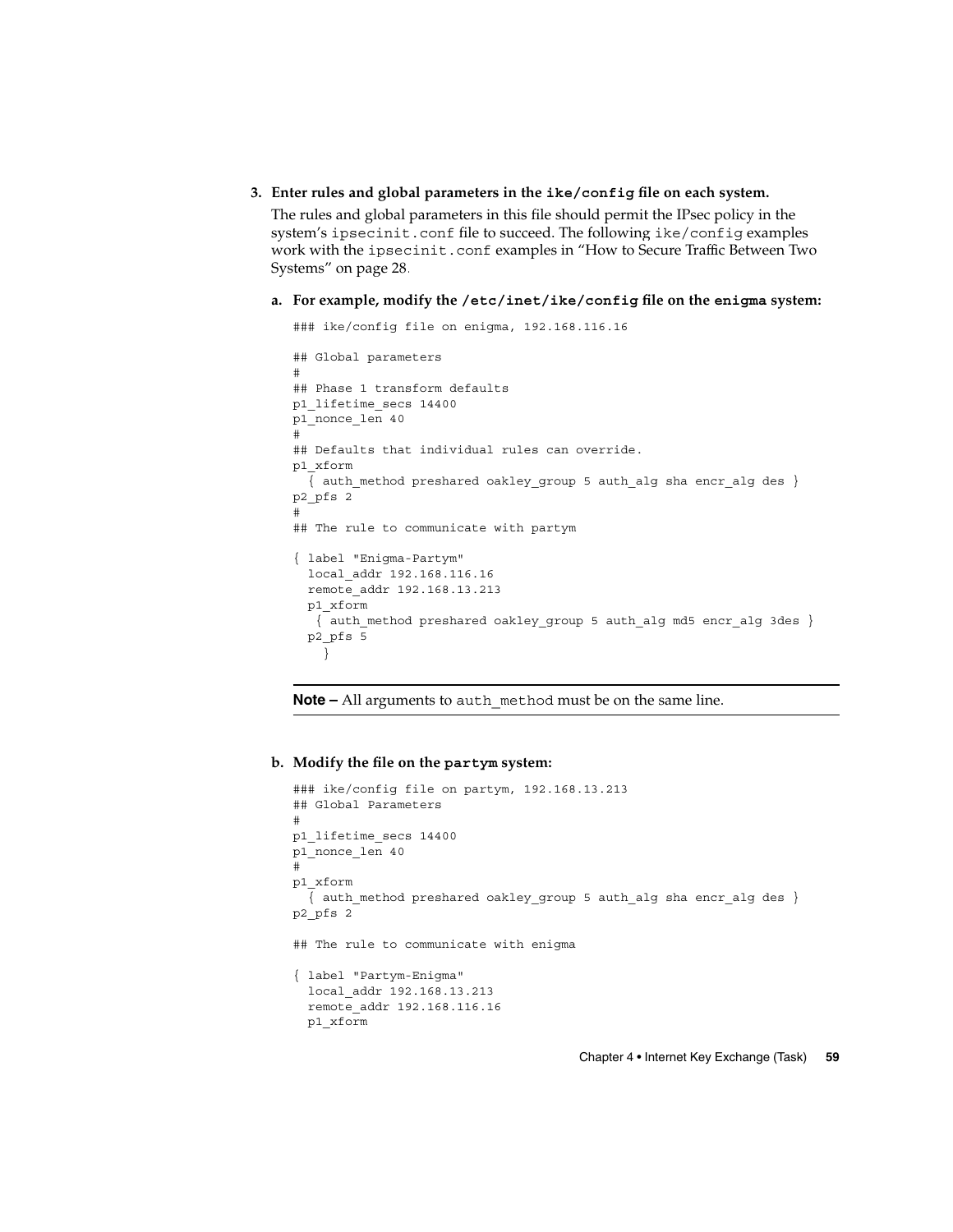```
{ auth_method preshared oakley_group 5 auth_alg md5 encr_alg 3des }
 p2_pfs 5
}
```
**Note –** These system names are examples only. Use the names and addresses of your systems when securing traffic between your systems.

**4. On each system, check the validity of the file:**

```
# /usr/lib/inet/in.iked -c -f /etc/inet/ike/config
```
**5. Generate random keys.**

On a Solaris system, you can use the od command. For example, the following command prints two lines of hexadecimal numbers.

```
# od -X -A n /dev/random | head -2
        f47cb0f4 32e14480 951095f8 2b735ba8
        0a9467d0 8f92c880 68b6a40e 0efe067d
```
For an explanation of the command, see ["How to Generate Random Numbers"](#page-40-0) [on page 41](#page-40-0) and the od(1) man page.

**6. Create the file /etc/inet/secret/ike.preshared on each system. Put the pre-shared key in each file.**

The authentication algorithm in this example is MD5, as shown in [Step 3.](#page-58-0) The size of the hash, that is, the size of the authentication algorithm's output, determines the minimum recommended size of a pre-shared key. The output of the MD5 algorithm is 128 bits, or 32 characters. Since a longer key length is a good idea, the example key is 56 characters long.

**a. For example, on the enigma system, ike.preshared would look like the following:**

```
# ike.preshared on enigma, 192.168.116.16
#...
{ localidtype IP
   localid 192.168.116.16
   remoteidtype IP
   remoteid 192.168.13.213
    # enigma and partym's shared key in hex (192 bits)
    key f47cb0f432e14480951095f82b735ba80a9467d08f92c88068b6a40e
    }
```
**b. On the partym system, ike.preshared would look like the following:**

```
# ike.preshared on partym, 192.168.13.213
#...
{ localidtype IP
   localid 192.168.13.213
   remoteidtype IP
   remoteid 192.168.116.16
```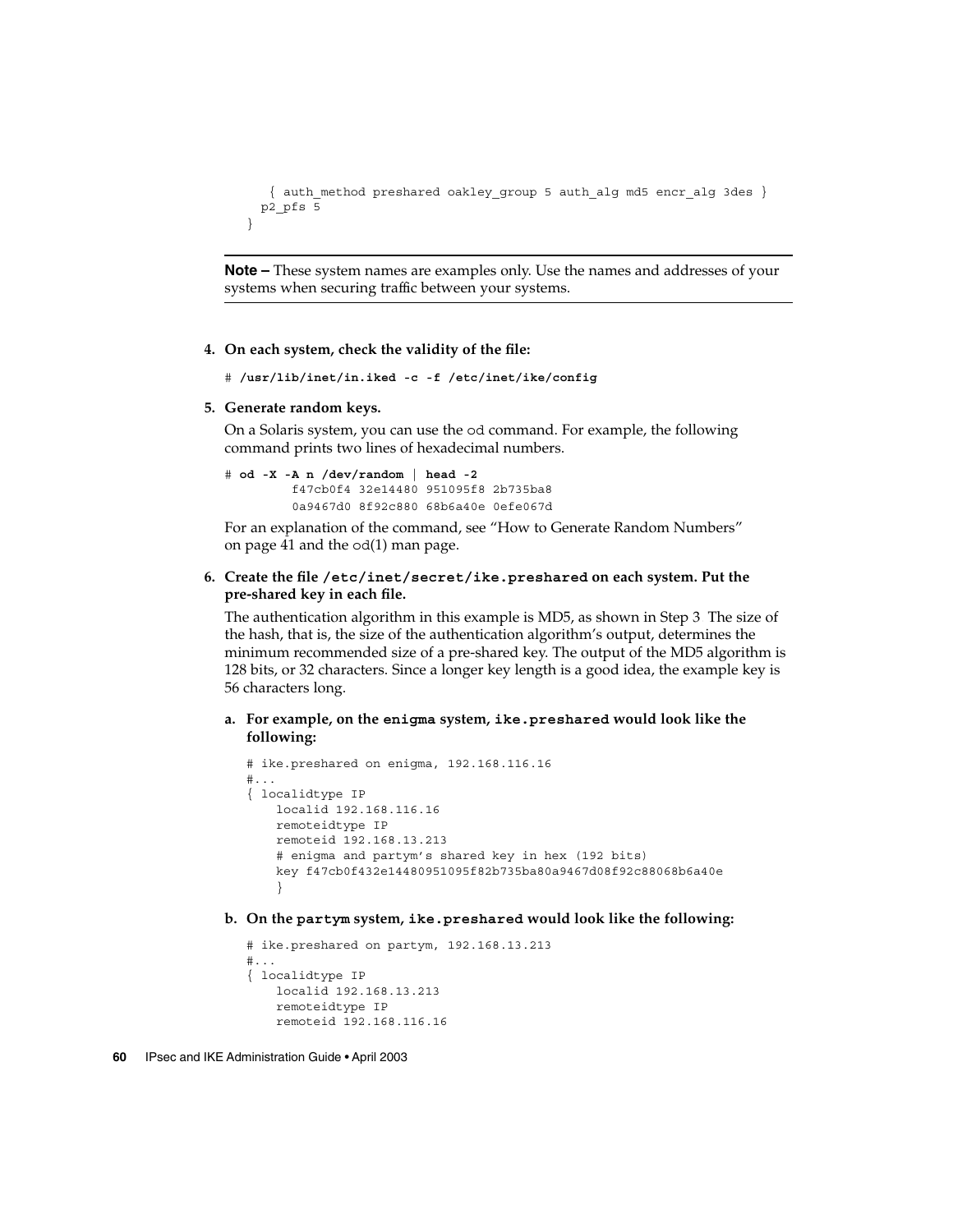```
# partym and enigma's shared key in hex (192 bits)
key f47cb0f432e14480951095f82b735ba80a9467d08f92c88068b6a40e
}
```
**Note –** The pre-shared keys must be identical.

IKE is now configured for use with IPsec.

### Example—Check That the Pre-Shared Keys are Identical

If the pre-shared keys on the communicating systems are not identical, you get the following error message:

# **rup** *system2 system2*: RPC: Rpcbind failure

To view the pre-shared key, the in.iked daemon must be running at privilege level 0x2. On each system, use the ikeadm command to dump the pre-shared key information:

```
# /usr/sbin/ikeadm get priv
Current privilege level is 0x2, access to keying material enabled
# ikeadm dump preshared
PSKEY: Pre-shared key (24 bytes): f47cb.../192
LOCIP: AF_INET: port 0, 192.168.116.16 (enigma).
REMIP: AF INET: port 0, 192.168.13.213 (partym).
```
Compare the two dumps. If the pre-shared keys are not identical, replace one key with the other key in the /etc/inet/secret/ike.preshared file.

# How to Refresh Existing Pre-Shared Keys

This procedure assumes that you want to replace an existing pre-shared key at regular intervals without rebooting. If you use a strong encryption algorithm, such 3DES or Blowfish, you might want to schedule key replacement for when you reboot both machines.

**1. On the system console, become superuser or assume an equivalent role.**

**Note –** Logging in remotely exposes security-critical traffic to eavesdropping. Even if you somehow protect the remote login, the total security of the system is reduced to the security of the remote login session.

**2. Generate random keys and choose one of the keys.**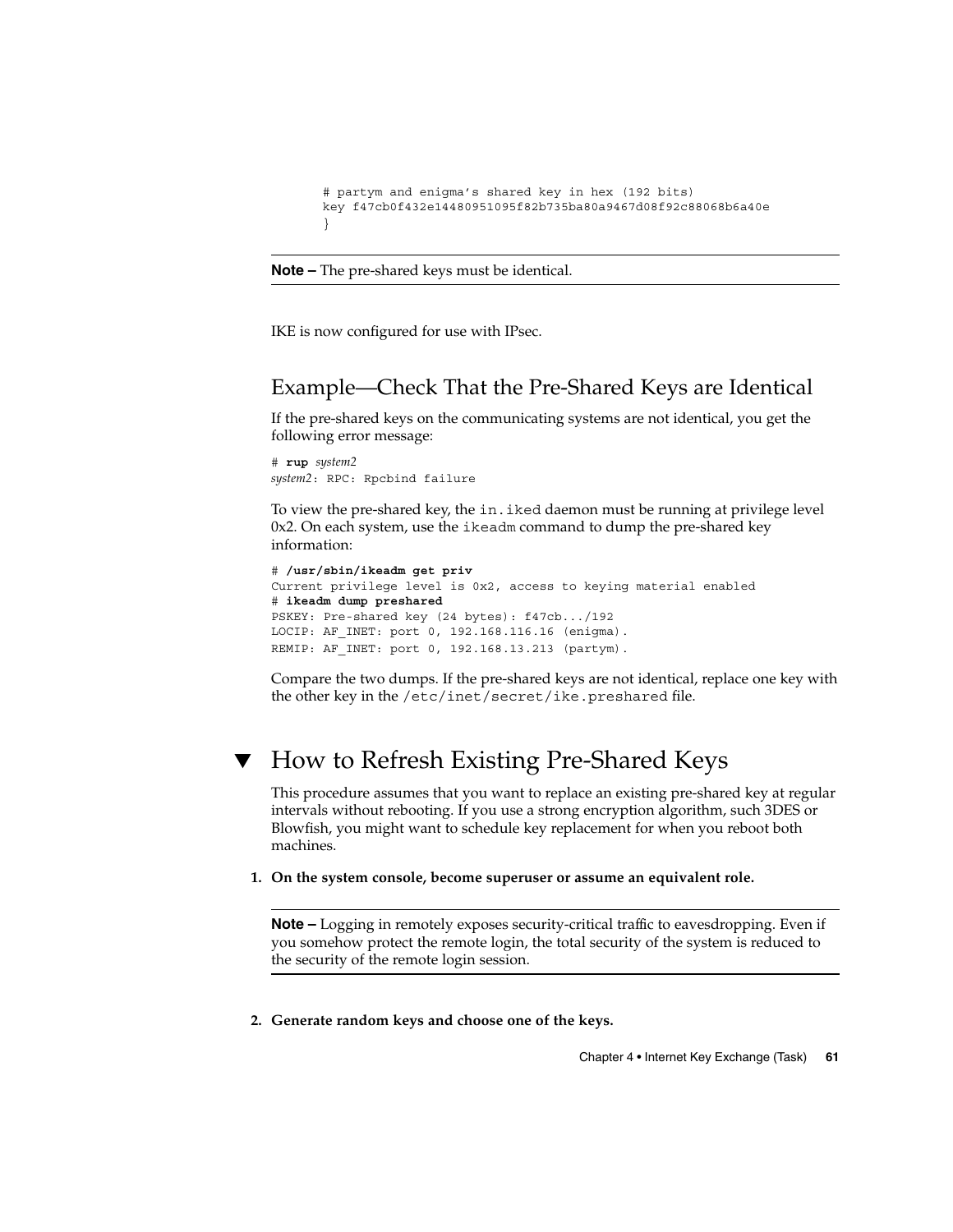<span id="page-61-0"></span>On a Solaris system, you can use the od command. For example, the following command prints two lines of hexadecimal numbers.

# **od -X -A n /dev/random | head -2** 03efe016 216e60ac e316f663 a2f073e0 7f90d069 316d99b5 00f8384c 2142610a

For an explanation of the command, see ["How to Generate Random Numbers"](#page-40-0) [on page 41](#page-40-0) and the od(1) man page.

**3. Edit the /etc/inet/secret/ike.preshared file on each system, and replace the current key with a new key.**

For example, on the hosts enigma and partym, you would replace the value of key with a new number of the same length.

**4. Check that the in.iked daemon permits you to change keying material.**

# **/usr/sbin/ikeadm get priv** Current privilege level is 0x2, access to keying material enabled

You can change keying material if the command returns a privilege level of 0x1 or 0x2. Level 0x0 does not permit keying material operations. By default, the in. iked daemon runs at the 0x0 level of privilege.

**5. If the in.iked daemon permits you to change keying material, read in the new version of the ike.preshared file.**

For example,

# **ikeadm read preshared**

**6. If the in.iked daemon does not permit you to change keying material, kill the daemon and then restart the daemon.**

When the daemon starts, the daemon reads the new version of the ike.preshared file.

For example,

```
# pkill in.iked
# /usr/lib/inet/in.iked
```
# ▼ How to Add a New Pre-Shared Key

If you are using pre-shared keys, you must have one pre-shared key for every policy entry in the ipsecinit.conf file. If you add new policy entries while IPsec and IKE are running, the in.iked daemon can read in new keys. This procedure assumes the following:

- The in. iked daemon is running
- The interface that you want to protect with IPsec is an entry in the /etc/hosts file on both systems, for example:

192.168.15.7 ada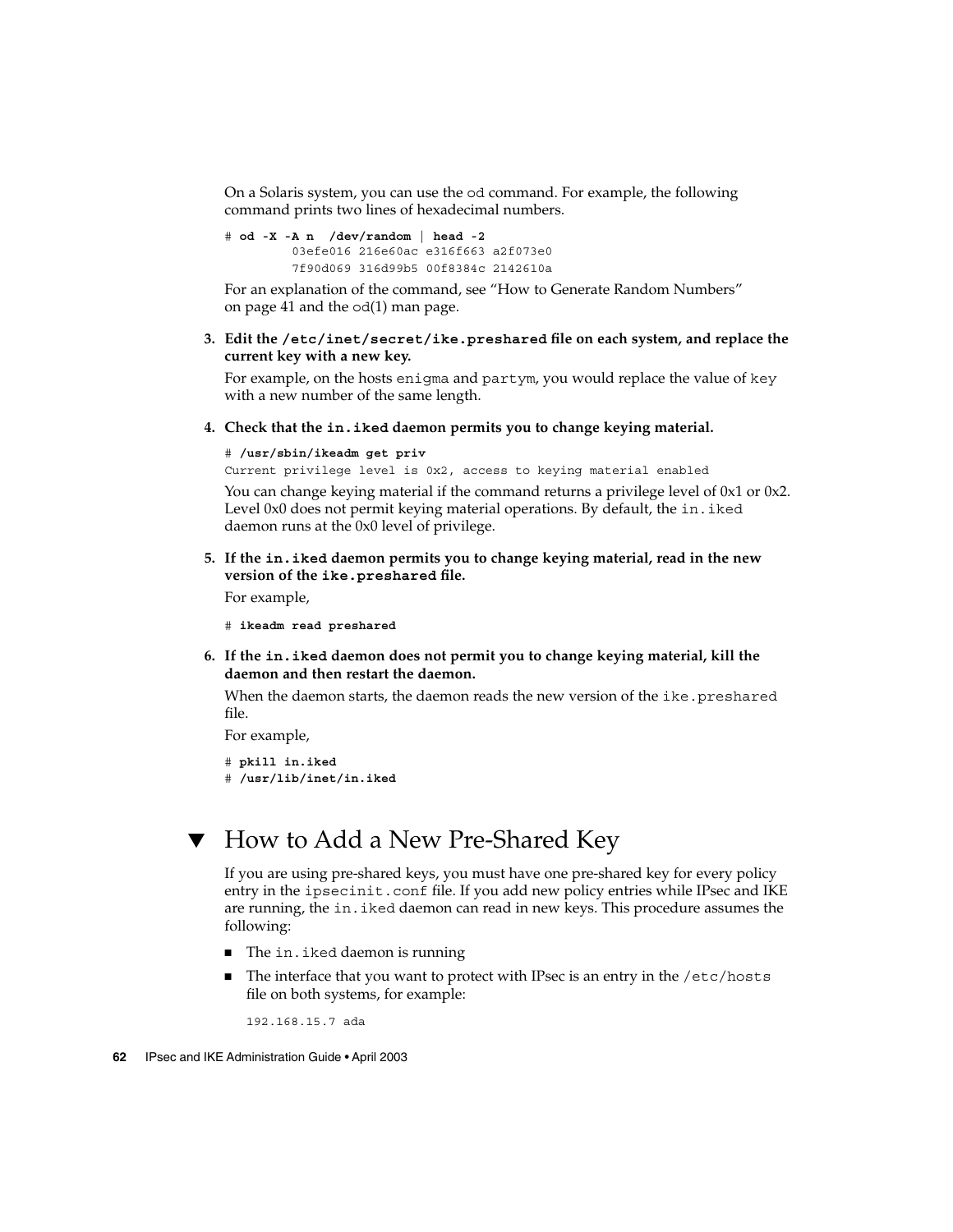■ You have added a new policy entry to the /etc/inet/ipsecinit.conf file on both systems. For example, the entry on enigma looks something like the following:

{laddr enigma raddr ada} ipsec {auth\_algs any encr\_algs any sa shared}

For example, the entry on ada looks something like the following:

{laddr ada raddr enigma} ipsec {auth\_algs any encr\_algs any sa shared}

■ You have created a rule for the interface on ada in the /etc/inet/ike/config file on both systems. For example, the rule on enigma looks something like the following:

```
### ike/config file on enigma, 192.168.116.16
...
## The rule to communicate with partym-15
{ label "Enigma-ada"
 local_addr 192.168.116.16
 remote_addr 192.168.15.7
 p1_xform
 { auth_method preshared oakley_group 5 auth_alg md5 encr_alg blowfish }
 p2_pfs 5
   }
```
For example, the rule on ada looks something like the following:

```
### ike/config file on ada, 192.168.15.7
...
## The rule to communicate with enigma
{ label "ada-to-Enigma"
 local_addr 192.168.15.7
 remote_addr 192.168.116.16
 p1_xform
  { auth method preshared oakley group 5 auth alg md5 encr alg blowfish }
 p2_pfs 5
}
```
**Note –** All arguments to auth\_method must be on the same line.

### **1. On the system console, become superuser or assume an equivalent role.**

**Note –** Logging in remotely exposes security-critical traffic to eavesdropping. Even if you somehow protect the remote login, the total security of the system is reduced to the security of the remote login session.

**2. Check that the in.iked daemon permits you to change keying material.**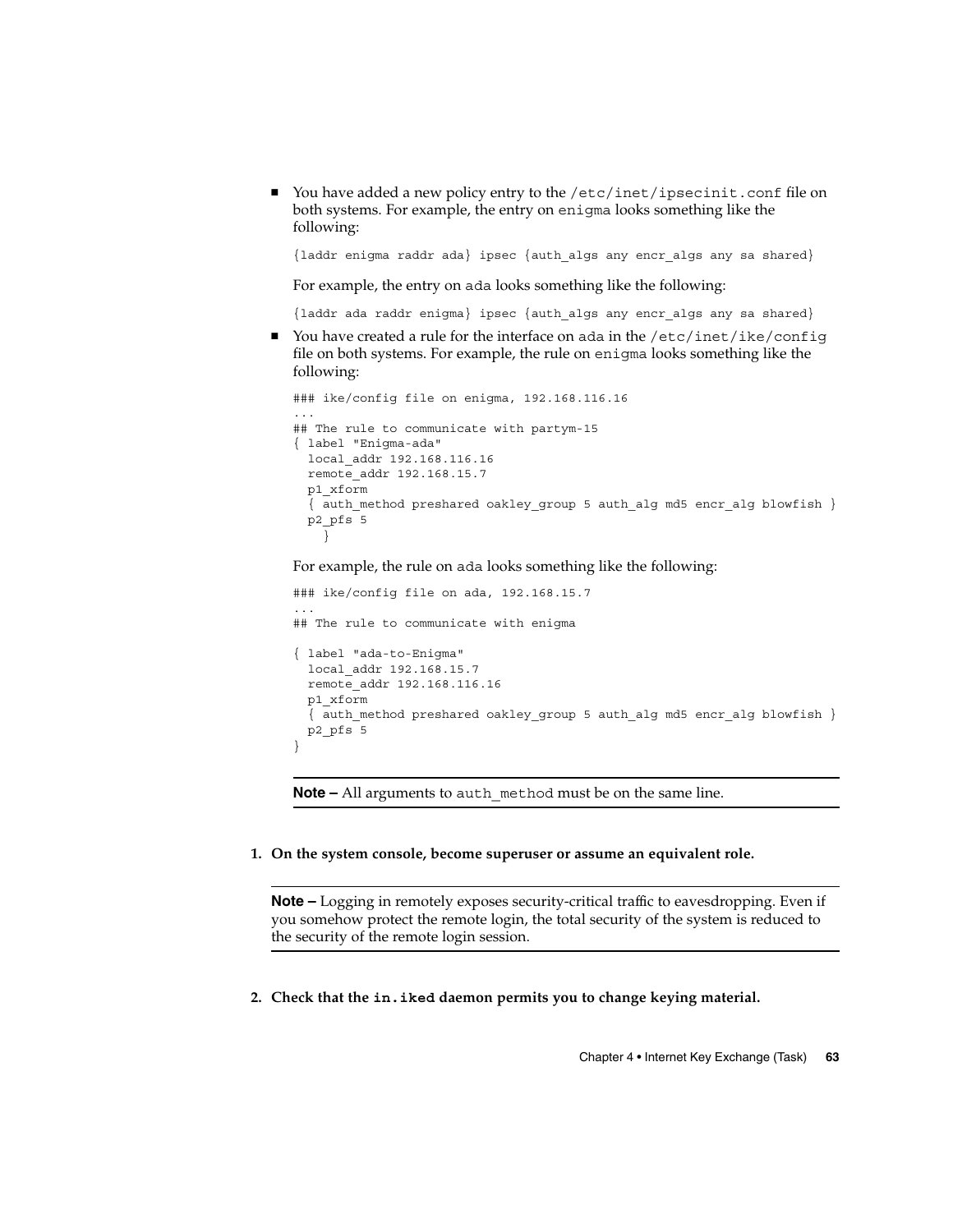# /usr/sbin/ikeadm get priv

Current privilege level is 0x2, access to keying material enabled

You can change keying material if the command returns a privilege level of 0x1 or 0x2. Level 0x0 does not permit keying material operations. By default, the in.iked daemon runs at the 0x0 level of privilege.

**3. If the in.iked daemon does not permit you to change keying material, kill the daemon. After killing the daemon, restart the daemon with the correct privilege level.**

For example,

```
# pkill in.iked
# /usr/lib/inet/in.iked -p 2
Setting privilege level to 2!
```
**4. Generate random keys and combine the output to create a key of 64 to 448 bits.**

On a Solaris system, you can use the od command.

```
# od -X -A n /dev/random | head -4
       0fb834c5 8d1fb4ee 500e2bea 071deb2e
       781cb483 74411af5 a9671714 672bb174
       9ad9364d 53574f27 4aacea56 c34861bb
       b4509514 145c1845 f857ff2b 6e5e3766
```
For an explanation of the command, see ["How to Generate Random Numbers"](#page-40-0) [on page 41](#page-40-0) and the od(1) man page.

**5. By some means, send the key to the administrator of the communicating system.**

You are both going to add the same pre-shared key at the same time.

**6. Add the new keying material with the add preshared subcommand in the ikeadm command mode.**

ikeadm> **add preshared { localidtype** *id-type* **localid** *id* **remoteidtype** *id-type* **remoteid** *id* **ike\_mode** *mode* **key** *key* **}**

| id-type | The type of the <i>id</i> .                    |
|---------|------------------------------------------------|
| id      | IP address when <i>id-type</i> is IP.          |
| mode    | The IKE mode. main is the only accepted value. |
| key     | The pre-shared key in hexadecimal format.      |

For example, on host enigma, you add the key for the new interface, ada, 192.168.15.7

```
# ikeadm
ikeadm> add preshared { localidtype ip localid 192.168.116.16
remoteidtype ip remoteid 192.168.15.7 ike_mode main
key 8d1fb4ee500e2bea071deb2e781cb48374411af5a9671714672bb1749ad9364d }
ikeadm: Successfully created new preshared key.
```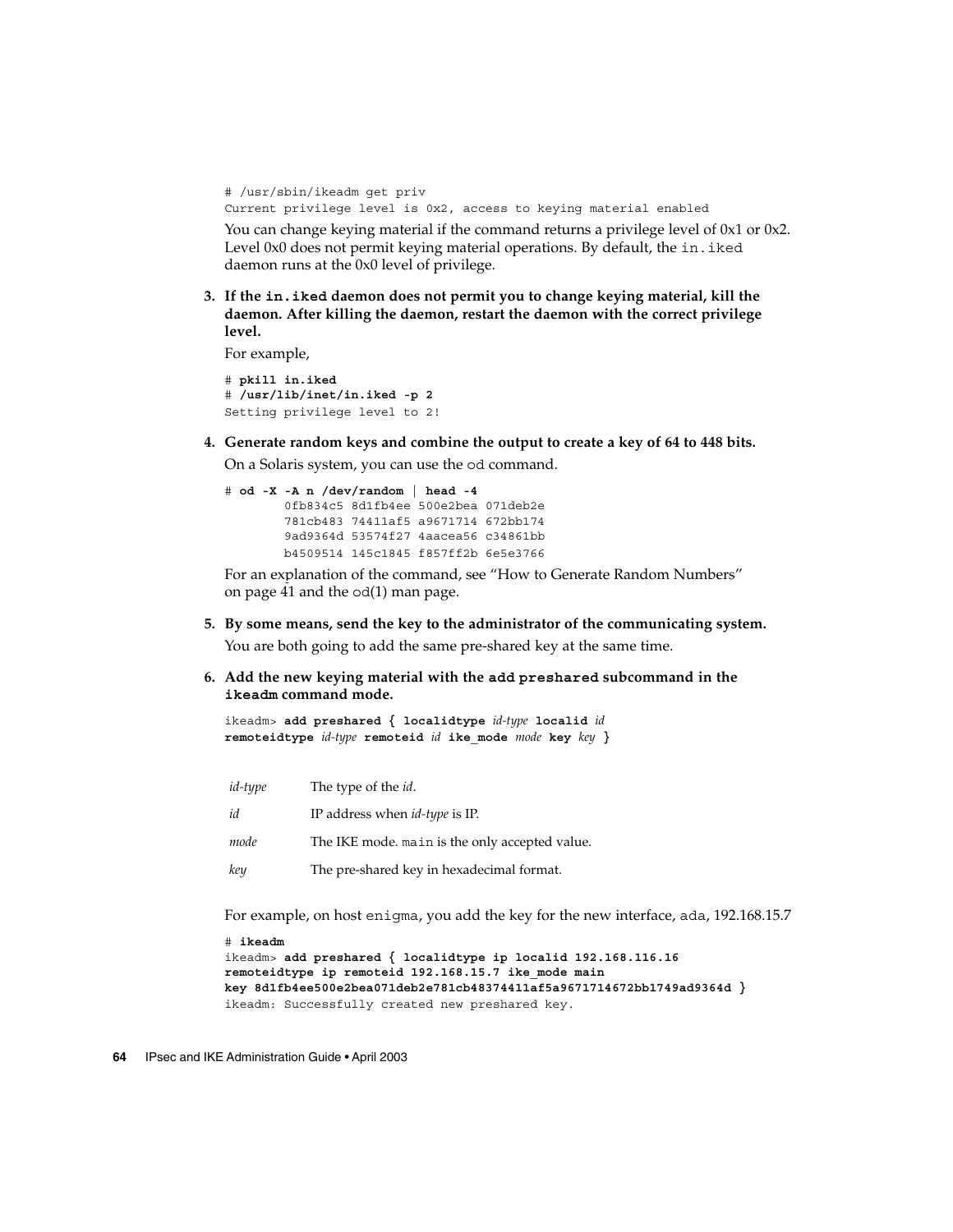On host ada, the administrator would add the identical key, as in:

```
# ikeadm
ikeadm> add preshared { localidtype ip localid 192.168.15.7
remoteidtype ip remoteid 192.168.116.16 ike_mode main
key 8d1fb4ee500e2bea071deb2e781cb48374411af5a9671714672bb1749ad9364d }
ikeadm: Successfully created new preshared key.
```
**Note –** A message of the form Error: invalid preshared key definition indicates that you gave incorrect arguments to the add preshared command. You might have mistyped a parameter. You might have omitted a parameter. Retype the command correctly to add the key.

**7. Exit the ikeadm command mode.**

```
ikeadm> exit
#
```
- **8. On each system, lower the privilege level of the in.iked daemon.**
	- # **ikeadm set priv base**
- **9. On each system, activate the ipsecinit.conf file to secure the added interface.**

```
# ipsecconf -a /etc/inet/ipsecinit.conf
```
**Note –** Read the warning when you execute the command. A socket that is already latched, that is, the socket is in use, provides an unsecured back door into the system.

**10. On each system, read in the new rules by using the ikeadm command.**

A sample of the new rules for ada and enigma are at the start of the procedure. Because the rules are in the /etc/inet/ike/config file, the name of the file does not have to be specified.

```
# ikeadm read rules
```
**11. To ensure that IKE pre-shared keys are available at reboot, edit the /etc/inet/secret/ike.preshared file.**

Enter the arguments to the add preshared command into the file on each system, as shown in the following substeps.

**a. For example, on the enigma system, you would add the following keying information to the ike.preshared file:**

```
# ike.preshared on enigma for the ada interface
#...
{ localidtype IP
 localid 192.168.116.16
```
Chapter 4 • Internet Key Exchange (Task) **65**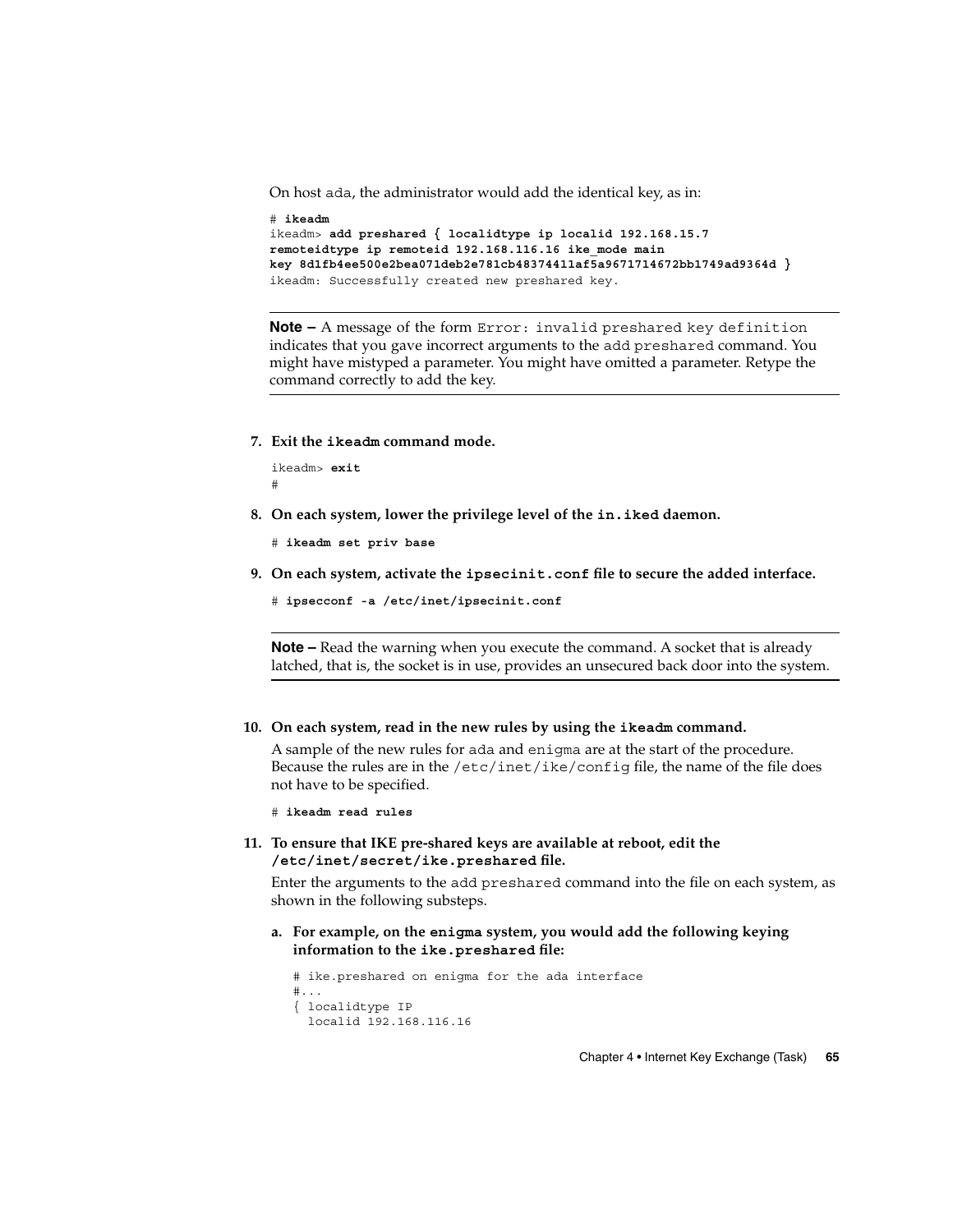```
remoteidtype IP
remoteid 192.168.15.7
# enigma and ada's shared key in hex (32 - 448 bits required)
key 04413a3e68854b732742024d19995f7972136a2f33e5d302bdd7b2624e4c6429
  }
```
**b. On the ada system, you would add the following keying information to the ike.preshared file:**

```
# ike.preshared for the ada interface, 192.168.15.7
#...
{ localidtype IP
 localid 192.168.15.7
 remoteidtype IP
 remoteid 192.168.116.16
  # ada and enigma's shared key in hex (32 - 448 bits required)
 key 04413a3e68854b732742024d19995f7972136a2f33e5d302bdd7b2624e4c6429
   }
```
# ▼ How to Configure IKE With Self-Signed Public **Certificates**

**1. On the system console, become superuser or assume an equivalent role.**

**Note –** Logging in remotely exposes security-critical traffic to eavesdropping. Even if you somehow protect the remote login, the total security of the system is reduced to the security of the remote login session.

**2. Use the ikecert certlocal -ks command to add a self-signed certificate to the ike.privatekeys database.**

```
# ikecert certlocal -ks -m keysize -t keytype \
-D dname -A altname[ ... ] [-f output]
```

| -ks     | Creates a self-signed certificate                                                                                                                                                                        |
|---------|----------------------------------------------------------------------------------------------------------------------------------------------------------------------------------------------------------|
| keysize | The size of the key. <i>keysize</i> can be 512, 1024, 2048, 3072, or 4096.                                                                                                                               |
| keytype | The type of algorithm to use. <i>keytype</i> can be rsa-sha1, rsa-md5, or dsa-sha1.                                                                                                                      |
| dname   | The X.509 distinguished name for the certificate subject. <i>duame</i> typically has the<br>form: C=country, O=organization, OU=organizational unit, CN=common name.<br>Valid tags are C, O, OU, and CN. |
| altname | The alternate name for the certificate. <i>altname</i> should be in the form of<br>tag=value. Valid tags are IP, DNS, EMAIL, URI, DN, and RID.                                                           |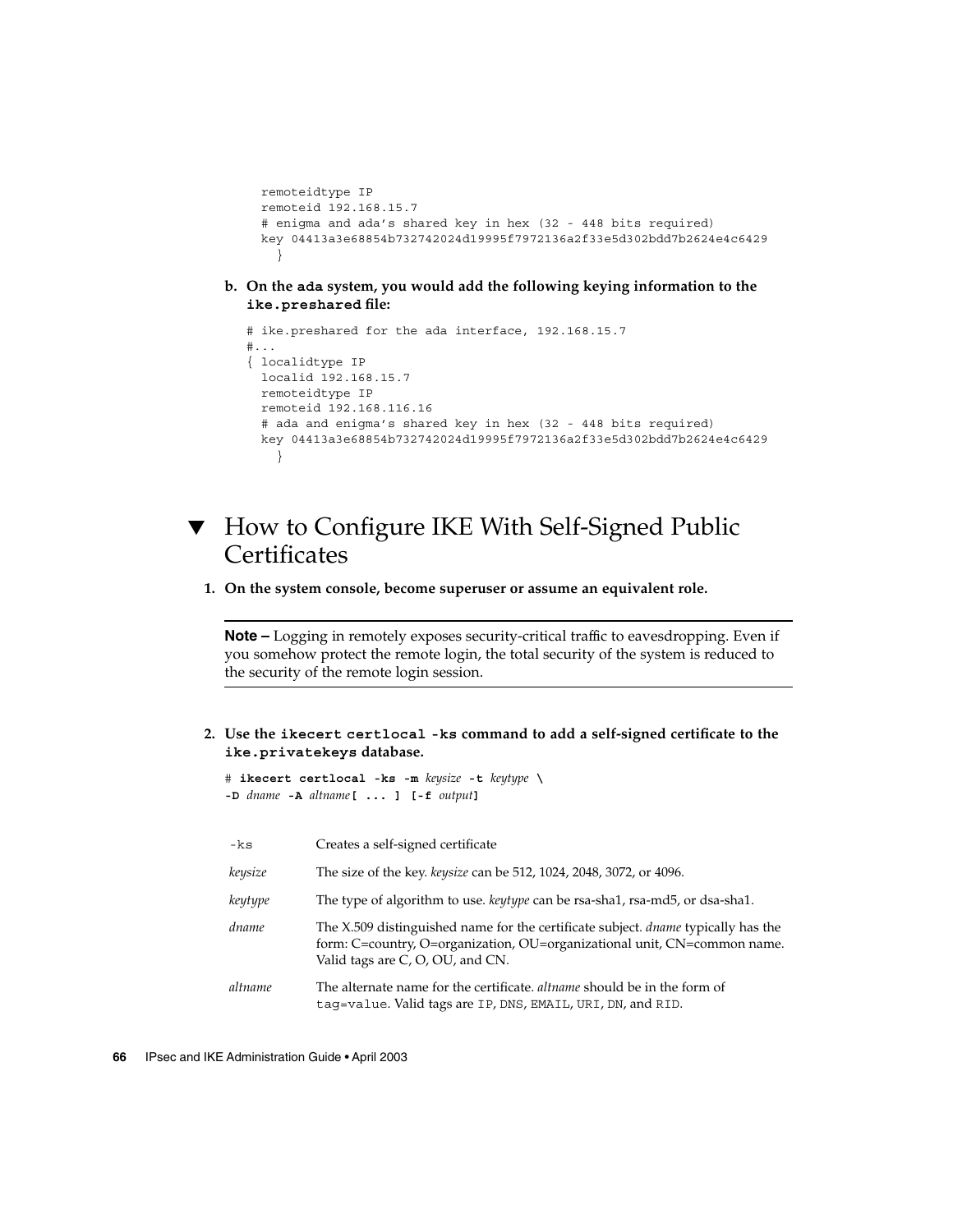*output* The format of the encoding output. The possible values are pem for PEM Base64, and ber for ASN.1 BER. If -f is not specified, pem is assumed.

#### For example,

```
# ikecert certlocal -ks -m 1024 -t rsa-md5 \
> -D "C=US, O=ExampleCompany, OU=US-Example, CN=Example" \
> -A IP=192.168.116.16
Generating, please wait...
Certificate:
Certificate generated.
Certificate added to database.
-----BEGIN X509 CERTIFICATE-----
MIICLTCCAZagAwIBAgIBATANBgkqhkiG9w0BAQQFADBNMQswCQYDVQQGEwJVUzEX
...
6sKTxpg4GP3GkQGcd0r1rhW/3yaWBkDwOdFCqEUyffzU
-----END X509 CERTIFICATE-----
```
### **3. Send the certificate to the communicating system's administrator.**

You can cut-and-paste the certificate into an email, as in:

```
To: root@us.example.com
From: root@un.example.com
Message: -----BEGIN X509 CERTIFICATE-----
MIICLTCCAZagAwIBAgIBATANBgkqhkiG9w0BAQQFADBNMQswCQYDVQQGEwJVUzEX
...
6sKTxpg4GP3GkQGcd0r1rhW/3yaWBkDwOdFCqEUyffzU
-----END X509 CERTIFICATE-----
```
**4. On the sending system, edit the /etc/inet/ike/config file to recognize the public keys from a communicating system. For example,**

```
# Explicitly trust the following self-signed certs
# Use the Subject Alternate Name to identify the cert
cert_trust "192.168.116.16"
cert_trust "192.168.13.213"
## Parameters that may also show up in rules.
p1_xform
 { auth_method preshared oakley_group 5 auth_alg sha encr_alg des }
p2_pfs 5
{
label "UN-Example to US-Example"
local_id_type dn
local_id "C=US, O=ExampleCompany, OU=UN-Example, CN=Example"
remote id "C=US, O=ExampleCompany, OU=US-Example, CN=Example"
local_addr 192.168.116.16
remote_addr 192.168.13.213
p1_xform
```
Chapter 4 • Internet Key Exchange (Task) **67**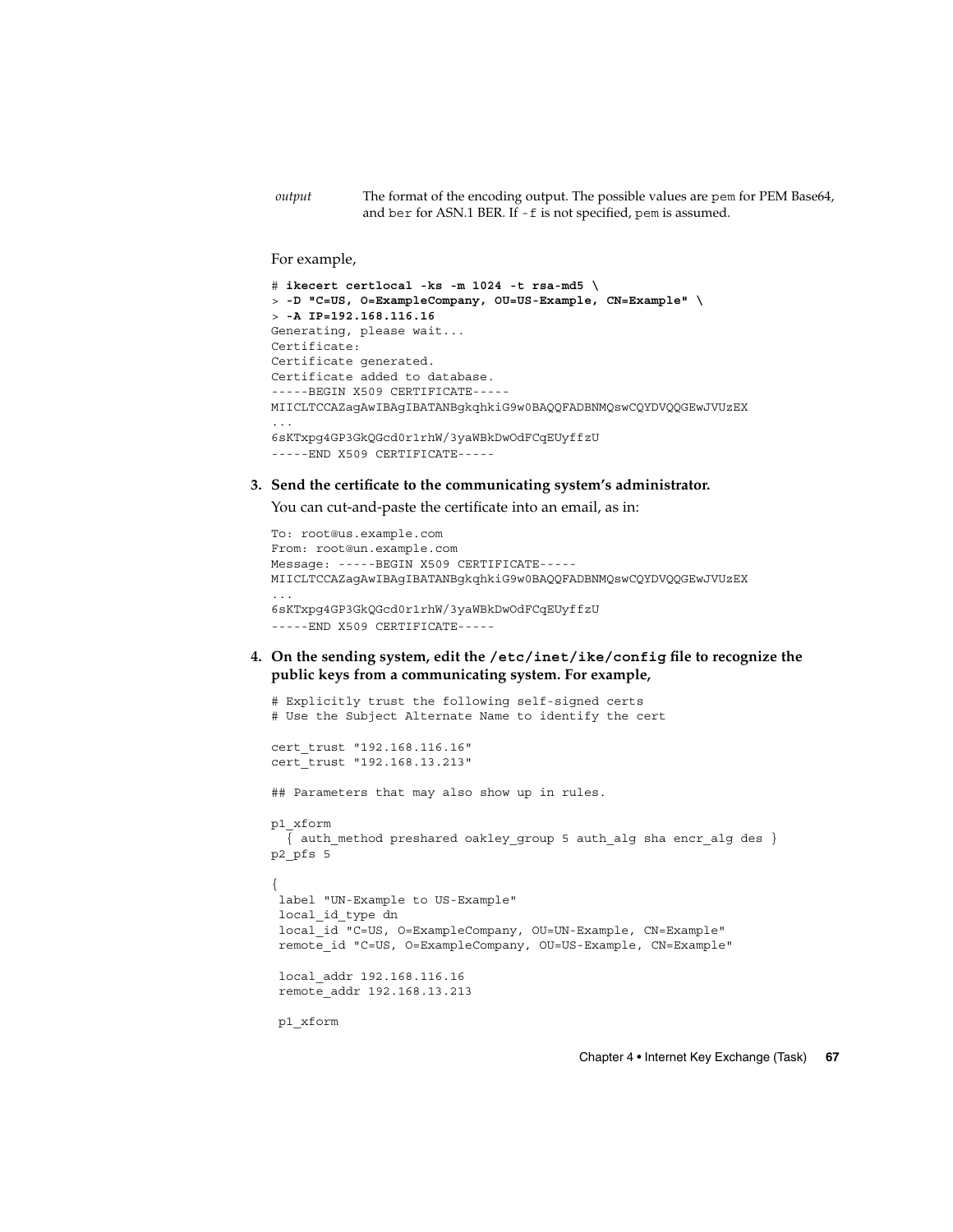```
\{ auth method rsa encrypt oakley group 2 auth alg md5 encr alg 3des \}}
```
### **5. Do the following substeps to add the communicating system's public key.**

- **a. Copy the public key from the administrator's email.**
- **b. Type the ikecert certdb –a command and type <Return>.**

No prompts display when you type the <Return> key.

- # **ikecert certdb -a** *<Type the Return key>*
- **c. Paste the public key. Then type <Return>.**

```
-----BEGIN X509 CERTIFICATE-----
MIICL...
...
KgDid/nxWPlWQU5vMAiwJXfa0sw/A12w448JVkVmEWaf
-----END X509 CERTIFICATE-----<Type the Return key>
```
**d. End the entry by typing <Control-D>.**

**<Control-D>**

#### **6. Verify with the other administrator that the keys have not been tampered with.**

For example, you can phone the other administrator to compare the values of the public key hash. The public key hash on one system should be identical to the public key hash on the communicating system.

**a. For example, on enigma, type the ikecert certdb -l command.**

```
enigma # ikecert certdb -l
       Certificate Slot Name: 0 Type: if-modn
       Subject Name: <C=US, O=ExampleCo, OU=UN-Example, CN=Example>
       Key Size: 1024
       Public key hash: 2239A6A127F88EE0CB40F7C24A65B818
```
**b. On partym, type theikecert certlocal -l command.**

```
partym # ikecert certlocal -l
Local ID Slot Name: 1 Type: if-modn
       Key Size: 1024
        Public key hash: 2239A6A127F88EE0CB40F7C24A65B818
```
**Note –** The public key hash in this example is different from the public key hash that your systems generate.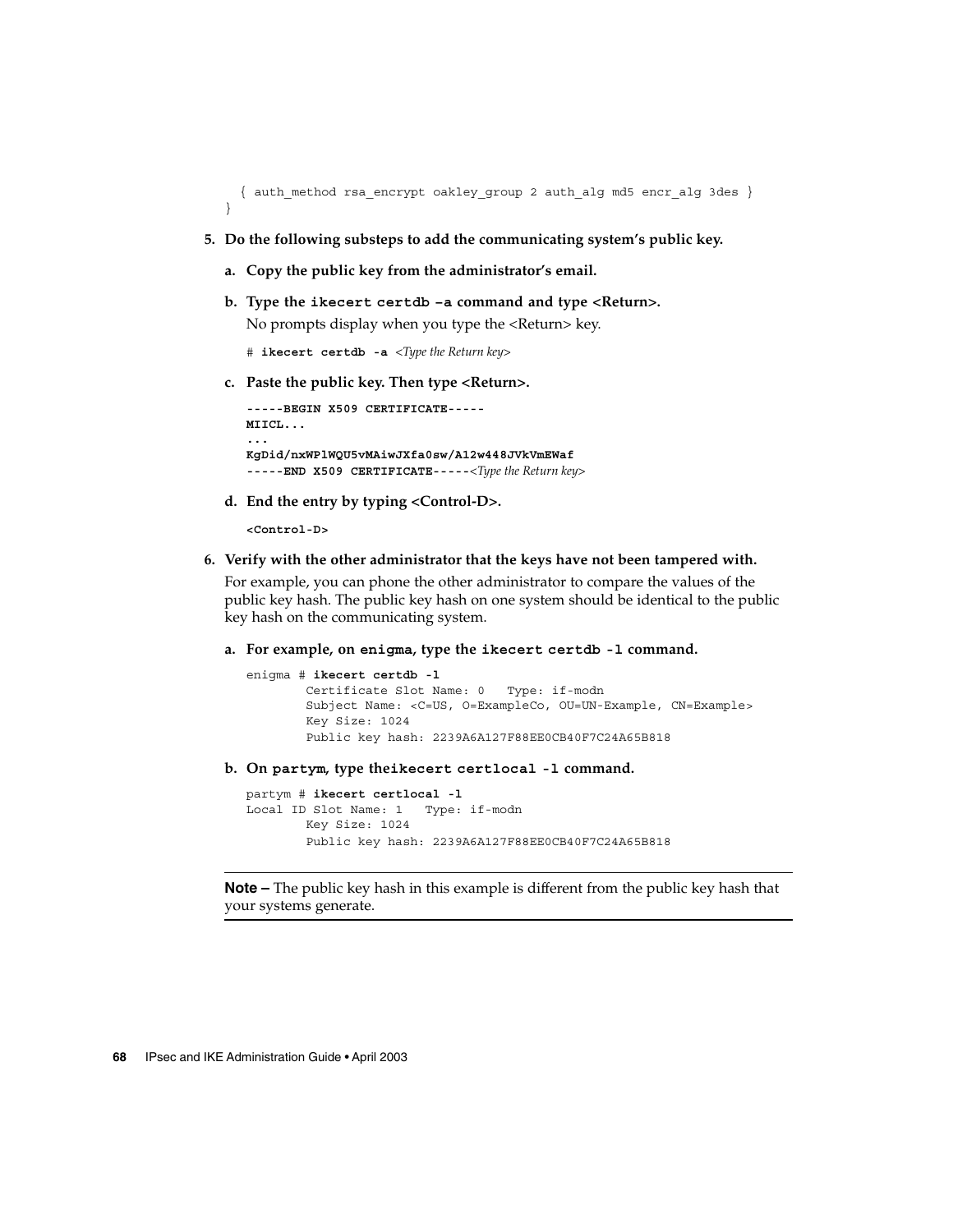# <span id="page-68-0"></span>▼ How to Configure IKE With Public Keys Signed by a Certificate Authority

**1. On the system console, become superuser or assume an equivalent role.**

**Note –** Logging in remotely exposes security-critical traffic to eavesdropping. Even if you somehow protect the remote login, the total security of the system is reduced to the security of the remote login session.

#### **2. Use the ikecert certlocal -kc command to create a certificate request.**

The arguments to the command should be the same arguments that you would use for a ikecert certlocal -ks command.

```
# ikecert certlocal -kc -m keysize -t keytype \
-D dname -A altname[ ... ] [-f output]
```

| $-kc$   | Creates a public and private key pair. Also, -kc creates a certificate request<br>that is based on the public key that was generated.                                                                    |
|---------|----------------------------------------------------------------------------------------------------------------------------------------------------------------------------------------------------------|
| keysize | The size of the key. <i>keysize</i> can be 512, 1024, 2048, 3072, or 4096.                                                                                                                               |
| keytype | The type of algorithm to use. <i>keytype</i> can be rsa-sha1, rsa-md5, or dsa-sha1.                                                                                                                      |
| dname   | The X.509 distinguished name for the certificate subject. <i>dname</i> typically has<br>the form: C=country, O=organization, OU=organizational unit, CN=common<br>name. Valid tags are C, O, OU, and CN. |
| altname | The alternate name for the certificate, <i>altname</i> should be in the form of<br>taq=value. Valid tags are IP, DNS, EMAIL, URI, DN, and RID.                                                           |
| output  | The format of the encoding output. The possible values are pem for PEM<br>Base64, and ber for ASN.1 BER. If -f is not specified, pem is assumed.                                                         |

For example, the following command creates a certificate request:

```
# ikecert certlocal -kc -m 1024 -t rsa-md5 \
> -D "C=US, O=ExampleCompany\, Inc., OU=US-Example, CN=Example" \
> -A "DN=C=US, O=ExampleCompany\, Inc., OU=US-Example"
Generating, please wait...
Certificate request generated.
-----BEGIN CERTIFICATE REQUEST-----
MIIByjCCATMCAQAwUzELMAkGA1UEBhMCVVMxHTAbBgNVBAoTFEV4YW1wbGVDb21w
...
lcM+tw0ThRrfuJX9t/Qa1R/KxRlMA3zckO80mO9X
-----END CERTIFICATE REQUEST-----
```
**3. Submit the certificate request to an organization that handles PKI.**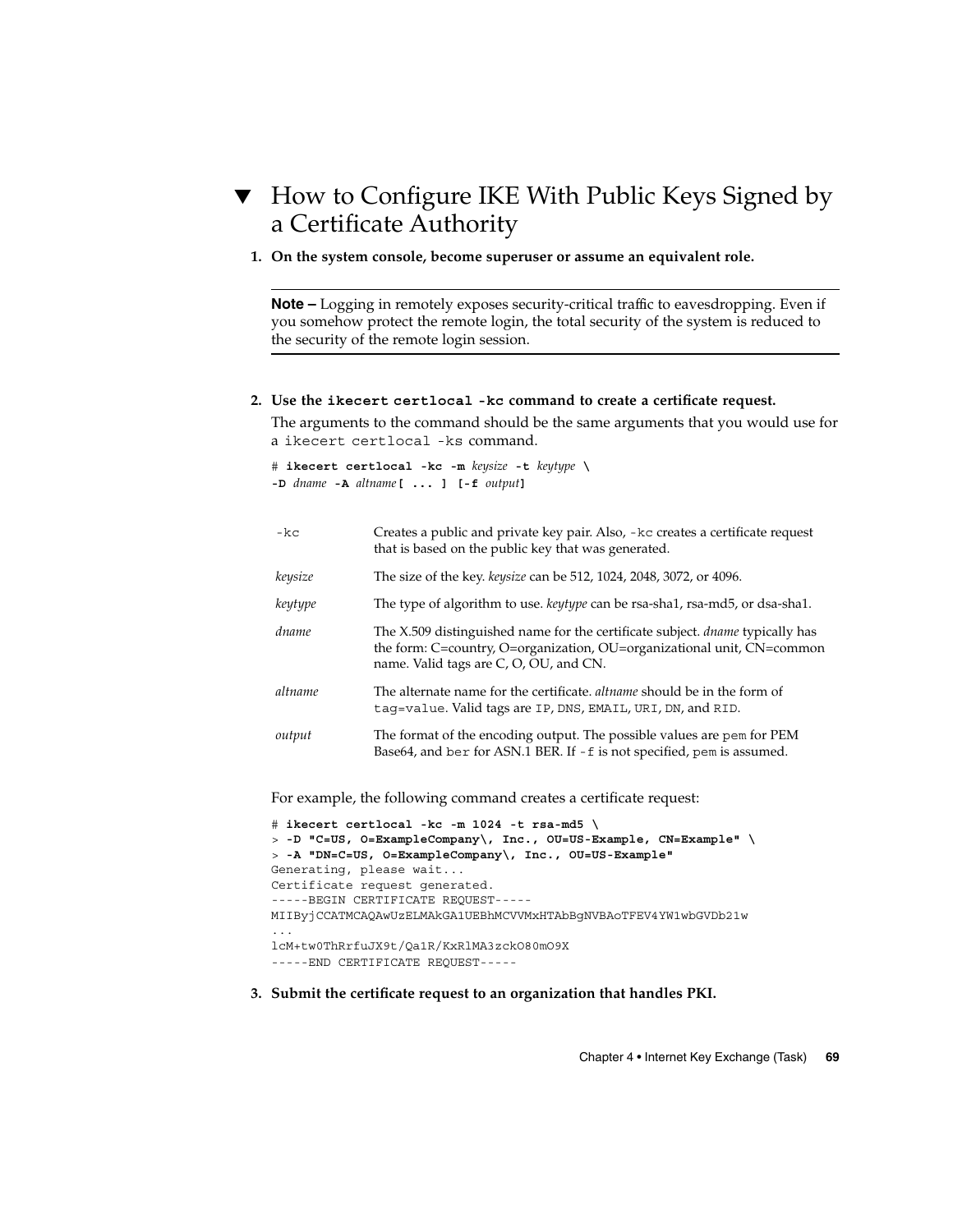The organization might be an outside Certificate Authority or PKI. Also, a company might run its own PKI. The PKI can tell you how to submit the certificate request. Most organizations have a web site with a submission form. The form requires proof that the submission is legitimate. Typically, you paste your certificate request into the form. When your request has been checked by the organization, the organization issues you two or three certificate objects:

- Your publickeys certificate This certificate is based on the request you submitted to the organization. The certificate that you submitted is part of this publickeys certificate. The certificate uniquely identifies you.
- A Certificate Authority The organization's signature. The CA verifies that your publickeys certificate is legitimate.
- A Certificate Revocation List (CRL) The latest list of certificates that the organization has revoked. The CRL is not sent separately as a certificate object if access to the CRL is embedded in the publickeys certificate.

When a URI for the CRL is embedded in the publickeys certificate, IKE can automatically retrieve the CRL for you. Similarly, when a DN entry is embedded in the publickeys certificate, IKE can automatically retrieve the CRL from an LDAP server that you specify.

See ["How to Access a Certificate Revocation List"](#page-72-0) on page 73 for an example of an embedded URI and an embedded DN entry in a publickeys certificate.

#### **4. Enter each certificate as the argument to one of three ikecert commands.**

The commands use the -a option. The -a option adds the pasted object to the appropriate certificate database on your system. For more information, see ["Using](#page-48-0) [Public Key Certificates"](#page-48-0) on page 49.

- **a. On the system console, become superuser or assume an equivalent role.**
- **b. Type the ikecert certdb –a command and type <Return>.**

# **ikecert certdb -a** *<Type the Return key>*

- **c. Paste the publickeys certificate that you received from the organization and type <Return>.**
	- **-----BEGIN X509 CERTIFICATE-----**
	- **-----END X509 CERTIFICATE----***<Type the Return key>*
- **d. End the entry by typing <Control-D>.**

**<Control-D>**

**...**

**e. Type the ikecert certdb –a command and type <Return>.**

# **ikecert certdb -a** *<Type the Return key>*

**f. Paste the organization's CA. Type <Return>. Then type <Control-D> to end the entry.**

**<sup>70</sup>** IPsec and IKE Administration Guide • April 2003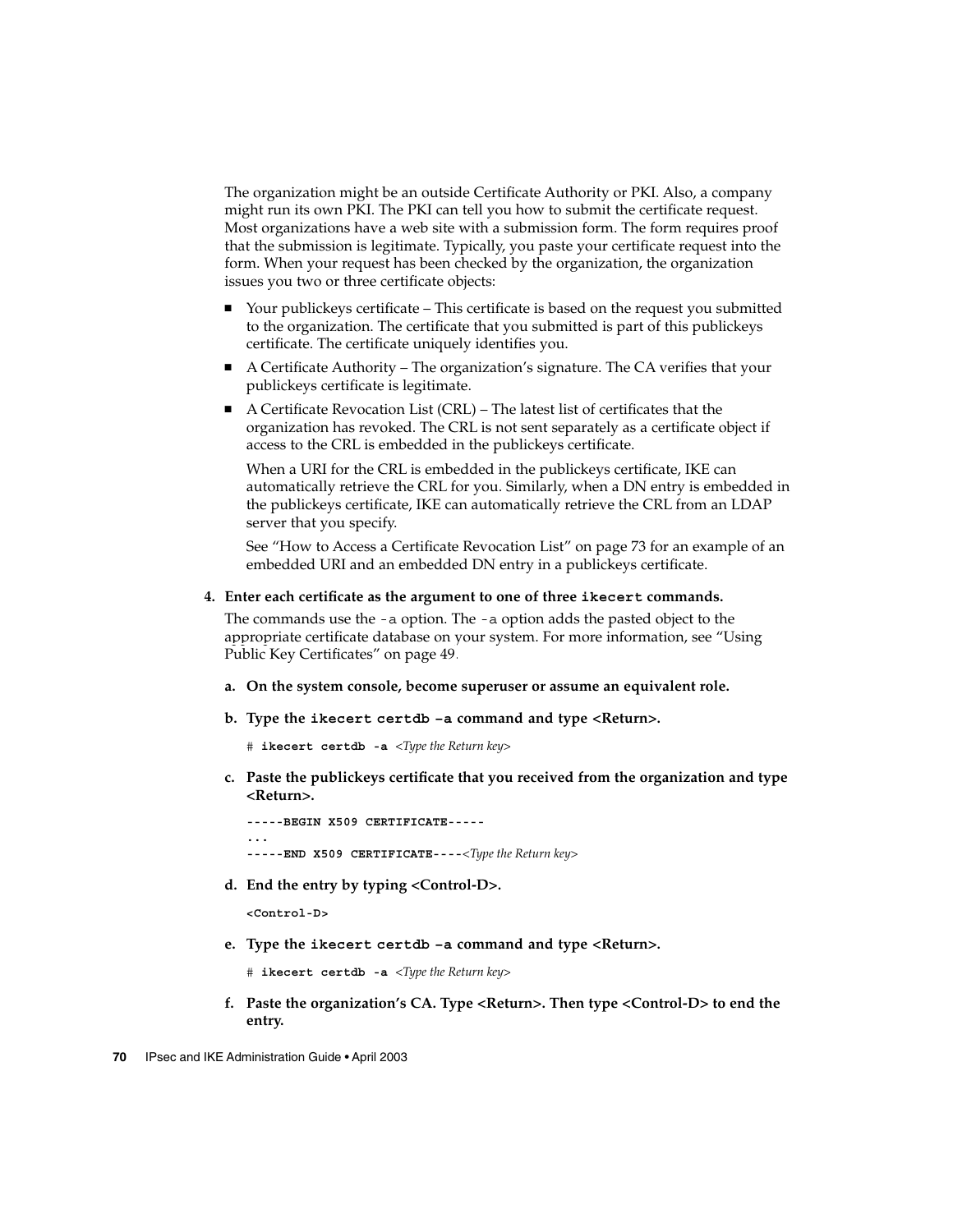```
-----BEGIN X509 CERTIFICATE-----
...
-----END X509 CERTIFICATE-----<Type the Return key>
<Control-D>
```
**g. If the organization has sent a CRL object, type the ikecert certrldb –a command and type <Return>.**

```
# ikecert certrldb -a <Type the Return key>
```
**h. Paste the organization's CRL. Type <Return>. Then type <Control-D> to end the entry.**

### **5. Edit the /etc/inet/ike/config file to recognize the organization.**

Use the name that the organization tells you to use. For example,

```
# Trusted root cert
# This certificate is from Example PKI
# This is the X.509 distinguished name for the CA that it issues.
cert_root "C=US, O=ExamplePKI\, Inc., OU=PKI-Example, CN=Example PKI"
## Parameters that may also show up in rules.
p1 xform { auth method rsa sig oakley group 1 auth alg sha1 encr alg des }
p2_pfs 2
{
label "US-Example to UN-Example - Example PKI"
local_id_type dn
local_id "C=US, O=ExampleCompany, OU=US-Example, CN=Example"
remote_id "C=US, O=ExampleCompany, OU=UN-Example, CN=Example"
local_addr 192.168.116.16
remote_addr 192.168.13.213
p1_xform
  { auth method rsa encrypt oakley group 2 auth alg md5 encr alg 3des }
}
```
**Note** – All arguments to auth method must be on the same line.

### **6. If the PKI organization does not provide a CRL, add the keyword ignore\_crls to the ike/config file.**

ignore crls tells IKE not to search for CRLs. For example,

```
# Trusted root cert
...
cert_root "C=US, O=ExamplePKI\, Inc., OU=PKI-Example, CN=Example PKI"
ignore_crls
```
Chapter 4 • Internet Key Exchange (Task) **71**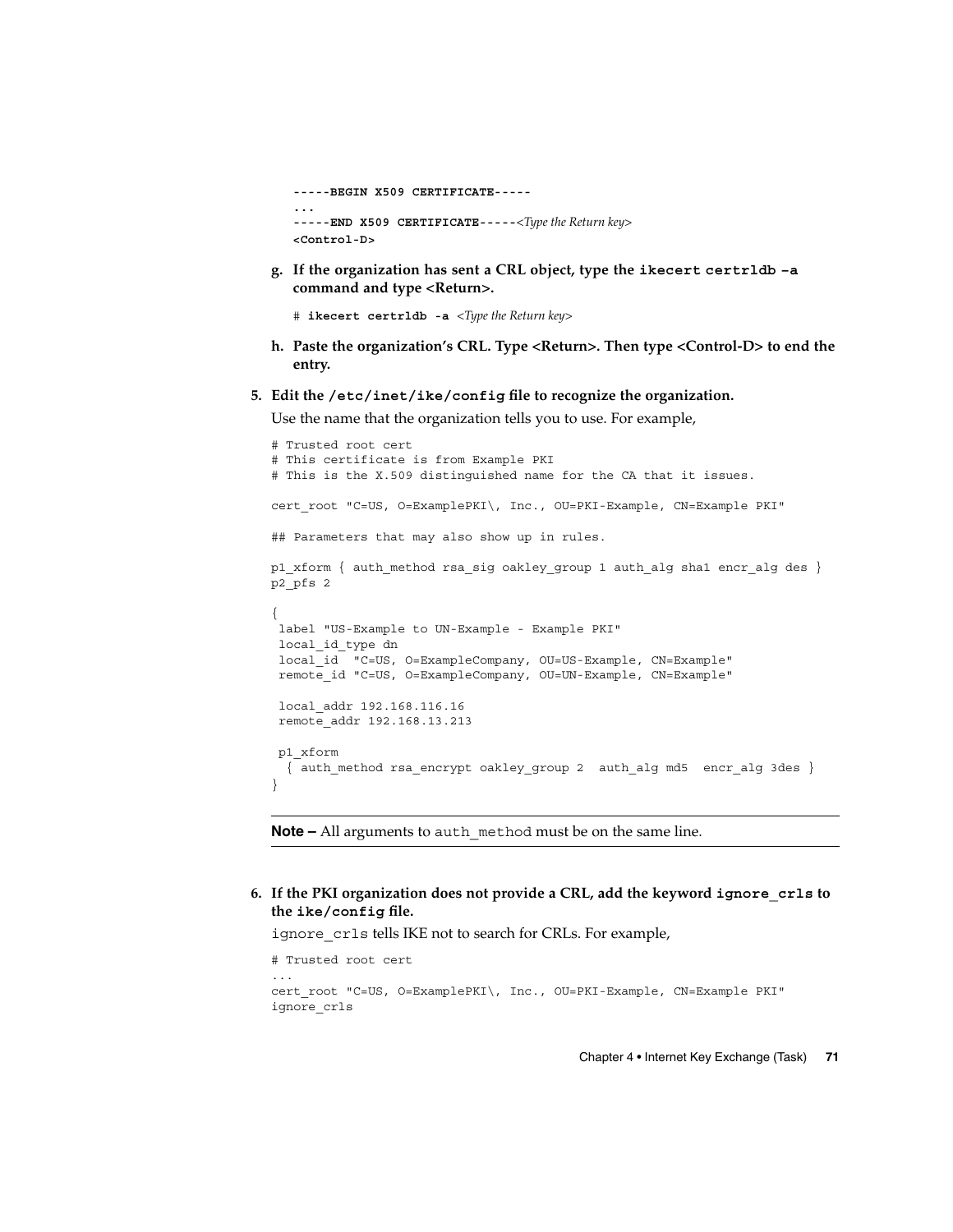...

**7. If the PKI organization provides a central distribution point for CRLs, you can modify the ike/config file to point to that location.**

See ["How to Access a Certificate Revocation List"](#page-72-0) on page 73 for examples.

**8. Repeat [Step 1](#page-68-0) through Step 7 on the communicating system.**

Following the example, the "…OU=UN-Example…" system runs the ikecert commands as you have done. The /etc/inet/ike/config file of the "…OU=UN-Example…" system uses its local information for local parameters. The system uses your system's information for the remote parameters.

For example,

```
# Trusted root cert
# This certificate is from Example PKI
cert_root "C=US, O=ExamplePKI\, Inc., OU=PKI-Example, CN=Example PKI"
ignore_crls
## Parameters that may also show up in rules.
p1_xform { auth_method rsa_sig oakley_group 1 auth_alg sha1 encr_alg des }
p2_pfs 2
{
 label "UN-Example to US-Example - Example PKI"
 local_id_type dn
 local_id "C=US, O=ExampleCompany, OU=UN-Example, CN=Example"
remote id "C=US, O=ExampleCompany, OU=US-Example, CN=Example"
local_addr 192.168.13.213
remote_addr 192.168.116.16
 p1_xform
  { auth_method rsa_encrypt oakley_group 2 auth_alg md5 encr_alg 3des }
}
```
**9. Because auth\_method is rsa\_encrypt, add the peer's certificate to the publickeys database.**

**Note** – The following substeps are necessary only if the p1\_xform in the /etc/inet/ike/config file uses the rsa\_encrypt authentication method.

#### **a. Send the certificate to the communicating system's administrator.**

You can cut-and-paste the certificate into an email, as in:

```
To: root@un.example.com
From: root@us.example.com
Message: -----BEGIN CERTIFICATE REQUEST-----
MIIByjCCATMCAQAwUzELMAkGA1UEBhMCVVMxHTAbBgNVBAoTFEV4YW1wbGVDb21w
```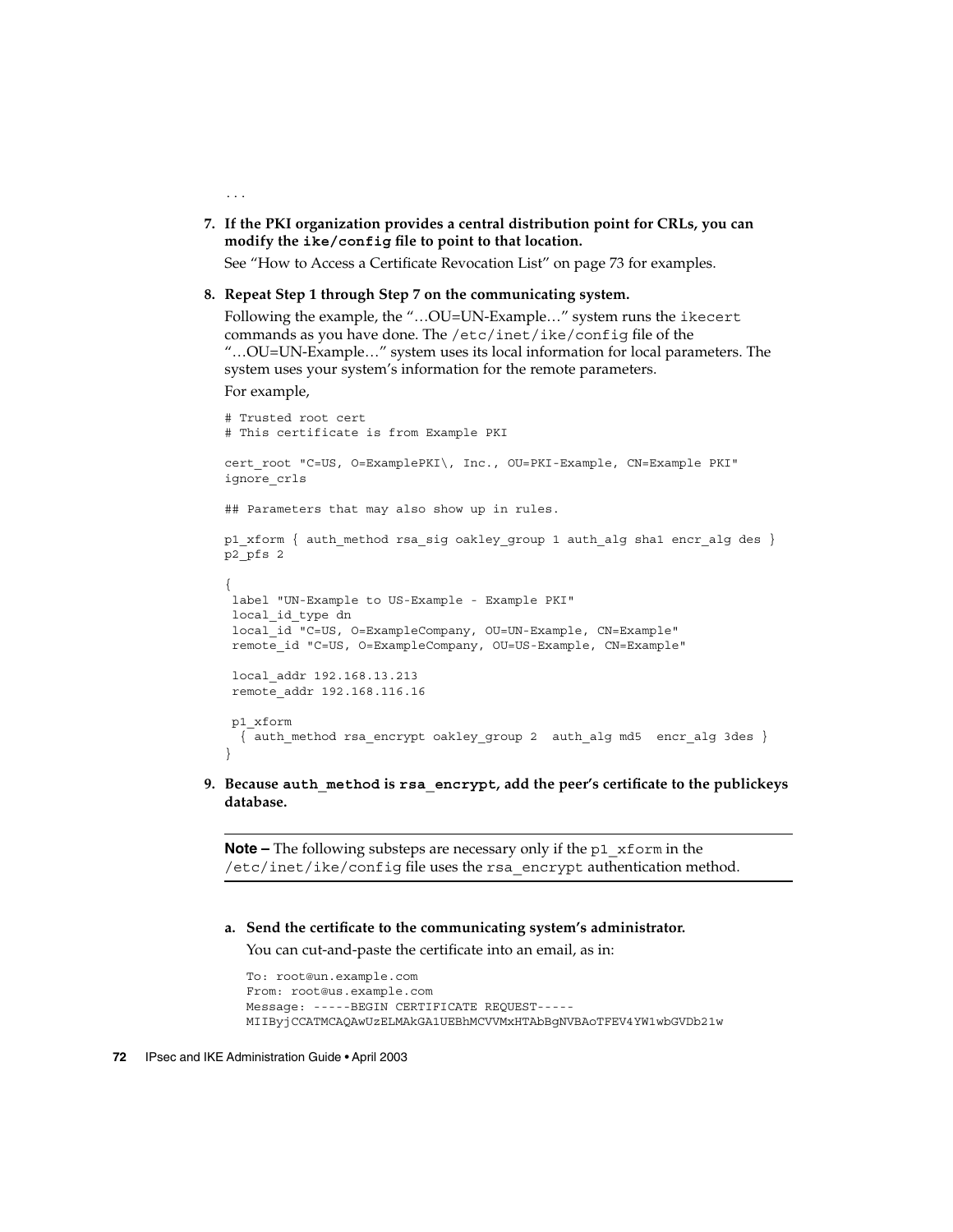<span id="page-72-0"></span>... lcM+tw0ThRrfuJX9t/Qa1R/KxRlMA3zckO80mO9X -----END CERTIFICATE REQUEST-----

**b. On each system, add its peer's certificate to the local publickeys database.**

For example, on the un.example.com system, type the following and paste the contents of the email:

# **ikecert certdb -a** *<Type the Return key>* -----BEGIN CERTIFICATE REQUEST----- MIIByjCCATMCAQAwUzELMAkGA1UEBhMCVVMxHTAbBgNVBAoTFEV4YW1wbGVDb21w ... lcM+tw0ThRrfuJX9t/Qa1R/KxRlMA3zckO80mO9X -----END CERTIFICATE REQUEST-----

The authentication method for RSA encryption hides identities in IKE from eavesdroppers. Because the rsa\_encrypt method hides identities, IKE does not know the peer. Therefore, IKE cannot retrieve the peer's certificate. As a result, the method requires that the IKE peers know each other's public keys. Therefore, when you use auth method rsa encrypt in the /etc/inet/ike/config file, you must add the peer's certificate to the publickeys database. So, the publickeys database then holds three certificates for each communicating pair of systems. The database holds your publickeys certificate, the CA certificate, *and* the peer's certificate. The CRL database still holds any revoked certificates.

The IKE daemon authenticates itself with the public keys and with the CA when the following completes:

- a. The /etc/hosts file on each system has been modified to include the protected interfaces
- b. The /etc/inet/ipsecinit.conf file on each system has been modified to include the protected interfaces
- c. Both systems are rebooted.

# How to Access a Certificate Revocation List

A Certificate Revocation List (CRL) handles outdated or compromised certificates from a Certificate Authority. You have four ways to handle CRLs.

- If your CA organization does not issue CRLs, you can instruct IKE to ignore CRLs in your /etc/inet/ike/config file. This option was shown in ["How to](#page-68-0) [Configure IKE With Public Keys Signed by a Certificate Authority"](#page-68-0) on page 69.
- IKE can access the CRLs from a URI whose address is embedded in the publickeys certificate from the CA.
- IKE can access the CRLs from an LDAP server whose DN entry is embedded in the publickeys certificate from the CA. You specify the LDAP server as an argument to the ldap-list keyword in the /etc/inet/ike/config file.
- You can provide the CRL as an argument to the ikecert certridb command.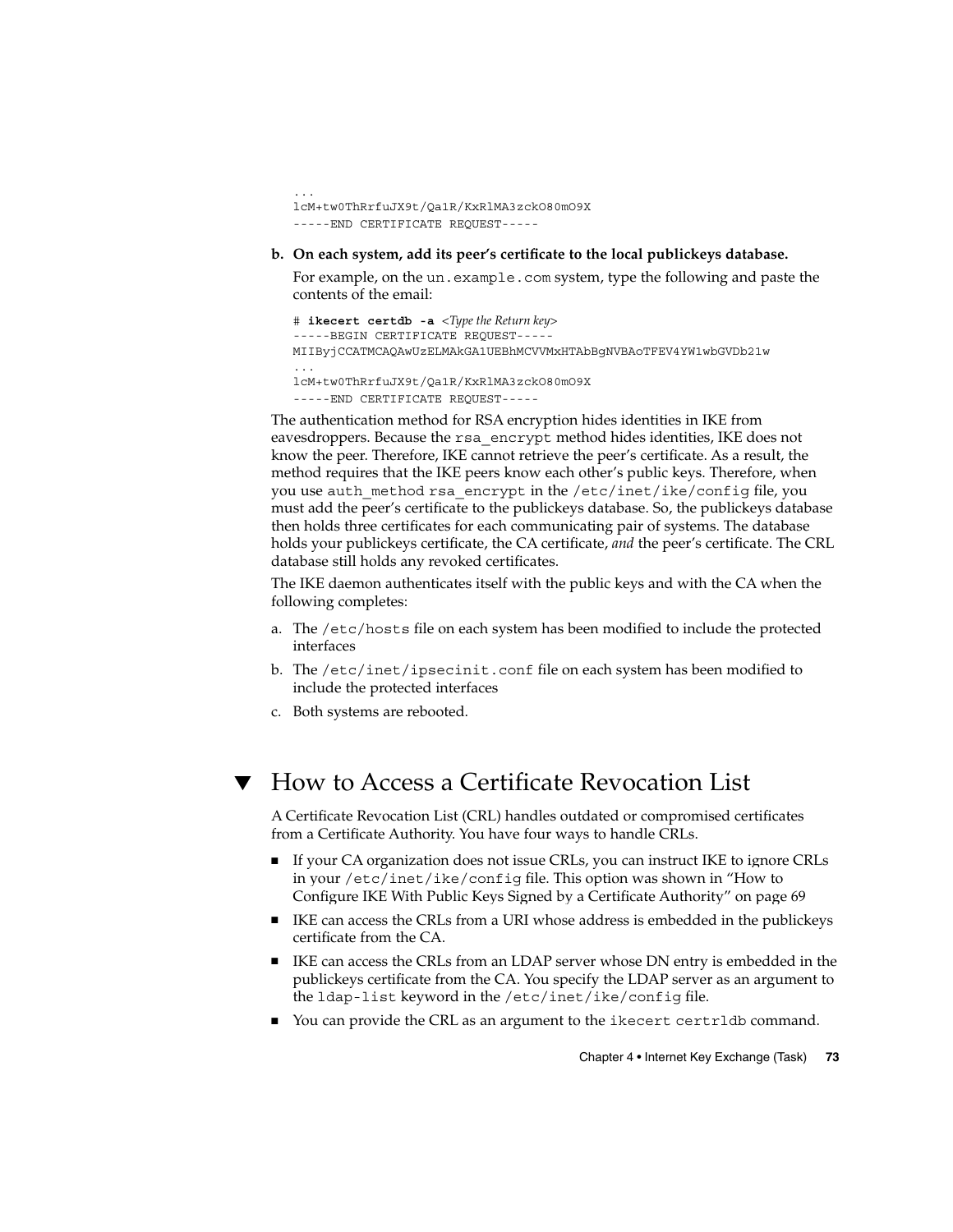<span id="page-73-0"></span>The following procedure describes how to instruct IKE to use CRLs from a central distribution point.

**1. Display the certificate that you received from the PKI organization by using the ikecert certdb –lv** *certspec* **command.**

| $-1$     | Lists certificates in the IKE certificate database.                |
|----------|--------------------------------------------------------------------|
| $-V$     | Lists the certificates in verbose mode. Use this option with care. |
| certspec | Match the <i>certspec</i> pattern to a pattern in the certificate. |

For example, the following certificate was issued by Sun Microsystems. Details have been altered.

```
# ikecert certdb -lv example-protect.sun.com
Certificate Slot Name: 0 Type: if-modn
   (Private key in certlocal slot 0)
Subject Name: <O=Sun Microsystems Inc, CN=example-protect.sun.com>
Issuer Name: <CN=Sun Microsystems Inc CA (Class B), O=Sun Microsystems Inc>
SerialNumber: 14000D93
  Validity:
     Not Valid Before: 2002 Jul 19th, 21:11:11 GMT
     Not Valid After: 2005 Jul 18th, 21:11:11 GMT
  Public Key Info:
     Public Modulus (n) (2048 bits): C575A...A5
     Public Exponent (e) ( 24 bits): 010001
  Extensions:
     Subject Alternative Names:
             DNS = example-protect.sun.com
     Key Usage: DigitalSignature KeyEncipherment
      [CRITICAL]
  CRL Distribution Points:
     Full Name:
        URI = #Ihttp://www.sun.com/pki/pkismica.crl#i
        DN = <CN=Sun Microsystems Inc CA (Class B), O=Sun Microsystems Inc>
     CRL Issuer:
     Authority Key ID:
     Key ID: 4F \ldots 6B<br>SubjectKeyID: A5 \ldots FDSubjectKeyID:
     Certificate Policies
     Authority Information Access
```
Notice the CRL Distribution Points data. The URI entry indicates that this organization's Certificate Revocation List is available on the Web. The DN entry indicates that the CRL is also available on an LDAP server. You can use one of these two options.

**2. To use the URI, put the keyword use\_http in the host's /etc/inet/ike/config file.**

For example, the ike/config file would look like the following: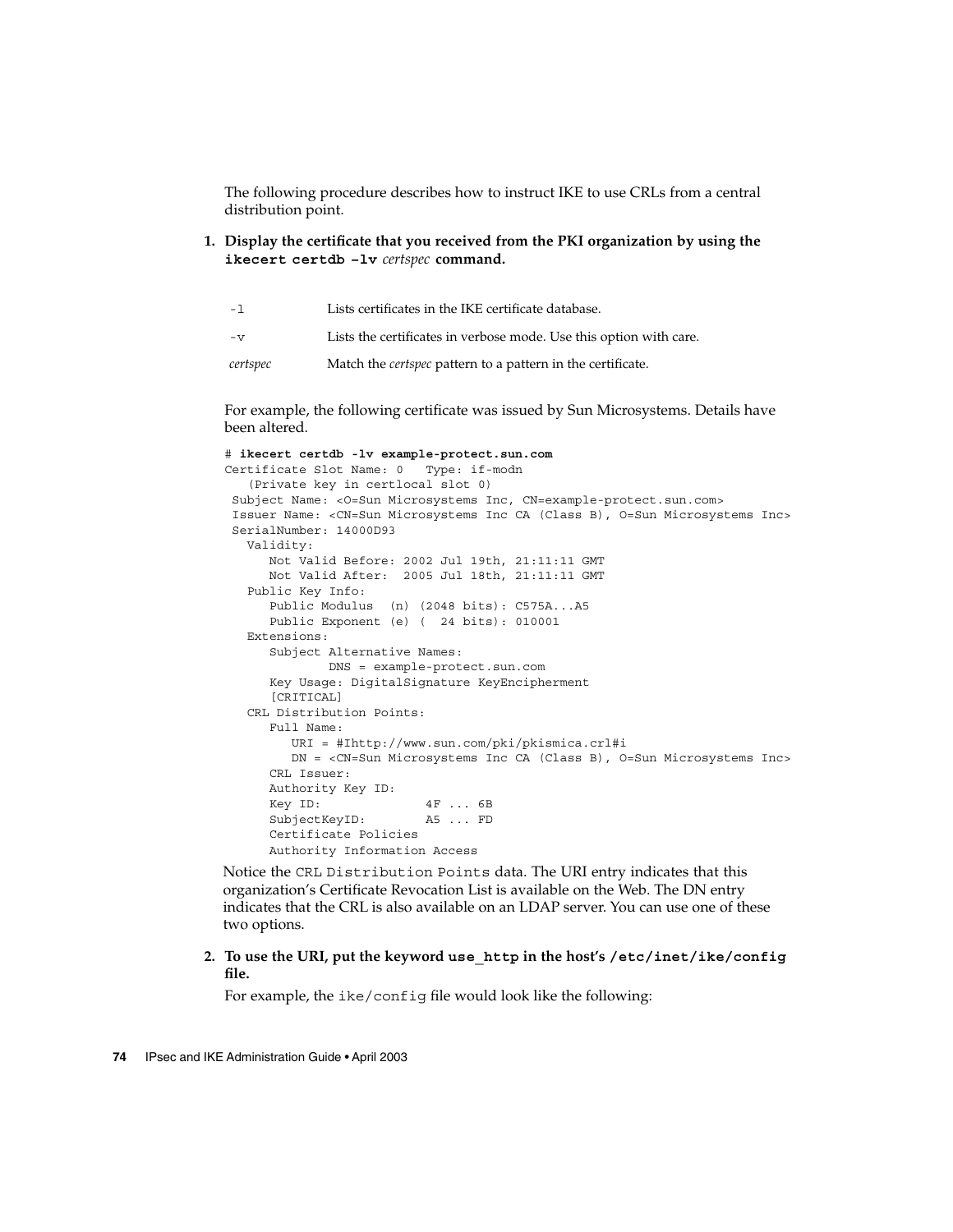<span id="page-74-0"></span># Use CRL from organization's URI use\_http ...

IKE retrieves the CRL and caches the CRL until the certificate expires.

You can also use a web proxy by putting the keyword proxy in the ike/config file. proxy takes a URL as an argument, as in the following:

proxy "http://proxy1:8080"

#### **3. To use LDAP, enter the LDAP server as an argument to the ldap-list keyword in the host's /etc/inet/ike/config file.**

Your organization provides the name of the LDAP server. The entry in the ike/config file would look something like the following:

```
# Use CRL from organization's LDAP
ldap-list "ldap1.sun.com:389,ldap2.sun.com"
...
```
IKE retrieves the CRL and caches the CRL until the certificate expires.

# Example—Pasting a CRL Into the Local certrldb Database

The example shows how to use a CRL that is *not* available from a central distribution point.

If your organization's certificate does not contain a central distribution point, you can add the organization's CRL manually to the local crls database. You follow the organization's instructions for extracting the CRL, then add the CRL to the database with the ikecert certrldb –a command.

# **ikecert certrldb -a***<Type the Return key> <Paste the CRL from the PKI organization.>*

*<Type the Return key.> <Type <Control-D> to enter the CRL into the database.>*

# How to Use the Sun Crypto Accelerator 1000 Card With IKE

**Note –** The following procedure assumes that a Sun Crypto Accelerator 1000 card is attached to the system. The procedure also assumes that the software for the card has been installed and that the software has been configured. For instructions, see the *Sun Crypto Accelerator 1000 Board Version 1.1 Installation and User's Guide*.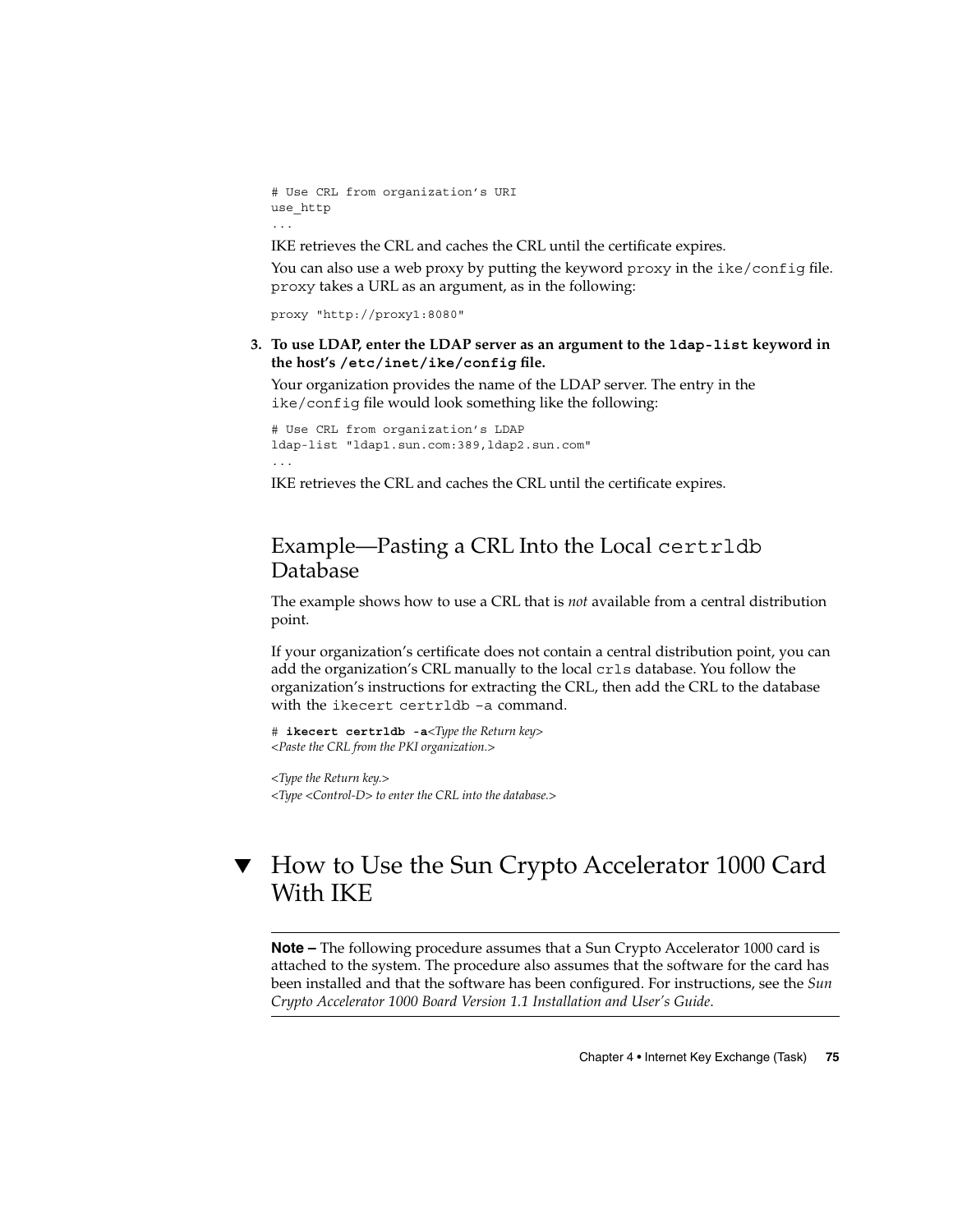<span id="page-75-0"></span>**1. On the system console, become superuser or assume an equivalent role.**

**Note –** Logging in remotely exposes security-critical traffic to eavesdropping. Even if you somehow protect the remote login, the total security of the system is reduced to the security of the remote login session.

#### **2. Add the PKCS #11 library path to the /etc/inet/ike/config file.**

pkcs11\_path **"/opt/SUNWconn/lib/libpkcs11.so"**

The pathname must point to a 32-bit PKCS #11 library. If the library is present, IKE uses the library's routines to accelerate IKE public-key operations on the Sun Crypto 1000 card. When the card handles these expensive operations, operating system resources are free for other operations.

- **3. Close the file and reboot.**
- **4. After rebooting, check that the library has been linked. Type the following command to determine whether a PKCS #11 library has been linked.**

```
# ikeadm get stats
Phase 1 SA counts:
Current: initiator: 0 responder: 0
Total: initiator: 0 responder: 0
Attempted: initiator: 0 0 responder: 0
Failed: initiator: 0 responder: 0
        initiator fails include 0 time-out(s)
PKCS#11 library linked in from /opt/SUNWconn/lib/libpkcs11.so
#
```
Unlike other parameters in the /etc/inet/ike/config file, the pkcs11 path keyword is read only when IKE is started. If you use the ikeadm command to add or reload a new /etc/inet/ike/config file, the pkcs11\_path persists. The path persists because the IKE daemon does not clobber Phase 1 data. Keys that are accelerated by PKCS #11 are part of Phase 1 data.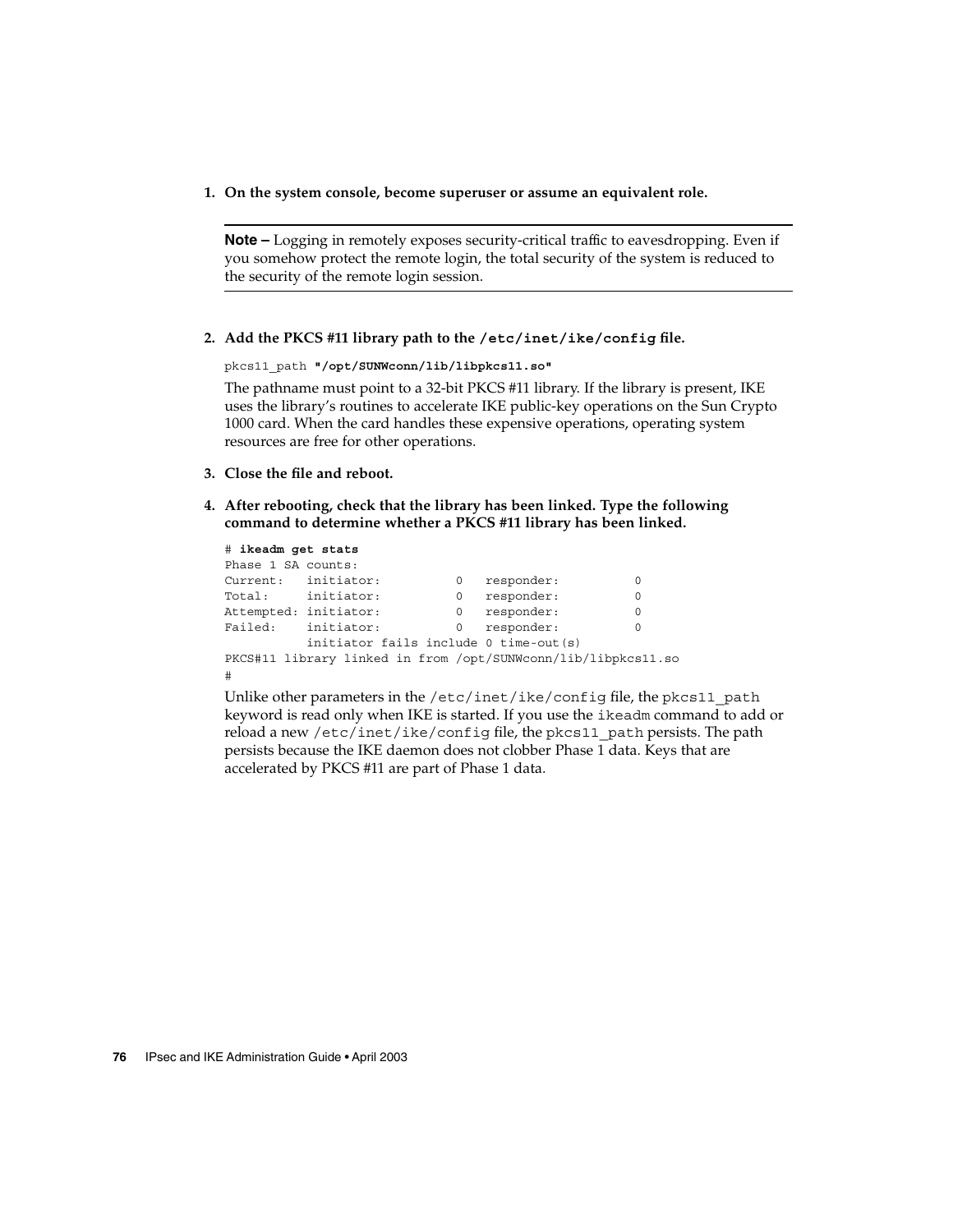# Glossary

This glossary contains definitions of network security terms.

| <b>AES</b>                           | Advanced Encryption Standard. A symmetric 128-bit block data<br>encryption technique. The U.S. government adopted the Rijndael<br>variant of the algorithm as its encryption standard in October 2000.<br>AES replaces DES encryption as the government standard.                                                                |
|--------------------------------------|----------------------------------------------------------------------------------------------------------------------------------------------------------------------------------------------------------------------------------------------------------------------------------------------------------------------------------|
| asymmetric key<br>cryptography       | An encryption system in which the sender and receiver of a message<br>use different keys to encrypt and decrypt the message. Asymmetric<br>keys are used to establish a secure channel for symmetric key<br>encryption. Diffie-Hellman is an example of an asymmetric key<br>protocol. Contrast with symmetric key cryptography. |
| authentication header                | An extension header that provides authentication and integrity,<br>without confidentiality, to IP datagrams.                                                                                                                                                                                                                     |
| bidirectional tunnel                 | A tunnel that can transmit datagrams in both directions.                                                                                                                                                                                                                                                                         |
| Blowfish                             | A symmetric block cipher algorithm that takes a variable-length key<br>from 32 bits to 448 bits. Its author, Bruce Schneier, claims that Blowfish<br>is optimized for applications where the key does not change often.                                                                                                          |
| <b>Certificate Authority</b><br>(CA) | A trusted third-party organization or company that issues digital<br>certificates used to create digital signatures and public-private key<br>pairs. The CA guarantees the identity of the individual who is granted<br>the unique certificate.                                                                                  |
| <b>DES</b>                           | Data Encryption Standard. A symmetric-key encryption method<br>developed in 1975 and standardized by ANSI in 1981 as ANSI X.3.92.<br>DES uses a 56-bit key.                                                                                                                                                                      |
| digital signature                    | A digital code that is attached to an electronically transmitted message<br>that uniquely identifies the sender.                                                                                                                                                                                                                 |
| <b>DSA</b>                           | Digital Signature Algorithm. A public key algorithm with a variable<br>key size from 512 to 4096 bits. The U.S. Government standard, DSS,<br>goes up to 1024 bits. DSA relies on SHA-1 for input.                                                                                                                                |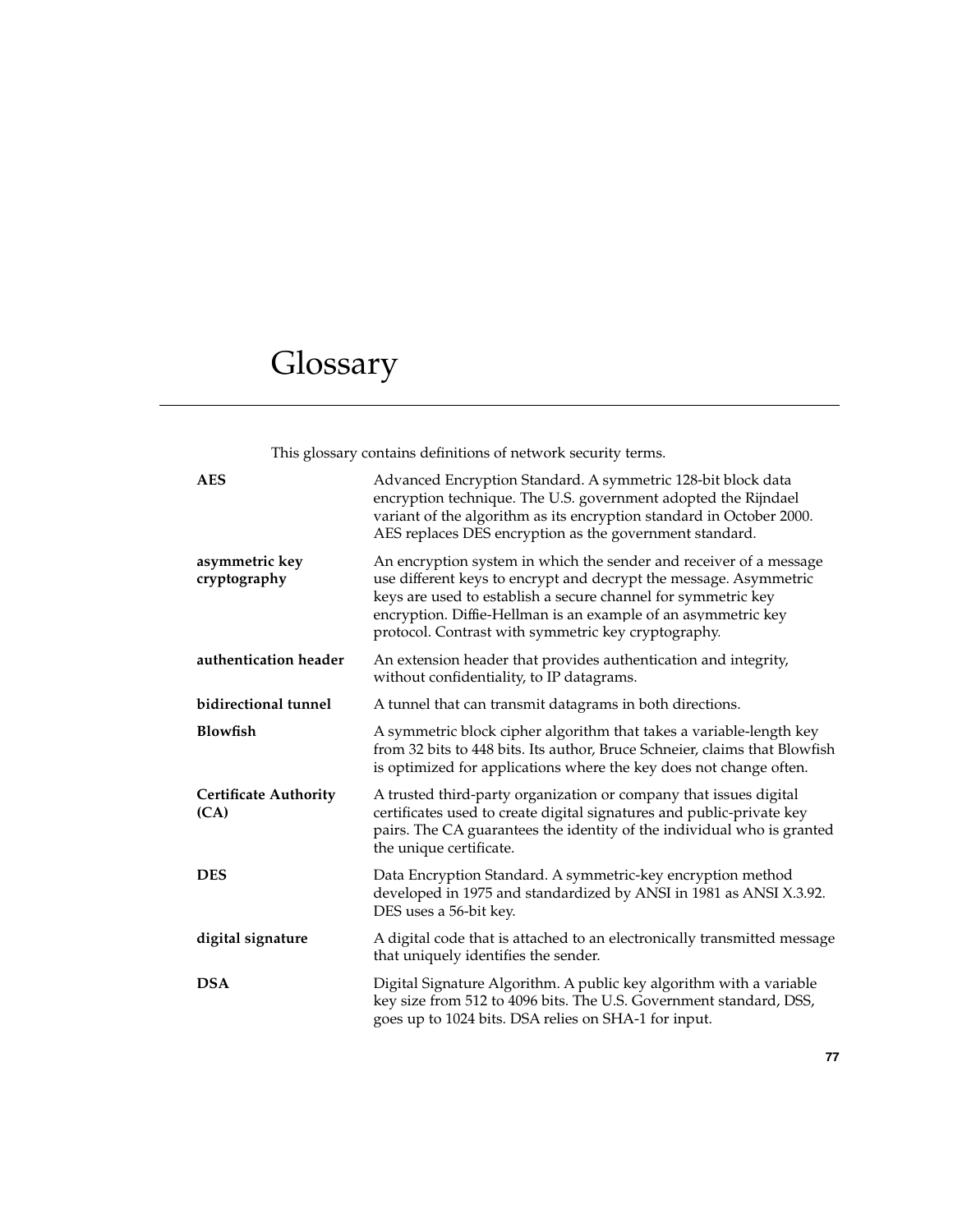| Diffie-Hellman protocol          | Also known as public key cryptography. An asymmetric cryptographic<br>key agreement protocol that was developed by Diffie and Hellman in<br>1976. The protocol enables two users to exchange a secret key over an<br>insecure medium without any prior secrets. Diffie-Hellman is used by<br>the IKE protocol. |
|----------------------------------|----------------------------------------------------------------------------------------------------------------------------------------------------------------------------------------------------------------------------------------------------------------------------------------------------------------|
| encapsulating security<br>header | An extension header that provides integrity and confidentiality to<br>datagrams.                                                                                                                                                                                                                               |
| encapsulation                    | The process of a header and payload being placed in the first packet,<br>which is subsequently placed in the second packet's payload.                                                                                                                                                                          |
| firewall                         | Any device or software that protects an organization's private network<br>or intranet from intrusion by external networks such as the Internet.                                                                                                                                                                |
| hash value                       | A number that is generated from a string of text. Hash functions are<br>used to ensure that transmitted messages have not been tampered<br>with. MD5 and SHA-1 are examples of one-way hash functions.                                                                                                         |
| <b>HMAC</b>                      | Keyed hashing method for message authentication. HMAC is used<br>with an iterative cryptographic hash function, such as MD5 or SHA-1,<br>in combination with a secret shared key. The cryptographic strength of<br>HMAC depends on the properties of the underlying hash function.                             |
| <b>IKE</b>                       | Internet Key Exchange. IKE automates the provision of authenticated<br>keying material for IPsec security associations.                                                                                                                                                                                        |
| IP in IP encapsulation           | The mechanism for tunneling IP packets within IP packets.                                                                                                                                                                                                                                                      |
| <b>IPsec</b>                     | The security architecture (IPsec) that provides protection for IP<br>datagrams.                                                                                                                                                                                                                                |
| IPv4                             | Internet Protocol, version 4. IPv4 is sometimes referred to as IP. This<br>version supports a 32-bit address space.                                                                                                                                                                                            |
| IP <sub>v</sub> 6                | Internet Protocol, version 6. This version supports a 128-bit address<br>space.                                                                                                                                                                                                                                |
| key management                   | The way in which you manage security associations.                                                                                                                                                                                                                                                             |
| MD <sub>5</sub>                  | An iterative cryptographic hash function that is used for message<br>authentication, including digital signatures. The function was<br>developed in 1991 by Rivest.                                                                                                                                            |
| multicast address                | An IP address that identifies a group of interfaces in a particular way.<br>A packet that is sent to a multicast address is delivered to all of the<br>interfaces in the group.                                                                                                                                |
| network interface card<br>(NIC)  | Network adapter that is either internal or a separate card that serves as<br>an interface to a link.                                                                                                                                                                                                           |
| node                             | A host or a router.                                                                                                                                                                                                                                                                                            |
| packet                           | A group of information that is transmitted as a unit over<br>communications lines. Contains a header plus payload.                                                                                                                                                                                             |

**78** IPsec and IKE Administration Guide • April 2003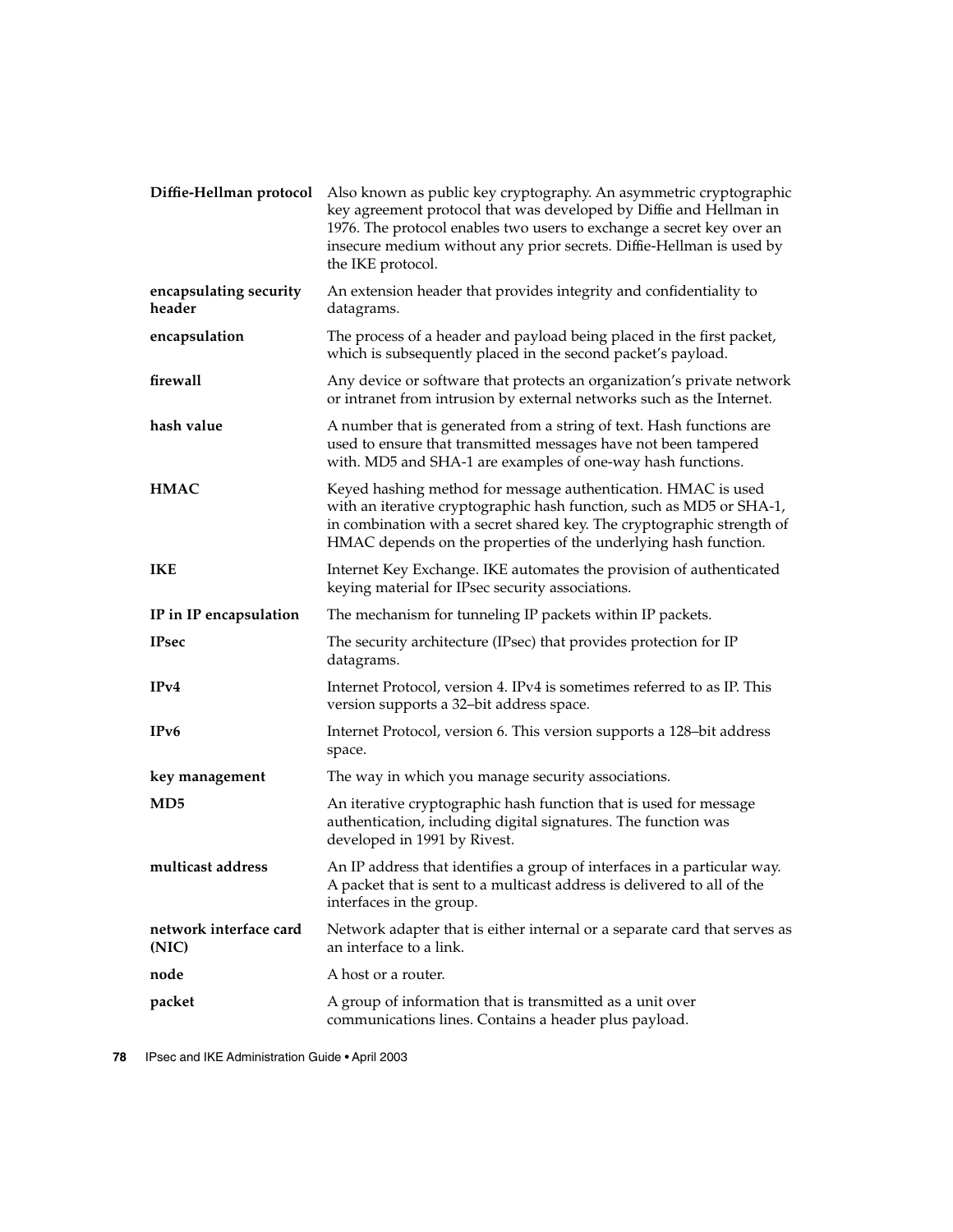<span id="page-78-0"></span>

| physical interface                       | A node's attachment to a link. This attachment is often implemented as<br>a device driver plus a network adapter. Some network adapters can<br>have multiple points of attachment, for example, qfe. The usage of<br>network adapter in this document refers to a "single point of<br>attachment." |
|------------------------------------------|----------------------------------------------------------------------------------------------------------------------------------------------------------------------------------------------------------------------------------------------------------------------------------------------------|
| PKI                                      | Public Key Infrastructure. A system of digital certificates, Certificate<br>Authorities, and other registration authorities that verify and<br>authenticate the validity of each party involved in an Internet<br>transaction.                                                                     |
| private address                          | An IP address that is not routable through the Internet.                                                                                                                                                                                                                                           |
| public key cryptography                  | A cryptographic system that uses two different keys. The public key is<br>known to everyone. The private key is known only to the recipient of<br>the message. IKE provides public keys for IPsec.                                                                                                 |
| <b>RSA</b>                               | A method for obtaining digital signatures and public-key<br>cryptosystems. The method was first described in 1978 by its<br>developers, Rivest, Shamir, and Adleman.                                                                                                                               |
| <b>SADB</b>                              | Security Associations Database. A table that specifies cryptographic<br>keys and cryptographic algorithms. The keys and algorithms are used<br>in the secure transmission of data.                                                                                                                 |
| security association                     | An association that specifies security properties from one host to a<br>second host.                                                                                                                                                                                                               |
| <b>Security Parameter</b><br>Index (SPI) | An integer that specifies the row in the security associations database<br>(SADB) that a receiver should use to decrypt a received packet.                                                                                                                                                         |
| SHA-1                                    | Secure Hashing Algorithm. The algorithm operates on any input<br>length less than $2^{64}$ to produce a message digest. It is input to DSA.                                                                                                                                                        |
| <b>SPI</b>                               | Security Parameters Index. An integer that specifies the row in the<br>SADB that a receiver should use to decrypt a received packet.                                                                                                                                                               |
| symmetric key<br>cryptography            | An encryption system in which the sender and receiver of a message<br>share a single, common key. This common key is used to encrypt and<br>decrypt the message. Symmetric keys are used to encrypt the bulk of<br>data transmission in IPsec. DES is one example of a symmetric key<br>system.    |
| <b>Triple-DES</b>                        | Triple-Data Encryption Standard. A symmetric-key encryption method<br>which provides a key length of 168 bits.                                                                                                                                                                                     |
| tunnel                                   | The path that is followed by a datagram while it is encapsulated.                                                                                                                                                                                                                                  |
| Virtual Private Network<br>(VPN)         | A single, secure, logical network that uses tunnels across a public<br>network such as the Internet.                                                                                                                                                                                               |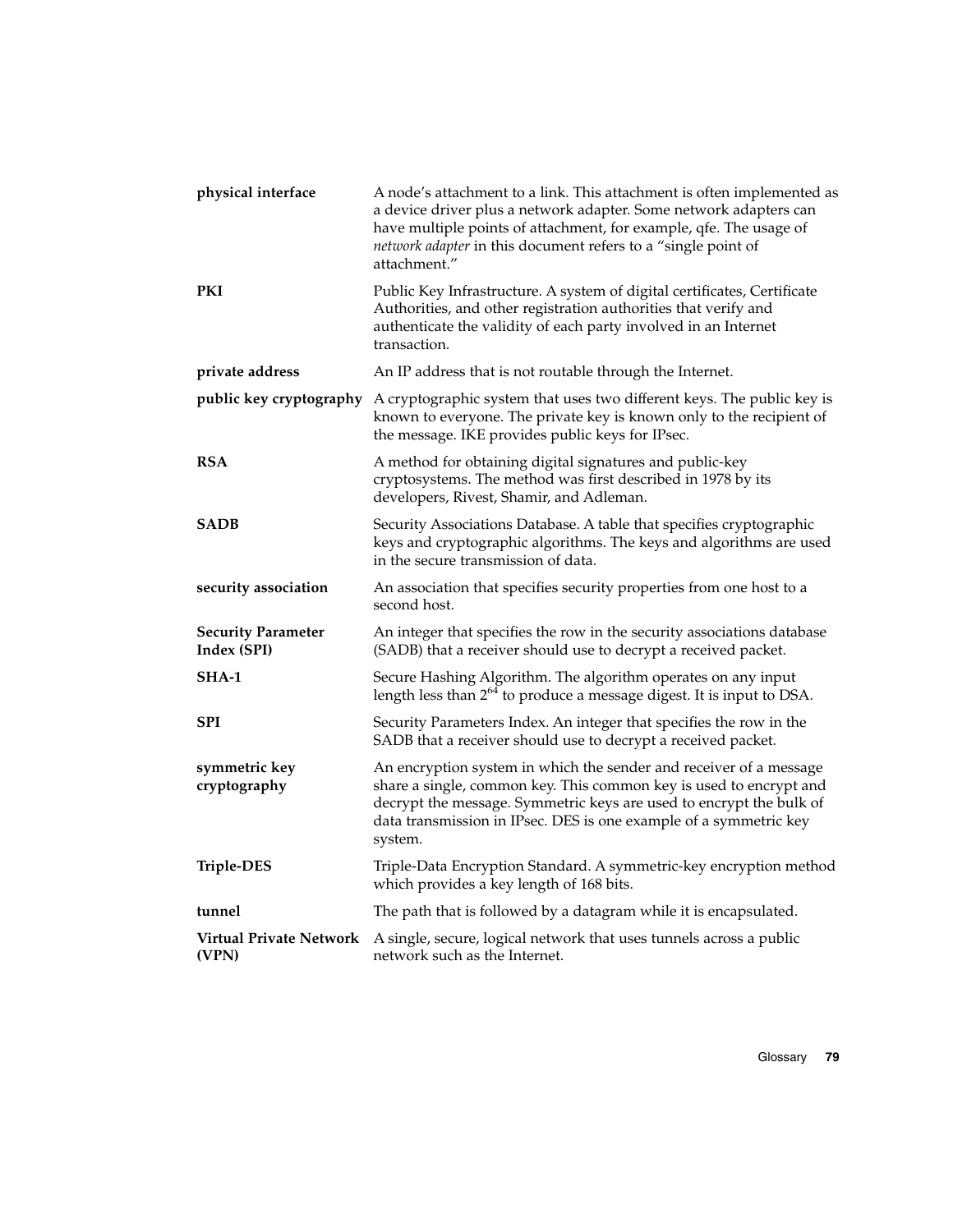IPsec and IKE Administration Guide • April 2003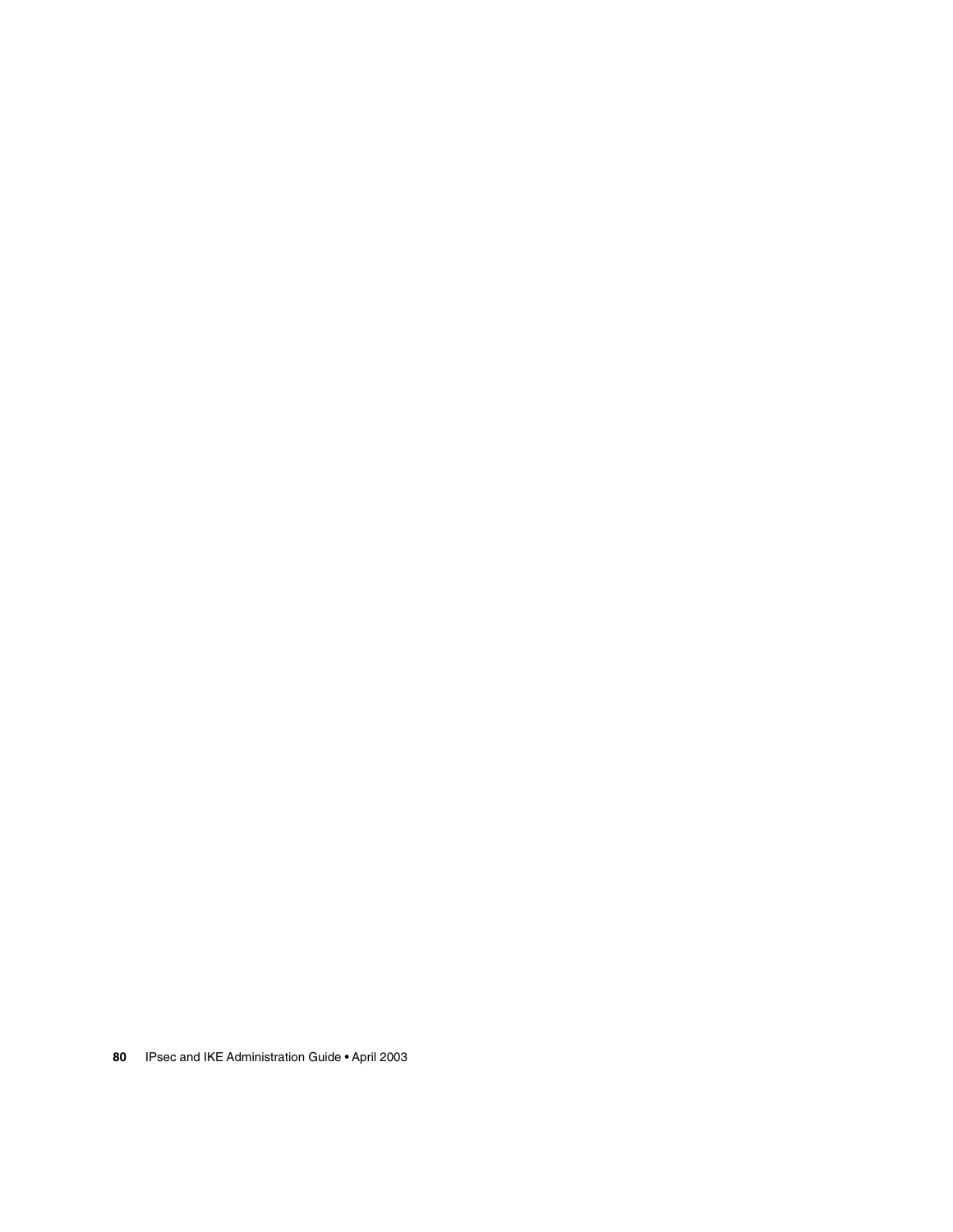# Index

#### **Numbers and Symbols**

3DES encryption algorithm, [16](#page-15-0)

#### **A**

-a option ipsecconf command, [32,](#page-31-0) [65](#page-64-0) AES encryption algorithm, [16](#page-15-0) auth\_algs security option ifconfig command, [25](#page-24-0) authentication algorithms IKE, [54,](#page-53-0) [73](#page-72-0) IPsec, [14,](#page-13-0) [15,](#page-14-0) [25](#page-24-0) authentication header IPsec, [9,](#page-8-0) [13,](#page-12-0) [14](#page-13-0)

# **B**

Blowfish encryption algorithm, [16](#page-15-0)

# **C**

Certificate Revocation Lists *See* CRLs configuring IKE, [58](#page-57-0) ike/config file, [51](#page-50-0) IPsec, [20](#page-19-0) ipsecinit.conf file, [21](#page-20-0) CRLs

accessing from central location, [74](#page-73-0) adding to crls database, [75](#page-74-0) crls database, [55](#page-54-0) listing, [74](#page-73-0)

# **D**

daemons in.iked, [47,](#page-46-0) [51](#page-50-0) DES encryption algorithm, [16](#page-15-0) /dev/ipsecah file, [14](#page-13-0) /dev/ipsecesp file, [15](#page-14-0) digital signatures DSA, [54](#page-53-0) RSA, [54,](#page-53-0) [73](#page-72-0) DSS authentication algorithm, [54](#page-53-0)

#### **E**

encapsulating security payload IPsec, [9,](#page-8-0) [13,](#page-12-0) [14](#page-13-0) encr\_algs security option ifconfig command, [25,](#page-24-0) [26](#page-25-0) encr\_auth\_algs security option ifconfig command, [25](#page-24-0) encryption algorithms IPsec, [15,](#page-14-0) [16,](#page-15-0) [25](#page-24-0) /etc/inet/ike/config file, [58,](#page-57-0) [76](#page-75-0) /etc/inet/ike/crls directory, [55](#page-54-0) /etc/inet/ike/publickeys directory, [55](#page-54-0)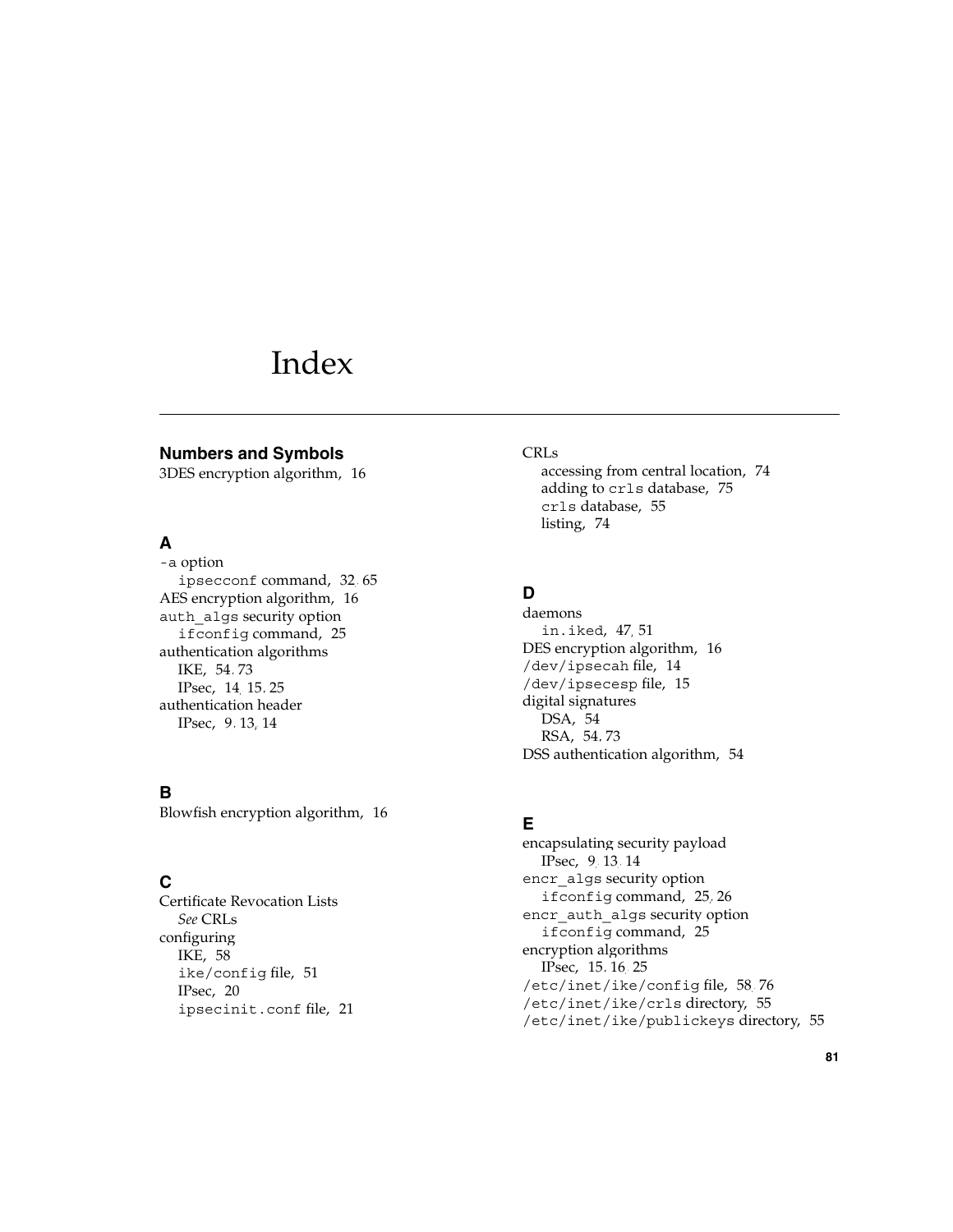/etc/inet/ipnodes file, [29](#page-28-0) /etc/inet/ipsecinit.conf file, [21,](#page-20-0) [29,](#page-28-0) [34](#page-33-0) /etc/inet/ipsecpolicy.conf file, [20](#page-19-0) /etc/inet/secret/ike.privatekeys directory, [55](#page-54-0) /etc/inet/secret/ipseckeys file, [32](#page-31-0) /etc/init.d/inetinit script, [21](#page-20-0)

#### **F**

-f option, ipseckey command, [32](#page-31-0)

# **I**

ifconfig command auth algs security option, [25](#page-24-0) encr\_algs security option, [25](#page-24-0) encr auth algs security option, [25](#page-24-0) IPsec, [20,](#page-19-0) [39](#page-38-0) IPsec security options, [25](#page-24-0) setting tunnels, [18](#page-17-0) IKE checking if valid policy, [60](#page-59-0) checking priv level, [62,](#page-61-0) [63](#page-62-0) crls database, [55](#page-54-0) /etc/inet/ike/config file, [58,](#page-57-0) [76](#page-75-0) ike.preshared file, [53](#page-52-0) ike.privatekeys database, [55](#page-54-0) ikeadm command, [52,](#page-51-0) [61,](#page-60-0) [63](#page-62-0) ikecert certdb command, [55,](#page-54-0) [68](#page-67-0) ikecert certlocal command, [55,](#page-54-0) [66](#page-65-0) ikecert certrldb command, [55,](#page-54-0) [75](#page-74-0) implementing, [57](#page-56-0) in.iked daemon, [51](#page-50-0) Internet Key Exchange, [47](#page-46-0) ISAKMP SAs, [48](#page-47-0) overview, [47](#page-46-0) Phase 1 exchange, [48](#page-47-0) Phase 2 exchange, [48](#page-47-0) pre-shared keys, [58](#page-57-0) publickeys database, [55](#page-54-0) refreshing pre-shared keys, [61,](#page-60-0) [63](#page-62-0) securing traffic, [58](#page-57-0) security associations, [48,](#page-47-0) [51](#page-50-0) tasks, [57,](#page-56-0) [58](#page-57-0) utilities, [50](#page-49-0)

ike/config file ignore\_crls keyword, [71](#page-70-0) ldap-list keyword, [75](#page-74-0) security considerations, [51](#page-50-0) use\_http keyword, [74](#page-73-0) ike.preshared file, [53,](#page-52-0) [60](#page-59-0) ike.privatekeys database, [55](#page-54-0) ikeadm command, [52,](#page-51-0) [64](#page-63-0) ikecert certdb command, [55,](#page-54-0) [68](#page-67-0) ikecert certlocal command, [55,](#page-54-0) [66](#page-65-0) ikecert certrldb command, [55,](#page-54-0) [75](#page-74-0) ikecert command, [53](#page-52-0) in.iked daemon, [47,](#page-46-0) [51,](#page-50-0) [62](#page-61-0) inetd.conf file, IPsec, [37](#page-36-0) inetinit script, [21](#page-20-0) IP datagrams, protecting with IPsec, [9](#page-8-0) ipnodes file, [29](#page-28-0) IPsec adding security associations, [29](#page-28-0) authentication algorithms, [14,](#page-13-0) [15,](#page-14-0) [25](#page-24-0) authentication header, [9,](#page-8-0) [13,](#page-12-0) [14](#page-13-0) automatic key management, [47](#page-46-0) automatic key management example, [61](#page-60-0) /dev/ipsecah file, [14](#page-13-0) /dev/ipsecesp file, [15](#page-14-0) encapsulating data, [14](#page-13-0) encapsulating security payload, [9,](#page-8-0) [13,](#page-12-0) [14](#page-13-0) encryption algorithms, [15,](#page-14-0) [16,](#page-15-0) [25](#page-24-0) enforcement mechanisms, [16](#page-15-0) /etc/inet/ipnodes file, [29](#page-28-0) /etc/inet/ipsecinit.conf file, [29,](#page-28-0) [34](#page-33-0) /etc/inet/ipsecpolicy.conf file, [20](#page-19-0) /etc/init.d/inetinit file, [21](#page-20-0) extensions to utilities, [25](#page-24-0) ifconfig command, [20,](#page-19-0) [25,](#page-24-0) [39](#page-38-0) implementing, [27](#page-26-0) in.iked daemon, [13](#page-12-0) inbound packet process, [12](#page-11-0) inetd.conf file, [37](#page-36-0) ipsecconf command, [17,](#page-16-0) [20](#page-19-0) ipsecinit.conf file, [21](#page-20-0) ipseckey command, [13,](#page-12-0) [23](#page-22-0) key management, [13](#page-12-0) managing, [19](#page-18-0) ndd command, [14,](#page-13-0) [15,](#page-14-0) [37,](#page-36-0) [39](#page-38-0) outbound packet process, [10](#page-9-0) overview, [9](#page-8-0) protection mechanisms, [14](#page-13-0)

**82** IPsec and IKE Administration Guide • April 2003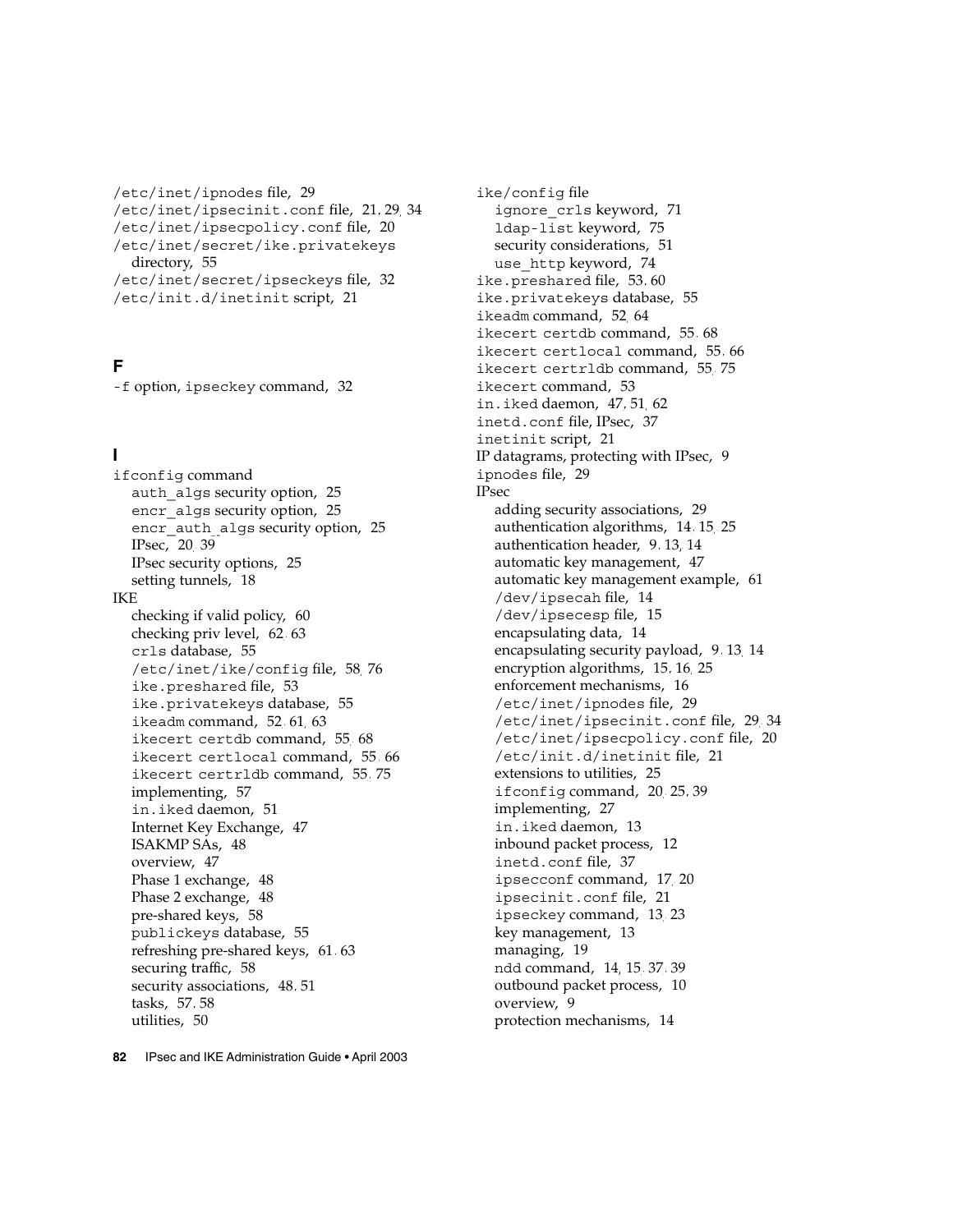IPsec (Continued) protection policy, [16](#page-15-0) replacing security associations, [42](#page-41-0) route command, [40](#page-39-0) securing a Web server, [33](#page-32-0) securing traffic, [28](#page-27-0) security associations, [9,](#page-8-0) [13](#page-12-0) security associations database, [23](#page-22-0) security parameters index (SPI), [13](#page-12-0) setting policy permanently, [21](#page-20-0) setting policy temporarily, [20](#page-19-0) snoop command, [26](#page-25-0) transport mode, [17](#page-16-0) tunnel mode, [17](#page-16-0) tunnels, [18](#page-17-0) utilities, [20](#page-19-0) virtual private networks (VPN), [19](#page-18-0) ipsecconf command -a option, [32,](#page-31-0) [65](#page-64-0) IPsec, [17,](#page-16-0) [20](#page-19-0) ipsecinit.conf file, [21](#page-20-0) ipseckey command describing, [13](#page-12-0) -f option, [32](#page-31-0) interactive mode, [43](#page-42-0) using, [23](#page-22-0) using securely, [24](#page-23-0) ipsecpolicy.conf file, [20](#page-19-0) IPv4 addresses protecting using IPsec, [32](#page-31-0) protecting with IKE, [58](#page-57-0) IPv6, protecting with IPsec, [29](#page-28-0) ISAKMP SAs, [48](#page-47-0)

# **K**

key management automatic, [47](#page-46-0) IKE, [47](#page-46-0) IPsec, [13](#page-12-0)

# **L**

local file name services, /etc/inet/ipnodes file, [29](#page-28-0)

#### **N**

ndd command, [14,](#page-13-0) [15](#page-14-0) IPsec, [37,](#page-36-0) [39](#page-38-0)

# **O**

od command, [41,](#page-40-0) [60](#page-59-0)

# **P**

packets protecting with IKE, [48](#page-47-0) protecting with IPsec, [14](#page-13-0) protection mechanisms, IPsec, [14](#page-13-0) publickeys database, [55](#page-54-0)

# **R**

random numbers generating, [48](#page-47-0) od command, [41,](#page-40-0) [60](#page-59-0) route command, IPsec, [40](#page-39-0) RSA encryption algorithm, [54,](#page-53-0) [73](#page-72-0)

# **S**

security IKE, [51](#page-50-0) IPsec, [9](#page-8-0) security associations adding IPsec, [29](#page-28-0) creating for IPv6 systems, [42](#page-41-0) IKE, [51](#page-50-0) IPsec, [9,](#page-8-0) [13,](#page-12-0) [29](#page-28-0) IPsec database, [23](#page-22-0) ISAKMP, [48](#page-47-0) random number generation, [48](#page-47-0) replacing IPsec SAs, [42](#page-41-0) replacing ISAKMP SAs, [61](#page-60-0) security considerations authentication header, [14](#page-13-0) encapsulating security payload, [15](#page-14-0) ike/config file, [51](#page-50-0) ipsecinit.conf file, [22](#page-21-0)